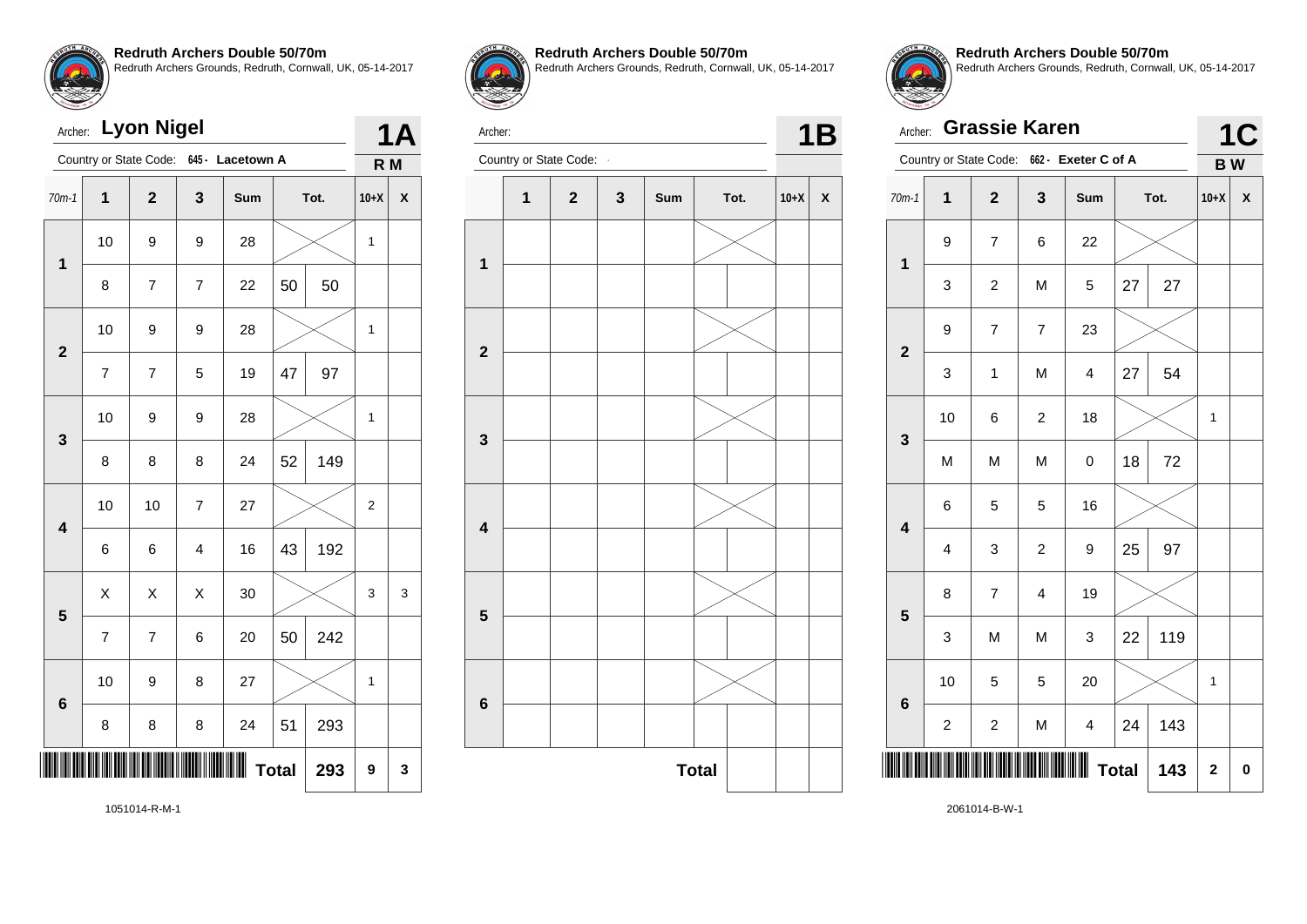

| Archer:                 |                         | <b>Lyon Nigel</b>        |                |                  |              |      |                         | 1Α           |
|-------------------------|-------------------------|--------------------------|----------------|------------------|--------------|------|-------------------------|--------------|
|                         |                         | Country or State Code:   |                | 645 - Lacetown A |              |      | R M                     |              |
| $70m-2$                 | $\overline{\mathbf{1}}$ | $\overline{2}$           | 3              | Sum              |              | Tot. | $10+X$                  | X            |
| $\mathbf 1$             | X                       | 9                        | 9              | 28               |              |      | 1                       | $\mathbf{1}$ |
|                         | 8                       | 8                        | $\overline{7}$ | 23               | 51           | 51   |                         |              |
| $\overline{\mathbf{2}}$ | 10                      | 9                        | 8              | 27               |              |      | 1                       |              |
|                         | 8                       | $\overline{\mathcal{I}}$ | $\overline{7}$ | 22               | 49           | 100  |                         |              |
| 3                       | 9                       | 9                        | 8              | 26               |              |      |                         |              |
|                         | 8                       | 8                        | 6              | 22               | 48           | 148  |                         |              |
| $\overline{\mathbf{4}}$ | 9                       | 9                        | 9              | 27               |              |      |                         |              |
|                         | 8                       | 8                        | M              | 16               | 43           | 191  |                         |              |
| 5                       | 9                       | 9                        | 9              | 27               |              |      |                         |              |
|                         | 8                       | $\overline{7}$           | 6              | 21               | 48           | 239  |                         |              |
| $6\phantom{1}$          | 9                       | 9                        | 8              | 26               |              |      |                         |              |
|                         | 7                       | 6                        | 3              | 16               | 42           | 281  |                         |              |
|                         |                         |                          |                |                  | <b>Total</b> | 281  | $\overline{\mathbf{c}}$ | 1            |



**Redruth Archers Double 50/70m** Redruth Archers Grounds, Redruth, Cornwall, UK, 05-14-2017

Archer:

Archer: **1B**<br>Country or State Code: **1B 2 3 Sum Tot. 10+X X** 

**Total** 



**Redruth Archers Double 50/70m** Redruth Archers Grounds, Redruth, Cornwall, UK, 05-14-2017

|                         | <b>Grassie Karen</b><br>Archer: |                         |                         |                                            |    |      |           |                    |  |
|-------------------------|---------------------------------|-------------------------|-------------------------|--------------------------------------------|----|------|-----------|--------------------|--|
|                         |                                 |                         |                         | Country or State Code: 662 - Exeter C of A |    |      | <b>BW</b> |                    |  |
| $70m-2$                 | 1                               | $\overline{\mathbf{2}}$ | 3                       | Sum                                        |    | Tot. | $10+X$    | $\pmb{\mathsf{X}}$ |  |
| $\overline{\mathbf{1}}$ | 6                               | 5                       | 5                       | 16                                         |    |      |           |                    |  |
|                         | 5                               | $\overline{\mathbf{c}}$ | $\overline{c}$          | 9                                          | 25 | 25   |           |                    |  |
| $\overline{\mathbf{2}}$ | 9                               | 8                       | 5                       | 22                                         |    |      |           |                    |  |
|                         | 3                               | 3                       | 1                       | $\overline{7}$                             | 29 | 54   |           |                    |  |
| 3                       | 8                               | $\overline{7}$          | $\overline{7}$          | 22                                         |    |      |           |                    |  |
|                         | 5                               | 5                       | 3                       | 13                                         | 35 | 89   |           |                    |  |
| $\overline{\mathbf{4}}$ | 10                              | 7                       | $\overline{\mathbf{4}}$ | 21                                         |    |      | 1         |                    |  |
|                         | $\overline{c}$                  | 1                       | M                       | 3                                          | 24 | 113  |           |                    |  |
| 5                       | X                               | 9                       | 8                       | 27                                         |    |      | 1         | $\mathbf{1}$       |  |
|                         | 5                               | 4                       | M                       | 9                                          | 36 | 149  |           |                    |  |
| $6\phantom{1}$          | 9                               | $\overline{7}$          | $\overline{7}$          | 23                                         |    |      |           |                    |  |
|                         | 6                               | 3                       | 3                       | 12                                         | 35 | 184  |           |                    |  |
|                         | <b>Total</b><br>184             |                         |                         |                                            |    |      |           |                    |  |

2061014-B-W-2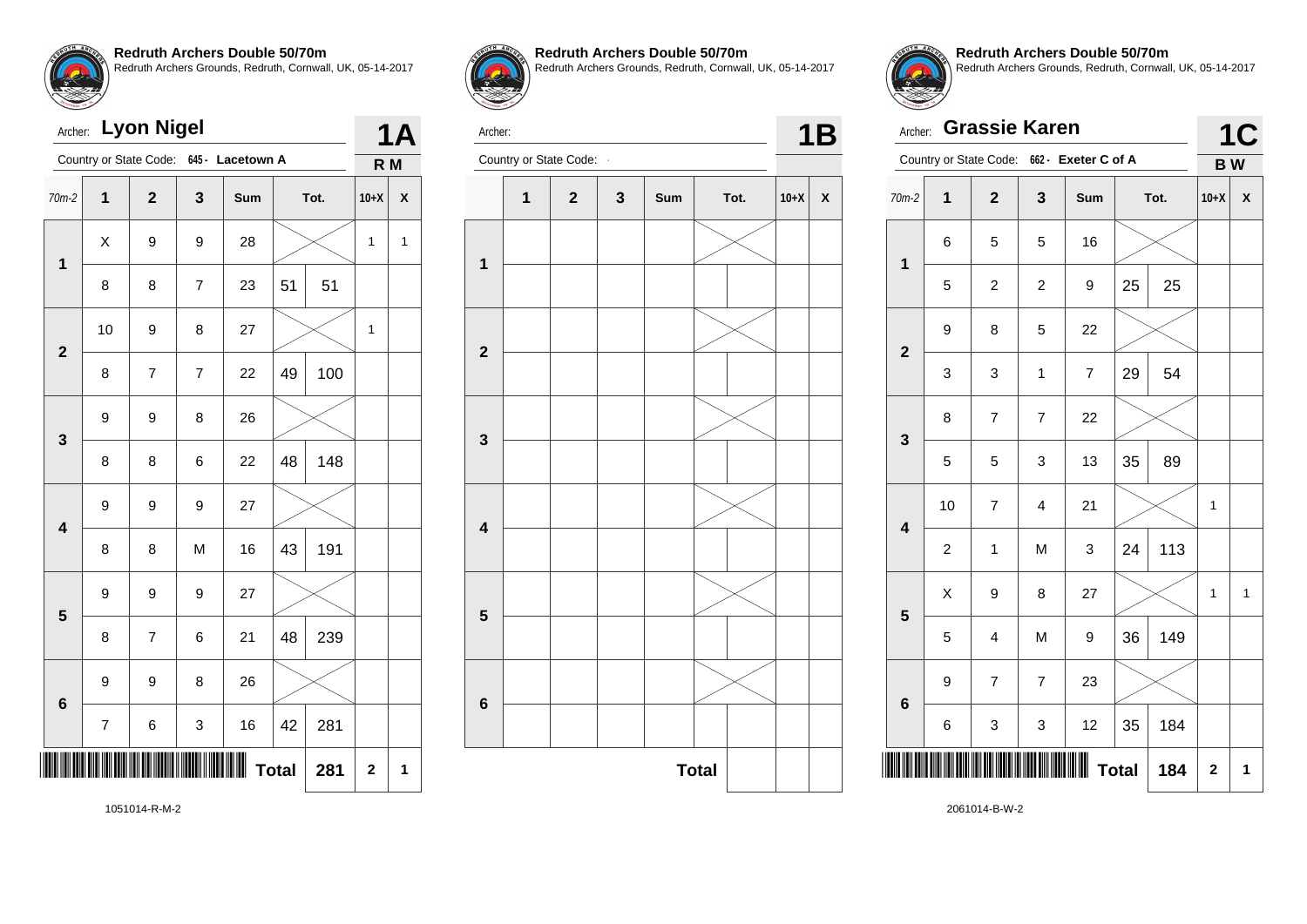

| Archer:                 |             | <b>Lyon Nigel</b>      |                |                  |    |      |                | 1Α             |
|-------------------------|-------------|------------------------|----------------|------------------|----|------|----------------|----------------|
|                         |             | Country or State Code: |                | 645 - Lacetown A |    |      | R <sub>M</sub> |                |
| $70m-3$                 | $\mathbf 1$ | $\overline{2}$         | 3              | Sum              |    | Tot. | $10+X$         | X              |
| $\mathbf 1$             | X           | 9                      | 9              | 28               |    |      | 1              | $\mathbf{1}$   |
|                         | 9           | 9                      | 6              | 24               | 52 | 52   |                |                |
| $\overline{\mathbf{2}}$ | 9           | 9                      | 8              | 26               |    |      |                |                |
|                         | 8           | $\overline{7}$         | $\overline{c}$ | 17               | 43 | 95   |                |                |
| 3                       | X           | 10                     | 9              | 29               |    |      | 2              | 1              |
|                         | 9           | 8                      | 8              | 25               | 54 | 149  |                |                |
| $\overline{\mathbf{4}}$ | 9           | 9                      | 8              | 26               |    |      |                |                |
|                         | 8           | 6                      | 5              | 19               | 45 | 194  |                |                |
| 5                       | 10          | 9                      | 9              | 28               |    |      | 1              |                |
|                         | 9           | 8                      | 6              | 23               | 51 | 245  |                |                |
| 6                       | 8           | 8                      | $\overline{7}$ | 23               |    |      |                |                |
|                         | 6           | 6                      | 5              | 17               | 40 | 285  |                |                |
| <b>Total</b><br>285     |             |                        |                |                  |    |      | 4              | $\overline{2}$ |



**Redruth Archers Double 50/70m** Redruth Archers Grounds, Redruth, Cornwall, UK, 05-14-2017



Archer:



| Archer:                 |                | <b>Grassie Karen</b> |                |                                            |              |      |           | <b>1C</b> |
|-------------------------|----------------|----------------------|----------------|--------------------------------------------|--------------|------|-----------|-----------|
|                         |                |                      |                | Country or State Code: 662 - Exeter C of A |              |      | <b>BW</b> |           |
| $70m-3$                 | 1              | $\overline{2}$       | 3              | Sum                                        |              | Tot. | $10+X$    | X         |
| 1                       | $\overline{7}$ | $\overline{4}$       | $\overline{c}$ | 13                                         |              |      |           |           |
|                         | 1              | M                    | M              | $\mathbf{1}$                               | 14           | 14   |           |           |
| $\overline{\mathbf{2}}$ | $\overline{7}$ | 4                    | $\overline{4}$ | 15                                         |              |      |           |           |
|                         | 3              | M                    | M              | 3                                          | 18           | 32   |           |           |
| 3                       | 8              | 8                    | $\overline{7}$ | 23                                         |              |      |           |           |
|                         | 6              | $\overline{c}$       | M              | 8                                          | 31           | 63   |           |           |
| $\overline{\mathbf{4}}$ | 6              | 5                    | 5              | 16                                         |              |      |           |           |
|                         | 5              | 3                    | M              | 8                                          | 24           | 87   |           |           |
| 5                       | 6              | 3                    | 3              | 12                                         |              |      |           |           |
|                         | $\overline{c}$ | M                    | M              | $\overline{c}$                             | 14           | 101  |           |           |
| 6                       | $\overline{7}$ | 6                    | 5              | 18                                         |              |      |           |           |
|                         | 5              | $\overline{c}$       | M              | $\overline{7}$                             | 25           | 126  |           |           |
|                         |                |                      |                |                                            | <b>Total</b> | 126  | 0         | 0         |

**Redruth Archers Double 50/70m**

Redruth Archers Grounds, Redruth, Cornwall, UK, 05-14-2017

1051014-R-M-3

2061014-B-W-3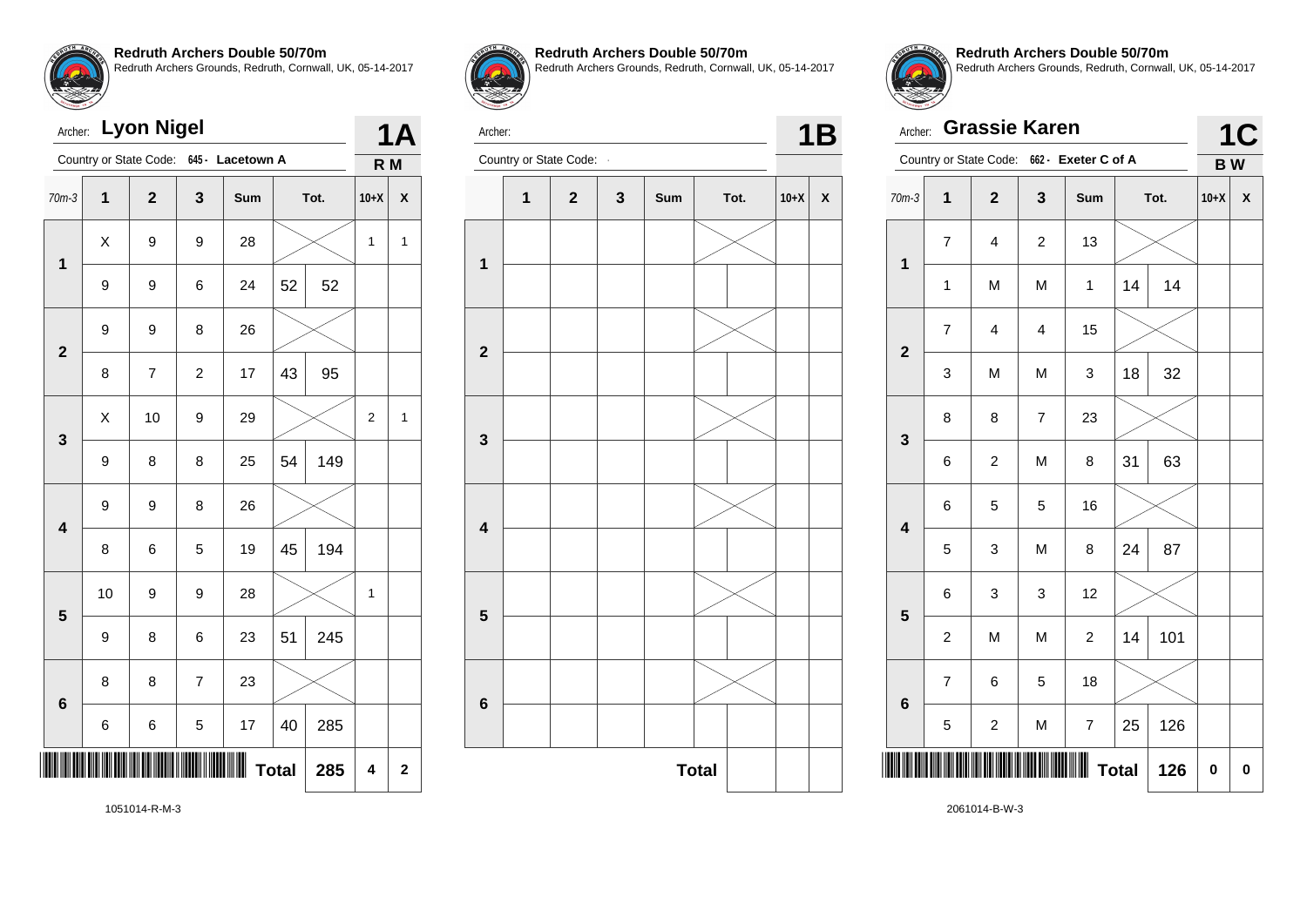

| Archer:                 |                     | <b>Lyon Nigel</b>      |                  |                  |    |      |                | <b>1A</b> |
|-------------------------|---------------------|------------------------|------------------|------------------|----|------|----------------|-----------|
|                         |                     | Country or State Code: |                  | 645 - Lacetown A |    |      | R M            |           |
| $70m-4$                 | $\overline{1}$      | $\overline{2}$         | 3                | Sum              |    | Tot. | $10+X$         | X         |
| $\mathbf 1$             | 9                   | 8                      | $\overline{7}$   | 24               |    |      |                |           |
|                         | $\overline{7}$      | $\overline{7}$         | $\overline{7}$   | 21               | 45 | 45   |                |           |
| $\overline{2}$          | 9                   | 9                      | 9                | 27               |    |      |                |           |
|                         | $\overline{7}$      | 6                      | $\overline{4}$   | 17               | 44 | 89   |                |           |
| 3                       | 10                  | 10                     | 9                | 29               |    |      | $\overline{2}$ |           |
|                         | 8                   | 8                      | $\overline{7}$   | 23               | 52 | 141  |                |           |
| $\overline{\mathbf{4}}$ | 9                   | 7                      | $\overline{7}$   | 23               |    |      |                |           |
|                         | $\overline{7}$      | 6                      | $\overline{4}$   | 17               | 40 | 181  |                |           |
| 5                       | 10                  | 10                     | 10               | 30               |    |      | 3              |           |
|                         | 9                   | 8                      | 8                | 25               | 55 | 236  |                |           |
| $6\phantom{a}$          | 8                   | 8                      | 8                | 24               |    |      |                |           |
|                         | 8                   | 7                      | $\boldsymbol{7}$ | 22               | 46 | 282  |                |           |
|                         | <b>Total</b><br>282 |                        |                  |                  |    |      |                |           |



**Redruth Archers Double 50/70m** Redruth Archers Grounds, Redruth, Cornwall, UK, 05-14-2017



Archer: **1B**<br>Country or State Code: **1B** 





**Redruth Archers Double 50/70m** Redruth Archers Grounds, Redruth, Cornwall, UK, 05-14-2017

|                         | <b>Grassie Karen</b><br>Archer: |                |                         |                                            |              |      |           |                    |  |
|-------------------------|---------------------------------|----------------|-------------------------|--------------------------------------------|--------------|------|-----------|--------------------|--|
|                         |                                 |                |                         | Country or State Code: 662 - Exeter C of A |              |      | <b>BW</b> |                    |  |
| $70m-4$                 | 1                               | $\mathbf{2}$   | 3                       | Sum                                        |              | Tot. | $10+X$    | $\pmb{\mathsf{X}}$ |  |
| $\mathbf{1}$            | 9                               | 6              | 3                       | 18                                         |              |      |           |                    |  |
|                         | 1                               | M              | M                       | 1                                          | 19           | 19   |           |                    |  |
| $\overline{2}$          | 10                              | 4              | 3                       | 17                                         |              |      | 1         |                    |  |
|                         | $\overline{c}$                  | $\mathbf{1}$   | M                       | 3                                          | 20           | 39   |           |                    |  |
| 3                       | 8                               | $\overline{7}$ | 3                       | 18                                         |              |      |           |                    |  |
|                         | $\overline{c}$                  | M              | M                       | $\overline{c}$                             | 20           | 59   |           |                    |  |
| $\overline{\mathbf{4}}$ | 8                               | 6              | 5                       | 19                                         |              |      |           |                    |  |
|                         | $\mathbf 1$                     | M              | M                       | $\mathbf{1}$                               | 20           | 79   |           |                    |  |
| 5                       | 8                               | 5              | 3                       | 16                                         |              |      |           |                    |  |
|                         | 3                               | 1              | M                       | $\overline{\mathbf{4}}$                    | 20           | 99   |           |                    |  |
| $6\phantom{1}6$         | 8                               | 5              | $\overline{\mathbf{4}}$ | 17                                         |              |      |           |                    |  |
|                         | $\overline{\mathbf{4}}$         | $\overline{c}$ | M                       | 6                                          | 23           | 122  |           |                    |  |
|                         |                                 |                |                         |                                            | <b>Total</b> | 122  | 1         | 0                  |  |

1051014-R-M-4

2061014-B-W-4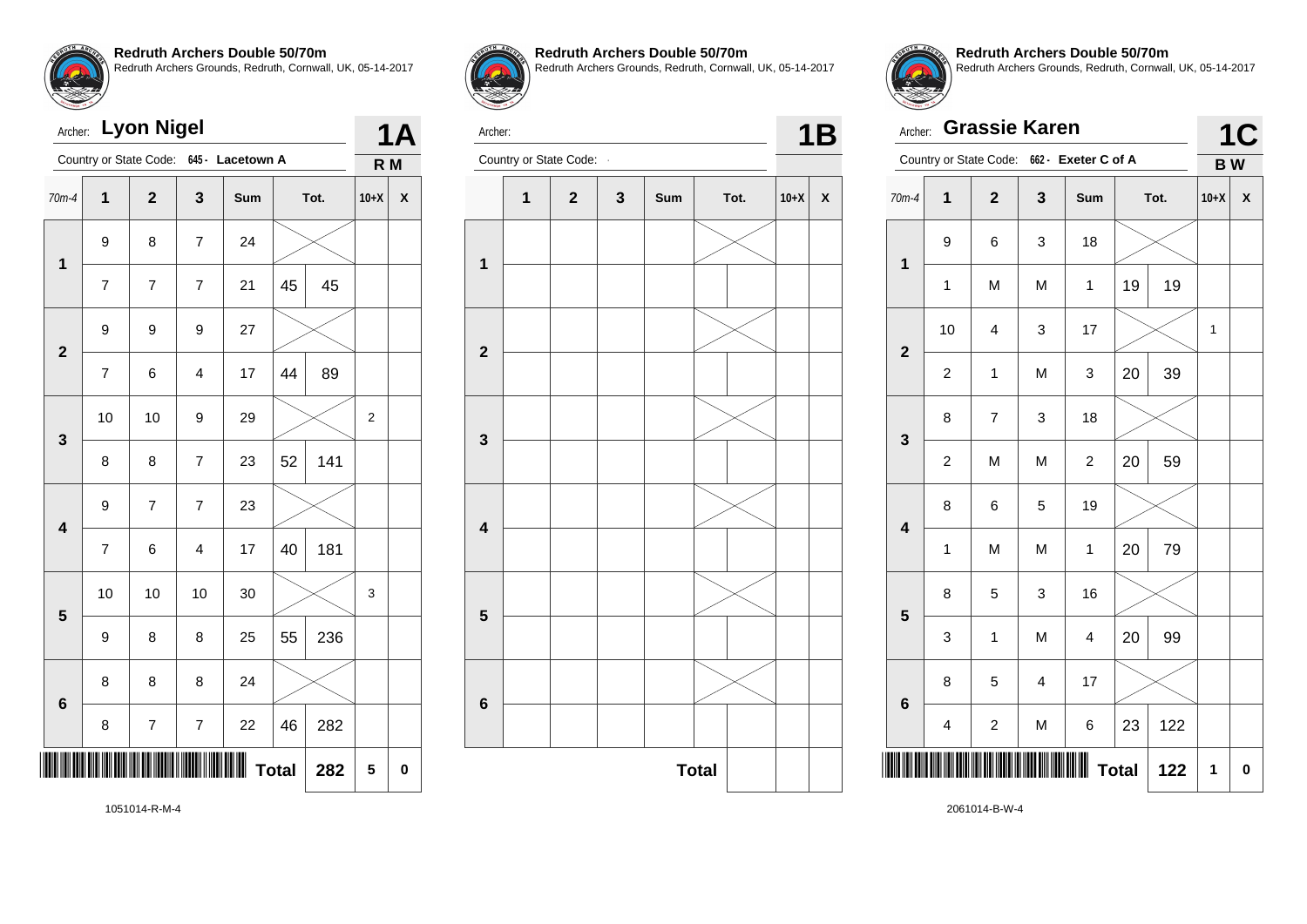

| Archer:                 |                         | <b>Sandoe Jimmy</b> |   |                                        |              |      |                | 2Α                        |
|-------------------------|-------------------------|---------------------|---|----------------------------------------|--------------|------|----------------|---------------------------|
|                         |                         |                     |   | Country or State Code: 654 - Redruth A |              |      | R <sub>M</sub> |                           |
| $70m-1$                 | $\overline{\mathbf{1}}$ | $\overline{2}$      | 3 | Sum                                    |              | Tot. | $10+X$         | $\boldsymbol{\mathsf{x}}$ |
| $\mathbf{1}$            | X                       | 8                   | 5 | 23                                     |              |      | 1              | $\mathbf{1}$              |
|                         | 5                       | 3                   | 3 | 11                                     | 34           | 34   |                |                           |
| $\overline{2}$          | X                       | 10                  | 9 | 29                                     |              |      | $\overline{2}$ | 1                         |
|                         | 8                       | 6                   | 5 | 19                                     | 48           | 82   |                |                           |
| 3                       | 9                       | 8                   | 8 | 25                                     |              |      |                |                           |
|                         | $\overline{\mathbf{7}}$ | 6                   | 5 | 18                                     | 43           | 125  |                |                           |
| $\overline{\mathbf{4}}$ | X                       | 9                   | 8 | 27                                     |              |      | 1              | 1                         |
|                         | 8                       | 5                   | M | 13                                     | 40           | 165  |                |                           |
| 5                       | 8                       | $\overline{7}$      | 6 | 21                                     |              |      |                |                           |
|                         | 6                       | 5                   | 3 | 14                                     | 35           | 200  |                |                           |
| 6                       | 9                       | 9                   | 9 | 27                                     |              |      |                |                           |
|                         | 7                       | 7                   | 7 | 21                                     | 48           | 248  |                |                           |
|                         |                         |                     |   |                                        | <b>Total</b> | 248  | 4              | 3                         |



**Redruth Archers Double 50/70m** Redruth Archers Grounds, Redruth, Cornwall, UK, 05-14-2017

Archer:

Archer: Country or State Code: **- 2B** 





**Redruth Archers Double 50/70m** Redruth Archers Grounds, Redruth, Cornwall, UK, 05-14-2017

|                         | <b>Wilde Gary</b><br>Archer: |                         |                          |                         |              |      |                |                           |  |
|-------------------------|------------------------------|-------------------------|--------------------------|-------------------------|--------------|------|----------------|---------------------------|--|
|                         |                              | Country or State Code:  |                          | 650 - Paignton A        |              |      | R <sub>M</sub> | 2C                        |  |
| $70m-1$                 | 1                            | $\overline{\mathbf{2}}$ | 3                        | Sum                     |              | Tot. | $10+X$         | $\boldsymbol{\mathsf{X}}$ |  |
| $\mathbf{1}$            | 9                            | 8                       | $\overline{\mathcal{I}}$ | 24                      |              |      |                |                           |  |
|                         | 7                            | 7                       | 4                        | 18                      | 42           | 42   |                |                           |  |
| $\overline{2}$          | X                            | 6                       | 5                        | 21                      |              |      | 1              | 1                         |  |
|                         | $\overline{\mathbf{4}}$      | 3                       | M                        | $\overline{\mathbf{7}}$ | 28           | 70   |                |                           |  |
| 3                       | 8                            | 6                       | 5                        | 19                      |              |      |                |                           |  |
|                         | $\overline{\mathbf{4}}$      | $\overline{c}$          | M                        | 6                       | 25           | 95   |                |                           |  |
| $\overline{\mathbf{4}}$ | 9                            | 8                       | $\overline{7}$           | 24                      |              |      |                |                           |  |
|                         | 6                            | 6                       | 5                        | 17                      | 41           | 136  |                |                           |  |
| 5                       | 9                            | 8                       | 8                        | 25                      |              |      |                |                           |  |
|                         | 5                            | 4                       | $\overline{c}$           | 11                      | 36           | 172  |                |                           |  |
| 6                       | 8                            | 8                       | $\overline{7}$           | 23                      |              |      |                |                           |  |
|                         | 6                            | 5                       | 3                        | 14                      | 37           | 209  |                |                           |  |
|                         |                              |                         |                          |                         | <b>Total</b> | 209  | 1              | 1                         |  |

996940-R-M-1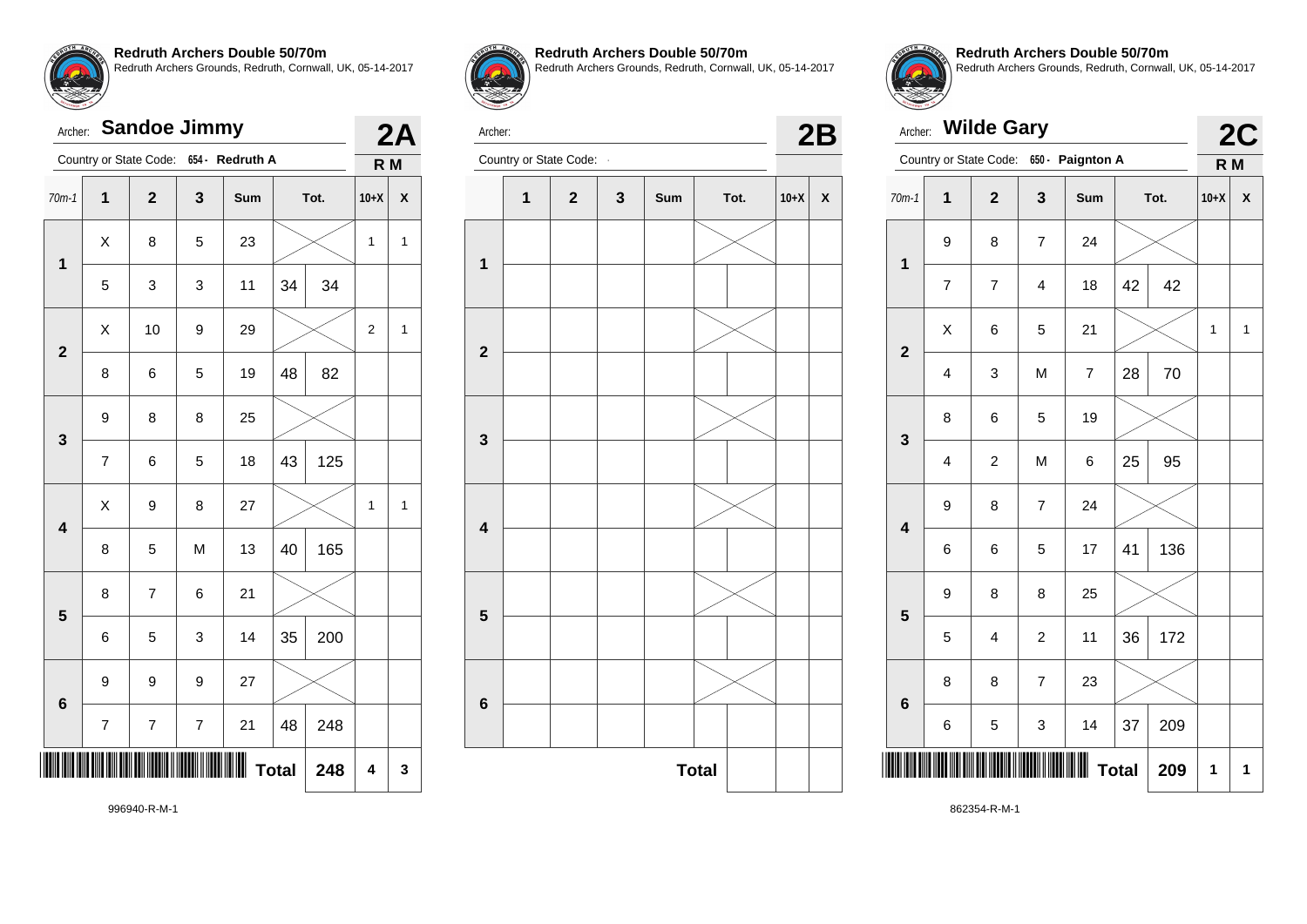

# Archer: **Sandoe Jimmy** Country or State Code: **654 - Redruth A 2A R M** 70m-2 **1 2 3 Sum Tot. 10+X X 1** 10  $\mid$  9  $\mid$  8  $\mid$  27  $\mid$   $\;\times$   $\mid$  1 7 | 7 | 6 | 20 | 47 | 47 **2** 9 8 26 8 | 5 | 4 | 17 |43 | 90 **3**  $\textsf{X} \hspace{.2cm} \vert \hspace{.2cm} 8 \hspace{.2cm} \vert \hspace{.2cm} 8 \hspace{.2cm} \vert \hspace{.2cm} 26 \hspace{.2cm} \vert \hspace{.2cm} \text{\textbf{\textbackslash}} \hspace{.2cm} \text{\textcolor{black}{\times}} \hspace{.2cm} \vert \hspace{.2cm} 1 \hspace{.2cm} \vert \hspace{.2cm} 1$  $6 \mid 6 \mid 5 \mid 17 \mid 43 \mid 133$ **4** 10 | 8 | 8 | 26 |  $\times$  | 1  $7 \mid 7 \mid 7 \mid 21 \mid 47 \mid 180$ **5**  $9 \mid 8 \mid 7 \mid 24$  $7 \mid 6 \mid 3 \mid 16 \mid 40 \mid 220$ **6** 9 8 7 24  $7$  | 4 | M | 11 | 35 | 255 \*996940-R-M-2\* **Total 255 3 1**



**Redruth Archers Double 50/70m**

Redruth Archers Grounds, Redruth, Cornwall, UK, 05-14-2017



Archer: Country or State Code: **- 2B** 





**Redruth Archers Double 50/70m** Redruth Archers Grounds, Redruth, Cornwall, UK, 05-14-2017

| Archer:                 |                         | <b>Wilde Gary</b>       |                |                         |              |      |                | 2C |
|-------------------------|-------------------------|-------------------------|----------------|-------------------------|--------------|------|----------------|----|
|                         |                         | Country or State Code:  |                | 650 - Paignton A        |              |      | R <sub>M</sub> |    |
| $70m-2$                 | $\mathbf 1$             | $\overline{\mathbf{2}}$ | 3              | Sum                     |              | Tot. | $10+X$         | X  |
| $\overline{\mathbf{1}}$ | 9                       | 9                       | 9              | 27                      |              |      |                |    |
|                         | 8                       | 7                       | 5              | 20                      | 47           | 47   |                |    |
| $\overline{\mathbf{2}}$ | 9                       | 9                       | $\overline{7}$ | 25                      |              |      |                |    |
|                         | $\overline{7}$          | 7                       | 3              | 17                      | 42           | 89   |                |    |
| 3                       | $\overline{7}$          | $\overline{7}$          | $\overline{7}$ | 21                      |              |      |                |    |
|                         | 5                       | 5                       | 3              | 13                      | 34           | 123  |                |    |
| $\overline{\mathbf{4}}$ | 9                       | 9                       | 6              | 24                      |              |      |                |    |
|                         | 6                       | 6                       | 3              | 15                      | 39           | 162  |                |    |
| 5                       | 9                       | 9                       | $\overline{7}$ | 25                      |              |      |                |    |
|                         | 5                       | 5                       | 3              | 13                      | 38           | 200  |                |    |
| $6\phantom{a}$          | 5                       | 5                       | $\overline{4}$ | 14                      |              |      |                |    |
|                         | $\overline{\mathbf{4}}$ | 2                       | $\mathbf 1$    | $\overline{\mathbf{7}}$ | 21           | 221  |                |    |
|                         |                         |                         |                |                         | <b>Total</b> | 221  | 0              | 0  |

996940-R-M-2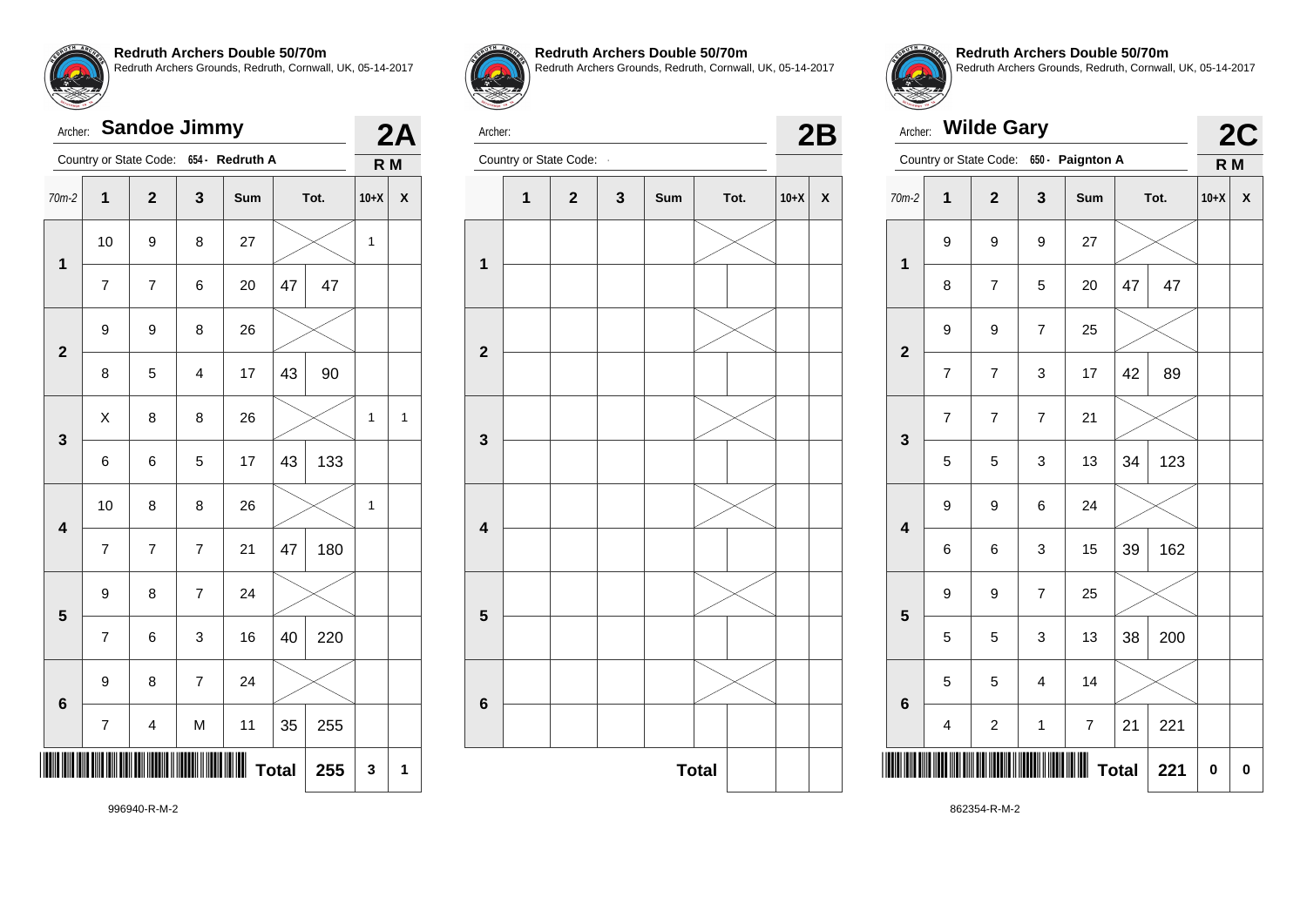

## Archer: **Sandoe Jimmy** Country or State Code: **654 - Redruth A 2A R M** 70m-3 **1 2 3 Sum Tot. 10+X X 1** 8 | 7 | 7 | 22 7 | 4 | 4 | 15 | 37 | 37 **2** 9 9 9 27 6 6 6 18 45 82 **3** 9 | 8 | 7 | 24  $6 \mid 6 \mid 4 \mid 16 \mid 40 \mid 122$ **4** 10 | 9 | 8 | 27 |  $\times$  | 1 7 7 7 21 48 170 **5**  $\textsf{X}$  | 10 | 8 | 28 |  $\textsf{X}$  | 2 | 1  $8 \mid 6 \mid 6 \mid 20 \mid 48 \mid 218$ **6** 10 | 8 | 8 | 26 |  $\times$  | 1 8 | 4 | M | 12 | 38 | 256 \*996940-R-M-3\*96940-R-M-3\*96940-R-M-3\*96940-R-M-3\*96940-R-M-3\*96940-R-M-3\*96940-R 996940-R-M-3 **Total**  $\begin{array}{|c|c|c|c|c|} \hline \end{array}$ **Total**  $\begin{array}{|c|c|c|c|c|} \hline \end{array}$ **Signed Total 256 3 1**



**Redruth Archers Double 50/70m**

Redruth Archers Grounds, Redruth, Cornwall, UK, 05-14-2017



Archer: Country or State Code: **- 2B** 



**Redruth Archers Double 50/70m** Redruth Archers Grounds, Redruth, Cornwall, UK, 05-14-2017

| Archer:                 |                | <b>Wilde Gary</b>      |                |                   |                     |      |                  | <b>2C</b> |
|-------------------------|----------------|------------------------|----------------|-------------------|---------------------|------|------------------|-----------|
|                         |                | Country or State Code: | $650 -$        | <b>Paignton A</b> |                     |      | $R$ <sub>M</sub> |           |
| $70m-3$                 | $\overline{1}$ | $\overline{2}$         | 3              | <b>Sum</b>        |                     | Tot. | $10+X$           | X         |
| 1                       | 10             | 8                      | 6              | 24                |                     |      | 1                |           |
|                         | 6              | 6                      | 5              | 17                | 41                  | 41   |                  |           |
| $\overline{2}$          | 10             | 9                      | 9              | 28                |                     |      | 1                |           |
|                         | 7              | $\overline{7}$         | $\overline{2}$ | 16                | 44                  | 85   |                  |           |
| 3                       | 10             | 8                      | 7              | 25                |                     |      | 1                |           |
|                         | 6              | 6                      | 5              | 17                | 42                  | 127  |                  |           |
| $\overline{\mathbf{4}}$ | 9              | $\overline{7}$         | 6              | 22                |                     |      |                  |           |
|                         | 6              | 5                      | 3              | 14                | 36                  | 163  |                  |           |
| 5                       | 8              | 8                      | 5              | 21                |                     |      |                  |           |
|                         | 4              | 3                      | $\overline{c}$ | 9                 | 30                  | 193  |                  |           |
| $6\phantom{1}6$         | 9              | 8                      | $\overline{7}$ | 24                |                     |      |                  |           |
|                         | 5              | 4                      | 4              | 13                | 37                  | 230  |                  |           |
|                         |                |                        |                | Ш                 | <b>Total</b>        | 230  | $\mathbf{z}$     | $\bf{0}$  |
|                         |                | 862354-R-M-3           |                |                   | <b>Signed Total</b> | 230  | $\overline{2}$   | 0         |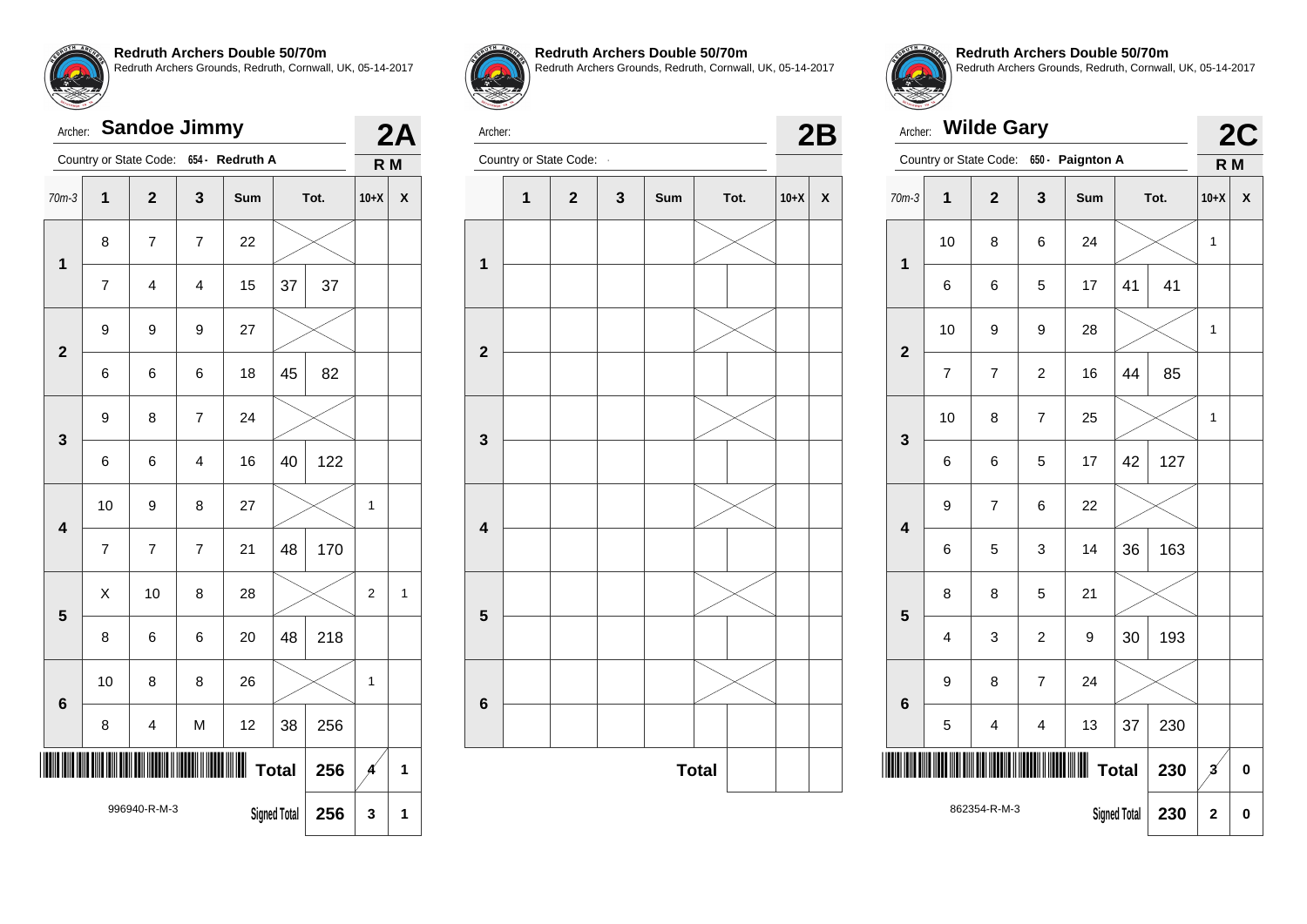

# Archer: **Sandoe Jimmy** Country or State Code: **654 - Redruth A 2A R M** 70m-4 **1 2 3 Sum Tot. 10+X X 1** 9 9 8 26 7 | 5 | M | 12 | 38 | 38 **2** 7 7 6 20 6 6 2 14 34 72 **3** 9 8 8 25  $7$  | 4 | 3 | 14 | 39 | 111 **4**  $8$  7 5 20  $5 \mid 5 \mid 3 \mid 13 \mid 33 \mid 144$ **5** 10 | 8 | 8 | 26 |  $\times$  | 1  $7 \mid 6 \mid 5 \mid 18 \mid 44 \mid 188$ **6** 9 8 7 24  $7 \mid 5 \mid 5 \mid 17 \mid 41 \mid 229$ \*996940-R-M-4\* **Total 229 1 0**



**Redruth Archers Double 50/70m**

Redruth Archers Grounds, Redruth, Cornwall, UK, 05-14-2017



Archer: Country or State Code: **- 2B** 



**Redruth Archers Double 50/70m** Redruth Archers Grounds, Redruth, Cornwall, UK, 05-14-2017

|                         | <b>Wilde Gary</b><br>Archer: |                |                |                  |                     |      |        |                         |  |  |
|-------------------------|------------------------------|----------------|----------------|------------------|---------------------|------|--------|-------------------------|--|--|
|                         | Country or State Code:       |                |                | 650 - Paignton A |                     |      | R M    | 2C                      |  |  |
| $70m-4$                 | 1                            | $\overline{2}$ | 3              | Sum              |                     | Tot. | $10+X$ | X                       |  |  |
|                         | 8                            | $\overline{7}$ | 6              | 21               |                     |      |        |                         |  |  |
| 1                       | 5                            | 5              | 3              | 13               | 34                  | 34   |        |                         |  |  |
| $\overline{2}$          | 9                            | 9              | 8              | 26               |                     |      |        |                         |  |  |
|                         | 8                            | $\overline{7}$ | 6              | 21               | 47                  | 81   |        |                         |  |  |
| 3                       | 10                           | 9              | 9              | 28               |                     |      | 1      |                         |  |  |
|                         | 8                            | 6              | 5              | 19               | 47                  | 128  |        |                         |  |  |
| $\overline{\mathbf{4}}$ | Χ                            | 10             | 9              | 29               |                     |      | 2      | 1                       |  |  |
|                         | 6                            | 5              | 5              | 16               | 45                  | 173  |        |                         |  |  |
| 5                       | X                            | 8              | $\overline{7}$ | 25               |                     |      | 1      | 1                       |  |  |
|                         | $\overline{7}$               | $\overline{7}$ | 5              | 19               | 44                  | 217  |        |                         |  |  |
| 6                       | 8                            | 6              | 6              | 20               |                     |      |        |                         |  |  |
|                         | 5                            | 5              | 5              | 15               | 35                  | 252  |        |                         |  |  |
|                         | Ш<br><b>Total</b><br>252     |                |                |                  |                     |      |        | $\overline{\mathbf{2}}$ |  |  |
|                         |                              | 862354-R-M-4   |                |                  | <b>Signed Total</b> | 252  | 3      | $\mathbf 2$             |  |  |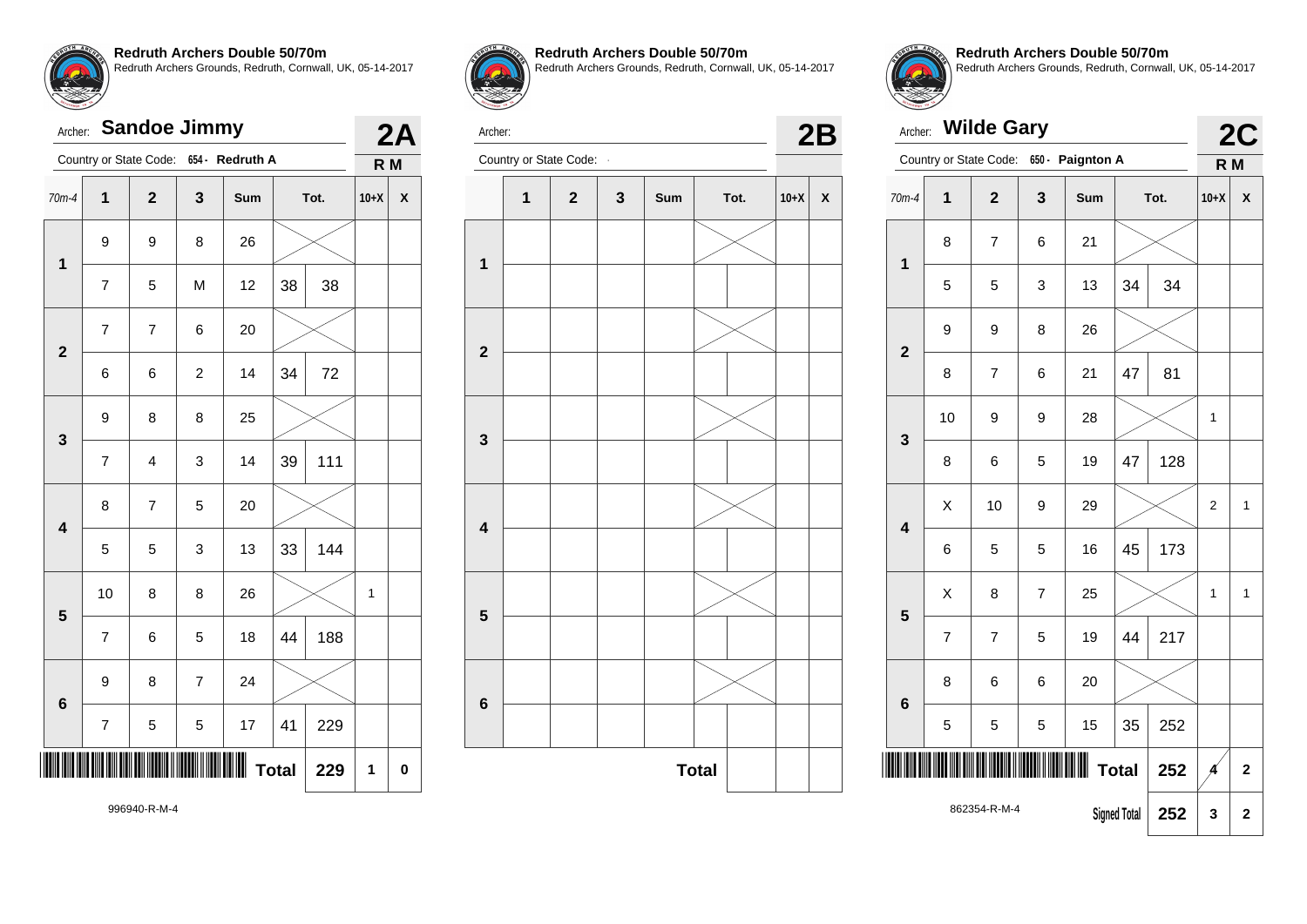

| Archer:                 |                         | <b>Chaudhry Saira</b> |                |                     |              |      | 37     |   |
|-------------------------|-------------------------|-----------------------|----------------|---------------------|--------------|------|--------|---|
|                         | Country or State Code:  |                       |                | 662 - Exeter C of A |              |      | R W    |   |
| $70m-1$                 | 1                       | $\mathbf 2$           | 3              | Sum                 |              | Tot. | $10+X$ | X |
| $\mathbf{1}$            | 9                       | 8                     | 8              | 25                  |              |      |        |   |
|                         | $\overline{7}$          | 6                     | $\overline{c}$ | 15                  | 40           | 40   |        |   |
| $\overline{2}$          | 9                       | 9                     | 8              | 26                  |              |      |        |   |
|                         | 8                       | 7                     | $\overline{c}$ | 17                  | 43           | 83   |        |   |
| 3                       | 8                       | 8                     | 7              | 23                  |              |      |        |   |
|                         | $\overline{\mathbf{7}}$ | 6                     | 6              | 19                  | 42           | 125  |        |   |
| $\overline{\mathbf{4}}$ | 9                       | 9                     | 8              | 26                  |              |      |        |   |
|                         | $\overline{7}$          | 7                     | 5              | 19                  | 45           | 170  |        |   |
| 5                       | 9                       | 8                     | 8              | 25                  |              |      |        |   |
|                         | 5                       | 4                     | 4              | 13                  | 38           | 208  |        |   |
| $6\phantom{a}$          | 9                       | 8                     | 8              | 25                  |              |      |        |   |
|                         | 8                       | 7                     | 5              | 20                  | 45           | 253  |        |   |
|                         |                         |                       |                |                     | <b>Total</b> | 253  | 0      | 0 |



**Redruth Archers Double 50/70m**

Redruth Archers Grounds, Redruth, Cornwall, UK, 05-14-2017



Archer: **Country or State Code: - 3B**<br>Country or State Code: **-**



**Redruth Archers Double 50/70m** Redruth Archers Grounds, Redruth, Cornwall, UK, 05-14-2017

|                         | <b>George Amanda</b><br>Archer: |                        |                         |                |    |      |        |                           |  |  |
|-------------------------|---------------------------------|------------------------|-------------------------|----------------|----|------|--------|---------------------------|--|--|
|                         |                                 | Country or State Code: |                         | 545 - B of Ina |    |      | R W    | <b>3C</b>                 |  |  |
| $70m-1$                 | 1                               | $\overline{2}$         | 3                       | Sum            |    | Tot. | $10+X$ | $\boldsymbol{\mathsf{x}}$ |  |  |
| $\mathbf 1$             | 9                               | 8                      | 8                       | 25             |    |      |        |                           |  |  |
|                         | 8                               | $\overline{7}$         | 6                       | 21             | 46 | 46   |        |                           |  |  |
| $\overline{\mathbf{2}}$ | 10                              | 9                      | 8                       | 27             |    |      | 1      |                           |  |  |
|                         | $\overline{7}$                  | 4                      | 3                       | 14             | 41 | 87   |        |                           |  |  |
| 3                       | 9                               | 8                      | 8                       | 25             |    |      |        |                           |  |  |
|                         | $\overline{7}$                  | $\overline{7}$         | 3                       | 17             | 42 | 129  |        |                           |  |  |
| $\overline{\mathbf{4}}$ | 10                              | 9                      | 8                       | 27             |    |      | 1      |                           |  |  |
|                         | $\overline{7}$                  | 6                      | $\overline{\mathbf{4}}$ | 17             | 44 | 173  |        |                           |  |  |
| 5                       | 9                               | 9                      | 8                       | 26             |    |      |        |                           |  |  |
|                         | $\overline{7}$                  | $\overline{7}$         | $\overline{4}$          | 18             | 44 | 217  |        |                           |  |  |
| 6                       | X                               | 9                      | 8                       | 27             |    |      | 1      | 1                         |  |  |
|                         | 8                               | 6                      | 5                       | 19             | 46 | 263  |        |                           |  |  |
|                         | <b>Total</b><br>263             |                        |                         |                |    |      |        |                           |  |  |

2089405-R-W-1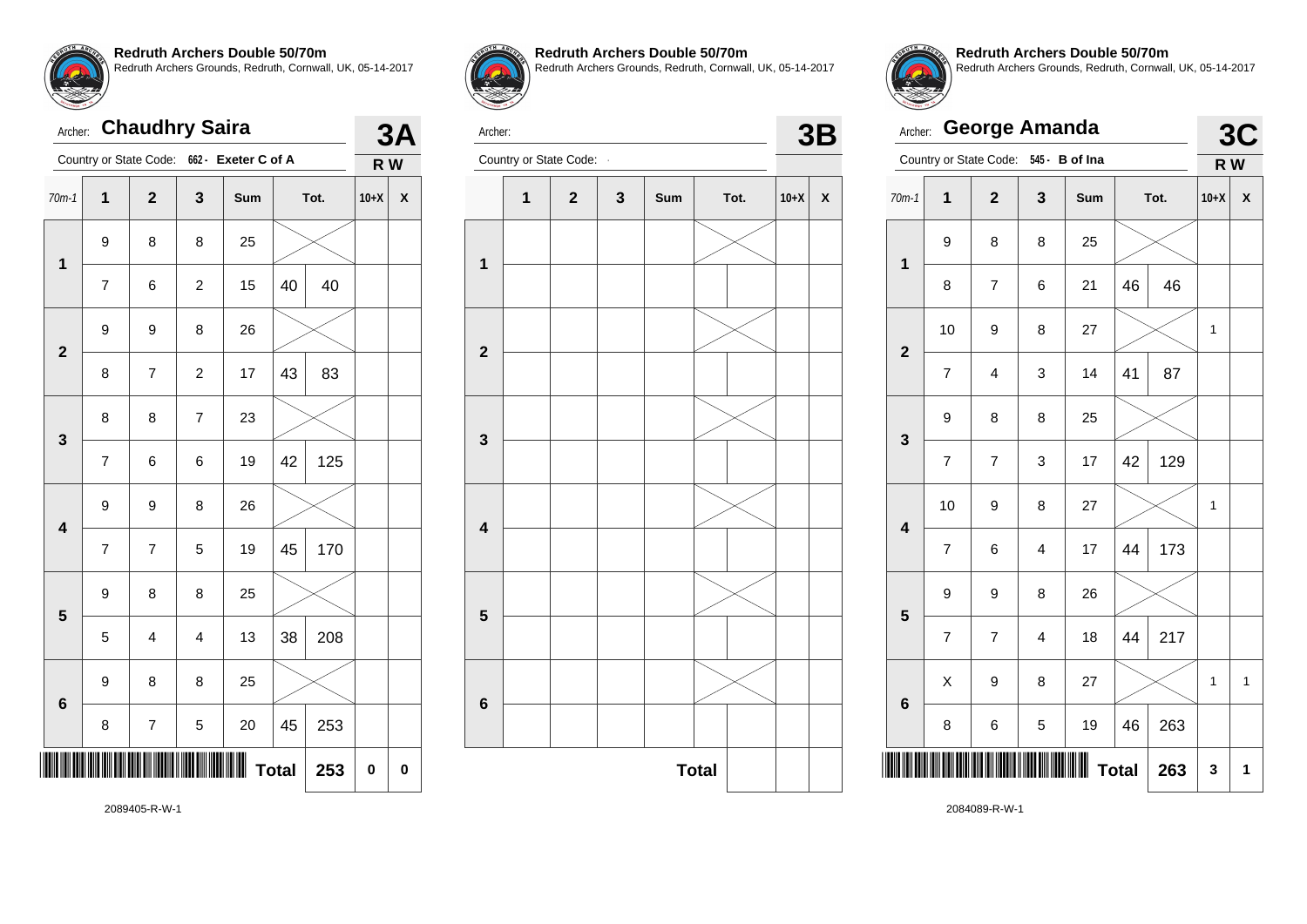

|                         | <b>Chaudhry Saira</b><br>Archer: |                         |                  |                                            |    |      |              |              |  |
|-------------------------|----------------------------------|-------------------------|------------------|--------------------------------------------|----|------|--------------|--------------|--|
|                         |                                  |                         |                  | Country or State Code: 662 - Exeter C of A |    |      | R W          |              |  |
| 70m-2                   | 1                                | $\overline{2}$          | 3                | Sum                                        |    | Tot. | $10+X$       | X            |  |
| $\mathbf{1}$            | 10                               | 9                       | 8                | 27                                         |    |      | $\mathbf{1}$ |              |  |
|                         | 8                                | 6                       | 6                | 20                                         | 47 | 47   |              |              |  |
| $\overline{2}$          | 8                                | 8                       | 8                | 24                                         |    |      |              |              |  |
|                         | 8                                | 6                       | $\overline{4}$   | 18                                         | 42 | 89   |              |              |  |
| 3                       | 9                                | 8                       | $\boldsymbol{7}$ | 24                                         |    |      |              |              |  |
|                         | $\overline{7}$                   | 6                       | 6                | 19                                         | 43 | 132  |              |              |  |
| $\overline{\mathbf{4}}$ | X                                | 8                       | 8                | 26                                         |    |      | 1            | $\mathbf{1}$ |  |
|                         | $\overline{7}$                   | $\overline{7}$          | $\overline{7}$   | 21                                         | 47 | 179  |              |              |  |
| 5                       | 9                                | 8                       | $\overline{7}$   | 24                                         |    |      |              |              |  |
|                         | 6                                | 6                       | 5                | 17                                         | 41 | 220  |              |              |  |
| $6\phantom{a}$          | $\overline{7}$                   | 6                       | 5                | 18                                         |    |      |              |              |  |
|                         | 5                                | $\overline{\mathbf{4}}$ | 3                | 12                                         | 30 | 250  |              |              |  |
| <b>Total</b><br>250     |                                  |                         |                  |                                            |    |      | $\mathbf 2$  | 1            |  |



**Redruth Archers Double 50/70m** Redruth Archers Grounds, Redruth, Cornwall, UK, 05-14-2017



Archer:



**Redruth Archers Double 50/70m** Redruth Archers Grounds, Redruth, Cornwall, UK, 05-14-2017

|                         | <b>George Amanda</b><br>Archer: |                          |                         |                |      |     |              |                    |  |
|-------------------------|---------------------------------|--------------------------|-------------------------|----------------|------|-----|--------------|--------------------|--|
|                         |                                 | Country or State Code:   |                         | 545 - B of Ina |      |     | R W          |                    |  |
| $70m-2$                 | $\mathbf{1}$                    | $\mathbf 2$              | 3                       | Sum            | Tot. |     | $10+X$       | $\pmb{\mathsf{X}}$ |  |
| 1                       | 10                              | 10                       | 9                       | 29             |      |     | 2            |                    |  |
|                         | 8                               | 8                        | 5                       | 21             | 50   | 50  |              |                    |  |
| $\overline{\mathbf{2}}$ | 10<br>27<br>9<br>8              |                          |                         |                | 1    |     |              |                    |  |
|                         | $\overline{7}$                  | 6                        | $\overline{\mathbf{4}}$ | 17             | 44   | 94  |              |                    |  |
| 3                       | 9                               | 8                        | 8                       | 25             |      |     |              |                    |  |
|                         | 6                               | 5                        | 5                       | 16             | 41   | 135 |              |                    |  |
| $\overline{\mathbf{4}}$ | 10                              | 9                        | 9                       | 28             |      |     | 1            |                    |  |
|                         | 8                               | $\overline{7}$           | $\overline{7}$          | 22             | 50   | 185 |              |                    |  |
| 5                       | X                               | 8                        | 8                       | 26             |      |     | $\mathbf{1}$ | $\mathbf{1}$       |  |
|                         | 5                               | 4                        | 3                       | 12             | 38   | 223 |              |                    |  |
| 6                       | 9                               | 8                        | 8                       | 25             |      |     |              |                    |  |
|                         | 8                               | $\overline{\mathcal{I}}$ | 6                       | 21             | 46   | 269 |              |                    |  |
|                         | <b>Total</b><br>269             |                          |                         |                |      |     |              |                    |  |

2084089-R-W-2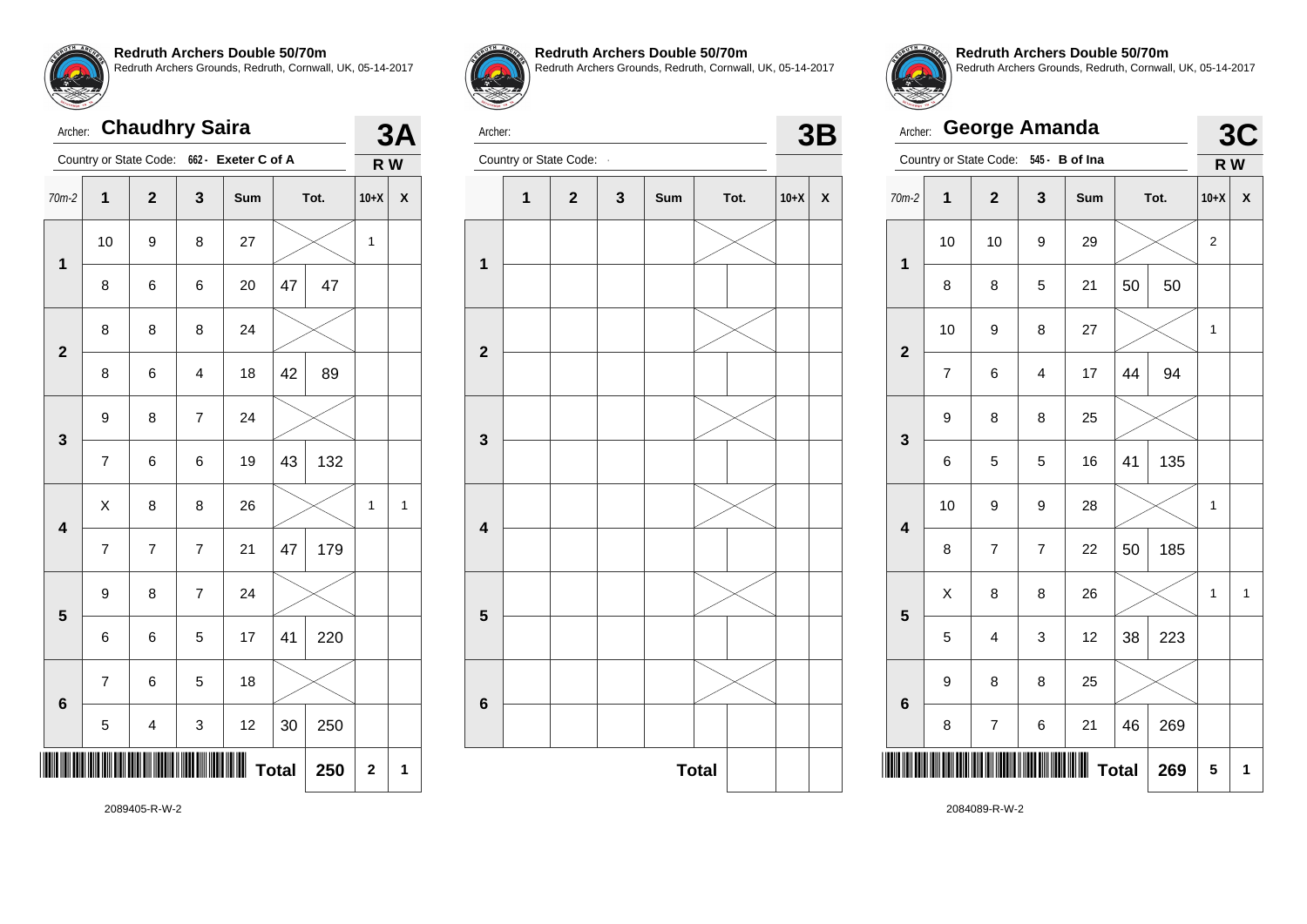

## Archer: **Chaudhry Saira** Country or State Code: **662 - Exeter C of A 3A R W** 70m-3 **1 2 3 Sum Tot. 10+X X 1** 9 8 7 24 7 | 5 | 2 | 14 | 38 | 38 **2** 10 | 8 | 7 | 25 |  $\times$  | 1 6 | 6 | 5 | 17 |42 | 80 **3**  $\textsf{X} \hspace{.2cm} \vert \hspace{.1cm} 9 \hspace{.2cm} \vert \hspace{.1cm} 9$   $\hspace{.2cm} \vert \hspace{.1cm} 28$   $\vert \hspace{.1cm} \hspace{.1cm} \times \hspace{.1cm} \vert \hspace{.1cm} 1 \hspace{.1cm} \vert \hspace{.1cm} 1$  $9 \mid 9 \mid 7 \mid 25 \mid 53 \mid 133$ **4** 8 7 7 22 7 6 4 17 39 172 **5** 10 | 9 | 8 | 27 |  $\times$  | 1  $7 \mid 6 \mid 3 \mid 16 \mid 43 \mid 215$ **6** 10 | 7 | 6 | 23 |  $\times$  | 1  $5 \mid 5 \mid 5 \mid 15 \mid 38 \mid 253$ \*2089405-R-W-3\* 2089405-R-W-3 **Total**  $\begin{array}{|c|c|c|c|c|} 253 & \text{A} & \text{1} \end{array}$ **Signed Total 253 3 1**



**Redruth Archers Double 50/70m** Redruth Archers Grounds, Redruth, Cornwall, UK, 05-14-2017





Archer: Country or State Code: **- 3B**<br>Country or State Code: **-**





**Redruth Archers Double 50/70m** Redruth Archers Grounds, Redruth, Cornwall, UK, 05-14-2017

|                         | <b>George Amanda</b><br>Archer: |                        |                         |                          |    |      |        |                           |  |  |
|-------------------------|---------------------------------|------------------------|-------------------------|--------------------------|----|------|--------|---------------------------|--|--|
|                         |                                 | Country or State Code: | $545 -$                 | <b>B</b> of Ina          |    |      | R W    | 3C                        |  |  |
| $70m-3$                 | 1                               | $\overline{2}$         | 3                       | Sum                      |    | Tot. | $10+X$ | $\boldsymbol{\mathsf{x}}$ |  |  |
| $\mathbf{1}$            | 10                              | 9                      | $\overline{7}$          | 26                       |    |      | 1      |                           |  |  |
|                         | 6                               | 5                      | 5                       | 16                       | 42 | 42   |        |                           |  |  |
| $\overline{\mathbf{2}}$ | 8                               | 7                      | 5                       | 20                       |    |      |        |                           |  |  |
|                         | $\overline{\mathbf{4}}$         | 3                      | M                       | $\overline{\mathcal{I}}$ | 27 | 69   |        |                           |  |  |
| 3                       | X                               | 9                      | $\overline{7}$          | 26                       |    |      | 1      | 1                         |  |  |
|                         | $\overline{7}$                  | $\overline{7}$         | $\overline{c}$          | 16                       | 42 | 111  |        |                           |  |  |
| $\overline{\mathbf{4}}$ | 9                               | 9                      | 8                       | 26                       |    |      |        |                           |  |  |
|                         | 8                               | 7                      | 6                       | 21                       | 47 | 158  |        |                           |  |  |
| 5                       | 9                               | 8                      | 8                       | 25                       |    |      |        |                           |  |  |
|                         | $\overline{\mathcal{I}}$        | $\overline{7}$         | 5                       | 19                       | 44 | 202  |        |                           |  |  |
| 6                       | 10                              | 9                      | 8                       | 27                       |    |      | 1      |                           |  |  |
|                         | $\overline{7}$                  | 6                      | $\overline{\mathbf{4}}$ | 17                       | 44 | 246  |        |                           |  |  |
| <b>Total</b><br>246     |                                 |                        |                         |                          |    |      | 3      | 1                         |  |  |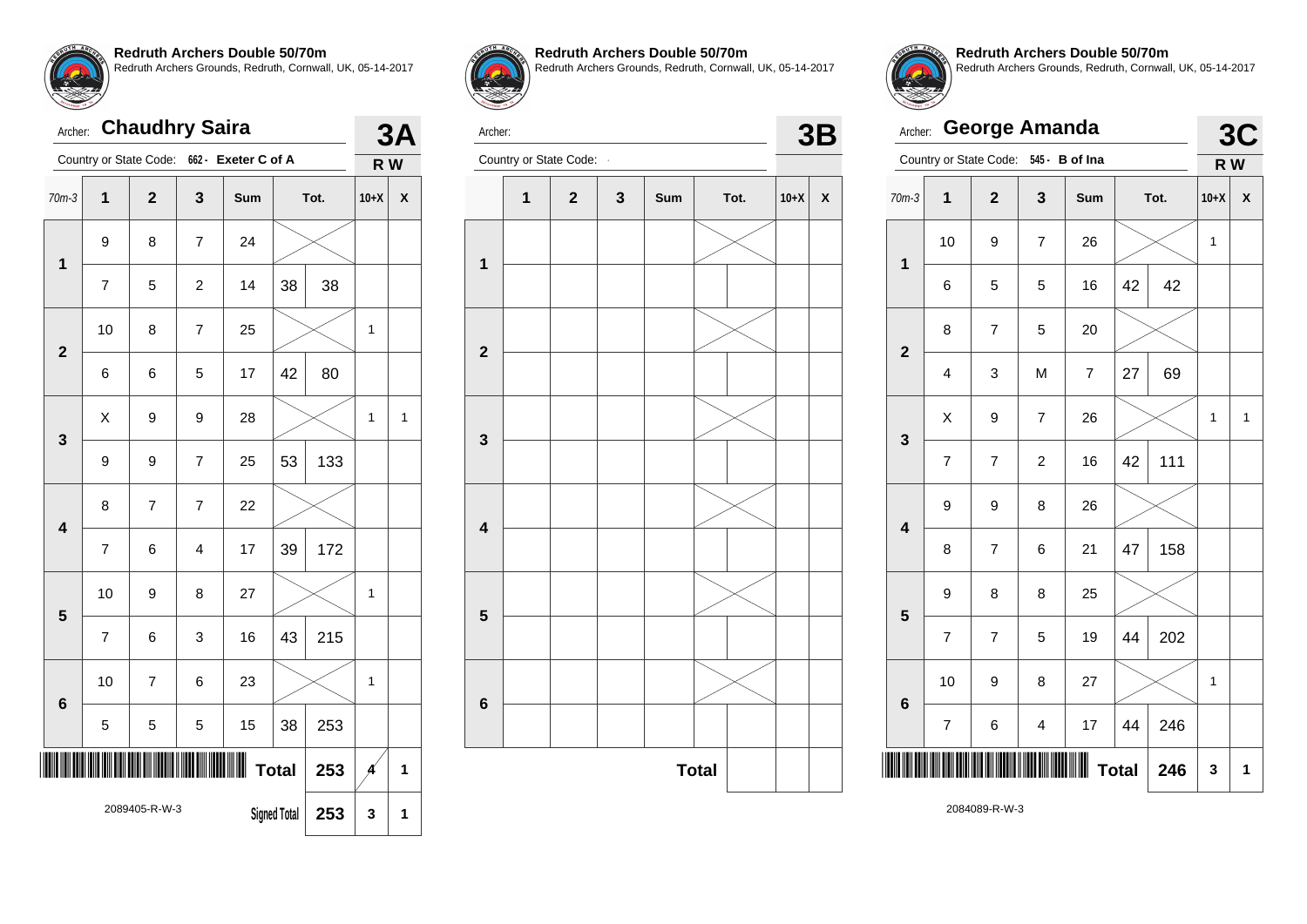

| Archer:                 |                                             | <b>Chaudhry Saira</b> |                |                                            |              |      | 3<br>Δ         |              |
|-------------------------|---------------------------------------------|-----------------------|----------------|--------------------------------------------|--------------|------|----------------|--------------|
|                         |                                             |                       |                | Country or State Code: 662 - Exeter C of A |              |      | R W            |              |
| $70m-4$                 | 1                                           | $\overline{2}$        | 3              | Sum                                        |              | Tot. | $10+X$         | X            |
| $\overline{1}$          | 10                                          | 9                     | 8              | 27                                         |              |      | 1              |              |
|                         | 7                                           | 5                     | 4              | 16                                         | 43           | 43   |                |              |
| $\overline{2}$          | 9                                           | $\overline{7}$        | $\overline{7}$ | 23                                         |              |      |                |              |
|                         | 6                                           | 4                     | 4              | 14                                         | 37           | 80   |                |              |
| 3                       | 10                                          | 9                     | 8              | 27                                         |              |      | 1              |              |
|                         | 8                                           | $\overline{7}$        | 6              | 21                                         | 48           | 128  |                |              |
| $\overline{\mathbf{4}}$ | 9                                           | $\overline{7}$        | 6              | 22                                         |              |      |                |              |
|                         | 6                                           | 5                     | 4              | 15                                         | 37           | 165  |                |              |
| 5                       | X                                           | 10                    | 7              | 27                                         |              |      | $\overline{c}$ | $\mathbf{1}$ |
|                         | $\overline{7}$                              | 6                     | 5              | 18                                         | 45           | 210  |                |              |
| 6                       | 9                                           | 8                     | 8              | 25                                         |              |      |                |              |
|                         | $\overline{\mathcal{I}}$                    | 6                     | 5              | 18                                         | 43           | 253  |                |              |
|                         |                                             |                       |                |                                            | <b>Total</b> | 253  | Á              | 1            |
|                         | 2089405-R-W-4<br><b>Signed Total</b><br>253 |                       |                |                                            |              |      | 3              | 1            |



**Redruth Archers Double 50/70m**

Redruth Archers Grounds, Redruth, Cornwall, UK, 05-14-2017



Archer: **Country or State Code: - 3B**<br>Country or State Code: **-**





**Redruth Archers Double 50/70m** Redruth Archers Grounds, Redruth, Cornwall, UK, 05-14-2017

| Archer:                 |                     | <b>George Amanda</b>    |                |     |    |      |        | 3C |
|-------------------------|---------------------|-------------------------|----------------|-----|----|------|--------|----|
|                         |                     | Country or State Code:  | 545 - B of Ina |     |    |      | R W    |    |
| $70m-4$                 | $\overline{1}$      | $\overline{2}$          | 3              | Sum |    | Tot. | $10+X$ | X  |
| $\mathbf{1}$            | 8                   | $\overline{7}$          | 6              | 21  |    |      |        |    |
|                         | 5                   | $\overline{\mathbf{4}}$ | 3              | 12  | 33 | 33   |        |    |
| $\overline{\mathbf{2}}$ | 10                  | 9                       | 9              | 28  |    |      | 1      |    |
|                         | 8                   | 8                       | 5              | 21  | 49 | 82   |        |    |
| 3                       | 9                   | 8                       | 8              | 25  |    |      |        |    |
|                         | 8                   | $\overline{7}$          | 5              | 20  | 45 | 127  |        |    |
| $\overline{\mathbf{4}}$ | 9                   | $\overline{7}$          | $\overline{7}$ | 23  |    |      |        |    |
|                         | 6                   | 6                       | 5              | 17  | 40 | 167  |        |    |
| 5                       | 8                   | 8                       | 6              | 22  |    |      |        |    |
|                         | 6                   | 5                       | 4              | 15  | 37 | 204  |        |    |
| $6\phantom{1}$          | X                   | 8                       | $\overline{7}$ | 25  |    |      | 1      | 1  |
|                         | $\overline{7}$      | 6                       | 3              | 16  | 41 | 245  |        |    |
|                         | <b>Total</b><br>245 |                         |                |     |    |      |        | 1  |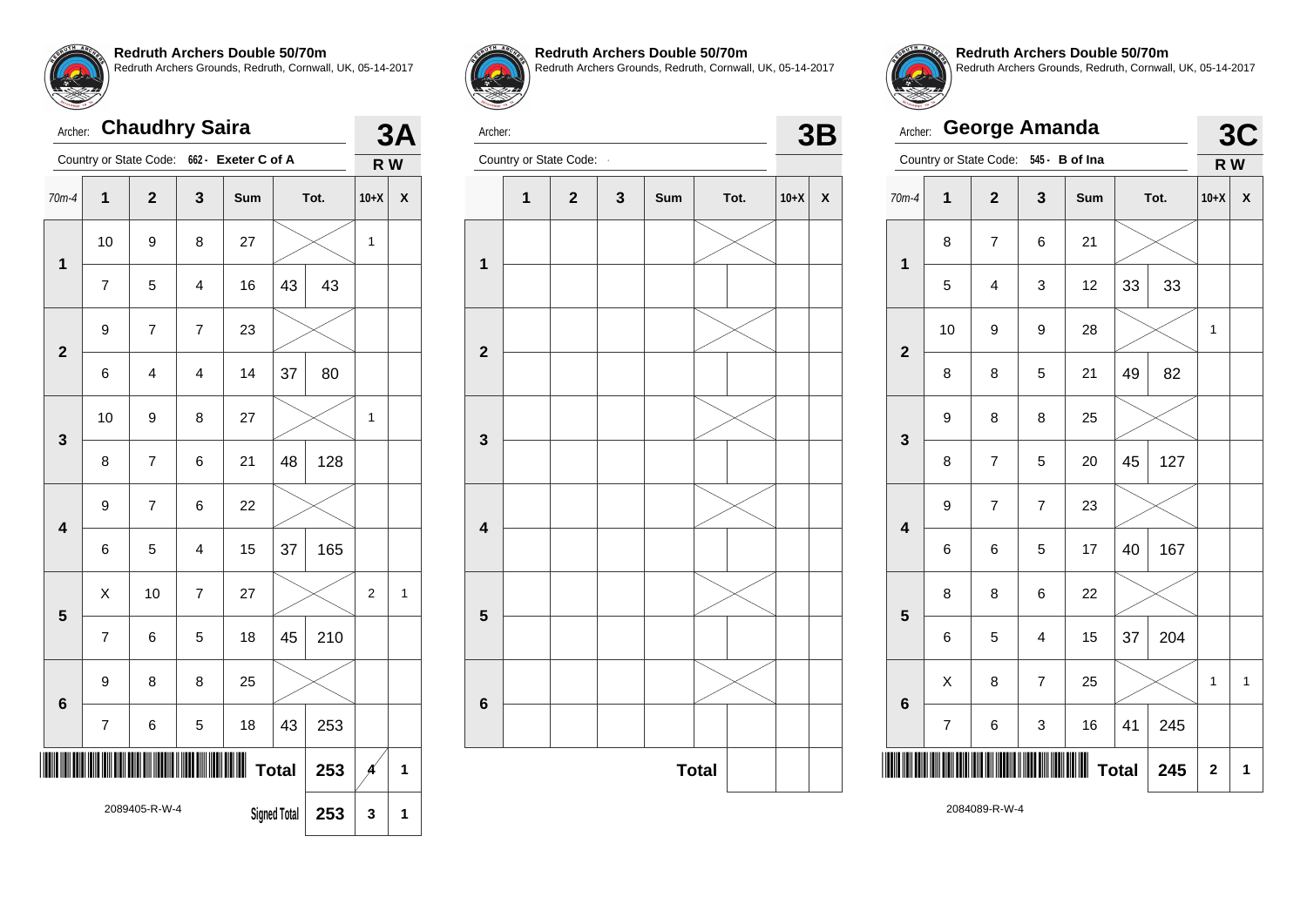

# Archer: **Darby-Smythe Steve**

|                         |                          | Country or State Code:  |                         | 1412 - Pathfinder B |              |      | R M    |                    |
|-------------------------|--------------------------|-------------------------|-------------------------|---------------------|--------------|------|--------|--------------------|
| $70m-1$                 | $\mathbf{1}$             | $\mathbf{2}$            | 3                       | Sum                 |              | Tot. | $10+X$ | $\pmb{\mathsf{X}}$ |
| $\mathbf 1$             | 9                        | 8                       | $\overline{7}$          | 24                  |              |      |        |                    |
|                         | 6                        | 5                       | 5                       | 16                  | 40           | 40   |        |                    |
| $\overline{\mathbf{2}}$ | 9                        | 8                       | 8                       | 25                  |              |      |        |                    |
|                         | 8                        | $\overline{\mathbf{7}}$ | 6                       | 21                  | 46           | 86   |        |                    |
| 3                       | $\overline{\mathcal{I}}$ | 5                       | 5                       | 17                  |              |      |        |                    |
|                         | 5                        | 3                       | $\overline{\mathbf{c}}$ | 10                  | 27           | 113  |        |                    |
| $\overline{\mathbf{4}}$ | 10                       | 9                       | 8                       | 27                  |              |      | 1      |                    |
|                         | 8                        | 6                       | 6                       | 20                  | 47           | 160  |        |                    |
| 5                       | 8                        | 8                       | $\overline{7}$          | 23                  |              |      |        |                    |
|                         | 5                        | 5                       | 3                       | 13                  | 36           | 196  |        |                    |
| $6\phantom{1}6$         | 9                        | 8                       | 8                       | 25                  |              |      |        |                    |
|                         | $\overline{7}$           | $\boldsymbol{7}$        | 5                       | 19                  | 44           | 240  |        |                    |
| ║                       |                          |                         |                         |                     | <b>Total</b> | 240  | 1      | $\mathbf 0$        |
|                         |                          |                         |                         |                     |              |      |        |                    |



**4A**

#### **Redruth Archers Double 50/70m**

Redruth Archers Grounds, Redruth, Cornwall, UK, 05-14-2017

# Archer: **Day Sue**

| Archer:                 |                         | Day Sue                |                     |                           |    |      |        | 4B                 |
|-------------------------|-------------------------|------------------------|---------------------|---------------------------|----|------|--------|--------------------|
|                         |                         | Country or State Code: | $627 -$             | <b>Lizard Peninsula B</b> |    |      | R W    |                    |
| $70m-1$                 | $\mathbf{1}$            | $\overline{2}$         | 3                   | Sum                       |    | Tot. | $10+X$ | $\pmb{\mathsf{X}}$ |
| $\overline{1}$          | 10                      | 8                      | 8                   | 26                        |    |      | 1      |                    |
|                         | $\overline{7}$          | 6                      | 5                   | 18                        | 44 | 44   |        |                    |
| $\overline{2}$          | 9                       | $\overline{7}$         | 5                   | 21                        |    |      |        |                    |
|                         | $\overline{\mathbf{4}}$ | $\boldsymbol{2}$       | M                   | 6                         | 27 | 71   |        |                    |
| 3                       | 9                       | 8                      | $\overline{7}$      | 24                        |    |      |        |                    |
|                         | $\overline{7}$          | $\overline{7}$         | 5                   | 19                        | 43 | 114  |        |                    |
| $\overline{\mathbf{4}}$ | 9                       | $\overline{7}$         | 6                   | 22                        |    |      |        |                    |
|                         | 6                       | 5                      | 3                   | 14                        | 36 | 150  |        |                    |
| 5                       | 8                       | 5                      | $\overline{4}$      | 17                        |    |      |        |                    |
|                         | 3                       | $\overline{c}$         | $\overline{c}$      | $\overline{7}$            | 24 | 174  |        |                    |
| 6                       | 9                       | $\overline{7}$         | 6                   | 22                        |    |      |        |                    |
|                         | 5                       | $\overline{c}$         | М                   | 7                         | 29 | 203  |        |                    |
|                         |                         |                        |                     | ∭ Total                   |    | 203  | $\chi$ | $\pmb{0}$          |
|                         | 959396-R-W-1            |                        | <b>Signed Total</b> | 203                       | 0  | 0    |        |                    |



**Redruth Archers Double 50/70m** Redruth Archers Grounds, Redruth, Cornwall, UK, 05-14-2017

| <b>STATEWORK 19. 19</b><br>Archer: |                |                         |                         | <b>Stapleton Michaela</b> |              |     |        | 4C |
|------------------------------------|----------------|-------------------------|-------------------------|---------------------------|--------------|-----|--------|----|
|                                    |                | Country or State Code:  |                         | 650 - Paignton A          |              |     | R W    |    |
| $70m-1$                            | 1              | $\mathbf 2$             | 3                       | Sum                       | Tot.         |     | $10+X$ | X  |
| $\mathbf 1$                        | 9              | 8                       | 5                       | 22                        |              |     |        |    |
|                                    | $\overline{4}$ | $\overline{\mathbf{c}}$ | $\overline{\mathbf{c}}$ | 8                         | 30           | 30  |        |    |
| $\overline{\mathbf{2}}$            | 9              | 9                       | $\overline{7}$          | 25                        |              |     |        |    |
|                                    | 7              | 6                       | 4                       | 17                        | 42           | 72  |        |    |
| 3                                  | 9              | $\overline{7}$          | $\overline{7}$          | 23                        |              |     |        |    |
|                                    | 6              | 3                       | 1                       | 10                        | 33           | 105 |        |    |
| $\overline{\mathbf{4}}$            | 10             | 9                       | 7                       | 26                        |              |     | 1      |    |
|                                    | 6              | 5                       | M                       | 11                        | 37           | 142 |        |    |
| 5                                  | 8              | 8                       | 6                       | 22                        |              |     |        |    |
|                                    | 6              | 4                       | 4                       | 14                        | 36           | 178 |        |    |
| $6\phantom{1}6$                    | 9              | $\overline{7}$          | $\overline{7}$          | 23                        |              |     |        |    |
|                                    | 6              | 1                       | M                       | 7                         | 30           | 208 |        |    |
|                                    |                |                         |                         |                           | <b>Total</b> | 208 | 1      | 0  |

2108945-R-W-1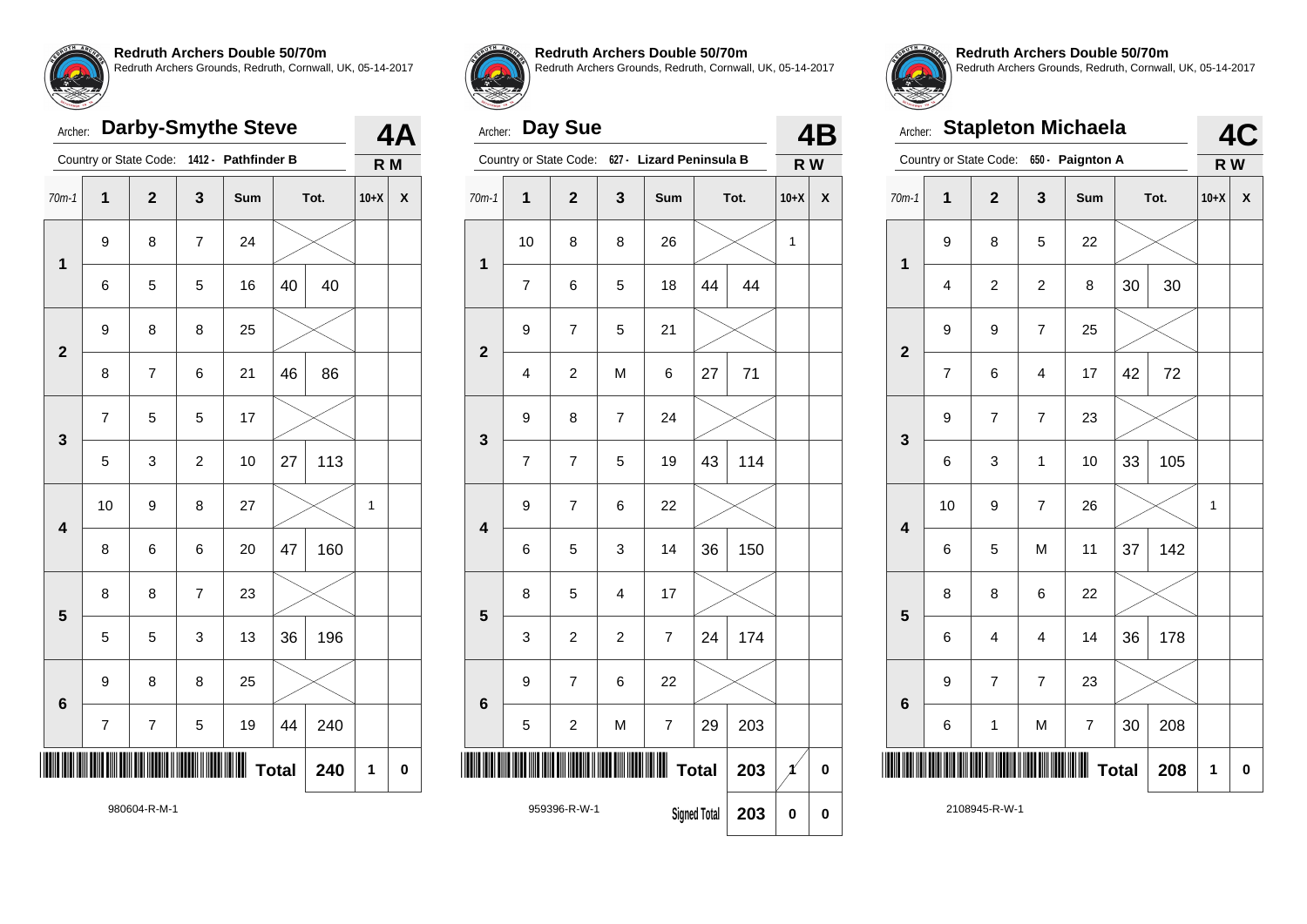

# Archer: **Darby-Smythe Steve**

|                         |                     | Country or State Code: |              | 1412 - Pathfinder B |    |      | R M    |             |
|-------------------------|---------------------|------------------------|--------------|---------------------|----|------|--------|-------------|
| $70m-2$                 | 1                   | $\mathbf 2$            | 3            | Sum                 |    | Tot. | $10+X$ | X           |
| $\overline{\mathbf{1}}$ | 9                   | 8                      | 6            | 23                  |    |      |        |             |
|                         | 6                   | 6                      | 5            | 17                  | 40 | 40   |        |             |
| $\mathbf{2}$            | 9                   | 9                      | 8            | 26                  |    |      |        |             |
|                         | 7                   | 7                      | 6            | 20                  | 46 | 86   |        |             |
| 3                       | 9                   | 8                      | 6            | 23                  |    |      |        |             |
|                         | 6                   | 5                      | 3            | 14                  | 37 | 123  |        |             |
| $\overline{\mathbf{4}}$ | 8                   | $\overline{7}$         | 6            | 21                  |    |      |        |             |
|                         | 6                   | 3                      | $\mathbf{1}$ | 10                  | 31 | 154  |        |             |
| 5                       | 9                   | 9                      | 8            | 26                  |    |      |        |             |
|                         | 4                   | 4                      | 3            | 11                  | 37 | 191  |        |             |
|                         | 9                   | 8                      | 8            | 25                  |    |      |        |             |
| $6\phantom{1}6$         | 7                   | 6                      | $\mathbf{1}$ | 14                  | 39 | 230  |        |             |
|                         | <b>Total</b><br>230 |                        |              |                     |    |      | 0      | $\mathbf 0$ |



**4A**

#### **Redruth Archers Double 50/70m**

Redruth Archers Grounds, Redruth, Cornwall, UK, 05-14-2017

# Archer: **Day Sue**

|   | Day Sue<br>Archer:<br>Country or State Code:<br>$627 -$<br><b>Lizard Peninsula B</b><br>$\overline{2}$<br>3<br>70m-2<br>1<br>Tot.<br>Sum<br>9<br>$\overline{7}$<br>25<br>9<br>$\overline{\mathbf{1}}$<br>38<br>13<br>38<br>6<br>4<br>3<br>$\overline{7}$<br>$\overline{7}$<br>6<br>20<br>$\overline{\mathbf{c}}$<br>28<br>66<br>M<br>5<br>3<br>8<br>$\overline{\mathcal{I}}$<br>25<br>9<br>9<br>3 |   |                |    |              |     |              |   |
|---|---------------------------------------------------------------------------------------------------------------------------------------------------------------------------------------------------------------------------------------------------------------------------------------------------------------------------------------------------------------------------------------------------|---|----------------|----|--------------|-----|--------------|---|
|   |                                                                                                                                                                                                                                                                                                                                                                                                   |   |                |    |              |     | R W          |   |
|   |                                                                                                                                                                                                                                                                                                                                                                                                   |   |                |    |              |     | $10+X$       | X |
|   |                                                                                                                                                                                                                                                                                                                                                                                                   |   |                |    |              |     |              |   |
|   |                                                                                                                                                                                                                                                                                                                                                                                                   |   |                |    |              |     |              |   |
|   |                                                                                                                                                                                                                                                                                                                                                                                                   |   |                |    |              |     |              |   |
|   |                                                                                                                                                                                                                                                                                                                                                                                                   |   |                |    |              |     |              |   |
|   |                                                                                                                                                                                                                                                                                                                                                                                                   |   |                |    |              |     |              |   |
|   | 7                                                                                                                                                                                                                                                                                                                                                                                                 | 6 | 5              | 18 | 43           | 109 |              |   |
| 4 | X                                                                                                                                                                                                                                                                                                                                                                                                 | 8 | 8              | 26 |              |     | $\mathbf{1}$ | 1 |
|   | 6                                                                                                                                                                                                                                                                                                                                                                                                 | 4 | M              | 10 | 36           | 145 |              |   |
| 5 | 8                                                                                                                                                                                                                                                                                                                                                                                                 | 6 | 5              | 19 |              |     |              |   |
|   | 4                                                                                                                                                                                                                                                                                                                                                                                                 | 3 | 3              | 10 | 29           | 174 |              |   |
| 6 | 8                                                                                                                                                                                                                                                                                                                                                                                                 | 8 | 8              | 24 |              |     |              |   |
|   | $\overline{7}$                                                                                                                                                                                                                                                                                                                                                                                    | 7 | $\overline{c}$ | 16 | 40           | 214 |              |   |
|   |                                                                                                                                                                                                                                                                                                                                                                                                   |   |                |    | <b>Total</b> | 214 | 1            | 1 |
|   |                                                                                                                                                                                                                                                                                                                                                                                                   |   |                |    |              |     |              |   |



**Redruth Archers Double 50/70m** Redruth Archers Grounds, Redruth, Cornwall, UK, 05-14-2017

| <b>STATEMOR TH. 17</b><br>Archer: |                |                          |                     | <b>Stapleton Michaela</b> |    |      |        | 4C |  |  |
|-----------------------------------|----------------|--------------------------|---------------------|---------------------------|----|------|--------|----|--|--|
|                                   |                | Country or State Code:   |                     | 650 - Paignton A          |    |      | R W    |    |  |  |
| $70m-2$                           | $\overline{1}$ | $\overline{2}$           | $\mathbf{3}$        | Sum                       |    | Tot. | $10+X$ | X  |  |  |
| $\overline{\mathbf{1}}$           | 8              | $\overline{\mathcal{I}}$ | 5                   | 20                        |    |      |        |    |  |  |
|                                   | 5              | 1                        | M                   | 6                         | 26 | 26   |        |    |  |  |
| $\overline{2}$                    | 9              | 6                        | 3                   | 18                        |    |      |        |    |  |  |
|                                   | 3              | $\overline{\mathbf{c}}$  | M                   | 5                         | 23 | 49   |        |    |  |  |
| 3                                 | $\overline{7}$ | $\overline{7}$           | 6                   | 20                        |    |      |        |    |  |  |
|                                   | 5              | 5                        | 3                   | 13                        | 33 | 82   |        |    |  |  |
| $\overline{\mathbf{4}}$           | $\overline{7}$ | 6                        | 5                   | 18                        |    |      |        |    |  |  |
|                                   | $\overline{4}$ | $\boldsymbol{2}$         | M                   | 6                         | 24 | 106  |        |    |  |  |
| 5                                 | 10             | 8                        | 6                   | 24                        |    |      | 1      |    |  |  |
|                                   | 5              | 4                        | $\overline{c}$      | 11                        | 35 | 141  |        |    |  |  |
| $6\phantom{1}6$                   | 8              | 6                        | 6                   | 20                        |    |      |        |    |  |  |
|                                   | 3              | 3                        | M                   | 6                         | 26 | 167  |        |    |  |  |
|                                   |                |                          | <b>Total</b><br>167 |                           |    |      |        |    |  |  |

980604-R-M-2

959396-R-W-2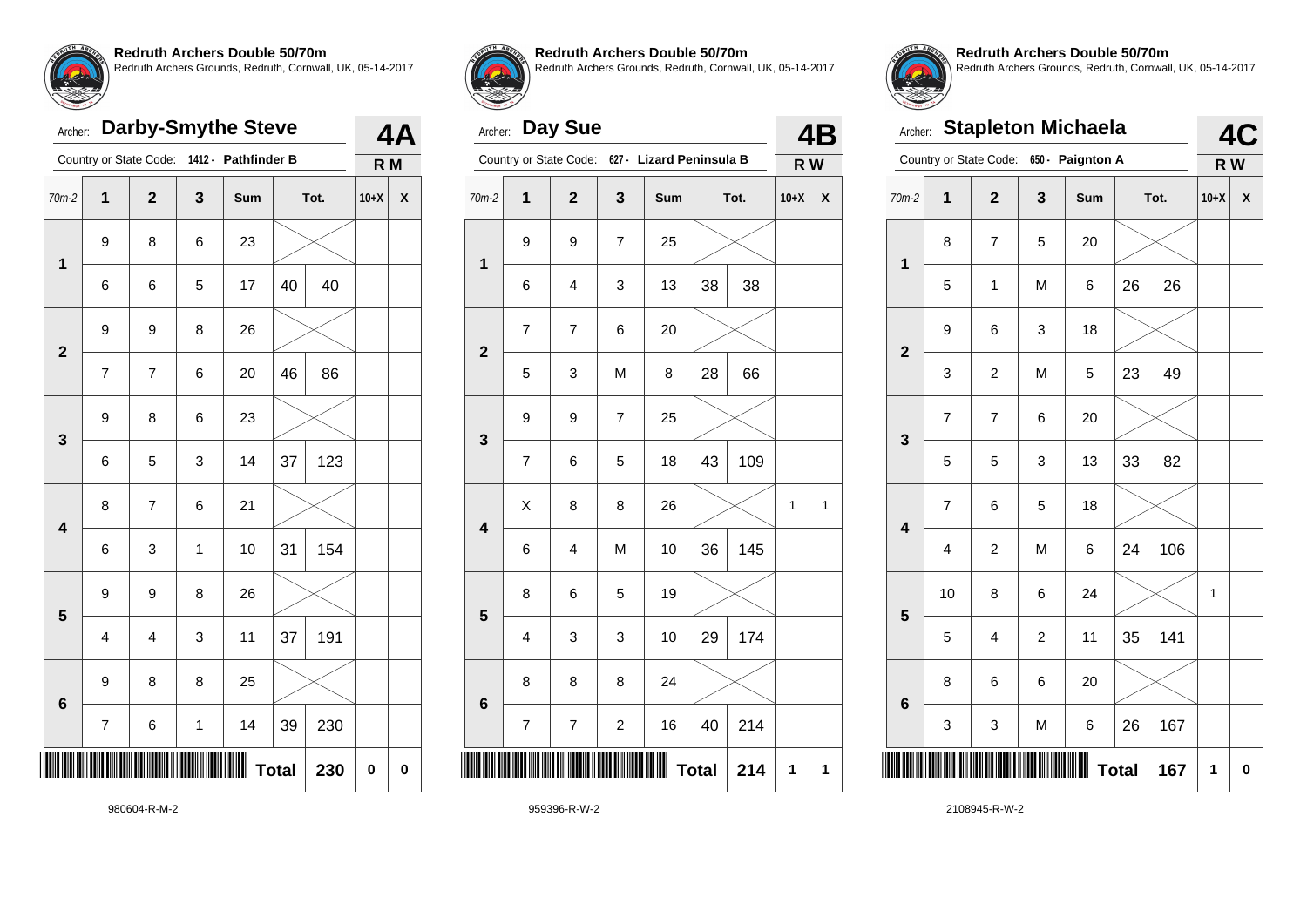

# Archer: **Darby-Smythe Steve**

|                         |                | Country or State Code:   |                         | 1412 - Pathfinder B |              |      | R M                     |                    |
|-------------------------|----------------|--------------------------|-------------------------|---------------------|--------------|------|-------------------------|--------------------|
| $70m-3$                 | 1              | $\mathbf 2$              | 3                       | Sum                 |              | Tot. | $10+X$                  | $\pmb{\mathsf{X}}$ |
| 1                       | 9              | 8                        | $\overline{7}$          | 24                  |              |      |                         |                    |
|                         | 6              | 5                        | 4                       | 15                  | 39           | 39   |                         |                    |
| $\overline{\mathbf{2}}$ | 8              | 8                        | $\overline{\mathbf{7}}$ | 23                  |              |      |                         |                    |
|                         | $\overline{7}$ | $\overline{\mathcal{I}}$ | 5                       | 19                  | 42           | 81   |                         |                    |
| 3                       | 9              | $\overline{7}$           | 6                       | 22                  |              |      |                         |                    |
|                         | 5              | $\overline{\mathbf{4}}$  | 3                       | 12                  | 34           | 115  |                         |                    |
| $\overline{\mathbf{4}}$ | 10             | 9                        | 8                       | 27                  |              |      | 1                       |                    |
|                         | $\overline{7}$ | $\overline{7}$           | $\overline{\mathbf{4}}$ | 18                  | 45           | 160  |                         |                    |
| 5                       | 10             | 8                        | $\overline{\mathbf{7}}$ | 25                  |              |      | 1                       |                    |
|                         | $\overline{7}$ | 5                        | 4                       | 16                  | 41           | 201  |                         |                    |
| 6                       | 8              | 6                        | 5                       | 19                  |              |      |                         |                    |
|                         | 5              | 4                        | M                       | 9                   | 28           | 229  |                         |                    |
|                         |                |                          |                         |                     | <b>Total</b> | 229  | $\overline{\mathbf{2}}$ | 0                  |



**4A**

#### **Redruth Archers Double 50/70m**

Redruth Archers Grounds, Redruth, Cornwall, UK, 05-14-2017

# Archer: **Day Sue**

|                         |                         | Country or State Code:  |                          | 627 - Lizard Peninsula B |              |      | R W       |          |
|-------------------------|-------------------------|-------------------------|--------------------------|--------------------------|--------------|------|-----------|----------|
| $70m-3$                 | 1                       | $\mathbf 2$             | 3                        | Sum                      |              | Tot. | $10+X$    | χ        |
| $\mathbf 1$             | 8                       | 7                       | 5                        | 20                       |              |      |           |          |
|                         | 4                       | 3                       | $\mathbf 1$              | 8                        | 28           | 28   |           |          |
| $\overline{\mathbf{2}}$ | $\overline{\mathbf{7}}$ | 6                       | $\overline{\mathbf{4}}$  | 17                       |              |      |           |          |
|                         | 3                       | $\overline{\mathbf{c}}$ | M                        | 5                        | 22           | 50   |           |          |
| 3                       | 9                       | $\overline{7}$          | $\overline{\mathcal{I}}$ | 23                       |              |      |           |          |
|                         | 6                       | 5                       | 3                        | 14                       | 37           | 87   |           |          |
| $\overline{\mathbf{4}}$ | 5                       | 4                       | 3                        | 12                       |              |      |           |          |
|                         | $\overline{\mathbf{c}}$ | M                       | M                        | $\boldsymbol{2}$         | 14           | 101  |           |          |
| 5                       | 6                       | 6                       | 5                        | 17                       |              |      |           |          |
|                         | 5                       | 3                       | M                        | 8                        | 25           | 126  |           |          |
| $6\phantom{1}$          | 9                       | 7                       | $\overline{\mathbf{7}}$  | 23                       |              |      |           |          |
|                         | 5                       | $\overline{\mathbf{c}}$ | $\overline{\mathbf{c}}$  | 9                        | 32           | 158  |           |          |
|                         |                         |                         |                          | Ⅲ                        | <b>Total</b> | 158  | $\pmb{0}$ | $\bf{0}$ |



**4B**

**Redruth Archers Double 50/70m** Redruth Archers Grounds, Redruth, Cornwall, UK, 05-14-2017

| TAYENGH 18 19<br>Archer: |                     |                        |                | <b>Stapleton Michaela</b> |    |      |        | 4C |
|--------------------------|---------------------|------------------------|----------------|---------------------------|----|------|--------|----|
|                          |                     | Country or State Code: |                | 650 - Paignton A          |    |      | R W    |    |
| $70m-3$                  | $\mathbf{1}$        | $\overline{2}$         | $\mathbf{3}$   | Sum                       |    | Tot. | $10+X$ | X  |
| $\mathbf 1$              | 6                   | 5                      | 5              | 16                        |    |      |        |    |
|                          | 3                   | M                      | M              | 3                         | 19 | 19   |        |    |
| $\overline{2}$           | 9                   | $\overline{7}$         | 6              | 22                        |    |      |        |    |
|                          | 6                   | 5                      | M              | 11                        | 33 | 52   |        |    |
| 3                        | 8                   | $\overline{7}$         | 6              | 21                        |    |      |        |    |
|                          | 5                   | $\overline{4}$         | M              | 9                         | 30 | 82   |        |    |
| $\overline{\mathbf{4}}$  | 8                   | 8                      | $\overline{7}$ | 23                        |    |      |        |    |
|                          | 7                   | $\overline{7}$         | $\overline{c}$ | 16                        | 39 | 121  |        |    |
| 5                        | 7                   | $\overline{7}$         | $\overline{7}$ | 21                        |    |      |        |    |
|                          | 4                   | $\overline{c}$         | $\mathbf{1}$   | $\overline{7}$            | 28 | 149  |        |    |
| $6\phantom{1}6$          | 10                  | 10                     | $\overline{7}$ | 27                        |    |      | 2      |    |
|                          | 6                   | 6                      | 5              | 17                        | 44 | 193  |        |    |
|                          | <b>Total</b><br>193 |                        |                |                           |    |      |        |    |

980604-R-M-3

959396-R-W-3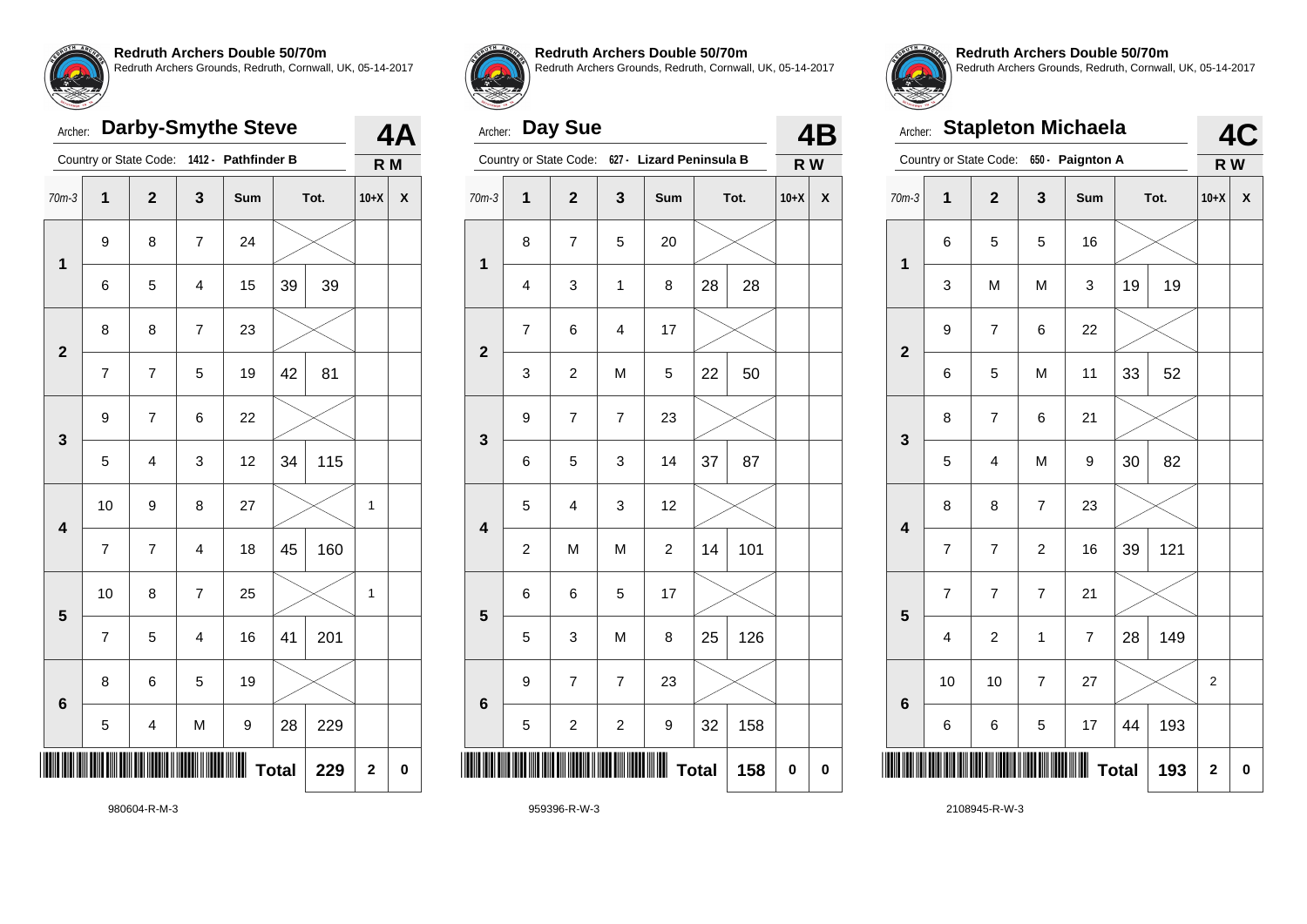

# Archer: **Darby-Smythe Steve**

|                         |                          | Country or State Code: |                         | 1412 - Pathfinder B |              |      | R M    |             |
|-------------------------|--------------------------|------------------------|-------------------------|---------------------|--------------|------|--------|-------------|
| 70m-4                   | $\mathbf 1$              | $\mathbf{2}$           | 3                       | Sum                 |              | Tot. | $10+X$ | χ           |
| $\mathbf 1$             | 10                       | 8                      | 8                       | 26                  |              |      | 1      |             |
|                         | 8                        | 7                      | 4                       | 19                  | 45           | 45   |        |             |
| $\overline{\mathbf{2}}$ | 9                        | $\boldsymbol{7}$       | $\overline{\mathbf{7}}$ | 23                  |              |      |        |             |
|                         | 6                        | 4                      | $\overline{c}$          | 12                  | 35           | 80   |        |             |
| 3                       | 9                        | $\overline{7}$         | $\overline{7}$          | 23                  |              |      |        |             |
|                         | $\overline{\mathcal{I}}$ | 6                      | 5                       | 18                  | 41           | 121  |        |             |
| $\overline{\mathbf{4}}$ | 9                        | 8                      | $\overline{7}$          | 24                  |              |      |        |             |
|                         | 6                        | 6                      | $\overline{\mathbf{4}}$ | 16                  | 40           | 161  |        |             |
| 5                       | 9                        | 7                      | 6                       | 22                  |              |      |        |             |
|                         | 5                        | 5                      | $\overline{c}$          | 12                  | 34           | 195  |        |             |
|                         | 9                        | 9                      | 9                       | 27                  |              |      |        |             |
| $6\phantom{1}$          | 7                        | 5                      | 5                       | 17                  | 44           | 239  |        |             |
|                         |                          |                        |                         |                     | <b>Total</b> | 239  | 1      | $\mathbf 0$ |



**4A**

#### **Redruth Archers Double 50/70m**

Redruth Archers Grounds, Redruth, Cornwall, UK, 05-14-2017

# Archer: **Day Sue**

|                         |                         | Country or State Code: | $627 -$                  | <b>Lizard Peninsula B</b> |              |      | R W    |                    |
|-------------------------|-------------------------|------------------------|--------------------------|---------------------------|--------------|------|--------|--------------------|
| 70m-4                   | 1                       | $\mathbf{2}$           | 3                        | Sum                       |              | Tot. | $10+X$ | $\pmb{\mathsf{X}}$ |
| $\mathbf{1}$            | 9                       | 6                      | 5                        | 20                        |              |      |        |                    |
|                         | 4                       | 4                      | $\overline{\mathbf{4}}$  | 12                        | 32           | 32   |        |                    |
| $\overline{2}$          | 10                      | 8                      | 6                        | 24                        |              |      | 1      |                    |
|                         | $\overline{\mathbf{c}}$ | 1                      | M                        | 3                         | 27           | 59   |        |                    |
| 3                       | 9                       | 9                      | $\overline{\mathcal{I}}$ | 25                        |              |      |        |                    |
|                         | 5                       | 3                      | $\boldsymbol{2}$         | 10                        | 35           | 94   |        |                    |
| $\overline{\mathbf{4}}$ | 10                      | 8                      | 6                        | 24                        |              |      | 1      |                    |
|                         | 6                       | 4                      | M                        | 10                        | 34           | 128  |        |                    |
| 5                       | 10                      | 9                      | $\overline{\mathcal{I}}$ | 26                        |              |      | 1      |                    |
|                         | 6                       | 6                      | M                        | 12                        | 38           | 166  |        |                    |
| 6                       | 8                       | $\overline{7}$         | 5                        | 20                        |              |      |        |                    |
|                         | 4                       | 3                      | $\boldsymbol{2}$         | 9                         | 29           | 195  |        |                    |
|                         |                         |                        |                          |                           | <b>Total</b> | 195  | 3      | $\bf{0}$           |
|                         |                         |                        |                          |                           |              |      |        |                    |



**4B**

**Redruth Archers Double 50/70m** Redruth Archers Grounds, Redruth, Cornwall, UK, 05-14-2017

|                         | <b>Stapleton Michaela</b><br>Archer: |                        |   |                  |    |      |        |             |  |  |
|-------------------------|--------------------------------------|------------------------|---|------------------|----|------|--------|-------------|--|--|
|                         |                                      | Country or State Code: |   | 650 - Paignton A |    |      | R W    | 4C          |  |  |
| $70m-4$                 | $\overline{\mathbf{1}}$              | $\overline{2}$         | 3 | Sum              |    | Tot. | $10+X$ | X           |  |  |
|                         | 8                                    | 8                      | 8 | 24               |    |      |        |             |  |  |
| 1                       | $\overline{7}$                       | 6                      | 3 | 16               | 40 | 40   |        |             |  |  |
| $\overline{2}$          | 8                                    | 6                      | 5 | 19               |    |      |        |             |  |  |
|                         | 5                                    | 5                      | 3 | 13               | 32 | 72   |        |             |  |  |
| 3                       | 9                                    | 9                      | 6 | 24               |    |      |        |             |  |  |
|                         | 5                                    | 5                      | 3 | 13               | 37 | 109  |        |             |  |  |
| $\overline{\mathbf{4}}$ | $\overline{7}$                       | 6                      | 5 | 18               |    |      |        |             |  |  |
|                         | 5                                    | 3                      | 3 | 11               | 29 | 138  |        |             |  |  |
| 5                       | 8                                    | 7                      | 6 | 21               |    |      |        |             |  |  |
|                         | 6                                    | 5                      | 3 | 14               | 35 | 173  |        |             |  |  |
| $6\phantom{a}$          | 9                                    | 8                      | 6 | 23               |    |      |        |             |  |  |
|                         | 6                                    | 4                      | M | 10               | 33 | 206  |        |             |  |  |
|                         | <b>Total</b><br>206                  |                        |   |                  |    |      |        | $\mathbf 0$ |  |  |

980604-R-M-4

959396-R-W-4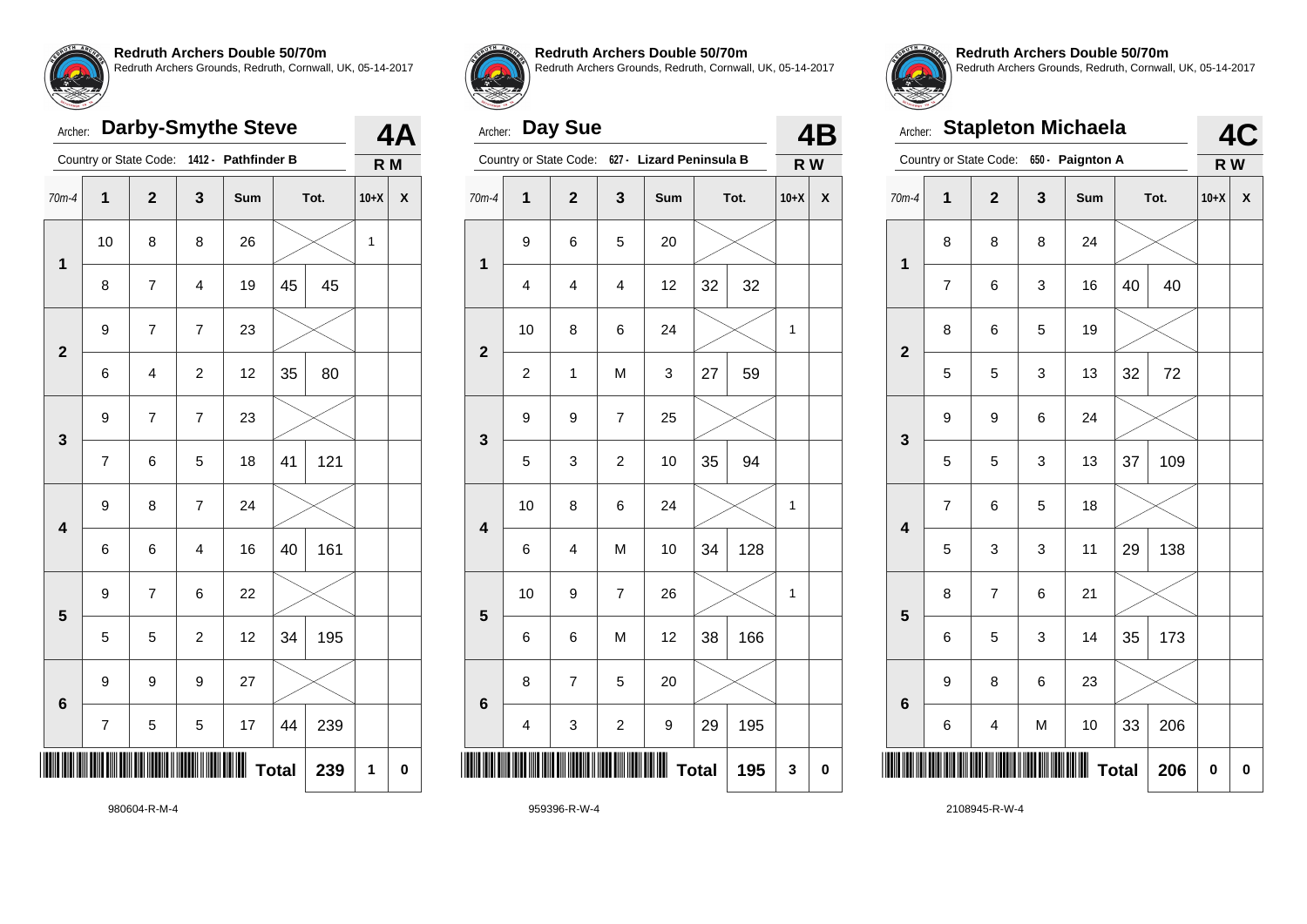

|                         | <b>Heaton Dan</b><br>Archer: |                        |                |                      |          |      |                  |                    |
|-------------------------|------------------------------|------------------------|----------------|----------------------|----------|------|------------------|--------------------|
|                         |                              | Country or State Code: |                | 659 - Kenwith C of A |          |      | R M              | <b>5A</b>          |
| $70m-1$                 | $\mathbf 1$                  | $\mathbf 2$            | $\mathbf{3}$   | Sum                  |          | Tot. | $10+X$           | $\pmb{\mathsf{X}}$ |
| $\mathbf 1$             | X                            | 10                     | 9              | 29                   |          |      | $\boldsymbol{2}$ | 1                  |
|                         | 8                            | $\overline{c}$         | M              | 10                   | 39<br>39 |      |                  |                    |
| $\overline{\mathbf{2}}$ | 8                            | 8                      | $\overline{7}$ | 23                   |          |      |                  |                    |
|                         | 6                            | 6                      | 5              | 17                   | 40       | 79   |                  |                    |
| 3                       | 9                            | $\overline{7}$         | 6              | 22                   |          |      |                  |                    |
|                         | 6                            | 5                      | 3              | 14                   | 36       | 115  |                  |                    |
| $\overline{\mathbf{4}}$ | 9                            | 8                      | $\overline{7}$ | 24                   |          |      |                  |                    |
|                         | 6                            | 5                      | $\overline{4}$ | 15                   | 39       | 154  |                  |                    |
| 5                       | 10                           | 9                      | 8              | 27                   |          |      | 1                |                    |
|                         | 8                            | 6                      | 6              | 20                   | 47       | 201  |                  |                    |
| $6\phantom{1}6$         | 9                            | 8                      | $\overline{7}$ | 24                   |          |      |                  |                    |
|                         | 7                            | 6                      | 6              | 19                   | 43       | 244  |                  |                    |
|                         | <b>Total</b><br>244          |                        |                |                      |          |      |                  |                    |



**Redruth Archers Double 50/70m** Redruth Archers Grounds, Redruth, Cornwall, UK, 05-14-2017



Archer: **- 5B**<br>
Country or State Code: **- 5B** 



**Redruth Archers Double 50/70m** Redruth Archers Grounds, Redruth, Cornwall, UK, 05-14-2017

|                         | <b>Barker Zena</b><br>Archer: |                                      |                         |     |    |      |                |                    |  |
|-------------------------|-------------------------------|--------------------------------------|-------------------------|-----|----|------|----------------|--------------------|--|
|                         |                               | Country or State Code: 1977 - Loco B |                         |     |    |      | R W            | <b>5C</b>          |  |
| $70m-1$                 | 1                             | $\mathbf 2$                          | 3                       | Sum |    | Tot. | $10+X$         | $\pmb{\mathsf{X}}$ |  |
| $\mathbf 1$             | 9                             | 8                                    | $\overline{7}$          | 24  |    |      |                |                    |  |
|                         | 6                             | 5                                    | 4                       | 15  | 39 | 39   |                |                    |  |
| $\overline{\mathbf{2}}$ | 9                             | 8                                    | 8                       | 25  |    |      |                |                    |  |
|                         | 7                             | 6                                    | $\overline{c}$          | 15  | 40 | 79   |                |                    |  |
| 3                       | X                             | 10                                   | 8                       | 28  |    |      | $\overline{c}$ | 1                  |  |
|                         | 8                             | $\overline{7}$                       | 3                       | 18  | 46 | 125  |                |                    |  |
| $\overline{\mathbf{4}}$ | 9                             | 8                                    | 8                       | 25  |    |      |                |                    |  |
|                         | $\overline{7}$                | $\overline{7}$                       | $\overline{\mathbf{4}}$ | 18  | 43 | 168  |                |                    |  |
| 5                       | 10                            | 9                                    | 9                       | 28  |    |      | 1              |                    |  |
|                         | 9                             | 8                                    | $\overline{7}$          | 24  | 52 | 220  |                |                    |  |
| $6\phantom{1}6$         | 9                             | 9                                    | 8                       | 26  |    |      |                |                    |  |
|                         | 7                             | 6                                    | 6                       | 19  | 45 | 265  |                |                    |  |
|                         | <b>Total</b><br>265           |                                      |                         |     |    |      |                |                    |  |

2071477-R-M-1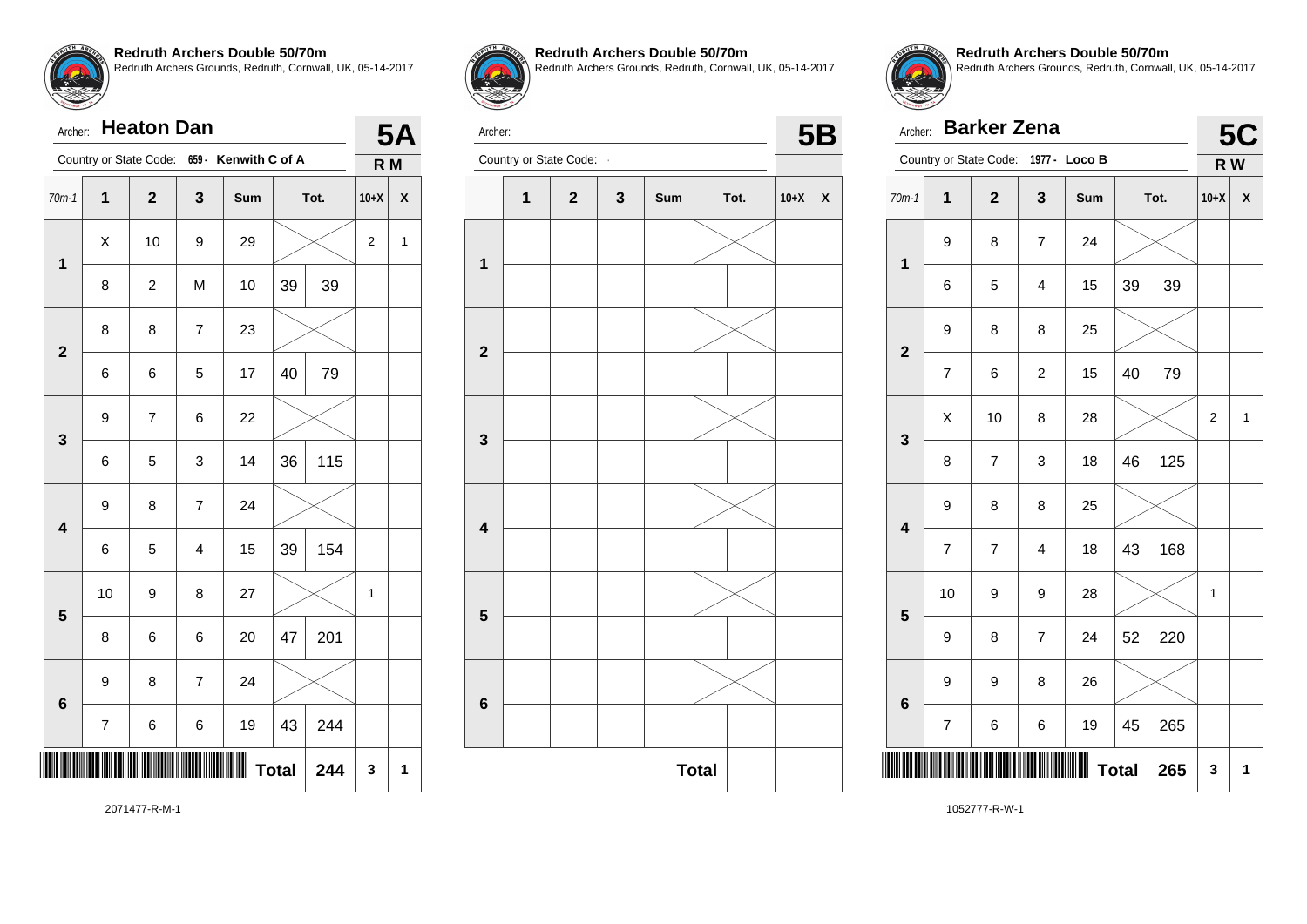

| Archer:                 |                     | <b>Heaton Dan</b>      |                |                      |                     |      |        | <b>5A</b> |
|-------------------------|---------------------|------------------------|----------------|----------------------|---------------------|------|--------|-----------|
|                         |                     | Country or State Code: |                | 659 - Kenwith C of A |                     |      | R M    |           |
| $70m-2$                 | $\mathbf 1$         | $\overline{2}$         | 3              | Sum                  |                     | Tot. | $10+X$ | X         |
| $\mathbf 1$             | 10                  | 9                      | 9              | 28                   |                     |      | 1      |           |
|                         | 9                   | $\overline{7}$         | 6              | 22                   | 50                  | 50   |        |           |
| $\overline{2}$          | 10                  | 10                     | 9              | 29                   |                     |      | 2      |           |
|                         | 8                   | 8                      | $\overline{7}$ | 23                   | 52                  | 102  |        |           |
| 3                       | 8                   | 8                      | $\overline{7}$ | 23                   |                     |      |        |           |
|                         | 6                   | 5                      | $\overline{4}$ | 15                   | 38                  | 140  |        |           |
| $\overline{\mathbf{4}}$ | 9                   | 9                      | 6              | 24                   |                     |      |        |           |
|                         | 6                   | 6                      | $\overline{4}$ | 16                   | 40                  | 180  |        |           |
| 5                       | 9                   | 9                      | 9              | 27                   |                     |      |        |           |
|                         | $\overline{7}$      | 4                      | 1              | 12                   | 39                  | 219  |        |           |
| $6\phantom{1}6$         | 8                   | 7                      | $\overline{7}$ | 22                   |                     |      |        |           |
|                         | 6                   | 5                      | 4              | 15                   | 37                  | 256  |        |           |
|                         | <b>Total</b><br>256 |                        |                |                      |                     |      |        | $\bf{0}$  |
|                         |                     | 2071477-R-M-2          |                |                      | <b>Signed Total</b> | 246  | 3      | 0         |



**Redruth Archers Double 50/70m**

Redruth Archers Grounds, Redruth, Cornwall, UK, 05-14-2017



Archer: **- 5B**<br>
Country or State Code: **- 5B** 





**Redruth Archers Double 50/70m** Redruth Archers Grounds, Redruth, Cornwall, UK, 05-14-2017

|                         | <b>Barker Zena</b><br>Archer: |                        |                         |        |    |      |        |           |
|-------------------------|-------------------------------|------------------------|-------------------------|--------|----|------|--------|-----------|
|                         |                               | Country or State Code: | $1977 -$                | Loco B |    |      | R W    | <b>5C</b> |
| $70m-2$                 | 1                             | $\overline{2}$         | 3                       | Sum    |    | Tot. | $10+X$ | X         |
| 1                       | 9                             | 9                      | 8                       | 26     |    |      |        |           |
|                         | 8                             | 7                      | 6                       | 21     | 47 | 47   |        |           |
| $\overline{2}$          | 9                             | 9                      | 8                       | 26     |    |      |        |           |
|                         | $\overline{7}$                | $\overline{7}$         | 6                       | 20     | 46 | 93   |        |           |
| 3                       | 10                            | 10                     | 9                       | 29     |    |      | 2      |           |
|                         | 8                             | 5                      | 3                       | 16     | 45 | 138  |        |           |
| $\overline{\mathbf{4}}$ | 10                            | 10                     | 10                      | 30     |    |      | 3      |           |
|                         | 9                             | 6                      | $\overline{\mathbf{4}}$ | 19     | 49 | 187  |        |           |
| 5                       | 9                             | 9                      | 6                       | 24     |    |      |        |           |
|                         | 6                             | 6                      | 5                       | 17     | 41 | 228  |        |           |
|                         | Χ                             | 9                      | 8                       | 27     |    |      | 1      | 1         |
|                         | 6<br>5<br>8<br>6              |                        |                         |        | 46 | 274  |        |           |
|                         | <b>Total</b><br>274           |                        |                         |        |    |      |        | 1         |
|                         | 1052777-R-W-2                 | <b>Signed Total</b>    | 267                     | 6      | 1  |      |        |           |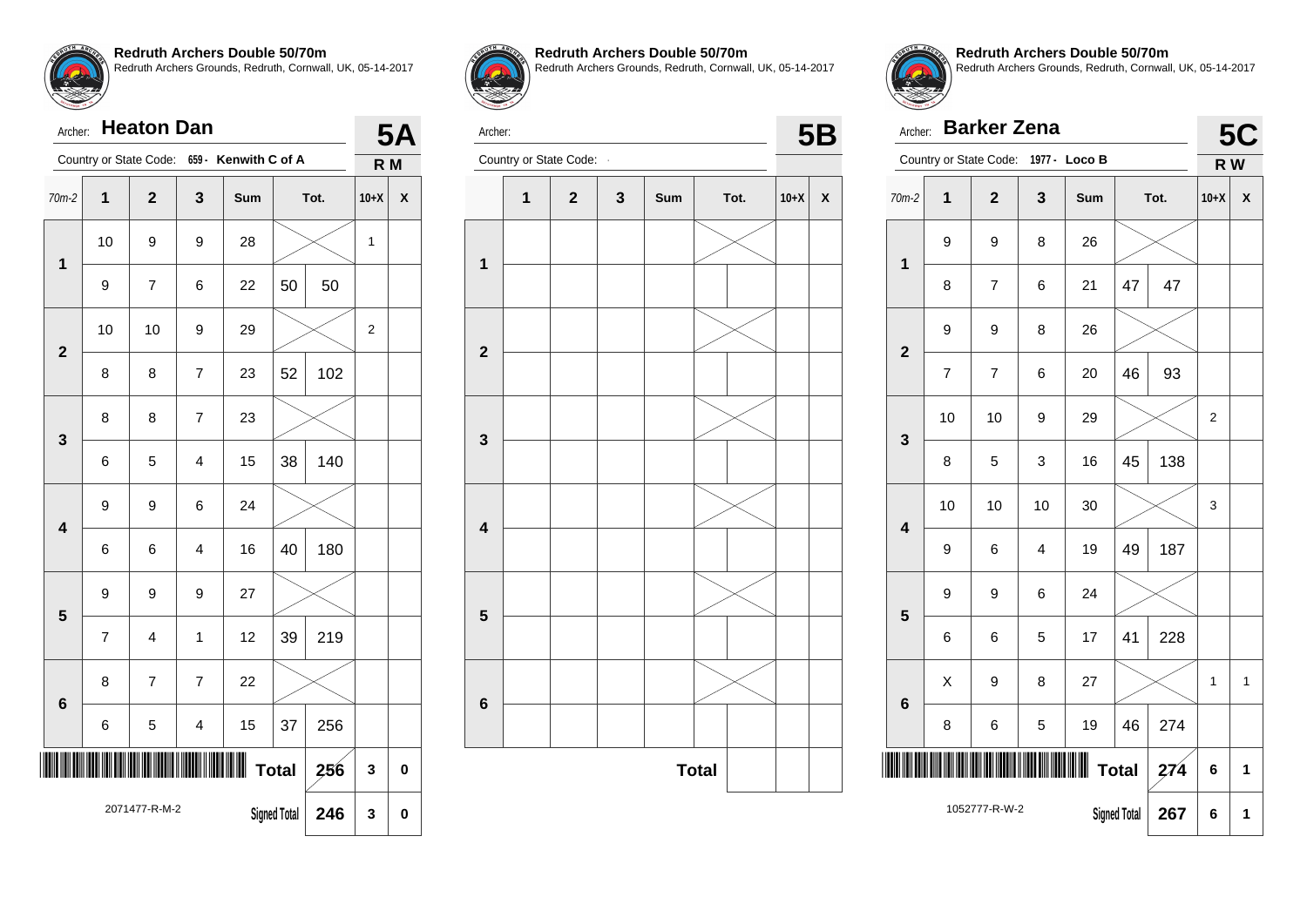| Archer:                 |                         | <b>Heaton Dan</b> |                |                                             |    |      |                | 5Α |
|-------------------------|-------------------------|-------------------|----------------|---------------------------------------------|----|------|----------------|----|
|                         |                         |                   |                | Country or State Code: 659 - Kenwith C of A |    |      | R <sub>M</sub> |    |
| $70m-3$                 | $\overline{\mathbf{1}}$ | $\mathbf{2}$      | 3              | Sum                                         |    | Tot. | $10+X$         | X  |
| 1                       | 10                      | 9                 | 8              | 27                                          |    |      | $\mathbf{1}$   |    |
|                         | 8                       | 7                 | 7              | 22                                          | 49 | 49   |                |    |
| $\overline{\mathbf{2}}$ | 8                       | 8                 | 8              | 24                                          |    |      |                |    |
|                         | $\overline{7}$          | 6                 | 5              | 18                                          | 42 | 91   |                |    |
| 3                       | 9                       | 7                 | $\overline{7}$ | 23                                          |    |      |                |    |
|                         | $\overline{7}$          | $\overline{7}$    | 5              | 19                                          | 42 | 133  |                |    |
| $\overline{\mathbf{4}}$ | 9                       | 8                 | $\overline{7}$ | 24                                          |    |      |                |    |
|                         | 7                       | $\overline{7}$    | 5              | 19                                          | 43 | 176  |                |    |
| 5                       | 10                      | 9                 | 9              | 28                                          |    |      | 1              |    |
|                         | 8                       | 8                 | 6              | 22                                          | 50 | 226  |                |    |
| 6                       | 10                      | 9                 | 8              | 27                                          |    |      | 1              |    |
|                         | $\overline{\mathbf{7}}$ | 6                 | 6              | 19                                          | 46 | 272  |                |    |
|                         | <b>Total</b><br>272     |                   |                |                                             |    |      |                |    |



**Redruth Archers Double 50/70m** Redruth Archers Grounds, Redruth, Cornwall, UK, 05-14-2017



Archer:



**Redruth Archers Double 50/70m** Redruth Archers Grounds, Redruth, Cornwall, UK, 05-14-2017

| Archer:                 |                         | <b>Barker Zena</b>       |                          |               |              |      |             | 5C<br>R W<br>X<br>$\mathbf{1}$ |  |
|-------------------------|-------------------------|--------------------------|--------------------------|---------------|--------------|------|-------------|--------------------------------|--|
|                         | Country or State Code:  |                          |                          | 1977 - Loco B |              |      |             |                                |  |
| $70m-3$                 | $\overline{\mathbf{1}}$ | $\mathbf{2}$             | 3                        | Sum           |              | Tot. | $10+X$      |                                |  |
| $\mathbf{1}$            | X                       | 9                        | 9                        | 28            |              |      | 1           |                                |  |
|                         | 8                       | $\overline{\mathcal{I}}$ | $\overline{7}$           | 22            | 50           | 50   |             |                                |  |
| $\mathbf{2}$            | 10                      | 8                        | 8                        | 26            |              |      | 1           |                                |  |
|                         | 7                       | 5                        | 5                        | 17            | 43           | 93   |             |                                |  |
| 3                       | 8                       | 8                        | 8                        | 24            |              |      |             |                                |  |
|                         | 8                       | 3                        | $\overline{c}$           | 13            | 37           | 130  |             |                                |  |
| $\overline{\mathbf{4}}$ | 9                       | 8                        | $\overline{\mathcal{I}}$ | 24            |              |      |             |                                |  |
|                         | $\overline{7}$          | 6                        | 4                        | 17            | 41           | 171  |             |                                |  |
| 5                       | 8                       | 8                        | 8                        | 24            |              |      |             |                                |  |
|                         | 8                       | $\overline{7}$           | 6                        | 21            | 45           | 216  |             |                                |  |
| $6\phantom{1}6$         | 9                       | 8                        | 8                        | 25            |              |      |             |                                |  |
|                         | 8                       | 7                        | 7                        | 22            | 47           | 263  |             |                                |  |
|                         |                         |                          |                          |               | <b>Total</b> | 263  | $\mathbf 2$ | 1                              |  |

2071477-R-M-3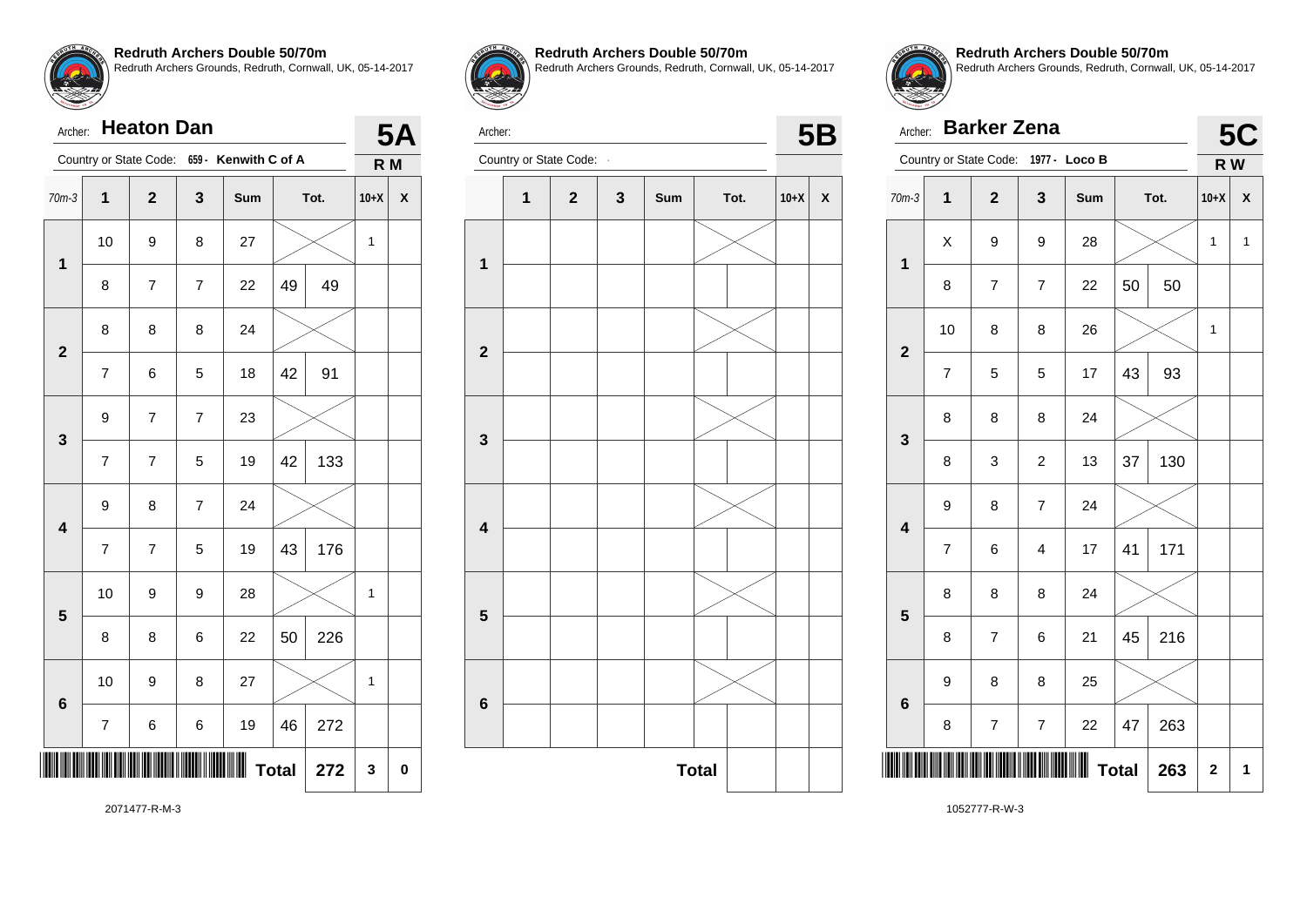| Archer:        |    | <b>Heaton Dan</b>       |                |                      |              |      |        | 5Δ           |
|----------------|----|-------------------------|----------------|----------------------|--------------|------|--------|--------------|
|                |    | Country or State Code:  |                | 659 - Kenwith C of A |              |      | R M    |              |
| 70m-4          | 1  | $\overline{\mathbf{2}}$ | 3              | Sum                  |              | Tot. | $10+X$ | χ            |
| $\mathbf 1$    | 9  | 8                       | 8              | 25                   |              |      |        |              |
|                | 8  | $\overline{7}$          | 6              | 21                   | 46           | 46   |        |              |
| $\overline{2}$ | 10 | 9                       | 9              | 28                   |              |      | 1      |              |
|                | 8  | 6                       | 6              | 20                   | 48           | 94   |        |              |
| 3              | 9  | 9                       | 8              | 26                   |              |      |        |              |
|                | 8  | 4                       | $\overline{c}$ | 14                   | 40           | 134  |        |              |
| 4              | X  | 9                       | 9              | 28                   |              |      | 1      | $\mathbf{1}$ |
|                | 8  | 6                       | 6              | 20                   | 48           | 182  |        |              |
| 5              | 10 | 9                       | 8              | 27                   |              |      | 1      |              |
|                | 8  | $\overline{7}$          | 6              | 21                   | 48           | 230  |        |              |
| 6              | 9  | 8                       | 8              | 25                   |              |      |        |              |
|                | 8  | 7                       | 5              | 20                   | 45           | 275  |        |              |
|                |    |                         |                |                      | <b>Total</b> | 275  | 3      | 1            |



**Redruth Archers Double 50/70m**

Redruth Archers Grounds, Redruth, Cornwall, UK, 05-14-2017



Archer: **- 5B**<br>
Country or State Code: **- 5B** 



**Redruth Archers Double 50/70m** Redruth Archers Grounds, Redruth, Cornwall, UK, 05-14-2017

|                 | <b>Barker Zena</b><br>Archer: |                          |                         |               |              |      |        |   |  |
|-----------------|-------------------------------|--------------------------|-------------------------|---------------|--------------|------|--------|---|--|
|                 |                               | Country or State Code:   |                         | 1977 - Loco B |              |      | R W    |   |  |
| $70m-4$         | $\overline{\mathbf{1}}$       | $\overline{\mathbf{2}}$  | 3                       | Sum           |              | Tot. | $10+X$ | X |  |
| $\mathbf 1$     | 9                             | 8                        | 8                       | 25            |              |      |        |   |  |
|                 | 8                             | $\overline{\mathcal{I}}$ | 6                       | 21            | 46           | 46   |        |   |  |
| $\mathbf{2}$    | 10                            | 9                        | 9                       | 28            |              |      | 1      |   |  |
|                 | 8                             | 5                        | 4                       | 17            | 45           | 91   |        |   |  |
| 3               | 10                            | 9                        | 8                       | 27            |              |      | 1      |   |  |
|                 | 8                             | $\overline{\mathcal{I}}$ | $\overline{\mathbf{4}}$ | 19            | 46           | 137  |        |   |  |
| 4               | 10                            | 9                        | 8                       | 27            |              |      | 1      |   |  |
|                 | 6                             | 5                        | 5                       | 16            | 43           | 180  |        |   |  |
| 5               | 9                             | 9                        | 8                       | 26            |              |      |        |   |  |
|                 | 8                             | $\overline{7}$           | $\overline{7}$          | 22            | 48           | 228  |        |   |  |
| $6\phantom{1}6$ | 9                             | 9                        | 8                       | 26            |              |      |        |   |  |
|                 | 8                             | 8                        | 8                       | 24            | 50           | 278  |        |   |  |
|                 |                               |                          |                         |               | <b>Total</b> | 278  | 3      | 0 |  |

2071477-R-M-4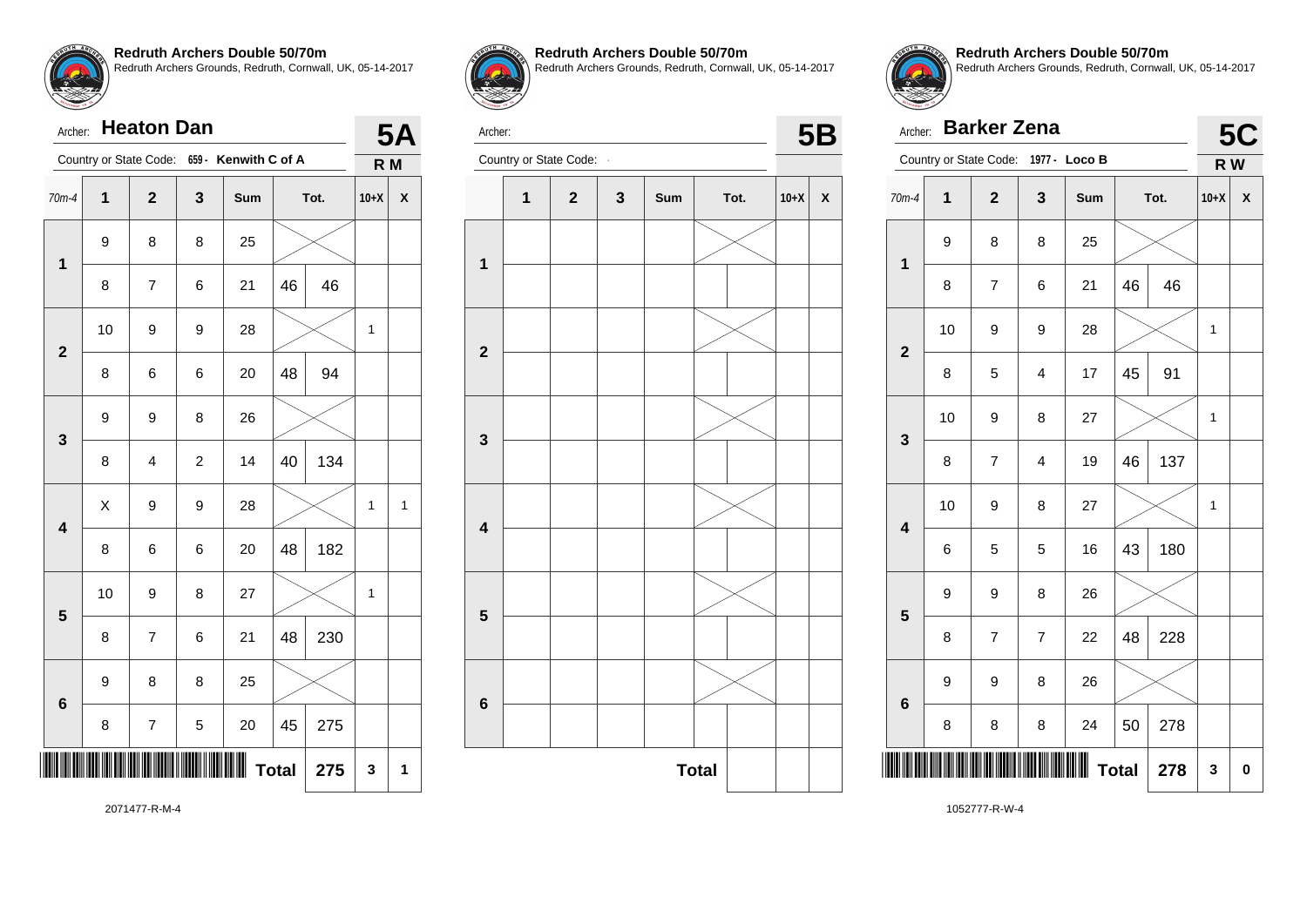

Archer: **Pratt Tim**

|                         | Country or State Code:<br>660 - Exmouth A |                         |              |     |    |             |              | R M          |
|-------------------------|-------------------------------------------|-------------------------|--------------|-----|----|-------------|--------------|--------------|
| $70m-1$                 | $\overline{\mathbf{1}}$                   | $\overline{\mathbf{2}}$ | 3            | Sum |    | Tot.        | $10+X$       | X            |
| 1                       | 10                                        | 9                       | 9            | 28  |    |             | 1            |              |
|                         | 9                                         | 8                       | 6            | 23  | 51 | 51          |              |              |
| $\mathbf{2}$            | 9                                         | 8                       | 8            | 25  |    |             |              |              |
|                         | $\overline{\mathcal{I}}$                  | $\overline{\mathbf{4}}$ | M            | 11  | 36 | 87          |              |              |
| 3                       | Χ                                         | 10                      | 8            | 28  |    |             | 2            | $\mathbf{1}$ |
|                         | 8                                         | 6                       | 5            | 19  | 47 | 134         |              |              |
| $\overline{\mathbf{4}}$ | 9                                         | 9                       | 7            | 25  |    |             |              |              |
|                         | 6                                         | 5                       | 5            | 16  | 41 | 175         |              |              |
| 5                       | 8                                         | $\overline{\mathbf{7}}$ | 6            | 21  |    |             |              |              |
|                         | M                                         | X                       | 9            | 19  | 40 | 215         | $\mathbf{1}$ | $\mathbf{1}$ |
| 6                       | 8                                         | $\overline{7}$          | 5            | 20  |    |             |              |              |
|                         | 3                                         | $\overline{\mathbf{c}}$ | M            | 5   | 25 | 240         |              |              |
|                         |                                           |                         | <b>Total</b> | 240 | 4  | $\mathbf 2$ |              |              |



**Redruth Archers Double 50/70m** Redruth Archers Grounds, Redruth, Cornwall, UK, 05-14-2017



**6A**

Archer: Country or State Code: **- 6B** 



**Redruth Archers Double 50/70m** Redruth Archers Grounds, Redruth, Cornwall, UK, 05-14-2017

|                | <b>Piper Julian</b><br>Archer: |                        |    |                 |      |     |                |                           |  |
|----------------|--------------------------------|------------------------|----|-----------------|------|-----|----------------|---------------------------|--|
|                |                                | Country or State Code: |    | 427 - Andover A |      |     | R <sub>M</sub> |                           |  |
| $70m-1$        | 1                              | $\overline{2}$         | 3  | Sum             | Tot. |     | $10+X$         | $\boldsymbol{\mathsf{x}}$ |  |
| 1              | 9                              | 8                      | 8  | 25              |      |     |                |                           |  |
|                | $\overline{7}$                 | $\overline{7}$         | 6  | 20              | 45   | 45  |                |                           |  |
| $\overline{2}$ | 10                             | 10                     | 10 | 30              |      |     | 3              |                           |  |
|                | 9                              | 8                      | 8  | 25              | 55   | 100 |                |                           |  |
| 3              | 9                              | 9                      | 8  | 26              |      |     |                |                           |  |
|                | 6                              | 6                      | 4  | 16              | 42   | 142 |                |                           |  |
| 4              | 8                              | $\overline{7}$         | 6  | 21              |      |     |                |                           |  |
|                | $\overline{\mathbf{4}}$        | 3                      | 3  | 10              | 31   | 173 |                |                           |  |
| 5              | 9                              | 8                      | 8  | 25              |      |     |                |                           |  |
|                | 8                              | $\overline{7}$         | 5  | 20              | 45   | 218 |                |                           |  |
| $6\phantom{a}$ | 9                              | 8                      | 8  | 25              |      |     |                |                           |  |
|                | 8                              | 7                      | 6  | 21              | 46   | 264 |                |                           |  |
|                | <b>Total</b><br>264            |                        |    |                 |      |     |                |                           |  |

932527-R-M-1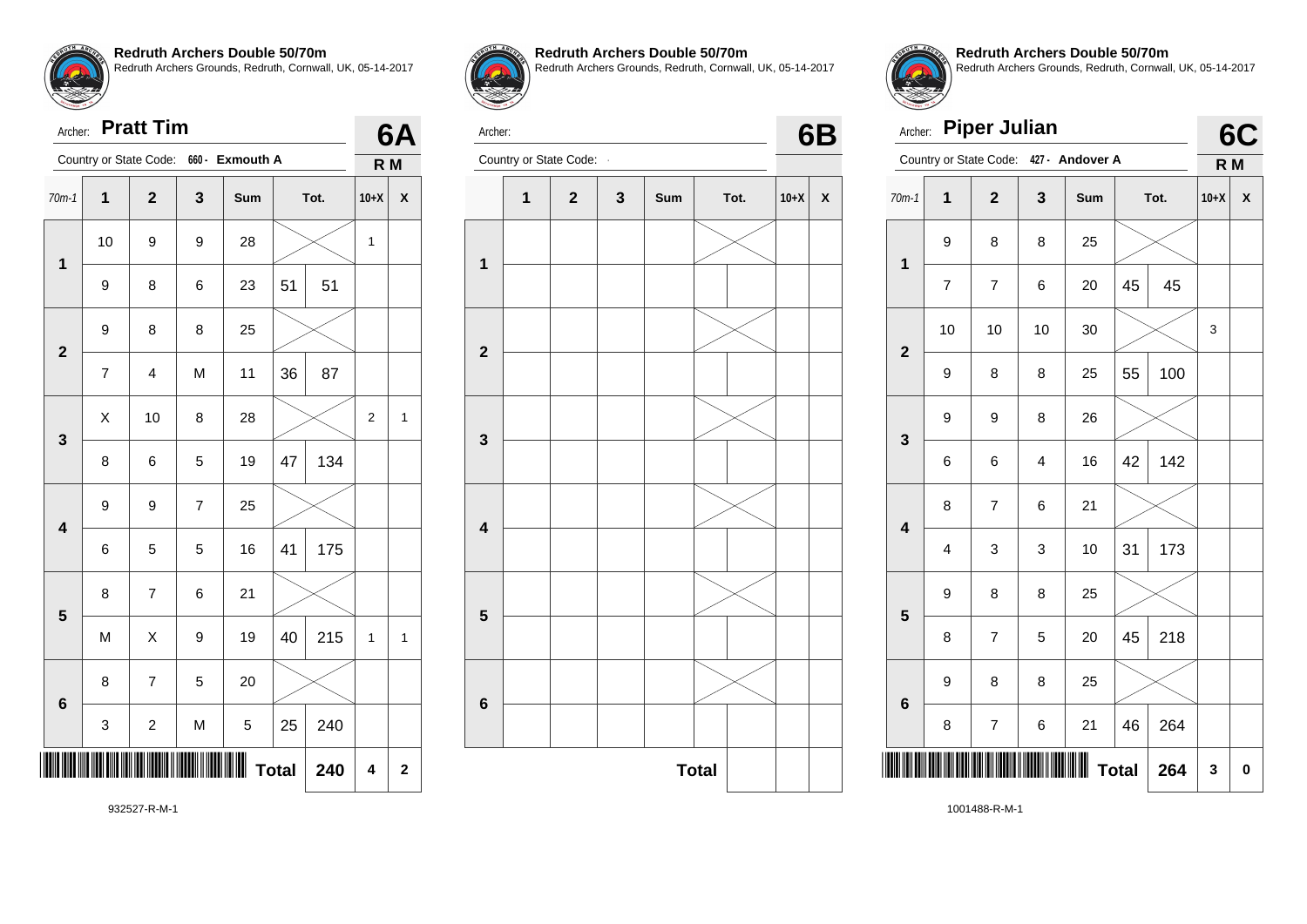

Archer: **Pratt Tim**

| Archer:                 |                         | <b>Pratt Tim</b>       |                |                 |              |      |        | 6А |
|-------------------------|-------------------------|------------------------|----------------|-----------------|--------------|------|--------|----|
|                         |                         | Country or State Code: |                | 660 - Exmouth A |              |      | R M    |    |
| $70m-2$                 | 1                       | $\mathbf 2$            | 3              | Sum             |              | Tot. | $10+X$ | X  |
| $\mathbf 1$             | 9                       | 8                      | 5              | 22              |              |      |        |    |
|                         | $\overline{\mathbf{4}}$ | $\overline{c}$         | M              | 6               | 28           | 28   |        |    |
| $\overline{\mathbf{2}}$ | $\overline{7}$          | 7                      | $\overline{7}$ | 21              |              |      |        |    |
|                         | 5                       | 5                      | $\overline{c}$ | 12              | 33           | 61   |        |    |
| 3                       | 9                       | 7                      | 4              | 20              |              |      |        |    |
|                         | $\overline{c}$          | M                      | M              | $\overline{c}$  | 22           | 83   |        |    |
| $\overline{\mathbf{4}}$ | $\overline{7}$          | $\overline{7}$         | 6              | 20              |              |      |        |    |
|                         | $\overline{4}$          | $\overline{c}$         | $\mathbf{1}$   | $\overline{7}$  | 27           | 110  |        |    |
| 5                       | 6                       | 3                      | 3              | 12              |              |      |        |    |
|                         | $\overline{\mathbf{c}}$ | M                      | M              | $\overline{c}$  | 14           | 124  |        |    |
| 6                       | 6                       | $\overline{4}$         | $\overline{4}$ | 14              |              |      |        |    |
|                         | $\boldsymbol{2}$        | $\mathbf 1$            | M              | 3               | 17           | 141  |        |    |
|                         |                         |                        |                |                 | <b>Total</b> | 141  | 0      | 0  |



**Redruth Archers Double 50/70m** Redruth Archers Grounds, Redruth, Cornwall, UK, 05-14-2017

Archer:



**Redruth Archers Double 50/70m** Redruth Archers Grounds, Redruth, Cornwall, UK, 05-14-2017

|                         | <b>Piper Julian</b><br>Archer: |                        |                |                 |              |      |                |                           |  |
|-------------------------|--------------------------------|------------------------|----------------|-----------------|--------------|------|----------------|---------------------------|--|
|                         |                                | Country or State Code: |                | 427 - Andover A |              |      | R <sub>M</sub> | 6C                        |  |
| $70m-2$                 | 1                              | $\overline{2}$         | 3              | Sum             |              | Tot. | $10+X$         | $\boldsymbol{\mathsf{x}}$ |  |
| 1                       | 10                             | 8                      | 8              | 26              |              |      | 1              |                           |  |
|                         | $\overline{7}$                 | 6                      | 4              | 17              | 43           | 43   |                |                           |  |
|                         | 9                              | 9                      | $\overline{7}$ | 25              |              |      |                |                           |  |
| $\overline{2}$          | 7                              | 6                      | 4              | 17              | 42           | 85   |                |                           |  |
| 3                       | 10                             | 9                      | 9              | 28              |              |      | 1              |                           |  |
|                         | 9                              | 8                      | 4              | 21              | 49           | 134  |                |                           |  |
| $\overline{\mathbf{4}}$ | X                              | 9                      | 8              | 27              |              |      | 1              | 1                         |  |
|                         | 8                              | $\overline{7}$         | 6              | 21              | 48           | 182  |                |                           |  |
| 5                       | 8                              | 8                      | $\overline{7}$ | 23              |              |      |                |                           |  |
|                         | 6                              | 6                      | 6              | 18              | 41           | 223  |                |                           |  |
| 6                       | 10                             | $\overline{7}$         | 6              | 23              |              |      | 1              |                           |  |
|                         | 6                              | 6                      | 5              | 17              | 40           | 263  |                |                           |  |
|                         |                                |                        |                |                 | <b>Total</b> | 263  | 4              | 1                         |  |

932527-R-M-2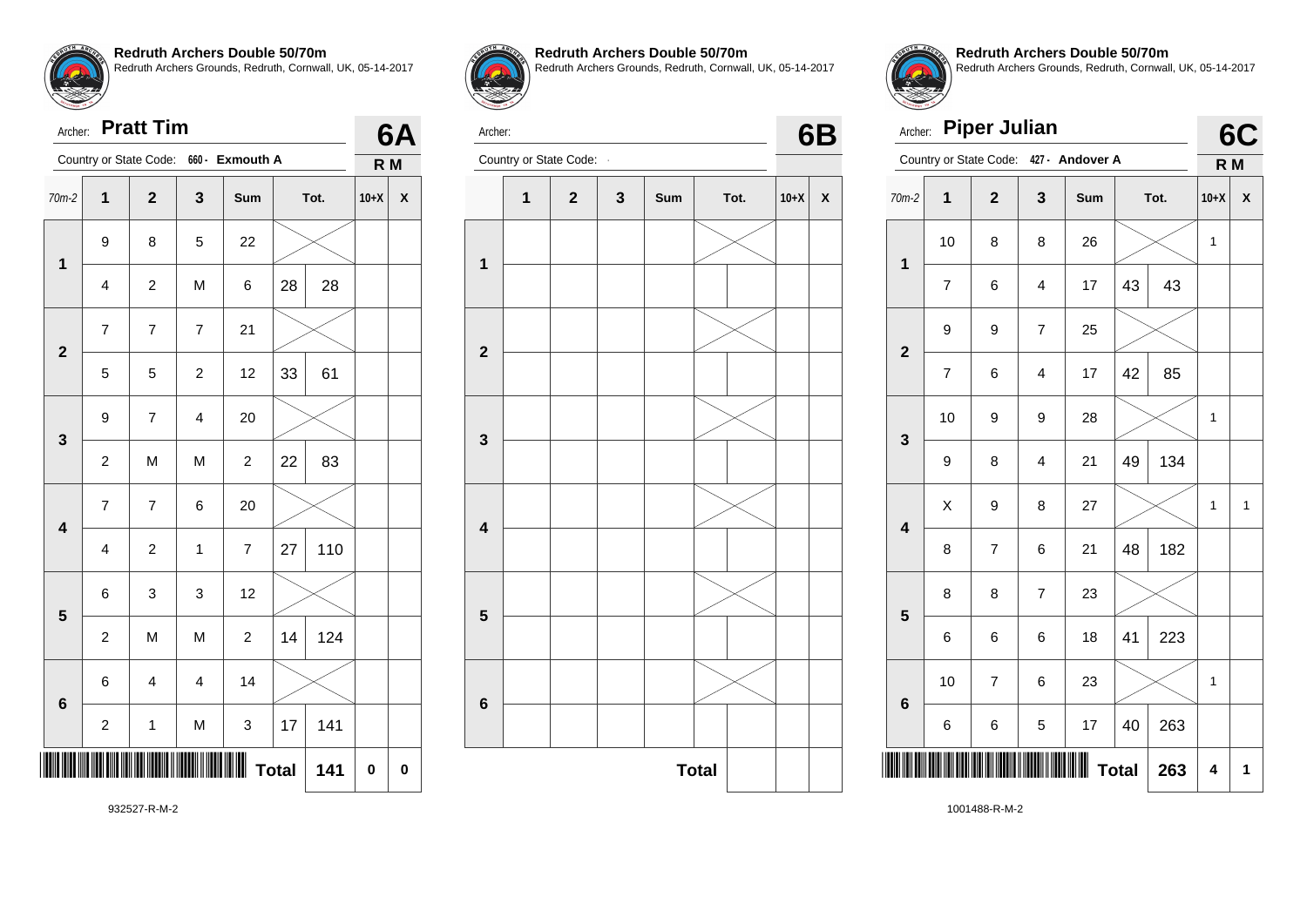

Archer: **Pratt Tim**

| Archer:                 |                | <b>Pratt Tim</b>         |                         |                                        |              |      |        | 6Α |
|-------------------------|----------------|--------------------------|-------------------------|----------------------------------------|--------------|------|--------|----|
|                         |                |                          |                         | Country or State Code: 660 - Exmouth A |              |      | R M    |    |
| $70m-3$                 | 1              | $\mathbf{2}$             | 3                       | Sum                                    |              | Tot. | $10+X$ | X  |
| 1                       | 8              | 8                        | $\overline{7}$          | 23                                     |              |      |        |    |
|                         | 5              | 5                        | $\overline{\mathbf{c}}$ | 12                                     | 35           | 35   |        |    |
| $\overline{2}$          | 8              | 5                        | 3                       | 16                                     |              |      |        |    |
|                         | $\overline{c}$ | 1                        | M                       | 3                                      | 19           | 54   |        |    |
| 3                       | $\overline{7}$ | $\overline{\mathcal{I}}$ | 6                       | 20                                     |              |      |        |    |
|                         | $\overline{c}$ | M                        | M                       | $\overline{c}$                         | 22           | 76   |        |    |
| $\overline{\mathbf{4}}$ | 10             | 9                        | 5                       | 24                                     |              |      | 1      |    |
|                         | 5              | $\overline{\mathbf{4}}$  | M                       | 9                                      | 33           | 109  |        |    |
| 5                       | 6              | 6                        | 4                       | 16                                     |              |      |        |    |
|                         | 3              | 3                        | 3                       | 9                                      | 25           | 134  |        |    |
| 6                       | 8              | 8                        | $\overline{7}$          | 23                                     |              |      |        |    |
|                         | 5              | 4                        | M                       | 9                                      | 32           | 166  |        |    |
|                         |                |                          |                         |                                        | <b>Total</b> | 166  | 1      | 0  |



**Redruth Archers Double 50/70m** Redruth Archers Grounds, Redruth, Cornwall, UK, 05-14-2017



Archer: Country or State Code: **- 6B** 





**Redruth Archers Double 50/70m** Redruth Archers Grounds, Redruth, Cornwall, UK, 05-14-2017

|                         | <b>Piper Julian</b><br>Archer: |                |                |                 |              |      |                         |    |  |
|-------------------------|--------------------------------|----------------|----------------|-----------------|--------------|------|-------------------------|----|--|
|                         | Country or State Code:         |                |                | 427 - Andover A |              |      | R <sub>M</sub>          | 6C |  |
| $70m-3$                 | 1                              | $\overline{2}$ | $\mathbf{3}$   | Sum             |              | Tot. | $10+X$                  | X  |  |
| $\overline{\mathbf{1}}$ | 9                              | 9              | 9              | 27              |              |      |                         |    |  |
|                         | 8                              | 8              | 7              | 23              | 50           | 50   |                         |    |  |
| $\overline{2}$          | 10                             | 9              | $\overline{7}$ | 26              |              |      | 1                       |    |  |
|                         | $\overline{7}$                 | 5              | 4              | 16              | 42           | 92   |                         |    |  |
| 3                       | 9                              | 9              | 8              | 26              |              |      |                         |    |  |
|                         | $\overline{7}$                 | $\overline{7}$ | $\overline{7}$ | 21              | 47           | 139  |                         |    |  |
| $\overline{\mathbf{4}}$ | 9                              | 9              | 8              | 26              |              |      |                         |    |  |
|                         | 8                              | $\overline{7}$ | $\overline{7}$ | 22              | 48           | 187  |                         |    |  |
| 5                       | X                              | 9              | 9              | 28              |              |      | 1                       | 1  |  |
|                         | 8                              | 8              | $\overline{7}$ | 23              | 51           | 238  |                         |    |  |
| $6\phantom{1}$          | 9                              | 9              | 9              | 27              |              |      |                         |    |  |
|                         | 9                              | 9              | 8              | 26              | 53           | 291  |                         |    |  |
|                         |                                |                |                |                 | <b>Total</b> | 291  | $\overline{\mathbf{c}}$ | 1  |  |

932527-R-M-3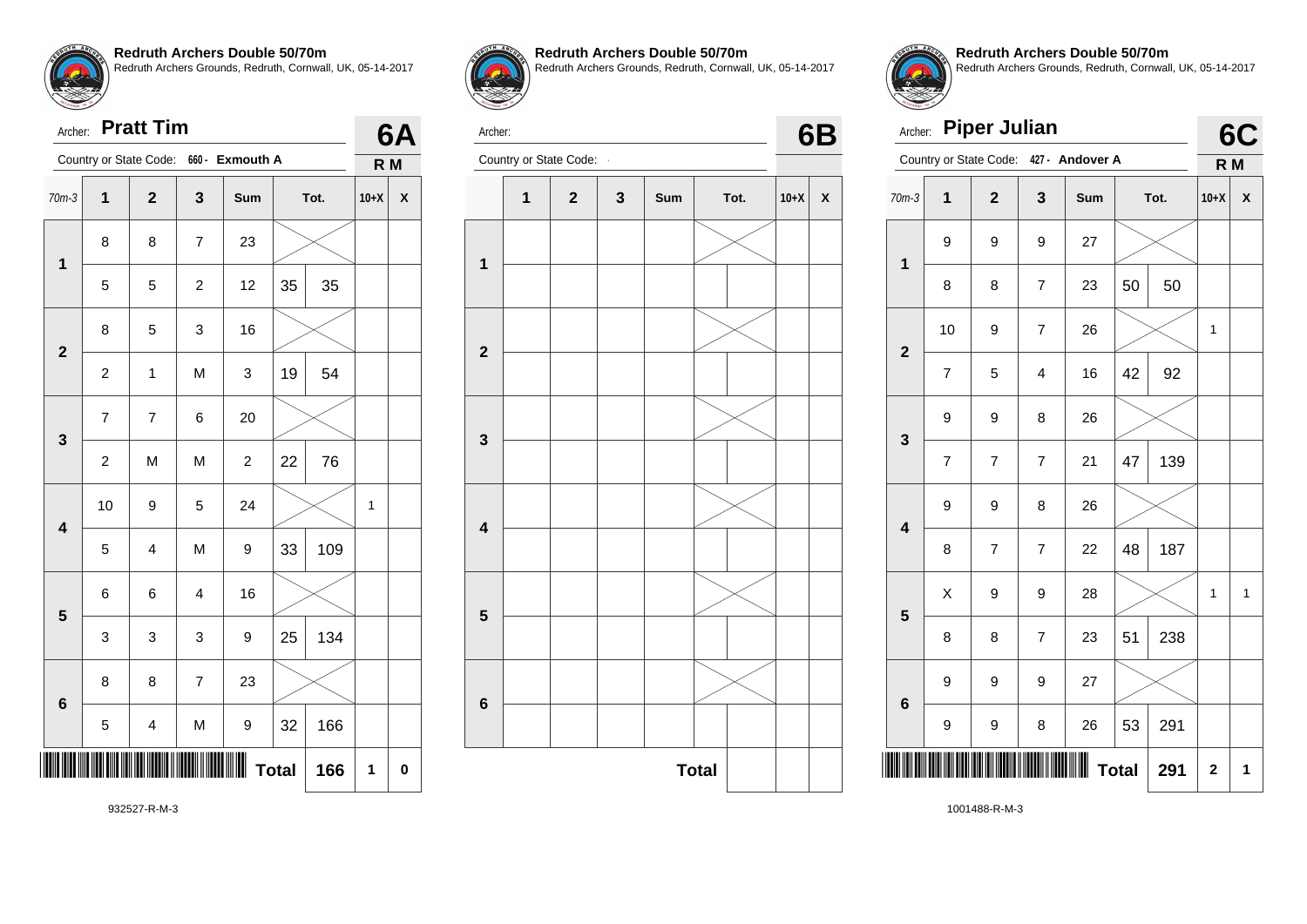

Archer: **Pratt Tim**

|                         | <b>Pratt Tim</b><br>Archer: |                         |                |                         |    |      |                |              |  |
|-------------------------|-----------------------------|-------------------------|----------------|-------------------------|----|------|----------------|--------------|--|
|                         |                             | Country or State Code:  |                | 660 - Exmouth A         |    |      | R M            | 6A           |  |
| $70m-4$                 | 1                           | $\overline{\mathbf{2}}$ | 3              | Sum                     |    | Tot. | $10+X$         | X            |  |
| $\mathbf 1$             | 5                           | $\overline{c}$          | $\overline{c}$ | 9                       |    |      |                |              |  |
|                         | M                           | M                       | M              | $\mathsf 0$             | 9  | 9    |                |              |  |
| $\overline{\mathbf{2}}$ | X                           | 10                      | 8              | 28                      |    |      | $\overline{2}$ | $\mathbf{1}$ |  |
|                         | 5                           | $\overline{\mathbf{c}}$ | M              | $\overline{\mathbf{7}}$ | 35 | 44   |                |              |  |
| 3                       | 8                           | 3                       | 1              | 12                      |    |      |                |              |  |
|                         | $\mathbf{1}$                | M                       | M              | $\mathbf{1}$            | 13 | 57   |                |              |  |
| $\overline{\mathbf{4}}$ | 4                           | 1                       | M              | 5                       |    |      |                |              |  |
|                         | M                           | 8                       | 6              | 14                      | 19 | 76   |                |              |  |
| 5                       | 3                           | 1                       | M              | 4                       |    |      |                |              |  |
|                         | M                           | M                       | M              | $\mathsf 0$             | 4  | 80   |                |              |  |
| $6\phantom{1}$          | 8                           | $\overline{7}$          | 6              | 21                      |    |      |                |              |  |
|                         | 5                           | $\overline{\mathbf{4}}$ | 1              | 10                      | 31 | 111  |                |              |  |
|                         | <b>Total</b><br>111         |                         |                |                         |    |      |                |              |  |



**Redruth Archers Double 50/70m** Redruth Archers Grounds, Redruth, Cornwall, UK, 05-14-2017



Archer:



**Redruth Archers Double 50/70m** Redruth Archers Grounds, Redruth, Cornwall, UK, 05-14-2017

|                         | <b>Piper Julian</b><br>Archer: |                |   |                                        |              |      |                |             |  |  |
|-------------------------|--------------------------------|----------------|---|----------------------------------------|--------------|------|----------------|-------------|--|--|
|                         |                                |                |   | Country or State Code: 427 - Andover A |              |      | R <sub>M</sub> | 6C          |  |  |
| $70m-4$                 | 1                              | $\overline{2}$ | 3 | Sum                                    |              | Tot. | $10+X$         | X           |  |  |
| $\overline{\mathbf{1}}$ | 10                             | 10             | 9 | 29                                     |              |      | 2              |             |  |  |
|                         | 9                              | 8              | 5 | 22                                     | 51           | 51   |                |             |  |  |
| $\overline{2}$          | 10                             | 8              | 8 | 26                                     |              |      | $\mathbf{1}$   |             |  |  |
|                         | 7                              | 7              | 5 | 19                                     | 45           | 96   |                |             |  |  |
| 3                       | 9                              | 9              | 8 | 26                                     |              |      |                |             |  |  |
|                         | 8                              | 4              | 5 | 17                                     | 43           | 139  |                |             |  |  |
| $\overline{\mathbf{4}}$ | 9                              | 9              | 8 | 26                                     |              |      |                |             |  |  |
|                         | 8                              | 6              | 5 | 19                                     | 45           | 184  |                |             |  |  |
| 5                       | 9                              | 8              | 8 | 25                                     |              |      |                |             |  |  |
|                         | 8                              | 8              | 6 | 22                                     | 47           | 231  |                |             |  |  |
| 6                       | 10                             | 10             | 8 | 28                                     |              |      | 2              |             |  |  |
|                         | 6                              | 6              | 5 | 17                                     | 45           | 276  |                |             |  |  |
|                         |                                |                |   |                                        | <b>Total</b> | 276  | 5              | $\mathbf 0$ |  |  |

932527-R-M-4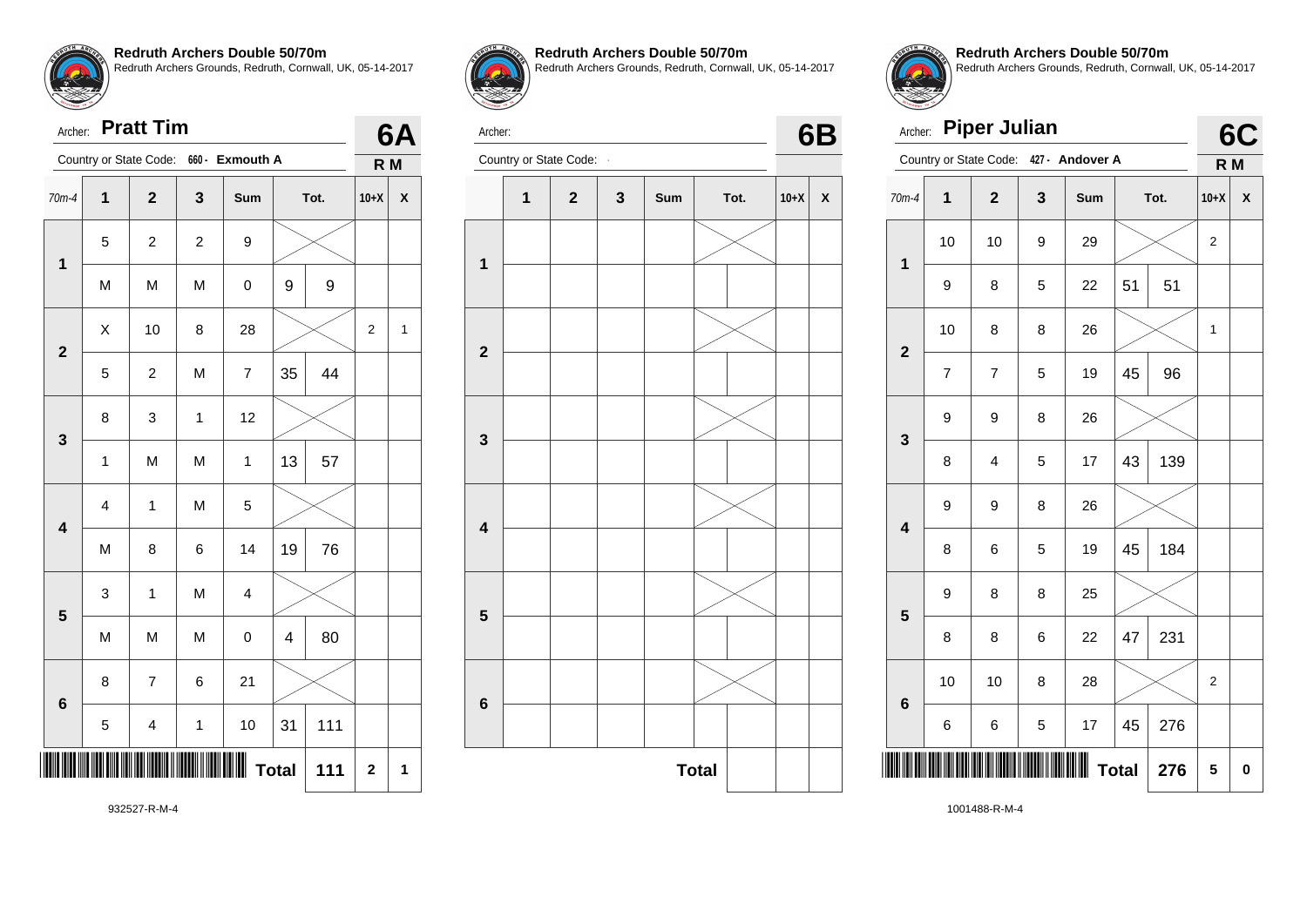# Archer: **Hoyle Andrew** Country or State Code: **662 - Exeter C of A 7A R M** 70m-1 **1 2 3 Sum Tot. 10+X X 1** 8 8 8 24 7 | 6 | 6 | 19 |43 | 43 **2** 10 | 8 | 8 | 26 |  $\times$  | 1 8 | 7 | 6 | 21 |47 | 90 **3** 8 8 8 24 7 6 4 17 41 131 **4**  $9 \mid 8 \mid 7 \mid 24$  $7 \mid 7 \mid 6 \mid 20 \mid 44 \mid 175$ **5**  $9 \mid 9 \mid 8 \mid 26$  $7 \mid 6 \mid 5 \mid 18 \mid 44 \mid 219$ **6** 9 9 9 27 8 6 5 19 46 265 \*1025457-R-M-1\* **Total 265 1 0**



Archer:

**Redruth Archers Double 50/70m** Redruth Archers Grounds, Redruth, Cornwall, UK, 05-14-2017



**Redruth Archers Double 50/70m** Redruth Archers Grounds, Redruth, Cornwall, UK, 05-14-2017

| Archer:                 |                          | <b>Kellaway Chris</b>  |                |                 |              |      |                | <b>7C</b> |
|-------------------------|--------------------------|------------------------|----------------|-----------------|--------------|------|----------------|-----------|
|                         |                          | Country or State Code: |                | 660 - Exmouth A |              |      | R <sub>M</sub> |           |
| $70m-1$                 | 1                        | $\overline{2}$         | 3              | <b>Sum</b>      |              | Tot. | $10+X$         | X         |
| $\overline{\mathbf{1}}$ | 8                        | 8                      | 8              | 24              |              |      |                |           |
|                         | 8                        | 7                      | 6              | 21              | 45           | 45   |                |           |
| $\overline{2}$          | 9                        | 8                      | 8              | 25              |              |      |                |           |
|                         | $\overline{\mathcal{I}}$ | 6                      | 6              | 19              | 44           | 89   |                |           |
| $\mathbf{3}$            | 8                        | $\overline{7}$         | $\overline{7}$ | 22              |              |      |                |           |
|                         | $\overline{7}$           | 6                      | M              | 13              | 35           | 124  |                |           |
| $\overline{\mathbf{4}}$ | 9                        | 8                      | 8              | 25              |              |      |                |           |
|                         | $\overline{7}$           | $\overline{7}$         | $\overline{c}$ | 16              | 41           | 165  |                |           |
| 5                       | 9                        | 8                      | $\overline{7}$ | 24              |              |      |                |           |
|                         | 6                        | 5                      | 5              | 16              | 40           | 205  |                |           |
| 6                       | 9                        | 8                      | 7              | 24              |              |      |                |           |
|                         | 6                        | 6                      | 3              | 15              | 39           | 244  |                |           |
|                         |                          |                        |                |                 | <b>Total</b> | 244  | 0              | 0         |

1025457-R-M-1

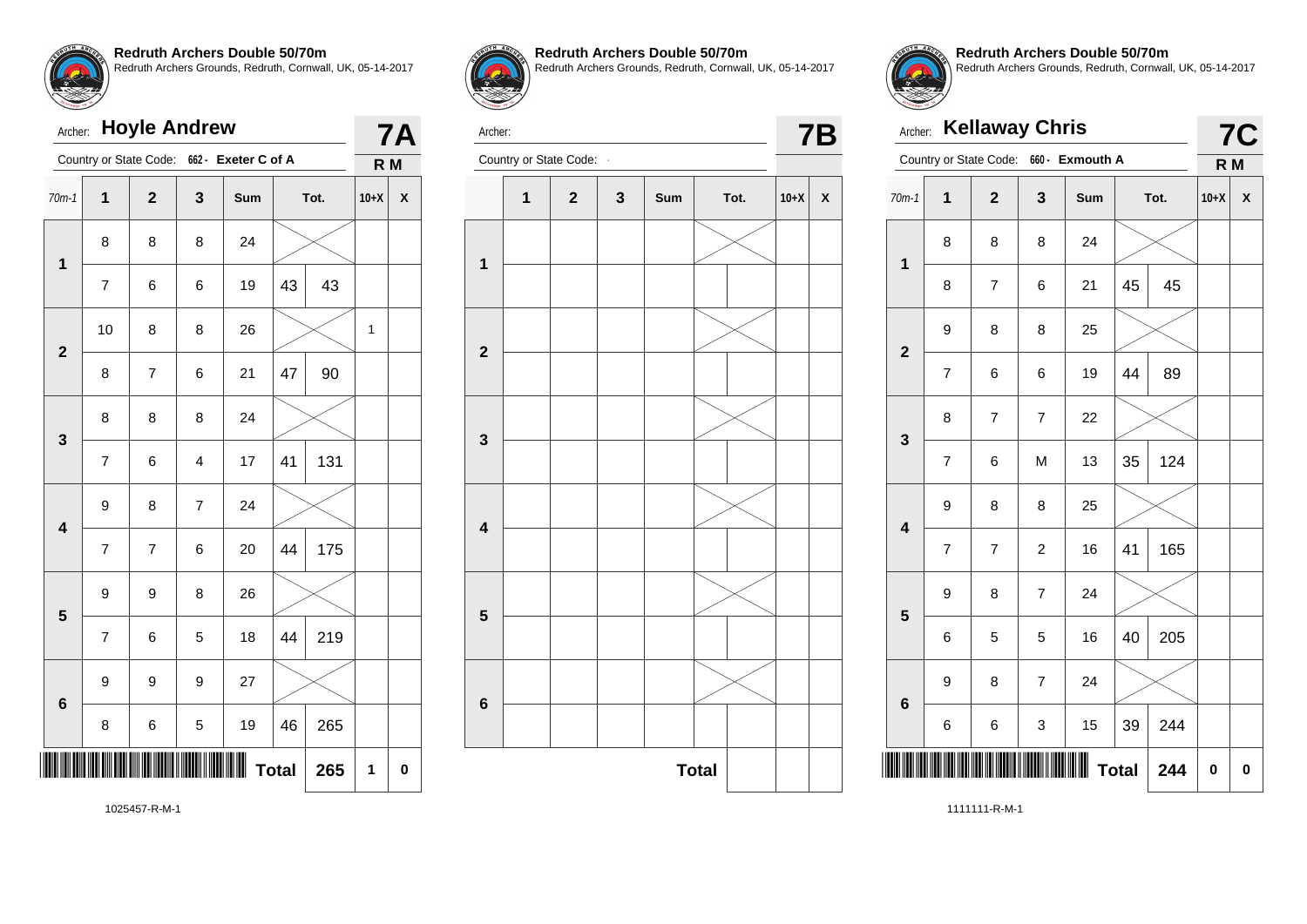# Archer: **Hoyle Andrew** Country or State Code: **662 - Exeter C of A 7A R M** 70m-2 **1 2 3 Sum Tot. 10+X X 1** 9 8 8 25 7 7 7 21 46 46 **2**  $\textsf{X}$  | 10 | 9 | 29 |  $\textsf{X}$  | 2 | 1 7 | 5 | 5 | 17 | 46 | 92 **3** 9 | 8 | 7 | 24  $7 \mid 6 \mid 5 \mid 18 \mid 42 \mid 134$ **4** 10 | 8 | 8 | 26 |  $\times$  | 1 7 7 6 20 46 180 **5**  $9 \mid 9 \mid 8 \mid 26$  $8$  | 7 | 6 | 21 | 47 | 227 **6**  $\textsf{X} \hspace{.2cm} \vert \hspace{.2cm} 8 \hspace{.2cm} \vert \hspace{.2cm} 8 \hspace{.2cm} \vert \hspace{.2cm} 26 \hspace{.2cm} \vert \hspace{.2cm} \text{\textbf{\textbackslash}} \hspace{.2cm} \text{\textcolor{black}{\times}} \hspace{.2cm} \vert \hspace{.2cm} 1 \hspace{.2cm} \vert \hspace{.2cm} 1$  $6$  5 4 15 41 268 \*1025457-R-M-2\* **Total 268 4 2**



#### **Redruth Archers Double 50/70m**

Redruth Archers Grounds, Redruth, Cornwall, UK, 05-14-2017



Archer: Country or State Code: **7B** 



**Redruth Archers Double 50/70m** Redruth Archers Grounds, Redruth, Cornwall, UK, 05-14-2017

| Archer:                 |                        |                         | <b>Kellaway Chris</b>    |                 |              |      | <b>7C</b>      |   |
|-------------------------|------------------------|-------------------------|--------------------------|-----------------|--------------|------|----------------|---|
|                         | Country or State Code: |                         |                          | 660 - Exmouth A |              |      | R <sub>M</sub> |   |
| $70m-2$                 | $\overline{1}$         | $\overline{2}$          | 3                        | Sum             |              | Tot. | $10+X$         | X |
| 1                       | 9                      | 9                       | 9                        | 27              |              |      |                |   |
|                         | 8                      | 8                       | $\overline{\mathcal{I}}$ | 23              | 50           | 50   |                |   |
| $\overline{2}$          | 10                     | 9                       | 8                        | 27              |              |      | 1              |   |
|                         | $\overline{7}$         | 6                       | 6                        | 19              | 46           | 96   |                |   |
| 3                       | 8                      | 8                       | $\overline{7}$           | 23              |              |      |                |   |
|                         | $\overline{7}$         | 6                       | 6                        | 19              | 42           | 138  |                |   |
| $\overline{\mathbf{4}}$ | 8                      | $\overline{\mathbf{7}}$ | $\overline{\mathbf{7}}$  | 22              |              |      |                |   |
|                         | 6                      | 6                       | 3                        | 15              | 37           | 175  |                |   |
| 5                       | 9                      | 9                       | 8                        | 26              |              |      |                |   |
|                         | 6                      | 6                       | 5                        | 17              | 43           | 218  |                |   |
| 6                       | 9                      | 8                       | $\overline{7}$           | 24              |              |      |                |   |
|                         | 6                      | 4                       | 1                        | 11              | 35           | 253  |                |   |
|                         |                        |                         |                          |                 | <b>Total</b> | 253  | 1              | 0 |

1025457-R-M-2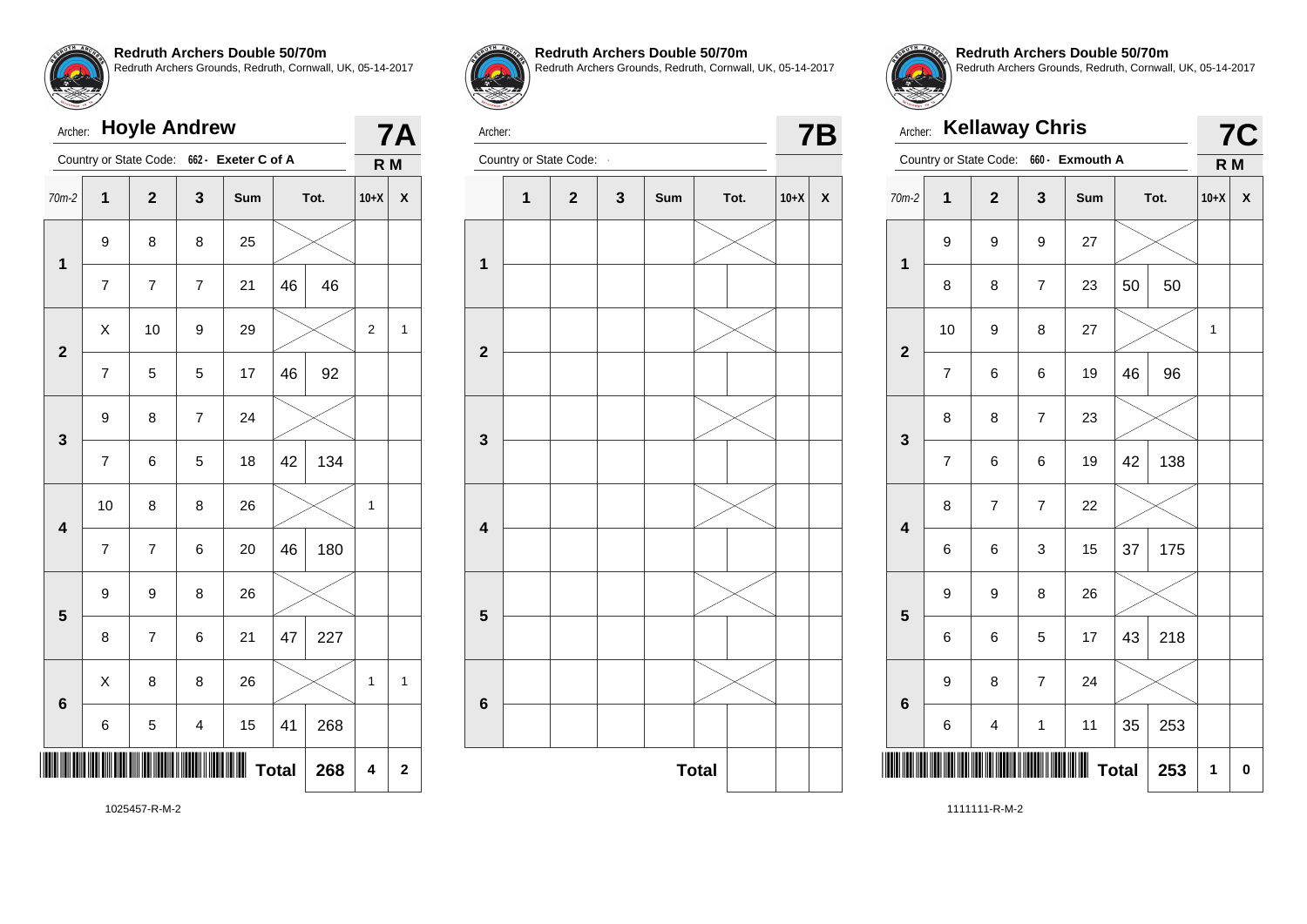# Archer: **Hoyle Andrew** Country or State Code: **662 - Exeter C of A 7A R M** 70m-3 **1 2 3 Sum Tot. 10+X X 1** 9 9 8 26 8 | 7 | 5 | 20 |46 | 46 **2** 9 9 6 24 5 4 3 12 36 82 **3** 9 8 8 25 8 7 6 21 46 128 **4** 8 7 7 22 7 6 6 19 41 169 **5** 8 8 8 24  $7 \mid 7 \mid 5 \mid 19 \mid 43 \mid 212$ **6** 9 9 8 26  $7 \mid 7 \mid 5 \mid 19 \mid 45 \mid 257$ <u>11025</u>  $Total | 257 | 0 | 0$



#### **Redruth Archers Double 50/70m**

Redruth Archers Grounds, Redruth, Cornwall, UK, 05-14-2017



Archer: Country or State Code: **7B** 





**Redruth Archers Double 50/70m** Redruth Archers Grounds, Redruth, Cornwall, UK, 05-14-2017

| Archer:                 |                          | <b>Kellaway Chris</b>   |                         |                                        |              |      |        | <b>7C</b> |
|-------------------------|--------------------------|-------------------------|-------------------------|----------------------------------------|--------------|------|--------|-----------|
|                         |                          |                         |                         | Country or State Code: 660 - Exmouth A |              |      | R M    |           |
| $70m-3$                 | $\mathbf 1$              | $\overline{\mathbf{2}}$ | 3                       | Sum                                    |              | Tot. | $10+X$ | X         |
| $\mathbf 1$             | 10                       | 8                       | $\overline{7}$          | 25                                     |              |      | 1      |           |
|                         | 7                        | 6                       | 3                       | 16                                     | 41           | 41   |        |           |
| $\mathbf{2}$            | 6                        | 6                       | 5                       | 17                                     |              |      |        |           |
|                         | 5                        | 5                       | $\overline{\mathbf{4}}$ | 14                                     | 31           | 72   |        |           |
| 3                       | 9                        | 8                       | 8                       | 25                                     |              |      |        |           |
|                         | $\overline{\mathcal{I}}$ | 6                       | 5                       | 18                                     | 43           | 115  |        |           |
| $\overline{\mathbf{4}}$ | 10                       | 10                      | 8                       | 28                                     |              |      | 2      |           |
|                         | 8                        | 5                       | 4                       | 17                                     | 45           | 160  |        |           |
| 5                       | 9                        | 9                       | $\overline{7}$          | 25                                     |              |      |        |           |
|                         | $\overline{7}$           | 5                       | $\mathbf{1}$            | 13                                     | 38           | 198  |        |           |
| $6\phantom{1}6$         | 8                        | $\overline{7}$          | 6                       | 21                                     |              |      |        |           |
|                         | 5                        | 5                       | $\overline{\mathbf{4}}$ | 14                                     | 35           | 233  |        |           |
|                         |                          |                         |                         |                                        | <b>Total</b> | 233  | 3      | 0         |

1025457-R-M-3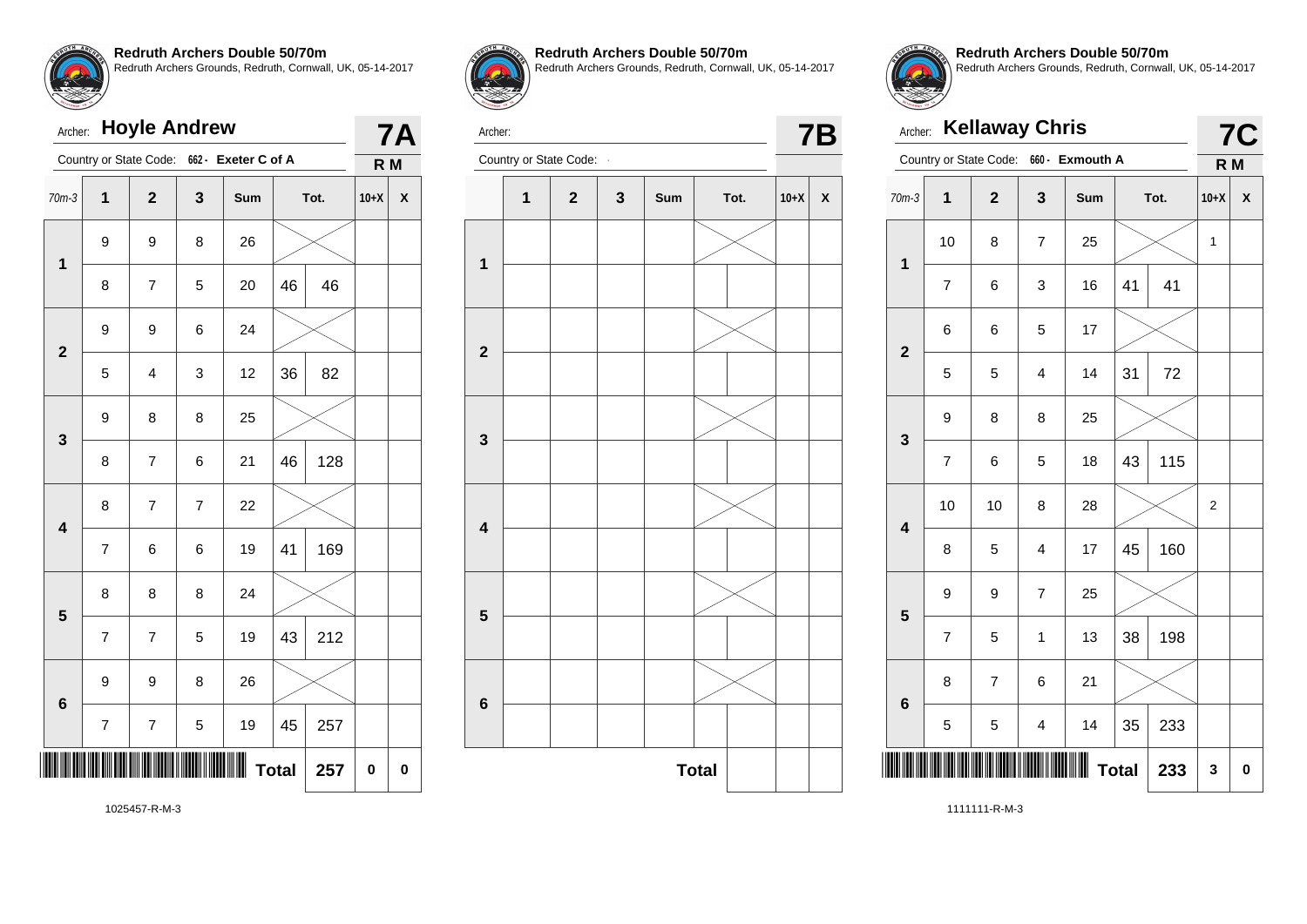# Archer: **Hoyle Andrew** Country or State Code: **662 - Exeter C of A 7A R M** 70m-4 **1 2 3 Sum Tot. 10+X X 1**  $\textsf{X}$  | 10 | 8 | 28 |  $\textsf{X}$  | 2 | 1 7 7 7 21 49 49 **2** 10 | 9 | 9 | 28 |  $\times$  | 1 8 | 7 | 5 | 20 |48 | 97 **3** 8 8 8 24  $7 \mid 7 \mid 6 \mid 20 \mid 44 \mid 141$ **4** 10 | 10 | 9 | 29 |  $\times$  | 2 7 6 4 17 46 187 **5** 9 8 8 25  $8$  | 7 | 5 | 20 | 45 | 232 **6**  $\textsf{X} \hspace{.2cm} \vert \hspace{.2cm} 8 \hspace{.2cm} \vert \hspace{.2cm} 8 \hspace{.2cm} \vert \hspace{.2cm} 26 \hspace{.2cm} \vert \hspace{.2cm} \text{\textbf{\textbackslash}} \hspace{.2cm} \text{\textcolor{black}{\times}} \hspace{.2cm} \vert \hspace{.2cm} 1 \hspace{.2cm} \vert \hspace{.2cm} 1$  $7 \mid 7 \mid 6 \mid 20 \mid 46 \mid 278$ \*1025457-R-M-4\* **Total 278 6 2**



#### **Redruth Archers Double 50/70m**

Redruth Archers Grounds, Redruth, Cornwall, UK, 05-14-2017



Archer: Country or State Code: **7B** 





**Redruth Archers Double 50/70m** Redruth Archers Grounds, Redruth, Cornwall, UK, 05-14-2017

| Archer:                 |                | <b>Kellaway Chris</b>  |                |                 |              |      |                | <b>7C</b> |
|-------------------------|----------------|------------------------|----------------|-----------------|--------------|------|----------------|-----------|
|                         |                | Country or State Code: |                | 660 - Exmouth A |              |      | R <sub>M</sub> |           |
| $70m-4$                 | $\overline{1}$ | $\overline{2}$         | 3              | Sum             |              | Tot. | $10+X$         | X         |
| $\mathbf 1$             | 9              | 9                      | 8              | 26              |              |      |                |           |
|                         | 8              | 6                      | 4              | 18              | 44           | 44   |                |           |
| $\overline{2}$          | X              | 9                      | 8              | 27              |              |      | 1              | 1         |
|                         | 7              | $\overline{7}$         | $\overline{7}$ | 21              | 48           | 92   |                |           |
| 3                       | 10             | 10                     | 10             | 30              |              |      |                |           |
|                         | 9              | 8                      | 6              | 23              | 53           | 145  |                |           |
| $\overline{\mathbf{4}}$ | 9              | 9                      | 9              | 27              |              |      |                |           |
|                         | $\overline{7}$ | 4                      | M              | 11              | 38           | 183  |                |           |
| 5                       | 9              | 9                      | 8              | 26              |              |      |                |           |
|                         | 8              | $\overline{7}$         | 5              | 20              | 46           | 229  |                |           |
| $6\phantom{1}6$         | 9              | 8                      | $\overline{7}$ | 24              |              |      |                |           |
|                         | 6              | 6                      | 4              | 16              | 40           | 269  |                |           |
|                         |                |                        |                |                 | <b>Total</b> | 269  | 4              | 1         |

1025457-R-M-4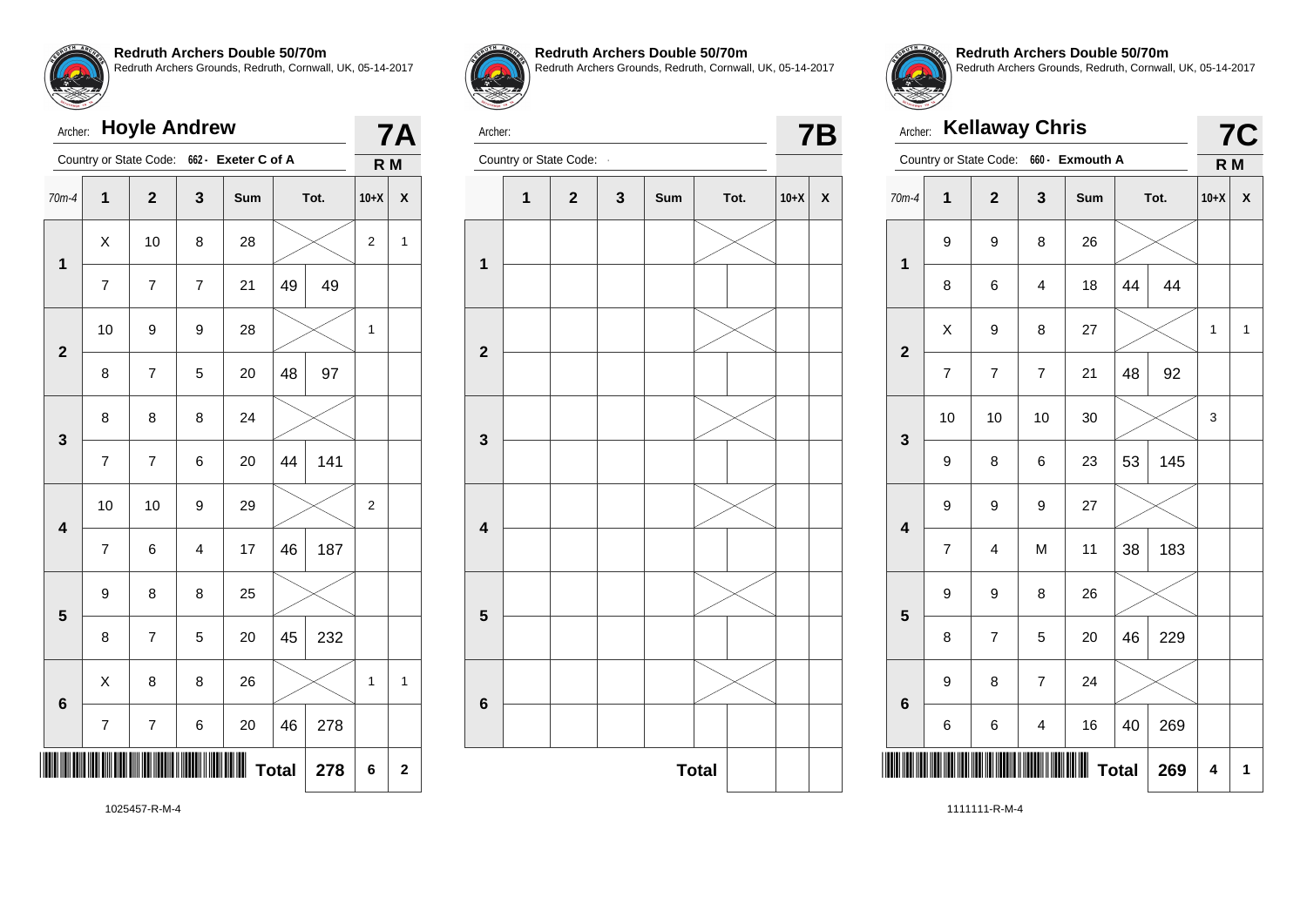**4**

**5**

**6**

Archer: **Rowe Alex**

**Redruth Archers Double 50/70m** Redruth Archers Grounds, Redruth, Cornwall, UK, 05-14-2017

| $70m-1$          | 1  | $\mathbf{2}$             | $\mathbf{3}$             | Sum |    | Tot. | $10+X$ | X |
|------------------|----|--------------------------|--------------------------|-----|----|------|--------|---|
| 1                | 9  | 8                        | 8                        | 25  |    |      |        |   |
|                  | 8  | $\overline{\mathbf{7}}$  | 5                        | 20  | 45 | 45   |        |   |
|                  | 8  | 7                        | $\overline{\mathcal{I}}$ | 22  |    |      |        |   |
| $\boldsymbol{2}$ | 7  | $\overline{\mathcal{I}}$ | $\mathbf 3$              | 17  | 39 | 84   |        |   |
|                  | 10 | 9                        | 8                        | 27  |    |      | 1      |   |
| $\mathbf{3}$     | 8  | 6                        | $\mathbf 5$              | 19  | 46 | 130  |        |   |

Country or State Code: **656 - Mounts Bay AC**



**8A**

**R M**

**Total 264 3 1**

 $\textsf{X} \hspace{.2cm} \vert \hspace{.1cm} 9 \hspace{.2cm} \vert \hspace{.1cm} 8 \hspace{.2cm} \vert \hspace{.1cm} 27 \hspace{.2cm} \vert \hspace{.1cm} \text{\textbf{\textbackslash}} \hspace{.1cm} \hspace{.1cm} \text{\textbackslash} \hspace{.1cm} 1 \hspace{.1cm} \vert \hspace{.1cm} 1$ 

8 8 6 22 49 179

 $8$  | 7 | 1 | 16 | 41 | 220

 $7 \mid 6 \mid 5 \mid 18 \mid 44 \mid 264$ 

10 | 9 | 7 | 26 |  $\times$  | 1

9 8 8 25

**Redruth Archers Double 50/70m**

Redruth Archers Grounds, Redruth, Cornwall, UK, 05-14-2017

#### Archer: **Glover Steve**

| Archer:                 |   | <b>Glover Steve</b> |              |                                        |      |        | <b>8B</b>                 |
|-------------------------|---|---------------------|--------------|----------------------------------------|------|--------|---------------------------|
|                         |   |                     |              | Country or State Code: 660 - Exmouth A |      | R M    |                           |
| $70m-1$                 | 1 | $\mathbf{2}$        | $\mathbf{3}$ | Sum                                    | Tot. | $10+X$ | $\boldsymbol{\mathsf{x}}$ |
| 1                       |   |                     |              |                                        |      |        |                           |
| $\mathbf{2}$            |   |                     |              |                                        |      |        |                           |
| 3                       |   |                     |              |                                        |      |        |                           |
| $\overline{\mathbf{4}}$ |   |                     |              |                                        |      |        |                           |
| 5                       |   |                     |              |                                        |      |        |                           |
| $6\phantom{1}$          |   |                     |              |                                        |      |        |                           |
| $\parallel$             |   |                     |              | M Total                                |      |        |                           |
|                         |   |                     |              |                                        |      |        |                           |



**Redruth Archers Double 50/70m** Redruth Archers Grounds, Redruth, Cornwall, UK, 05-14-2017

| Archer:                 |                          | <b>Elsworthy Gina</b> |                          |                                            |    |      | 8C     |   |
|-------------------------|--------------------------|-----------------------|--------------------------|--------------------------------------------|----|------|--------|---|
|                         |                          |                       |                          | Country or State Code: 662 - Exeter C of A |    |      | R W    |   |
| $70m-1$                 | 1                        | $\overline{2}$        | 3                        | <b>Sum</b>                                 |    | Tot. | $10+X$ | χ |
| $\overline{\mathbf{1}}$ | 9                        | $\overline{7}$        | 6                        | 22                                         |    |      |        |   |
|                         | 6                        | 5                     | $\overline{c}$           | 13                                         | 35 | 35   |        |   |
| $\overline{2}$          | 9                        | 9                     | 8                        | 26                                         |    |      |        |   |
|                         | $\overline{7}$           | 5                     | 5                        | 17                                         | 43 | 78   |        |   |
| 3                       | 9                        | 9                     | 7<br>25                  |                                            |    |      |        |   |
|                         | 6                        | 5                     | $\overline{c}$           | 13                                         | 38 | 116  |        |   |
| $\overline{\mathbf{4}}$ | 10                       | 9                     | 9                        | 28                                         |    |      | 1      |   |
|                         | 8                        | $\overline{7}$        | $\overline{c}$           | 17                                         | 45 | 161  |        |   |
| 5                       | X                        | 9                     | 8                        | 27                                         |    |      | 1      | 1 |
|                         | $\overline{7}$           | 6                     | 6                        | 19                                         | 46 | 207  |        |   |
| 6                       | 8                        | 8                     | $\overline{\mathcal{I}}$ | 23                                         |    |      |        |   |
|                         | $\overline{\mathcal{I}}$ | 5                     | 5                        | 17                                         | 40 | 247  |        |   |
|                         | <b>Total</b><br>247      |                       |                          |                                            |    |      |        |   |

1058737-R-M-1

\*1058737-R-M-1\*

975488-R-M-1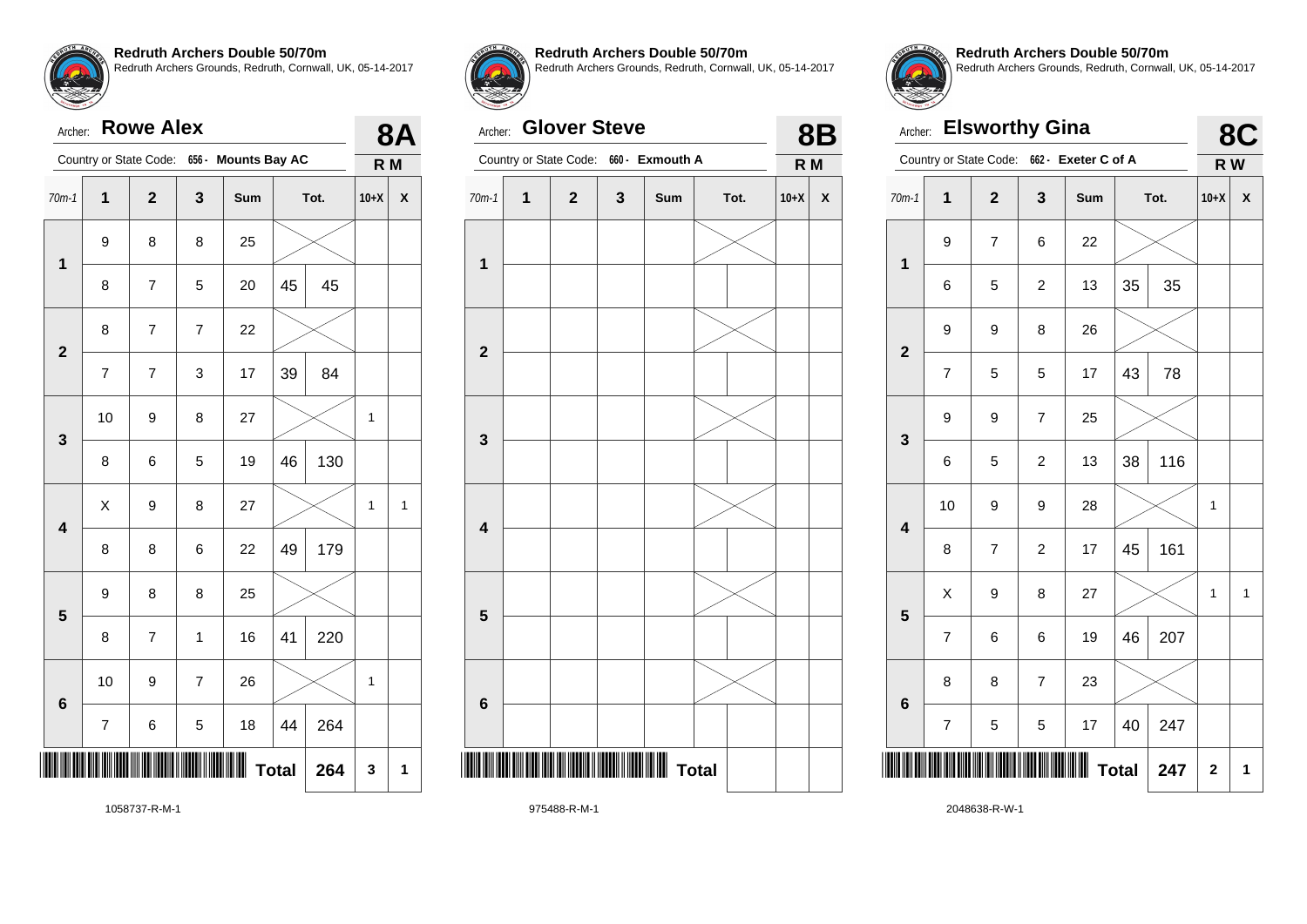|         | Archer: Rowe Alex |   |                                            |   |
|---------|-------------------|---|--------------------------------------------|---|
|         |                   |   | Country or State Code: 656 - Mounts Bay AC |   |
| $70m-2$ | 2                 | 3 | <b>Sum</b>                                 | г |

| $70m-2$                 | $\mathbf 1$              | $\mathbf 2$    | 3                       | Sum |              | Tot. | $10+X$       | $\boldsymbol{\mathsf{x}}$ |
|-------------------------|--------------------------|----------------|-------------------------|-----|--------------|------|--------------|---------------------------|
| $\mathbf 1$             | 9                        | 9              | 8                       | 26  |              |      |              |                           |
|                         | 8                        | 7              | 6                       | 21  | 47           | 47   |              |                           |
| $\mathbf{2}$            | 10                       | 9              | 9                       | 28  |              |      | $\mathbf{1}$ |                           |
|                         | 8                        | 8              | $\overline{\mathbf{4}}$ | 20  | 48           | 95   |              |                           |
| 3                       | $\pmb{\mathsf{X}}$       | 9              | 9                       | 28  |              |      | 1            | 1                         |
|                         | 9                        | 9              | 6                       | 24  | 52           | 147  |              |                           |
| $\overline{\mathbf{4}}$ | 10                       | 9              | $\boldsymbol{7}$        | 26  |              |      | $\mathbf{1}$ |                           |
|                         | $\overline{\mathcal{I}}$ | 6              | $\overline{\mathbf{4}}$ | 17  | 43           | 190  |              |                           |
| 5                       | 9                        | 8              | $\overline{\mathbf{7}}$ | 24  |              |      |              |                           |
|                         | 6                        | 5              | $\overline{\mathbf{4}}$ | 15  | 39           | 229  |              |                           |
| 6                       | $10$                     | 9              | 8                       | 27  |              |      | 1            |                           |
|                         | 8                        | $\overline{7}$ | 6                       | 21  | 48           | 277  |              |                           |
|                         |                          |                |                         |     | <b>Total</b> | 277  | 4            | 1                         |



**8A R M**

**Redruth Archers Double 50/70m**

Redruth Archers Grounds, Redruth, Cornwall, UK, 05-14-2017

#### Archer: **Glover Steve**

| Archer:                 |   | <b>Glover Steve</b>    |         |                  |      |        | <b>8B</b>                 |
|-------------------------|---|------------------------|---------|------------------|------|--------|---------------------------|
|                         |   | Country or State Code: | $660 -$ | <b>Exmouth A</b> |      | R M    |                           |
| $70m-2$                 | 1 | $\mathbf{2}$           | 3       | Sum              | Tot. | $10+X$ | $\boldsymbol{\mathsf{x}}$ |
| 1                       |   |                        |         |                  |      |        |                           |
|                         |   |                        |         |                  |      |        |                           |
| $\overline{\mathbf{2}}$ |   |                        |         |                  |      |        |                           |
| 3                       |   |                        |         |                  |      |        |                           |
| $\overline{\mathbf{4}}$ |   |                        |         |                  |      |        |                           |
| 5                       |   |                        |         |                  |      |        |                           |
|                         |   |                        |         |                  |      |        |                           |
| $6\phantom{1}6$         |   |                        |         |                  |      |        |                           |
| ║                       |   |                        |         | <b>W</b> Total   |      |        |                           |



**Redruth Archers Double 50/70m** Redruth Archers Grounds, Redruth, Cornwall, UK, 05-14-2017

| Archer:                 |                         | <b>Elsworthy Gina</b> |                |                                            |              |      |              | 8C |
|-------------------------|-------------------------|-----------------------|----------------|--------------------------------------------|--------------|------|--------------|----|
|                         |                         |                       |                | Country or State Code: 662 - Exeter C of A |              |      | R W          |    |
| $70m-2$                 | 1                       | $\overline{2}$        | 3              | Sum                                        |              | Tot. | $10+X$       | X  |
| $\overline{\mathbf{1}}$ | 8                       | 8                     | 8              | 24                                         |              |      |              |    |
|                         | 8                       | $\overline{7}$        | $\overline{7}$ | 22                                         | 46           | 46   |              |    |
| $\overline{2}$          | 10                      | 8                     | 5              | 23                                         |              |      | 1            |    |
|                         | 4                       | 4                     | 4              | 12                                         | 35           | 81   |              |    |
| 3                       | X                       | 9                     | 6              | 25                                         |              |      | 1            | 1  |
|                         | 5                       | 4                     | 1              | 10                                         | 35           | 116  |              |    |
| $\overline{\mathbf{4}}$ | 9                       | 8                     | 7              | 24                                         |              |      |              |    |
|                         | 6                       | 5                     | 4              | 15                                         | 39           | 155  |              |    |
| 5                       | 9                       | 8                     | 6              | 23                                         |              |      |              |    |
|                         | $\overline{\mathbf{4}}$ | 1                     | 1              | 6                                          | 29           | 184  |              |    |
| $6\phantom{a}$          | 10                      | 9                     | 8              | 27                                         |              |      | $\mathbf{1}$ |    |
|                         | 6                       | 6                     | 5              | 17                                         | 44           | 228  |              |    |
|                         |                         |                       |                |                                            | <b>Total</b> | 228  | 3            | 1  |

1058737-R-M-2

975488-R-M-2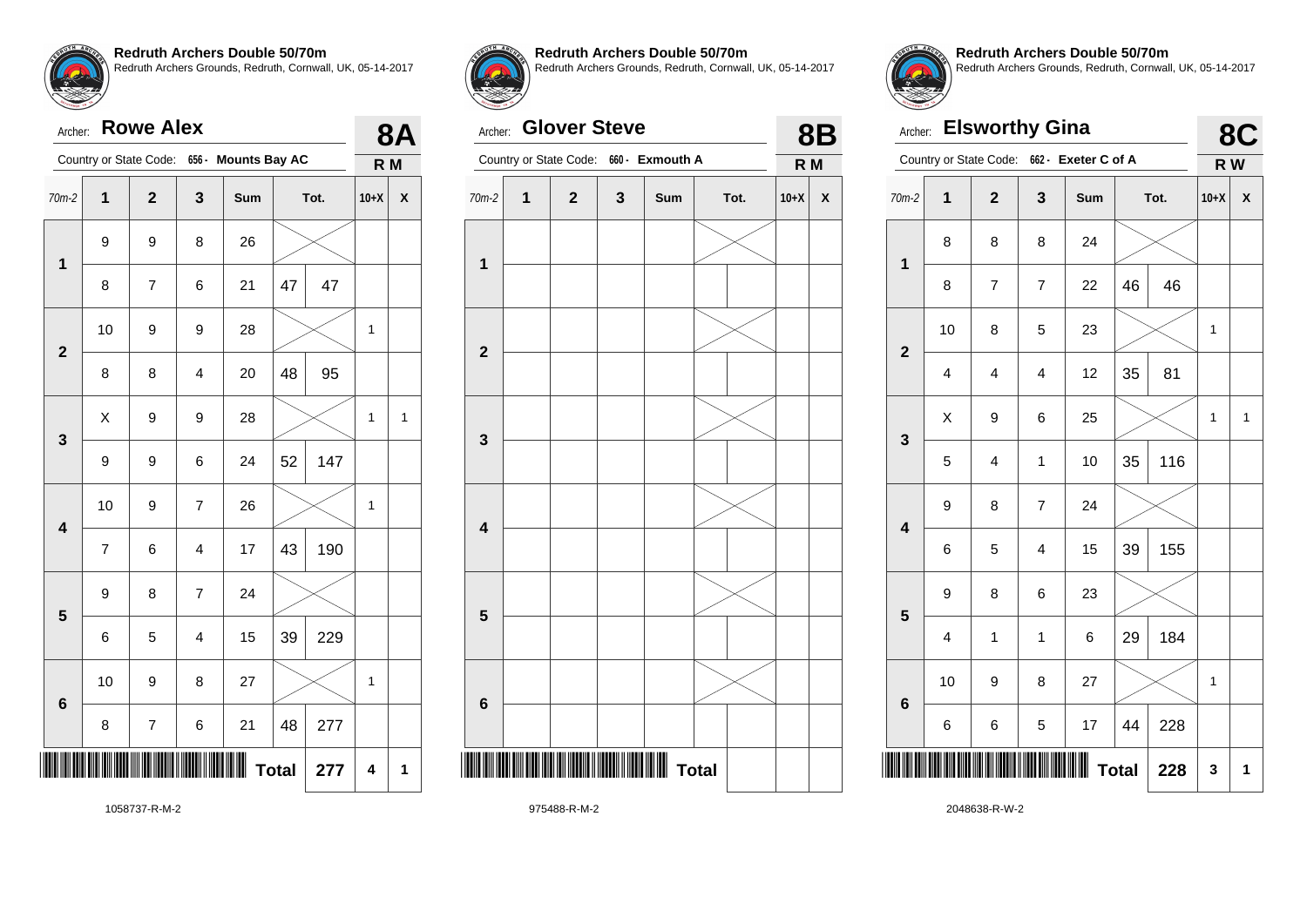**5**

**6**

Archer: **Rowe Alex**

**Redruth Archers Double 50/70m** Redruth Archers Grounds, Redruth, Cornwall, UK, 05-14-2017

| $70m-3$                 | $\mathbf{1}$            | $\mathbf 2$ | $\mathbf 3$             | Sum |    | Tot. | $10+X$      | $\boldsymbol{\mathsf{x}}$ |
|-------------------------|-------------------------|-------------|-------------------------|-----|----|------|-------------|---------------------------|
| $\mathbf 1$             | 9                       | 9           | $\boldsymbol{7}$        | 25  |    |      |             |                           |
|                         | 6                       | 5           | 4                       | 15  | 40 | 40   |             |                           |
| $\boldsymbol{2}$        | 8                       | 8           | $\boldsymbol{7}$        | 23  |    |      |             |                           |
|                         | 6                       | 6           | $\overline{\mathbf{4}}$ | 16  | 39 | 79   |             |                           |
| $\mathbf{3}$            | $10$                    | 9           | 8                       | 27  |    |      | 1           |                           |
|                         | $\overline{\mathbf{7}}$ | 6           | 6                       | 19  | 46 | 125  |             |                           |
| $\overline{\mathbf{4}}$ | 10                      | $10$        | 8                       | 28  |    |      | $\mathbf 2$ |                           |
|                         | 6                       | $\mathbf 5$ | $\mathbf 5$             | 16  | 44 | 169  |             |                           |
|                         |                         |             |                         |     |    |      |             |                           |

10 | 9 | 9 | 28 |  $\times$  | 1

 $7 \mid 7 \mid 6 \mid 20 \mid 48 \mid 217$ 

 $6 \mid 6 \mid 4 \mid 16 \mid 41 \mid 258$ 

 $Total | 258 | 4 | 0$ 

9 8 8 25

Country or State Code: **656 - Mounts Bay AC**



**8A**

**R M**

**Redruth Archers Double 50/70m**

Redruth Archers Grounds, Redruth, Cornwall, UK, 05-14-2017

#### Archer: **Glover Steve**





**8B**

**Redruth Archers Double 50/70m** Redruth Archers Grounds, Redruth, Cornwall, UK, 05-14-2017

| Archer:                 |                | <b>Elsworthy Gina</b>   |                         |                                            |              |      |        | 8C |
|-------------------------|----------------|-------------------------|-------------------------|--------------------------------------------|--------------|------|--------|----|
|                         |                |                         |                         | Country or State Code: 662 - Exeter C of A |              |      | R W    |    |
| $70m-3$                 | 1              | $\overline{2}$          | 3                       | Sum                                        |              | Tot. | $10+X$ | χ  |
| $\overline{\mathbf{1}}$ | 10             | 8                       | $\overline{\mathbf{7}}$ | 25                                         |              |      | 1      |    |
|                         | $\overline{7}$ | 5                       | $\overline{\mathbf{4}}$ | 16                                         | 41           | 41   |        |    |
| $\overline{\mathbf{2}}$ | 8              | 6                       | 5                       | 19                                         |              |      |        |    |
|                         | 4              | 4                       | 3                       | 11                                         | 30           | 71   |        |    |
| 3                       | 9              | $\overline{7}$          | 6                       | 22                                         |              |      |        |    |
|                         | 6              | 5                       | $\overline{4}$          | 15                                         | 37           | 108  |        |    |
| $\overline{\mathbf{4}}$ | 9              | 8                       | $\overline{\mathbf{7}}$ | 24                                         |              |      |        |    |
|                         | 5              | $\overline{\mathbf{4}}$ | $\overline{c}$          | 11                                         | 35           | 143  |        |    |
| 5                       | 10             | 10                      | 6                       | 26                                         |              |      | 2      |    |
|                         | 6              | 4                       | $\overline{\mathbf{4}}$ | 14                                         | 40           | 183  |        |    |
| $6\phantom{a}$          | 9              | 8                       | 8                       | 25                                         |              |      |        |    |
|                         | 6              | 6                       | 5                       | 17                                         | 42           | 225  |        |    |
|                         |                |                         |                         |                                            | <b>Total</b> | 225  | 3      | 0  |

1058737-R-M-3

\*1058737-R-M-3\*

975488-R-M-3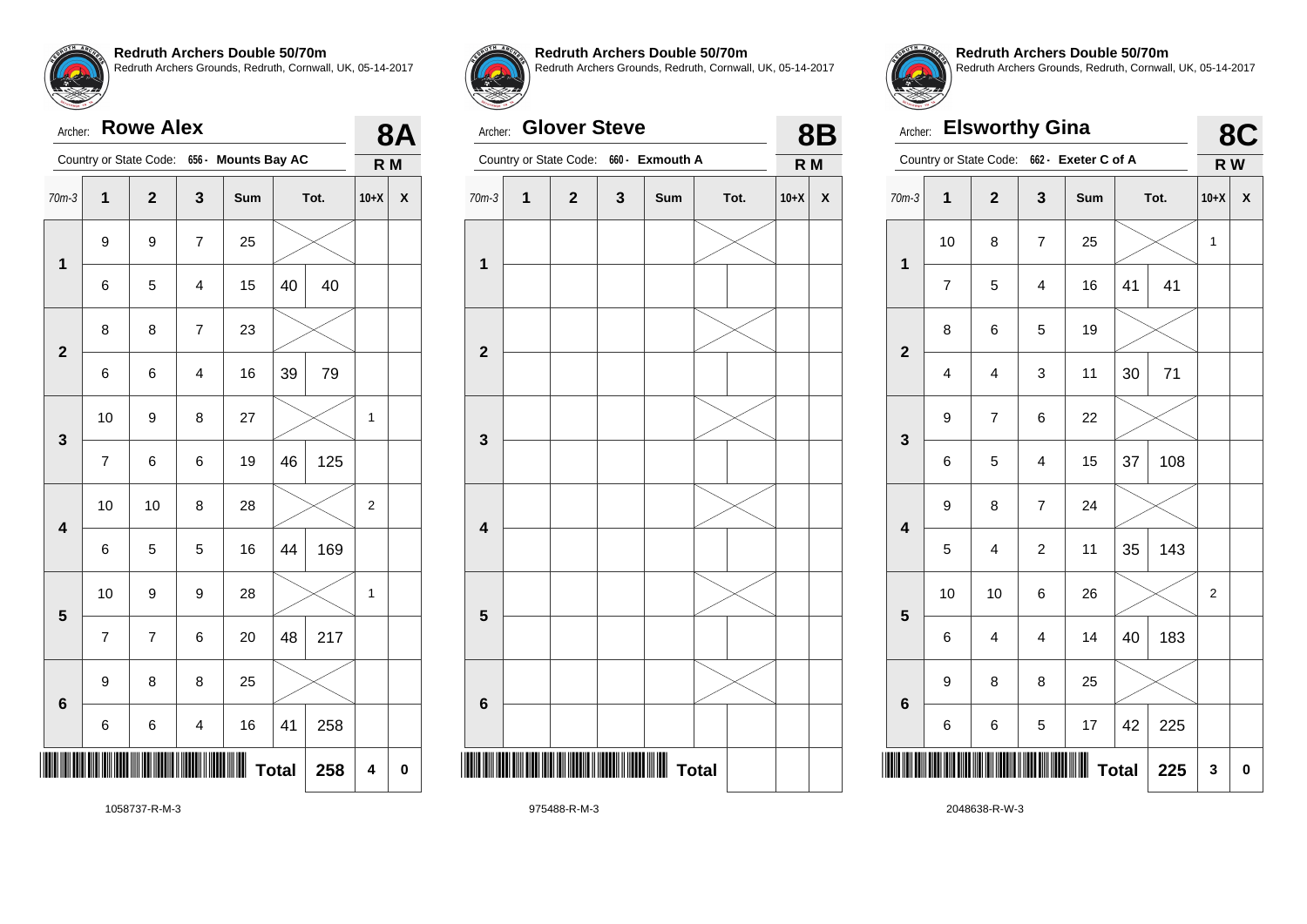Archer: **Rowe Alex**

**Redruth Archers Double 50/70m** Redruth Archers Grounds, Redruth, Cornwall, UK, 05-14-2017

|                         |                         |                         |             | Country or State Code: 656 - Mounts Bay AC |    |      |                         | R M                     |
|-------------------------|-------------------------|-------------------------|-------------|--------------------------------------------|----|------|-------------------------|-------------------------|
| 70m-4                   | 1                       | $\overline{\mathbf{2}}$ | $\mathbf 3$ | Sum                                        |    | Tot. | $10+X$                  | X                       |
|                         | X                       | Χ                       | 9           | 29                                         |    |      | $\overline{\mathbf{c}}$ | $\overline{\mathbf{c}}$ |
| 1                       | 9                       | 8                       | 6           | 23                                         | 52 | 52   |                         |                         |
| $\mathbf{2}$            | 9                       | 9                       | 8           | 26                                         |    |      |                         |                         |
|                         | 7                       | $\overline{\mathbf{7}}$ | 6           | 20                                         | 46 | 98   |                         |                         |
| $\mathbf{3}$            | 10                      | 10                      | 9           | 29                                         |    |      | $\overline{\mathbf{c}}$ |                         |
|                         | 8                       | 8                       | 6           | 22                                         | 51 | 149  |                         |                         |
| 4                       | 9                       | 9                       | 7           | 25                                         |    |      |                         |                         |
|                         | 7                       | $\overline{\mathbf{7}}$ | 5           | 19                                         | 44 | 193  |                         |                         |
| $\overline{\mathbf{5}}$ | 9                       | 9                       | 8           | 26                                         |    |      |                         |                         |
|                         | $\overline{\mathbf{7}}$ | 6                       | 6           | 19                                         | 45 | 238  |                         |                         |



**8A R M**

**Redruth Archers Double 50/70m**

Redruth Archers Grounds, Redruth, Cornwall, UK, 05-14-2017

#### Archer: **Glover Steve**

| Archer:                 |   | <b>Glover Steve</b> |   |                                        |              |        | <b>8B</b> |
|-------------------------|---|---------------------|---|----------------------------------------|--------------|--------|-----------|
|                         |   |                     |   | Country or State Code: 660 - Exmouth A |              | R M    |           |
| $70m-4$                 | 1 | $\mathbf 2$         | 3 | Sum                                    | Tot.         | $10+X$ | X         |
| 1                       |   |                     |   |                                        |              |        |           |
| $\mathbf{2}$            |   |                     |   |                                        |              |        |           |
| 3                       |   |                     |   |                                        |              |        |           |
| $\overline{\mathbf{4}}$ |   |                     |   |                                        |              |        |           |
| 5                       |   |                     |   |                                        |              |        |           |
| 6                       |   |                     |   |                                        |              |        |           |
| II                      |   |                     |   |                                        | <b>Total</b> |        |           |
|                         |   | 075499 D M 4        |   |                                        |              |        |           |



**Redruth Archers Double 50/70m** Redruth Archers Grounds, Redruth, Cornwall, UK, 05-14-2017

| Archer:                 |                        |                | <b>Elsworthy Gina</b>   |                         |                     |      |              | 8C |  |
|-------------------------|------------------------|----------------|-------------------------|-------------------------|---------------------|------|--------------|----|--|
|                         | Country or State Code: |                |                         | 662 - Exeter C of A     |                     |      | R W          |    |  |
| $70m-4$                 | $\mathbf 1$            | $\overline{2}$ | 3                       | Sum                     |                     | Tot. | $10+X$       | X  |  |
| 1                       | 8                      | 8              | 8                       | 24                      |                     |      |              |    |  |
|                         | 5                      | 5              | 5                       | 15                      | 39                  | 39   |              |    |  |
| $\overline{2}$          | 10                     | 9              | 9                       | 28                      |                     |      | 1            |    |  |
|                         | 6                      | 4              | 3                       | 13                      | 41                  | 80   |              |    |  |
| 3                       | 9                      | 8              | 8                       | 25                      |                     |      |              |    |  |
|                         | $\overline{7}$         | 6              | 5                       | 18                      | 43                  | 123  |              |    |  |
| $\overline{\mathbf{4}}$ | 8                      | 7              | $\overline{7}$          | 22                      |                     |      |              |    |  |
|                         | 3                      | $\mathbf{1}$   | M                       | $\overline{\mathbf{4}}$ | 26                  | 149  |              |    |  |
| 5                       | 9                      | 6              | 6                       | 21                      |                     |      |              |    |  |
|                         | 6                      | 4              | M                       | 10                      | 31                  | 180  |              |    |  |
| $6\phantom{1}$          | 10                     | 8              | 6                       | 24                      |                     |      | 1            |    |  |
|                         | 6                      | 5              | $\overline{\mathbf{4}}$ | 15                      | 39                  | 219  |              |    |  |
|                         |                        |                |                         |                         | <b>Total</b>        | 219  | $\mathbf{z}$ | 0  |  |
|                         |                        | 2048638-R-W-4  |                         |                         | <b>Signed Total</b> | 219  | 1            | 0  |  |

1058737-R-M-4

9 9 8 26

8 6 5 19 45 283

\*1058737-R-M-4\*

 $Total | 283 | 4 | 2$ 

**6**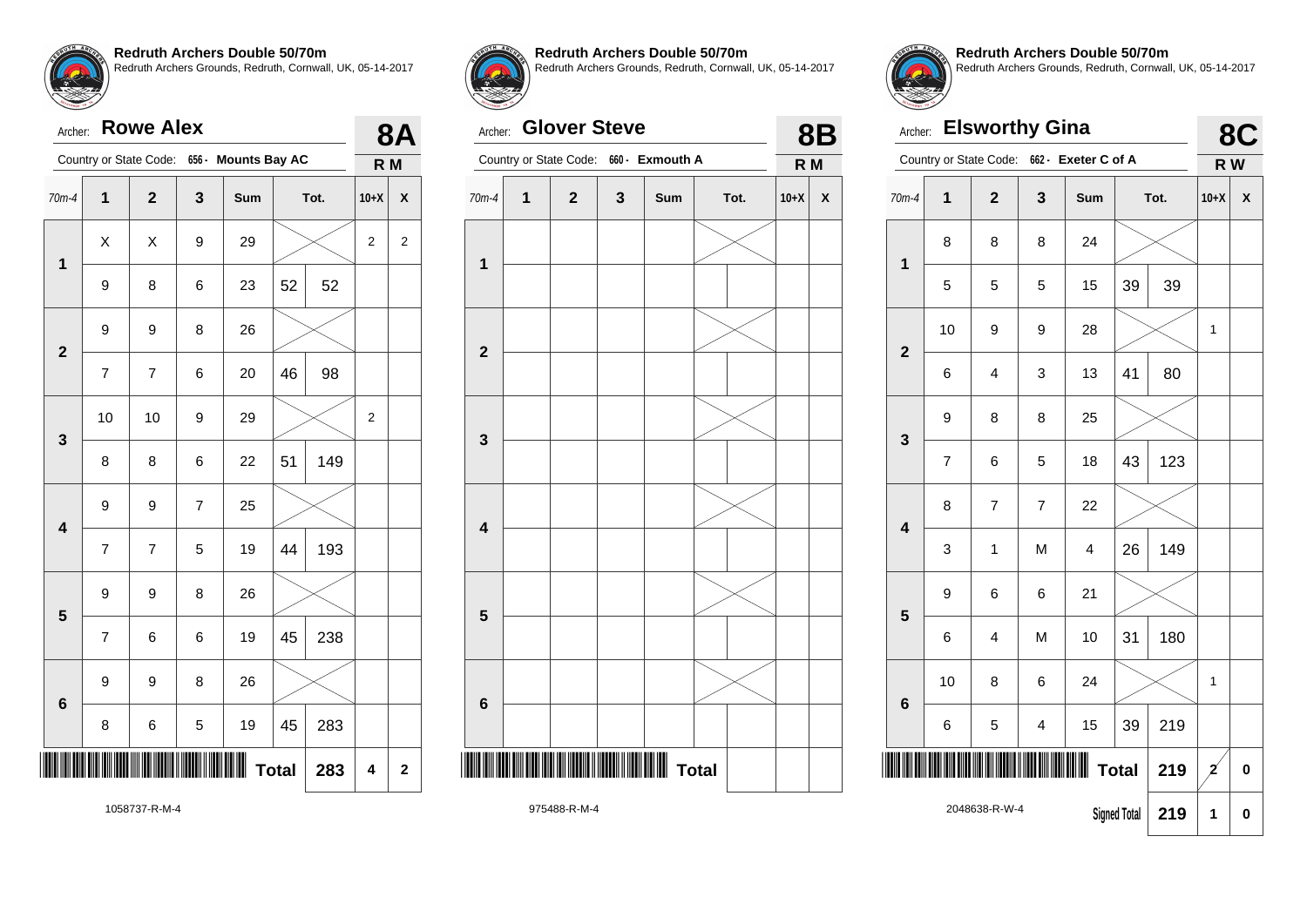## Archer: **Knowles Lee**

|                         |                          | Country or State Code:  | $630 -$        | <b>Newquay B</b> |              |      | R M    |   |
|-------------------------|--------------------------|-------------------------|----------------|------------------|--------------|------|--------|---|
| $70m-1$                 | $\overline{\mathbf{1}}$  | $\mathbf{2}$            | $\mathbf{3}$   | Sum              |              | Tot. | $10+X$ | X |
| 1                       | 9                        | 9                       | 8              | 26               |              |      |        |   |
|                         | 8                        | 6                       | 4              | 18               | 44           | 44   |        |   |
| $\overline{2}$          | 10                       | 9                       | 9              | 28               |              |      | 1      |   |
|                         | 8                        | 7                       | 5              | 20               | 48           | 92   |        |   |
| 3                       | 9                        | 8                       | 8              | 25               |              |      |        |   |
|                         | $\overline{\mathcal{I}}$ | 6                       | 6              | 19               | 44           | 136  |        |   |
| $\overline{\mathbf{4}}$ | 8                        | 7                       | $\overline{7}$ | 22               |              |      |        |   |
|                         | 6                        | 6                       | 5              | 17               | 39           | 175  |        |   |
| 5                       | 8                        | 8                       | 8              | 24               |              |      |        |   |
|                         | $\overline{7}$           | $\overline{\mathbf{7}}$ | $\overline{7}$ | 21               | 45           | 220  |        |   |
|                         | 8                        | 8                       | 8              | 24               |              |      |        |   |
| 6                       | 8                        | 7                       | 6              | 21               | 45           | 265  |        |   |
|                         |                          |                         |                |                  | <b>Total</b> | 265  | 1      | 0 |



**9A**

**Redruth Archers Double 50/70m**

Redruth Archers Grounds, Redruth, Cornwall, UK, 05-14-2017

### Archer: **Cudlipp Mark**

|                         |                | Country or State Code: | $650 -$        | <b>Paignton A</b> |              |      | R M    |   |
|-------------------------|----------------|------------------------|----------------|-------------------|--------------|------|--------|---|
| $70m-1$                 | $\overline{1}$ | $\overline{2}$         | 3              | Sum               |              | Tot. | $10+X$ | X |
| $\mathbf 1$             | Χ              | 9                      | $\overline{7}$ | 26                |              |      | 1      | 1 |
|                         | $\overline{7}$ | 7                      | 6              | 20                | 46           | 46   |        |   |
| $\overline{2}$          | 8              | 8                      | 8              | 24                |              |      |        |   |
|                         | 8              | 7                      | 7              | 22                | 46           | 92   |        |   |
| 3                       | Χ              | 8                      | 8              | 26                |              |      | 1      | 1 |
|                         | 7              | 6                      | 6              | 19                | 45           | 137  |        |   |
| $\overline{\mathbf{4}}$ | 10             | 10                     | 10             | 30                |              |      | 3      |   |
|                         | 8              | 8                      | 6              | 22                | 52           | 189  |        |   |
| 5                       | X              | 9                      | 9              | 28                |              |      | 1      | 1 |
|                         | 8              | 7                      | 6              | 21                | 49           | 238  |        |   |
| $6\phantom{a}$          | 9              | 9                      | 9              | 27                |              |      |        |   |
|                         | 8              | 7                      | 6              | 21                | 48           | 286  |        |   |
|                         |                |                        |                | Ш                 | <b>Total</b> | 286  | 6      | 3 |
|                         |                |                        |                |                   |              |      |        |   |



**9B**

**Redruth Archers Double 50/70m** Redruth Archers Grounds, Redruth, Cornwall, UK, 05-14-2017

| Archer:                 |                         | <b>Williams Karen</b>  |                |                     |              |      |                         | 9C        |
|-------------------------|-------------------------|------------------------|----------------|---------------------|--------------|------|-------------------------|-----------|
|                         |                         | Country or State Code: |                | 662 - Exeter C of A |              |      | R W                     |           |
| $70m-1$                 | $\mathbf 1$             | $\overline{2}$         | 3              | Sum                 |              | Tot. | $10+X$                  | X         |
| 1                       | 7                       | 7                      | 5              | 19                  |              |      |                         |           |
|                         | $\overline{\mathbf{4}}$ | 3                      | 3              | 10                  | 29           | 29   |                         |           |
| $\overline{2}$          | 9                       | 8                      | 6              | 23                  |              |      |                         |           |
|                         | 6                       | 5                      | 5              | 16                  | 39           | 68   |                         |           |
| 3                       | 9                       | 9                      | 9              | 27                  |              |      |                         |           |
|                         | 8                       | $\overline{7}$         | 6              | 21                  | 48           | 116  |                         |           |
| $\overline{\mathbf{4}}$ | 8                       | $\overline{7}$         | $\overline{7}$ | 22                  |              |      |                         |           |
|                         | 5                       | 5                      | 4              | 14                  | 36           | 152  |                         |           |
| 5                       | 10                      | 8                      | 8              | 26                  |              |      | 1                       |           |
|                         | 8                       | 5                      | 3              | 16                  | 42           | 194  |                         |           |
| $6\phantom{1}6$         | 10                      | 9                      | 8              | 27                  |              |      | 1                       |           |
|                         | 7                       | 6                      | 5              | 18                  | 45           | 239  |                         |           |
|                         |                         |                        |                |                     | <b>Total</b> | 239  | $\overline{\mathbf{2}}$ | $\pmb{0}$ |

2107295-R-M-1

2073221-R-M-1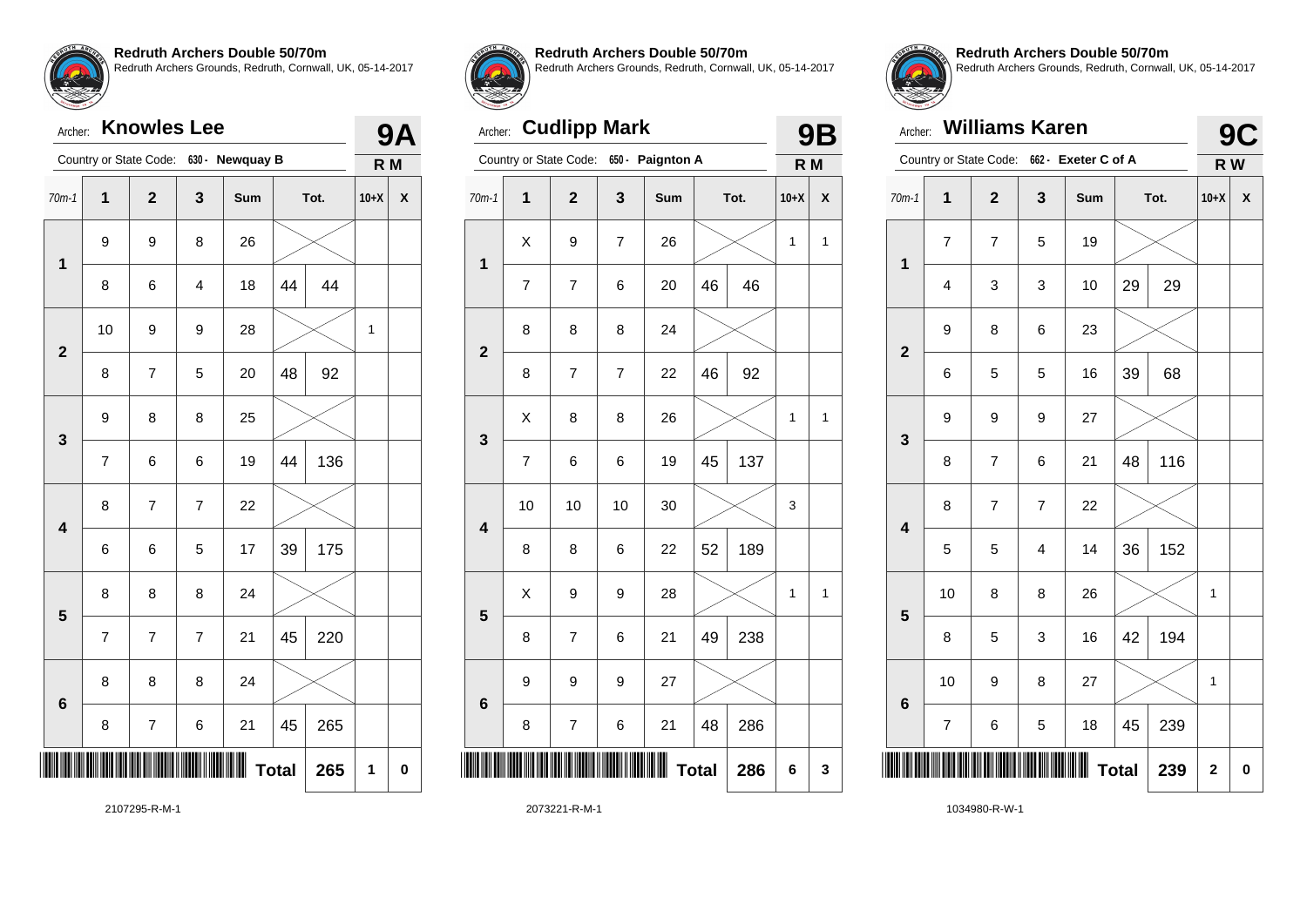## Archer: **Knowles Lee**

|                         |                | Country or State Code: |                          | 630 - Newquay B |              |      | R M          |              |
|-------------------------|----------------|------------------------|--------------------------|-----------------|--------------|------|--------------|--------------|
| $70m-2$                 | $\mathbf{1}$   | $\mathbf{2}$           | 3                        | Sum             |              | Tot. | $10+X$       | X            |
| $\overline{\mathbf{1}}$ | X              | 9                      | 9                        | 28              |              |      | $\mathbf{1}$ | $\mathbf{1}$ |
|                         | 8              | 7                      | $\overline{7}$           | 22              | 50           | 50   |              |              |
| $\overline{2}$          | 10             | 9                      | 9                        | 28              |              |      | 1            |              |
|                         | 8              | 8                      | 8                        | 24              | 52           | 102  |              |              |
| 3                       | X              | 9                      | $\overline{\mathcal{I}}$ | 26              |              |      | 1            | $\mathbf{1}$ |
|                         | $\overline{7}$ | 6                      | 6                        | 19              | 45           | 147  |              |              |
| $\overline{\mathbf{4}}$ | 10             | 8                      | $\overline{7}$           | 25              |              |      | $\mathbf{1}$ |              |
|                         | 6              | 6                      | 6                        | 18              | 43           | 190  |              |              |
| 5                       | 9              | 9                      | 9                        | 27              |              |      |              |              |
|                         | 9              | 6                      | 6                        | 21              | 48           | 238  |              |              |
| 6                       | X              | 10                     | 9                        | 29              |              |      | 2            | $\mathbf{1}$ |
|                         | 9              | 8                      | 5                        | 22              | 51           | 289  |              |              |
|                         |                |                        |                          |                 | <b>Total</b> | 289  | 6            | 3            |



**9A**

**Redruth Archers Double 50/70m**

Redruth Archers Grounds, Redruth, Cornwall, UK, 05-14-2017

### Archer: **Cudlipp Mark**

|                         |                          | Country or State Code: | $650 -$                 | <b>Paignton A</b> |              |      | R <sub>M</sub> |                         |
|-------------------------|--------------------------|------------------------|-------------------------|-------------------|--------------|------|----------------|-------------------------|
| $70m-2$                 | 1                        | $\overline{2}$         | 3                       | Sum               |              | Tot. | $10+X$         | χ                       |
| 1                       | 9                        | 9                      | 8                       | 26                |              |      |                |                         |
|                         | $\overline{\mathcal{I}}$ | 6                      | 3                       | 16                | 42           | 42   |                |                         |
| $\overline{\mathbf{2}}$ | 10                       | 9                      | $\overline{7}$          | 26                |              |      | $\mathbf 1$    |                         |
|                         | $\overline{7}$           | 7                      | $\overline{7}$          | 21                | 47           | 89   |                |                         |
| 3                       | X                        | X                      | 10                      | 30                |              |      | 3              | $\overline{\mathbf{c}}$ |
|                         | $\overline{7}$           | 6                      | $\overline{\mathbf{4}}$ | 17                | 47           | 136  |                |                         |
| $\overline{\mathbf{4}}$ | 8                        | 8                      | $\overline{7}$          | 23                |              |      |                |                         |
|                         | 6                        | 6                      | 5                       | 17                | 40           | 176  |                |                         |
| 5                       | 9                        | 9                      | $\overline{7}$          | 25                |              |      |                |                         |
|                         | 7                        | 7                      | $\overline{7}$          | 21                | 46           | 222  |                |                         |
| $6\phantom{1}6$         | 10                       | 9                      | 9                       | 28                |              |      | $\mathbf 1$    |                         |
|                         | 9                        | 8                      | 4                       | 21                | 49           | 271  |                |                         |
| ║                       |                          |                        |                         | Ш                 | <b>Total</b> | 271  | 5              | $\mathbf 2$             |
|                         |                          |                        |                         |                   |              |      |                |                         |



**9B**

**Redruth Archers Double 50/70m** Redruth Archers Grounds, Redruth, Cornwall, UK, 05-14-2017

| Archer:                 |             | <b>Williams Karen</b>  |                |                     |              |      | <b>9C</b> |                |
|-------------------------|-------------|------------------------|----------------|---------------------|--------------|------|-----------|----------------|
|                         |             | Country or State Code: |                | 662 - Exeter C of A |              |      | R W       |                |
| $70m-2$                 | $\mathbf 1$ | $\overline{2}$         | 3              | Sum                 |              | Tot. | $10+X$    | X              |
| 1                       | 9           | 9                      | 9              | 27                  |              |      |           |                |
|                         | 9           | 6                      | 5              | 20                  | 47           | 47   |           |                |
| $\overline{2}$          | 10          | 8                      | 8              | 26                  |              |      | 1         |                |
|                         | 8           | 7                      | 5              | 20                  | 46           | 93   |           |                |
| 3                       | 10          | 6                      | 5              | 21                  |              |      | 1         |                |
|                         | 5           | $\overline{4}$         | M              | 9                   | 30           | 123  |           |                |
| $\overline{\mathbf{4}}$ | 9           | 8                      | $\overline{7}$ | 24                  |              |      |           |                |
|                         | 6           | 4                      | 4              | 14                  | 38           | 161  |           |                |
| 5                       | X           | Χ                      | 8              | 28                  |              |      | 2         | $\overline{2}$ |
|                         | 8           | $\overline{7}$         | $\overline{7}$ | 22                  | 50           | 211  |           |                |
| $6\phantom{1}6$         | 8           | 8                      | $\overline{7}$ | 23                  |              |      |           |                |
|                         | 6           | 6                      | 5              | 17                  | 40           | 251  |           |                |
|                         |             |                        |                |                     | <b>Total</b> | 251  | 4         | $\mathbf 2$    |

2107295-R-M-2

2073221-R-M-2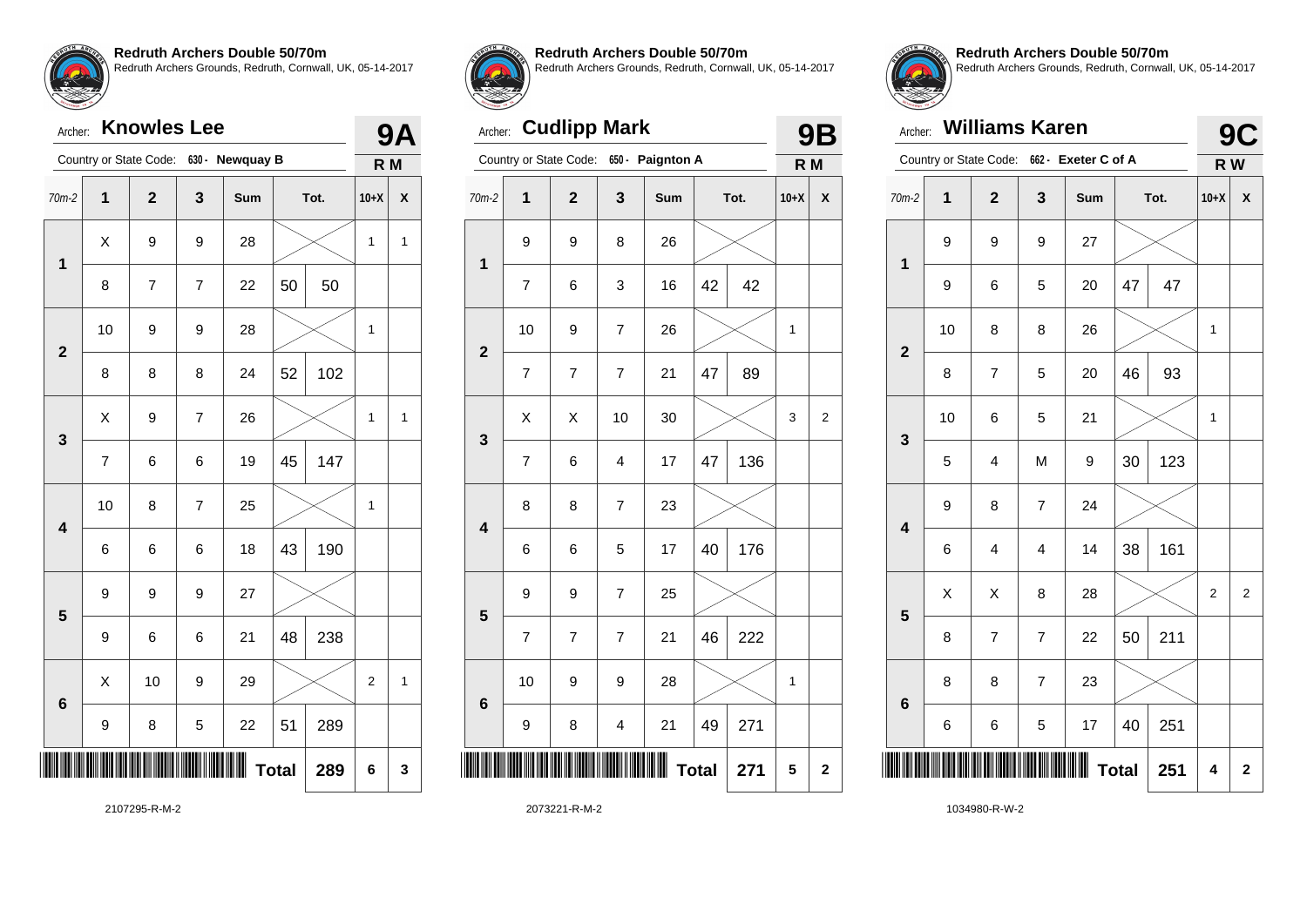## Archer: **Knowles Lee**

|                         |    | Country or State Code:   |                         | 630 - Newquay B |              |      | R M    |             |
|-------------------------|----|--------------------------|-------------------------|-----------------|--------------|------|--------|-------------|
| $70m-3$                 | 1  | $\mathbf{2}$             | 3                       | Sum             |              | Tot. | $10+X$ | X           |
| $\overline{\mathbf{1}}$ | 9  | 9                        | 8                       | 26              |              |      |        |             |
|                         | 8  | 7                        | 4                       | 19              | 45           | 45   |        |             |
| $\overline{\mathbf{2}}$ | 9  | 8                        | $\overline{\mathbf{7}}$ | 24              |              |      |        |             |
|                         | 5  | 5                        | 3                       | 13              | 37           | 82   |        |             |
| 3                       | 9  | 9                        | 9                       | 27              |              |      |        |             |
|                         | 8  | 6                        | 5                       | 19              | 46           | 128  |        |             |
| $\overline{\mathbf{4}}$ | 9  | 9                        | 9                       | 27              |              |      |        |             |
|                         | 9  | 8                        | $\overline{\mathbf{7}}$ | 24              | 51           | 179  |        |             |
| 5                       | 10 | 9                        | 9                       | 28              |              |      | 1      |             |
|                         | 8  | $\overline{\mathcal{I}}$ | 6                       | 21              | 49           | 228  |        |             |
| 6                       | 9  | 9                        | 9                       | 27              |              |      |        |             |
|                         | 8  | $\overline{7}$           | $\overline{\mathbf{4}}$ | 19              | 46           | 274  |        |             |
|                         |    |                          |                         |                 | <b>Total</b> | 274  | 1      | $\mathbf 0$ |



**9A**

#### **Redruth Archers Double 50/70m**

Redruth Archers Grounds, Redruth, Cornwall, UK, 05-14-2017

### Archer: **Cudlipp Mark**

|                 |                         | Country or State Code: | $650 -$        | <b>Paignton A</b> |              |      | R M         |   |
|-----------------|-------------------------|------------------------|----------------|-------------------|--------------|------|-------------|---|
| $70m-3$         | $\overline{\mathbf{1}}$ | $\overline{2}$         | 3              | Sum               |              | Tot. | $10+X$      | X |
| $\mathbf 1$     | 9                       | 9                      | $\overline{7}$ | 25                |              |      |             |   |
|                 | 5                       | 5                      | $\overline{4}$ | 14                | 39           | 39   |             |   |
| $\overline{2}$  | Χ                       | 10                     | 9              | 29                |              |      | $\mathbf 2$ | 1 |
|                 | 6                       | 6                      | 5              | 17                | 46           | 85   |             |   |
| 3               | 9                       | 8                      | $\overline{7}$ | 24                |              |      |             |   |
|                 | 6                       | 5                      | 4              | 15                | 39           | 124  |             |   |
| 4               | 8                       | 8                      | 8              | 24                |              |      |             |   |
|                 | 8                       | 8                      | 5              | 21                | 45           | 169  |             |   |
| 5               | 10                      | 9                      | 7              | 26                |              |      | 1           |   |
|                 | $\overline{7}$          | $\overline{7}$         | 4              | 18                | 44           | 213  |             |   |
| $6\phantom{1}6$ | $\overline{7}$          | $\overline{7}$         | $\overline{7}$ | 21                |              |      |             |   |
|                 | $\overline{7}$          | 7                      | 5              | 19                | 40           | 253  |             |   |
|                 |                         |                        |                | Ш                 | <b>Total</b> | 253  | 3           | 1 |
|                 |                         |                        |                |                   |              |      |             |   |



**9B**

**Redruth Archers Double 50/70m** Redruth Archers Grounds, Redruth, Cornwall, UK, 05-14-2017

| TAYEMON YM<br>Archer: |                         | <b>Williams Karen</b>   |                |                     |              |      |        | <b>9C</b>    |
|-----------------------|-------------------------|-------------------------|----------------|---------------------|--------------|------|--------|--------------|
|                       |                         | Country or State Code:  |                | 662 - Exeter C of A |              |      | R W    |              |
| $70m-3$               | $\mathbf 1$             | $\overline{\mathbf{2}}$ | 3              | Sum                 |              | Tot. | $10+X$ | X            |
| 1                     | 9                       | 9                       | 8              | 26                  |              |      |        |              |
|                       | 7                       | 7                       | 6              | 20                  | 46           | 46   |        |              |
| $\overline{2}$        | 10                      | 8                       | 8              | 26                  |              |      | 1      |              |
|                       | 8                       | 5                       | $\overline{c}$ | 15                  | 41           | 87   |        |              |
| 3                     | X                       | 9                       | 8              | 27                  |              |      | 1      | $\mathbf{1}$ |
|                       | 7                       | 6                       | 6              | 19                  | 46           | 133  |        |              |
| 4                     | 9                       | 9                       | 9              | 27                  |              |      |        |              |
|                       | 8                       | 8                       | 6              | 22                  | 49           | 182  |        |              |
| 5                     | 10                      | 10                      | 8              | 28                  |              |      | 2      |              |
|                       | 8                       | $\overline{7}$          | 3              | 18                  | 46           | 228  |        |              |
| $6\phantom{1}6$       | 9                       | 8                       | $\overline{7}$ | 24                  |              |      |        |              |
|                       | $\overline{\mathbf{7}}$ | 6                       | 3              | 16                  | 40           | 268  |        |              |
|                       |                         |                         |                |                     | <b>Total</b> | 268  | 4      | 1            |

2107295-R-M-3

2073221-R-M-3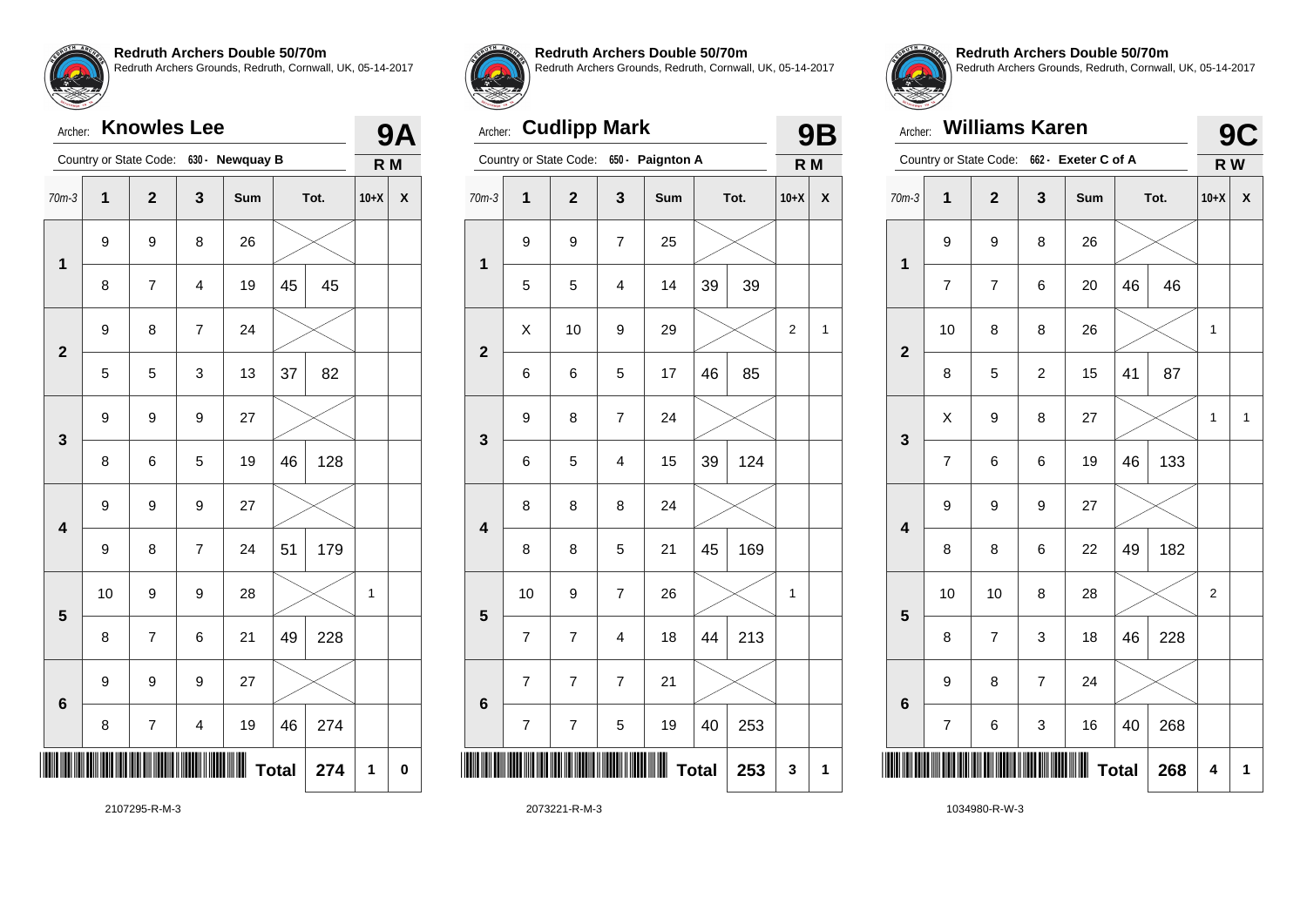## Archer: **Knowles Lee**

| 630 - Newquay B<br>Country or State Code: |   |                |                | R M |    |      |        |              |
|-------------------------------------------|---|----------------|----------------|-----|----|------|--------|--------------|
| 70m-4                                     | 1 | $\mathbf{2}$   | 3              | Sum |    | Tot. | $10+X$ | X            |
| $\overline{\mathbf{1}}$                   | Χ | 9              | 9              | 28  |    |      | 1      | $\mathbf{1}$ |
|                                           | 8 | 6              | 5              | 19  | 47 | 47   |        |              |
| $\overline{\mathbf{2}}$                   | 9 | 9              | 8              | 26  |    |      |        |              |
|                                           | 8 | 8              | 5              | 21  | 47 | 94   |        |              |
| 3                                         | 8 | $\overline{7}$ | $\overline{7}$ | 22  |    |      |        |              |
|                                           | 6 | 6              | 5              | 17  | 39 | 133  |        |              |
| $\overline{\mathbf{4}}$                   | 9 | 9              | 9              | 27  |    |      |        |              |
|                                           | 8 | 8              | 6              | 22  | 49 | 182  |        |              |
| 5                                         | 8 | 8              | 8              | 24  |    |      |        |              |
|                                           | 8 | 8              | $\overline{7}$ | 23  | 47 | 229  |        |              |
| 6                                         | 9 | 9              | 8              | 26  |    |      |        |              |
|                                           | 8 | 8              | 6              | 22  | 48 | 277  |        |              |
| ║                                         |   | <b>Total</b>   | 277            | 1   | 1  |      |        |              |



**9A**

**Redruth Archers Double 50/70m**

Redruth Archers Grounds, Redruth, Cornwall, UK, 05-14-2017

# Archer: **Cudlipp Mark**

|                         |                          | Country or State Code: | $650 -$                  | <b>Paignton A</b> |              |      | R M         |   |
|-------------------------|--------------------------|------------------------|--------------------------|-------------------|--------------|------|-------------|---|
| 70m-4                   | $\overline{1}$           | $\overline{2}$         | 3                        | Sum               |              | Tot. | $10+X$      | χ |
| 1                       | 10                       | 8                      | $\overline{7}$           | 25                |              |      | $\mathbf 1$ |   |
|                         | $\overline{\mathcal{I}}$ | 6                      | 6                        | 19                | 44           | 44   |             |   |
| $\overline{2}$          | 9                        | 9                      | 8                        | 26                |              |      |             |   |
|                         | 8                        | 8                      | $\overline{\mathbf{4}}$  | 20                | 46           | 90   |             |   |
| 3                       | 9                        | 9                      | 8                        | 26                |              |      |             |   |
|                         | 6                        | 5                      | 3                        | 14                | 40           | 130  |             |   |
| $\overline{\mathbf{4}}$ | 9                        | 8                      | 8                        | 25                |              |      |             |   |
|                         | 8                        | 7                      | 5                        | 20                | 45           | 175  |             |   |
| 5                       | 8                        | $\overline{7}$         | $\overline{\mathcal{I}}$ | 22                |              |      |             |   |
|                         | $\overline{7}$           | 6                      | 4                        | 17                | 39           | 214  |             |   |
| $6\phantom{a}$          | 8                        | 6                      | 6                        | 20                |              |      |             |   |
|                         | 6                        | 6                      | $\overline{\mathbf{4}}$  | 16                | 36           | 250  |             |   |
| ║                       |                          |                        |                          | Ш                 | <b>Total</b> | 250  | 1           | 0 |
|                         |                          |                        |                          |                   |              |      |             |   |



**9B**

**Redruth Archers Double 50/70m** Redruth Archers Grounds, Redruth, Cornwall, UK, 05-14-2017

| Archer:                 |                |                        | 9C                      |                     |    |      |        |   |
|-------------------------|----------------|------------------------|-------------------------|---------------------|----|------|--------|---|
|                         |                | Country or State Code: |                         | 662 - Exeter C of A |    |      | R W    |   |
| $70m-4$                 | $\mathbf 1$    | $\overline{2}$         | 3                       | Sum                 |    | Tot. | $10+X$ | X |
| $\mathbf 1$             | 10             | 8                      | 8                       | 26                  |    |      | 1      |   |
|                         | 7              | 6                      | 4                       | 17                  | 43 | 43   |        |   |
| $\overline{2}$          | 9              | 8                      | 8                       | 25                  |    |      |        |   |
|                         | 6              | 6                      | M                       | 12                  | 37 | 80   |        |   |
| 3                       | 9              | 8                      | $\overline{\mathbf{7}}$ | 24                  |    |      |        |   |
|                         | $\overline{7}$ | 6                      | $\overline{2}$          | 15                  | 39 | 119  |        |   |
| $\overline{\mathbf{4}}$ | 10             | 9                      | 8                       | 27                  |    |      | 1      |   |
|                         | $\overline{7}$ | 5                      | $\overline{\mathbf{4}}$ | 16                  | 43 | 162  |        |   |
| 5                       | 10             | 10                     | 9                       | 29                  |    |      | 2      |   |
|                         | 9              | $\overline{7}$         | 5                       | 21                  | 50 | 212  |        |   |
|                         | 9              | 9                      | $\overline{7}$          | 25                  |    |      |        |   |
| $6\phantom{1}6$         | 7              | 6                      | 6                       | 19                  | 44 | 256  |        |   |
|                         | 4              | $\bf{0}$               |                         |                     |    |      |        |   |

2107295-R-M-4

2073221-R-M-4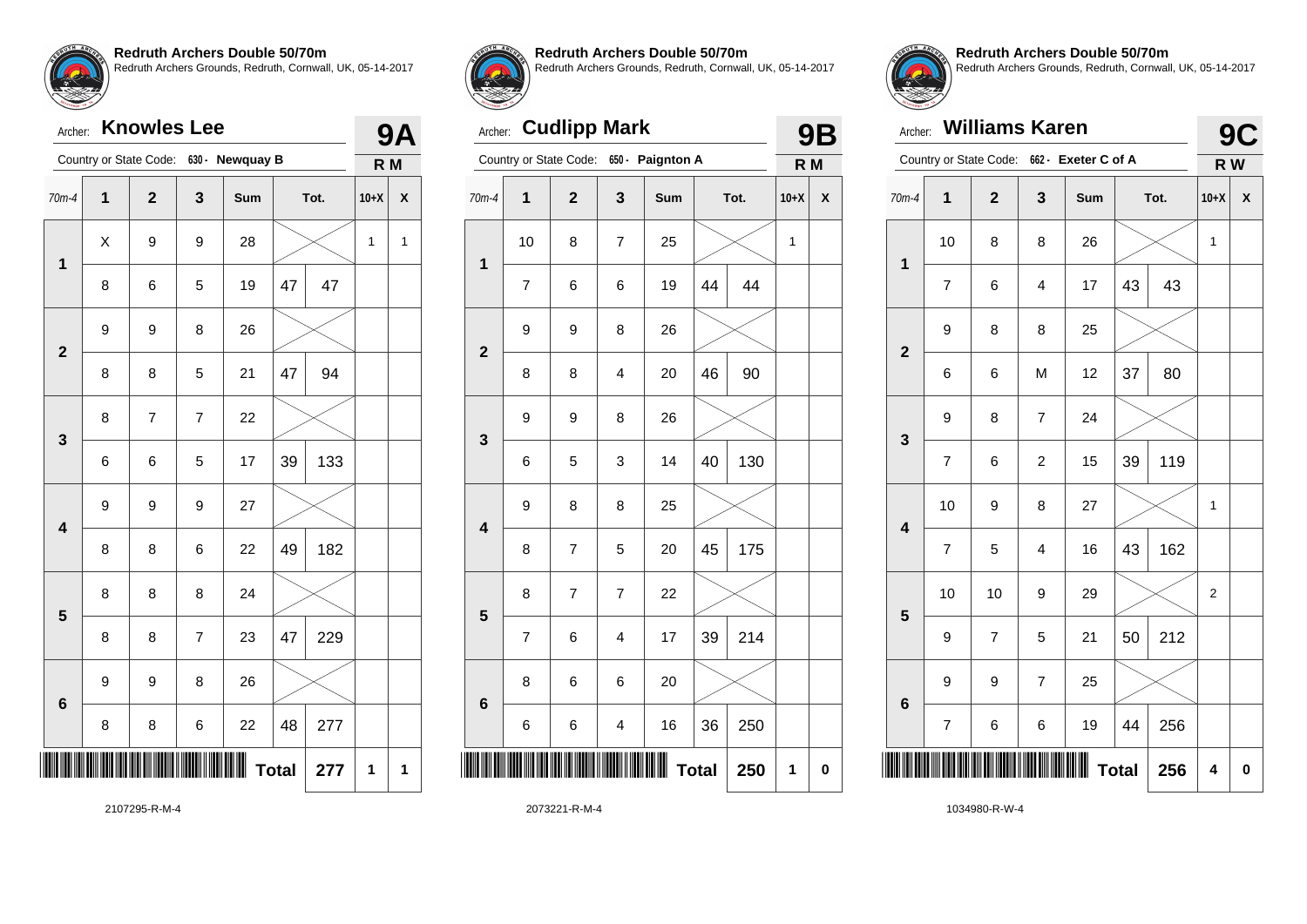| Archer: Lewin Anne |  |
|--------------------|--|

| <b>Lewin Anne</b><br>Archer: |                         |                         |                |                         |              |      |        | 10A |
|------------------------------|-------------------------|-------------------------|----------------|-------------------------|--------------|------|--------|-----|
|                              |                         | Country or State Code:  |                | 538 - Coastal A         |              |      | R W    |     |
| $70m-1$                      | $\mathbf 1$             | $\overline{\mathbf{2}}$ | 3              | Sum                     |              | Tot. | $10+X$ | X   |
| $\mathbf 1$                  | 10                      | 9                       | 8              | 27                      |              |      | 1      |     |
|                              | 5                       | 4                       | $\overline{c}$ | 11                      | 38           | 38   |        |     |
| $\overline{\mathbf{2}}$      | 8                       | 7                       | 5              | 20                      |              |      |        |     |
|                              | $\overline{\mathbf{4}}$ | $\overline{c}$          | $\mathbf{1}$   | $\overline{\mathbf{7}}$ | 27           | 65   |        |     |
| 3                            | 10                      | 7                       | 6              | 23                      |              |      | 1      |     |
|                              | 5                       | 3                       | M              | 8                       | 31           | 96   |        |     |
| $\overline{\mathbf{4}}$      | 9                       | 8                       | 8              | 25                      |              |      |        |     |
|                              | $\overline{7}$          | 5                       | 4              | 16                      | 41           | 137  |        |     |
| 5                            | 10                      | 9                       | 6              | 25                      |              |      | 1      |     |
|                              | 5                       | 1                       | 1              | $\overline{7}$          | 32           | 169  |        |     |
| $6\phantom{1}6$              | 8                       | $\overline{7}$          | $\overline{7}$ | 22                      |              |      |        |     |
|                              | $\overline{\mathbf{7}}$ | 5                       | $\mathbf{1}$   | 13                      | 35           | 204  |        |     |
|                              |                         |                         |                |                         | <b>Total</b> | 204  | 3      | 0   |



**Redruth Archers Double 50/70m**

Redruth Archers Grounds, Redruth, Cornwall, UK, 05-14-2017

# Archer: **Aplin Tony**

|                         | Country or State Code:<br>$654 -$<br><b>Redruth A</b> |                          | R M                      |     |              |      |             |   |
|-------------------------|-------------------------------------------------------|--------------------------|--------------------------|-----|--------------|------|-------------|---|
| $70m-1$                 | $\overline{\mathbf{1}}$                               | $\mathbf{2}$             | 3                        | Sum |              | Tot. | $10+X$      | X |
| 1                       | 8                                                     | $\overline{7}$           | $\overline{\mathcal{I}}$ | 22  |              |      |             |   |
|                         | 6                                                     | 6                        | 4                        | 16  | 38           | 38   |             |   |
| $\overline{\mathbf{2}}$ | 10                                                    | 8                        | 8                        | 26  |              |      | $\mathbf 1$ |   |
|                         | 8                                                     | $\overline{\mathcal{I}}$ | $\overline{\mathbf{7}}$  | 22  | 48           | 86   |             |   |
| 3                       | 8                                                     | $\overline{\mathcal{I}}$ | 6                        | 21  |              |      |             |   |
|                         | 5                                                     | 5                        | 3                        | 13  | 34           | 120  |             |   |
| 4                       | X                                                     | 9                        | 9                        | 28  |              |      | 1           | 1 |
|                         | 8                                                     | 8                        | $\overline{7}$           | 23  | 51           | 171  |             |   |
| 5                       | 9                                                     | 8                        | 8                        | 25  |              |      |             |   |
|                         | 8                                                     | $\overline{7}$           | $\overline{4}$           | 19  | 44           | 215  |             |   |
| $6\phantom{a}$          | 9                                                     | 7                        | $\overline{7}$           | 23  |              |      |             |   |
|                         | 7                                                     | 6                        | 5                        | 18  | 41           | 256  |             |   |
|                         |                                                       |                          |                          | Ш   | <b>Total</b> | 256  | $\mathbf 2$ | 1 |
|                         |                                                       |                          |                          |     |              |      |             |   |



**10B**

**Redruth Archers Double 50/70m** Redruth Archers Grounds, Redruth, Cornwall, UK, 05-14-2017

|                         | <b>Smale Wayne</b><br>Archer: |                         |                |                                             |    |      |                              |   |  |
|-------------------------|-------------------------------|-------------------------|----------------|---------------------------------------------|----|------|------------------------------|---|--|
|                         |                               |                         |                | Country or State Code: 659 - Kenwith C of A |    |      | <b>10C</b><br>R <sub>M</sub> |   |  |
| $70m-1$                 | 1                             | $\overline{\mathbf{2}}$ | 3              | Sum                                         |    | Tot. | $10+X$                       | X |  |
| $\overline{\mathbf{1}}$ | 8                             | 8                       | 8              | 24                                          |    |      |                              |   |  |
|                         | 8                             | 8                       | 6              | 22                                          | 46 | 46   |                              |   |  |
| $\overline{\mathbf{2}}$ | 9                             | 9                       | 9              | 27                                          |    |      |                              |   |  |
|                         | 8                             | 8                       | 8              | 24                                          | 51 | 97   |                              |   |  |
| 3                       | 9                             | 8                       | 8              | 25                                          |    |      |                              |   |  |
|                         | 8                             | $\overline{7}$          | 6              | 21                                          | 46 | 143  |                              |   |  |
| $\overline{\mathbf{4}}$ | 9                             | 8                       | 7              | 24                                          |    |      |                              |   |  |
|                         | $\overline{\mathcal{I}}$      | $\overline{7}$          | 5              | 19                                          | 43 | 186  |                              |   |  |
| 5                       | 9                             | 9                       | 8              | 26                                          |    |      |                              |   |  |
|                         | $\overline{7}$                | $\overline{7}$          | $\overline{7}$ | 21                                          | 47 | 233  |                              |   |  |
| $6\phantom{a}$          | 9                             | 8                       | $\overline{7}$ | 24                                          |    |      |                              |   |  |
|                         | 7                             | 5                       | 4              | 16                                          | 40 | 273  |                              |   |  |
|                         |                               | <b>Total</b>            | 273            | 0                                           | 0  |      |                              |   |  |

2070952-R-W-1

2077632-R-M-1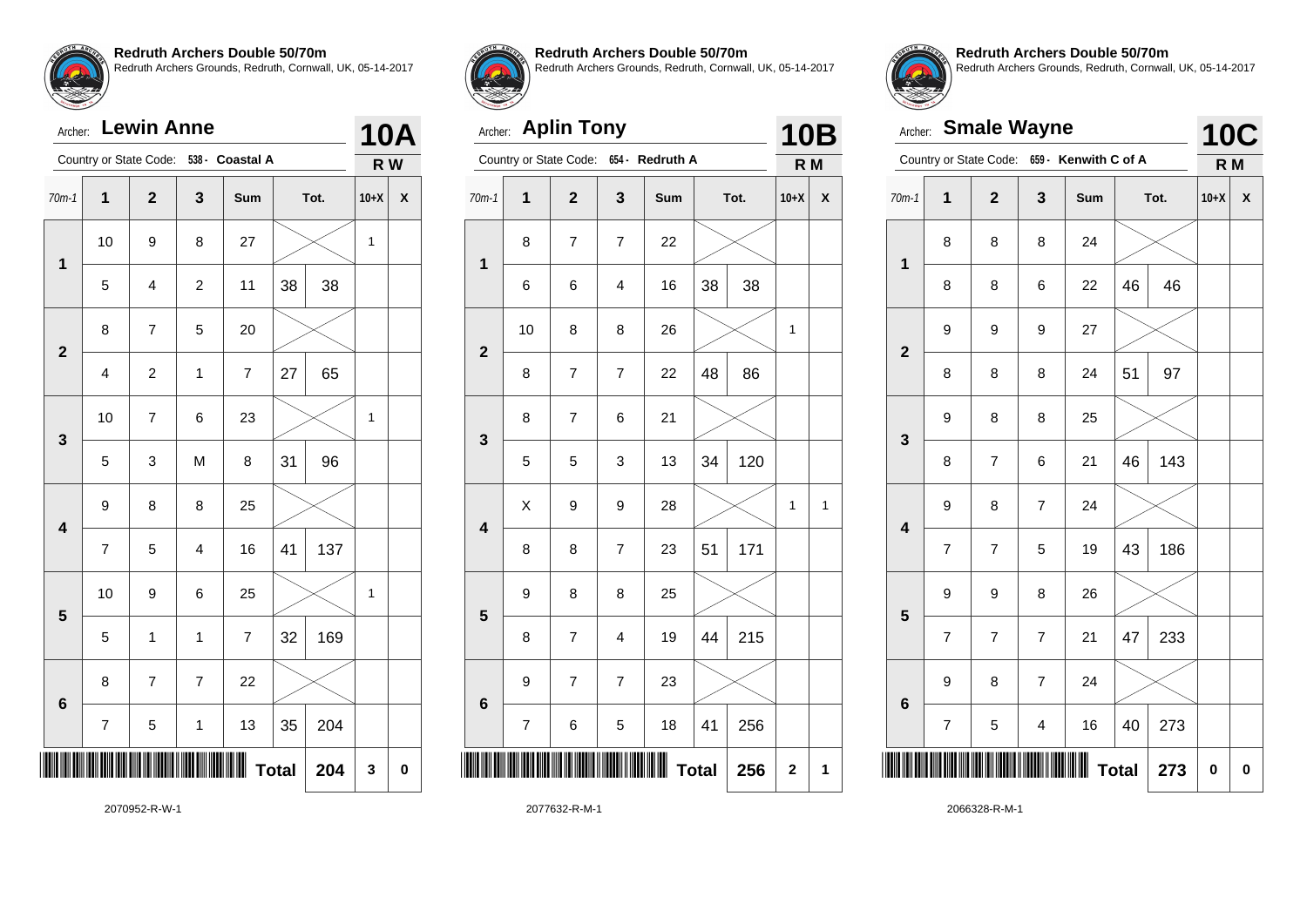**Redruth Archers Double 50/70m** Redruth Archers Grounds, Redruth, Cornwall, UK, 05-14-2017

| $\left(\frac{1}{2}\right)$ |  |  |  |
|----------------------------|--|--|--|
|                            |  |  |  |
|                            |  |  |  |
|                            |  |  |  |

| <b>Lewin Anne</b><br>Archer: |                |                        |                |                 |    |      |        | 10A |
|------------------------------|----------------|------------------------|----------------|-----------------|----|------|--------|-----|
|                              |                | Country or State Code: |                | 538 - Coastal A |    |      | R W    |     |
| 70m-2                        | $\overline{1}$ | $\overline{2}$         | 3              | Sum             |    | Tot. | $10+X$ | X   |
| $\mathbf 1$                  | 9              | 8                      | 6              | 23              |    |      |        |     |
|                              | $\mathbf 1$    | $\mathbf{1}$           | M              | $\overline{c}$  | 25 | 25   |        |     |
|                              | 9              | 8                      | 8              | 25              |    |      |        |     |
| $\mathbf 2$                  | 6              | 5                      | $\mathbf{1}$   | 12              | 37 | 62   |        |     |
| 3                            | 10             | 9                      | 7              | 26              |    |      | 1      |     |
|                              | 7              | $\overline{7}$         | M              | 14              | 40 | 102  |        |     |
| $\overline{\mathbf{4}}$      | 9              | 9                      | 6              | 24              |    |      |        |     |
|                              | 6              | 1                      | M              | $\overline{7}$  | 31 | 133  |        |     |
| 5                            | 9              | 9                      | 8              | 26              |    |      |        |     |
|                              | 6              | 6                      | $\mathbf{1}$   | 13              | 39 | 172  |        |     |
|                              | 9              | 8                      | $\overline{7}$ | 24              |    |      |        |     |
| 6                            | 4              | 3                      | Μ              | 7               | 31 | 203  |        |     |
| <b>Total</b><br>203          |                |                        |                |                 |    |      |        | 0   |
| 2070952-R-W-2                |                |                        |                |                 |    |      |        |     |



**Redruth Archers Double 50/70m**

Redruth Archers Grounds, Redruth, Cornwall, UK, 05-14-2017

# Archer: **Aplin Tony**

| <b>Aplin Tony</b><br>Archer: |                |                        |                |                 |                     |      |                | 10B |
|------------------------------|----------------|------------------------|----------------|-----------------|---------------------|------|----------------|-----|
|                              |                | Country or State Code: |                | 654 - Redruth A |                     |      | R <sub>M</sub> |     |
| $70m-2$                      | $\overline{1}$ | $\overline{2}$         | $\mathbf{3}$   | Sum             |                     | Tot. | $10+X$         | X   |
| 1                            | 9              | 6                      | 6              | 21              |                     |      |                |     |
|                              | 6              | 5                      | 5              | 16              | 37                  | 37   |                |     |
| $\overline{2}$               | 9              | 9                      | 9              | 27              |                     |      |                |     |
|                              | 8              | 8                      | 5              | 21              | 48                  | 85   |                |     |
| 3                            | 8              | 8                      | $\overline{7}$ | 23              |                     |      |                |     |
|                              | $\overline{7}$ | 6                      | 5              | 18              | 41                  | 126  |                |     |
| 4                            | X              | 9                      | 9              | 28              |                     |      | 1              | 1   |
|                              | 8              | $\overline{7}$         | 7              | 22              | 50                  | 176  |                |     |
| 5                            | 8              | 8                      | $\overline{7}$ | 23              |                     |      |                |     |
|                              | $\overline{7}$ | $\overline{7}$         | 5              | 19              | 42                  | 218  |                |     |
| 6                            | 10             | 9                      | 9              | 28              |                     |      | $\mathbf 1$    |     |
|                              | 9              | 8                      | 3              | 20              | 48                  | 266  |                |     |
|                              |                |                        |                |                 | <b>Total</b>        | 266  | 2              | 1   |
|                              |                | 2077632-R-M-2          |                |                 | <b>Signed Total</b> | 266  | 1              | 1   |



**Redruth Archers Double 50/70m** Redruth Archers Grounds, Redruth, Cornwall, UK, 05-14-2017

| Archer:                 |                                      | <b>10C</b>             |                          |                      |    |      |                          |             |
|-------------------------|--------------------------------------|------------------------|--------------------------|----------------------|----|------|--------------------------|-------------|
|                         |                                      | Country or State Code: |                          | 659 - Kenwith C of A |    |      | R <sub>M</sub>           |             |
| $70m-2$                 | 1                                    | $\overline{2}$         | 3                        | Sum                  |    | Tot. | $10+X$                   | X           |
| 1                       | 8                                    | 8                      | 8                        | 24                   |    |      |                          |             |
|                         | 7                                    | $\overline{7}$         | 6                        | 20                   | 44 | 44   |                          |             |
| $\overline{2}$          | 10                                   | 9                      | 9                        | 28                   |    |      | 1                        |             |
|                         | 7                                    | 6                      | 6                        | 19                   | 47 | 91   |                          |             |
| 3                       | 9                                    | 9                      | 9                        | 27                   |    |      |                          |             |
|                         | 8                                    | $\overline{7}$         | $\overline{7}$           | 22                   | 49 | 140  |                          |             |
| $\overline{\mathbf{4}}$ | 10                                   | 9                      | 8                        | 27                   |    |      | 1                        |             |
|                         | 7                                    | $\overline{7}$         | 6                        | 20                   | 47 | 187  |                          |             |
| 5                       | 9                                    | 9                      | 9                        | 27                   |    |      |                          |             |
|                         | 9                                    | 8                      | 8                        | 25                   | 52 | 239  |                          |             |
| $6\phantom{1}6$         | 10                                   | 9                      | 9                        | 28                   |    |      | 1                        |             |
|                         | 8                                    | 8                      | $\overline{\mathcal{I}}$ | 23                   | 51 | 290  |                          |             |
|                         | <b>Total</b>                         |                        |                          |                      |    |      | $\overline{\mathcal{Z}}$ | $\mathbf 0$ |
|                         | 2066328-R-M-2<br><b>Signed Total</b> |                        |                          |                      |    | 290  | $\overline{2}$           | 0           |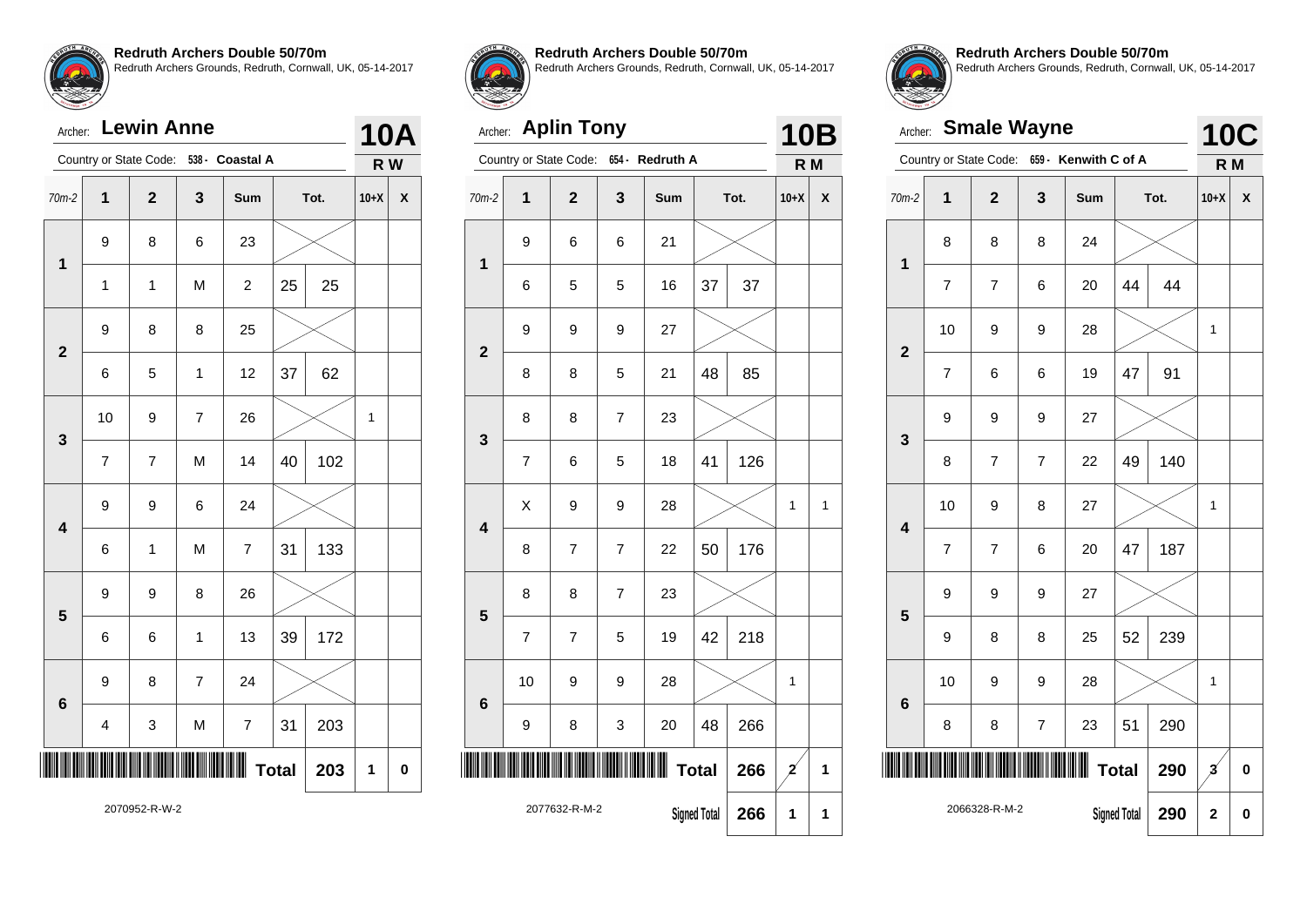| Archer: Lewin Anne |  |
|--------------------|--|
|                    |  |

| Archer:                 |                | <b>Lewin Anne</b>       |                |                 |              |      | 10Α    |                           |
|-------------------------|----------------|-------------------------|----------------|-----------------|--------------|------|--------|---------------------------|
|                         |                | Country or State Code:  |                | 538 - Coastal A |              |      | R W    |                           |
| $70m-3$                 | $\overline{1}$ | $\overline{2}$          | 3              | Sum             |              | Tot. | $10+X$ | $\boldsymbol{\mathsf{x}}$ |
| $\mathbf 1$             | 10             | 5                       | 5              | 20              |              |      | 1      |                           |
|                         | 4              | $\overline{c}$          | $\overline{c}$ | 8               | 28           | 28   |        |                           |
| $\overline{\mathbf{2}}$ | 8              | $\overline{7}$          | 5              | 20              |              |      |        |                           |
|                         | 5              | $\overline{c}$          | M              | $\overline{7}$  | 27           | 55   |        |                           |
| 3                       | 9              | $\overline{\mathbf{4}}$ | $\overline{4}$ | 17              |              |      |        |                           |
|                         | 4              | 3                       | M              | $\overline{7}$  | 24           | 79   |        |                           |
| 4                       | $\overline{7}$ | 4                       | $\overline{c}$ | 13              |              |      |        |                           |
|                         | $\overline{c}$ | $\overline{c}$          | M              | 4               | 17           | 96   |        |                           |
| 5                       | 9              | $\overline{7}$          | $\overline{7}$ | 23              |              |      |        |                           |
|                         | 3              | 1                       | M              | $\overline{4}$  | 27           | 123  |        |                           |
| 6                       | 8              | 8                       | $\overline{7}$ | 23              |              |      |        |                           |
|                         | 6              | 5                       | 5              | 16              | 39           | 162  |        |                           |
|                         |                |                         |                |                 | <b>Total</b> | 162  | 1      | 0                         |
|                         |                |                         |                |                 |              |      |        |                           |



#### **Redruth Archers Double 50/70m**

Redruth Archers Grounds, Redruth, Cornwall, UK, 05-14-2017

#### Archer: **Aplin Tony**





**Redruth Archers Double 50/70m** Redruth Archers Grounds, Redruth, Cornwall, UK, 05-14-2017

|                         | <b>Smale Wayne</b><br>Archer: |                         |                         |                                             |    |      |        |   |  |
|-------------------------|-------------------------------|-------------------------|-------------------------|---------------------------------------------|----|------|--------|---|--|
|                         |                               |                         |                         | Country or State Code: 659 - Kenwith C of A |    |      | R M    |   |  |
| $70m-3$                 | $\mathbf 1$                   | $\overline{\mathbf{2}}$ | 3                       | Sum                                         |    | Tot. | $10+X$ | X |  |
| $\mathbf 1$             | 10                            | 8                       | 8                       | 26                                          |    |      | 1      |   |  |
|                         | 8                             | $\overline{7}$          | 6                       | 21                                          | 47 | 47   |        |   |  |
| $\overline{\mathbf{2}}$ | 9                             | 8                       | 8                       | 25                                          |    |      |        |   |  |
|                         | 8                             | 6                       | 6                       | 20                                          | 45 | 92   |        |   |  |
| 3                       | X                             | 9                       | 9                       | 28                                          |    |      | 1      | 1 |  |
|                         | 9                             | 8                       | 5                       | 22                                          | 50 | 142  |        |   |  |
| $\overline{\mathbf{4}}$ | 9                             | 9                       | 8                       | 26                                          |    |      |        |   |  |
|                         | 8                             | $\overline{\mathbf{7}}$ | $\overline{7}$          | 22                                          | 48 | 190  |        |   |  |
| 5                       | 10                            | 8                       | 8                       | 26                                          |    |      | 1      |   |  |
|                         | $\overline{7}$                | $\overline{7}$          | $\overline{\mathbf{4}}$ | 18                                          | 44 | 234  |        |   |  |
| 6                       | X                             | 10                      | 9                       | 29                                          |    |      | 2      | 1 |  |
|                         | 8                             | $\boldsymbol{7}$        | 6                       | 21                                          | 50 | 284  |        |   |  |
|                         | <b>Total</b><br>284           |                         |                         |                                             |    |      |        | 2 |  |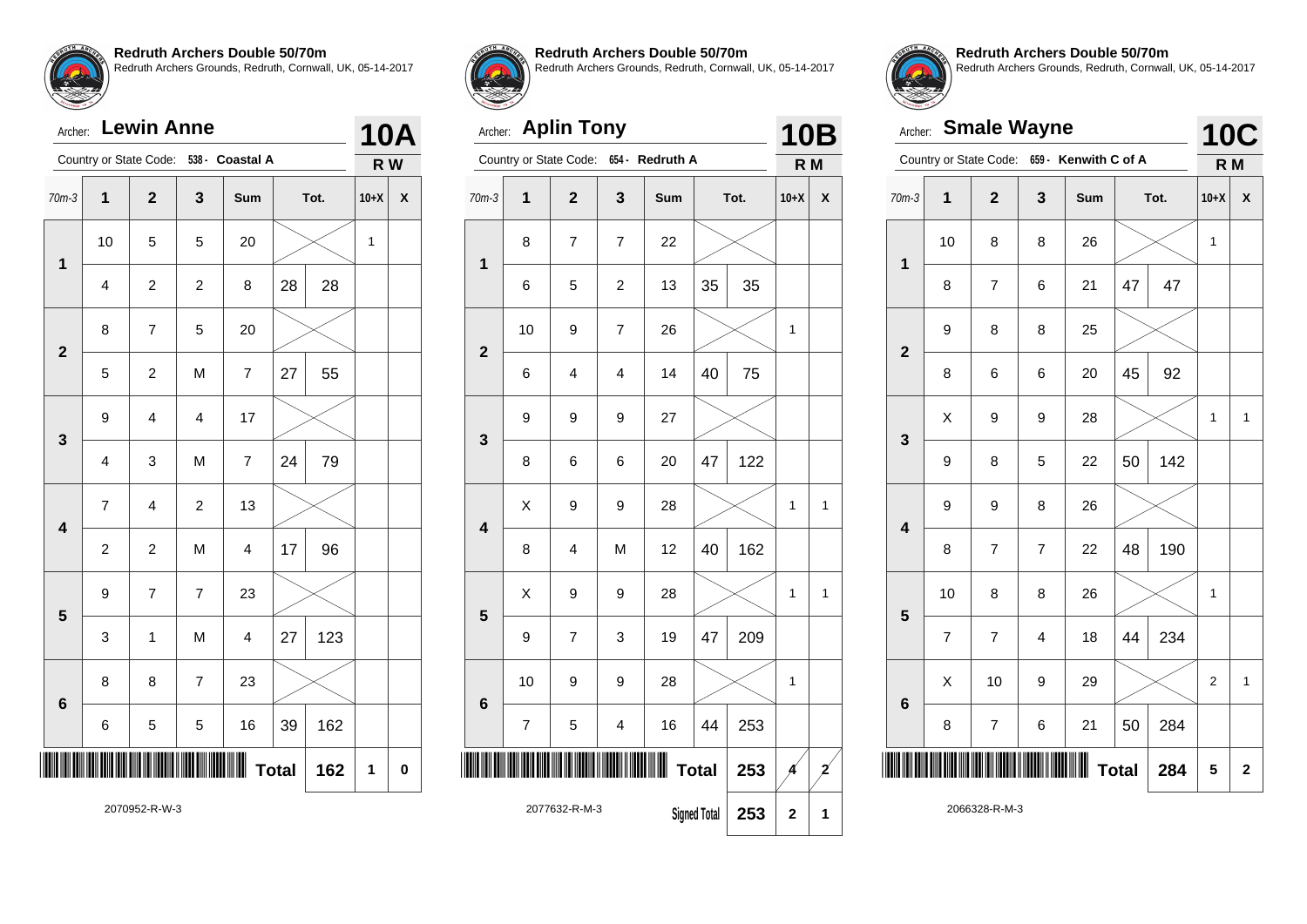# Archer: **Lewin Anne**

|                         |                         | Country or State Code:  | $538 -$          | <b>Coastal A</b> |              |      | R W    |              |
|-------------------------|-------------------------|-------------------------|------------------|------------------|--------------|------|--------|--------------|
| $70m-4$                 | $\mathbf 1$             | $\overline{\mathbf{2}}$ | 3                | Sum              |              | Tot. | $10+X$ | X            |
| $\mathbf 1$             | 9                       | 7                       | 6                | 22               |              |      |        |              |
|                         | 6                       | 5                       | M                | 11               | 33           | 33   |        |              |
| $\overline{\mathbf{2}}$ | 8                       | 8                       | 8                | 24               |              |      |        |              |
|                         | $\overline{7}$          | 6                       | M                | 13               | 37           | 70   |        |              |
| 3                       | 9                       | 8                       | 8                | 25               |              |      |        |              |
|                         | 6                       | 5                       | $\overline{c}$   | 13               | 38           | 108  |        |              |
| $\overline{\mathbf{4}}$ | 6                       | 6                       | 5                | 17               |              |      |        |              |
|                         | $\overline{\mathbf{4}}$ | $\overline{\mathbf{4}}$ | $\boldsymbol{2}$ | 10               | 27           | 135  |        |              |
| 5                       | X                       | 8                       | 6                | 24               |              |      | 1      | $\mathbf 1$  |
|                         | 6                       | $\overline{c}$          | $\mathbf{1}$     | 9                | 33           | 168  |        |              |
| $6\phantom{1}$          | 9                       | $\overline{7}$          | 6                | 22               |              |      |        |              |
|                         | 5                       | 4                       | M                | 9                | 31           | 199  |        |              |
|                         |                         |                         |                  |                  | <b>Total</b> | 199  | 1      | $\mathbf{1}$ |



**10A**

**Redruth Archers Double 50/70m**

Redruth Archers Grounds, Redruth, Cornwall, UK, 05-14-2017

# Archer: **Aplin Tony**

|                         |                         | Country or State Code: | $654 -$                  | <b>Redruth A</b> |              |      | R M         |                    |
|-------------------------|-------------------------|------------------------|--------------------------|------------------|--------------|------|-------------|--------------------|
| $70m-4$                 | $\overline{\mathbf{1}}$ | $\mathbf{2}$           | 3                        | Sum              |              | Tot. | $10+X$      | $\pmb{\mathsf{X}}$ |
| 1                       | 8                       | $\overline{7}$         | 6                        | 21               |              |      |             |                    |
|                         | 6                       | 5                      | 5                        | 16               | 37           | 37   |             |                    |
| $\mathbf{2}$            | 10                      | 9                      | $\overline{\mathcal{I}}$ | 26               |              |      | $\mathbf 1$ |                    |
|                         | $\overline{\mathbf{7}}$ | 6                      | 5                        | 18               | 44           | 81   |             |                    |
| 3                       | 9                       | 9                      | 9                        | 27               |              |      |             |                    |
|                         | 8                       | $\overline{7}$         | $\overline{7}$           | 22               | 49           | 130  |             |                    |
| $\overline{\mathbf{4}}$ | 9                       | 8                      | 8                        | 25               |              |      |             |                    |
|                         | 8                       | 6                      | 6                        | 20               | 45           | 175  |             |                    |
| 5                       | 10                      | 8                      | $\overline{7}$           | 25               |              |      | $\mathbf 1$ |                    |
|                         | $\overline{\mathbf{7}}$ | 6                      | 5                        | 18               | 43           | 218  |             |                    |
| $6\phantom{1}$          | X                       | 8                      | 8                        | 26               |              |      | 1           | $\mathbf{1}$       |
|                         | 8                       | 6                      | 6                        | 20               | 46           | 264  |             |                    |
|                         |                         |                        |                          |                  | <b>Total</b> | 264  | 3           | 1                  |
|                         |                         |                        |                          |                  |              |      |             |                    |

**10B**

**Redruth Archers Double 50/70m** Redruth Archers Grounds, Redruth, Cornwall, UK, 05-14-2017

|                         | <b>Smale Wayne</b><br>Archer: |                         |                |                                             |              |      |                   |   |  |  |
|-------------------------|-------------------------------|-------------------------|----------------|---------------------------------------------|--------------|------|-------------------|---|--|--|
|                         |                               |                         |                | Country or State Code: 659 - Kenwith C of A |              |      | <b>10C</b><br>R M |   |  |  |
| $70m-4$                 | $\mathbf 1$                   | $\overline{\mathbf{2}}$ | 3              | Sum                                         |              | Tot. | $10+X$            | X |  |  |
| $\mathbf{1}$            | 9                             | 9                       | 9              | 27                                          |              |      |                   |   |  |  |
|                         | 8                             | 7                       | 5              | 20                                          | 47           | 47   |                   |   |  |  |
| $\overline{\mathbf{2}}$ | 10                            | 9                       | 9              | 28                                          |              |      | 1                 |   |  |  |
|                         | 6                             | 6                       | 4              | 16                                          | 44           | 91   |                   |   |  |  |
| 3                       | 10                            | 9                       | 8              | 27                                          |              |      | 1                 |   |  |  |
|                         | $\overline{7}$                | 6                       | 5              | 18                                          | 45           | 136  |                   |   |  |  |
| $\overline{\mathbf{4}}$ | 9                             | 8                       | 8              | 25                                          |              |      |                   |   |  |  |
|                         | 8                             | $\overline{7}$          | $\overline{7}$ | 22                                          | 47           | 183  |                   |   |  |  |
| 5                       | 9                             | 9                       | 9              | 27                                          |              |      |                   |   |  |  |
|                         | 8                             | $\overline{7}$          | $\overline{7}$ | 22                                          | 49           | 232  |                   |   |  |  |
| 6                       | 9                             | 9                       | 8              | 26                                          |              |      |                   |   |  |  |
|                         | 8                             | 7                       | 7              | 22                                          | 48           | 280  |                   |   |  |  |
|                         |                               |                         |                |                                             | <b>Total</b> | 280  | $\mathbf{2}$      | 0 |  |  |

2070952-R-W-4

2077632-R-M-4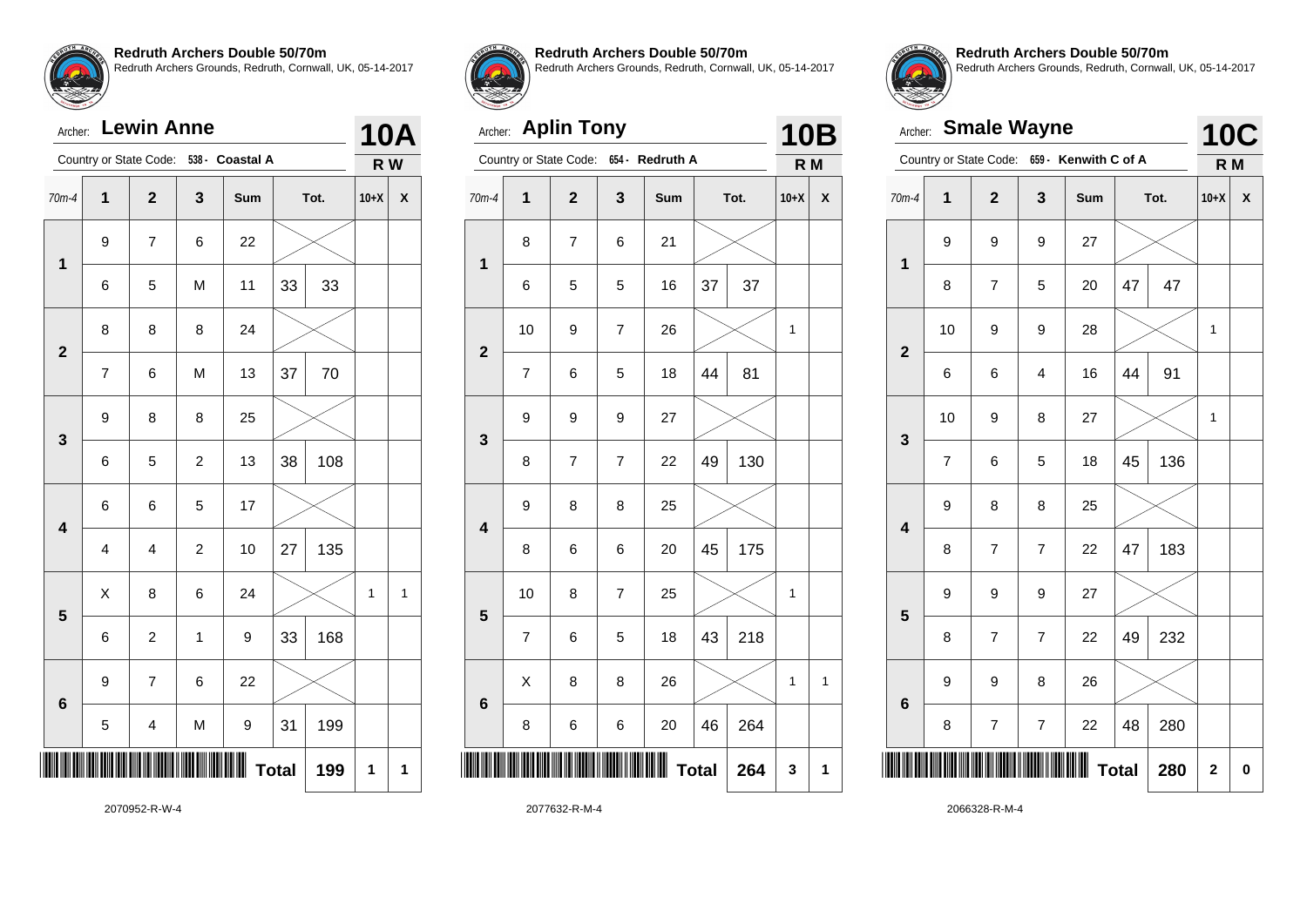# Archer: **Conisbee Sarah**

|                         |                          | Country or State Code: 654 - |                  | <b>Redruth A</b> |    |      | <b>BW</b> |   |
|-------------------------|--------------------------|------------------------------|------------------|------------------|----|------|-----------|---|
| $70m-1$                 | $\mathbf 1$              | $\overline{\mathbf{2}}$      | 3                | Sum              |    | Tot. | $10+X$    | X |
|                         | 10                       | 9                            | M                | 19               |    |      | 1         |   |
| 1                       | M                        | M                            | M                | 0                | 19 | 19   |           |   |
|                         | 8                        | 2                            | M                | 10               |    |      |           |   |
| $\mathbf 2$             | M                        | M                            | M                | 0                | 10 | 29   |           |   |
| 3                       | $\overline{\mathcal{I}}$ | 6                            | 3                | 16               |    |      |           |   |
|                         | M                        | M                            | M                | $\pmb{0}$        | 16 | 45   |           |   |
| $\overline{\mathbf{4}}$ | $\mathbf{1}$             | M                            | M                | $\mathbf{1}$     |    |      |           |   |
|                         | M                        | M                            | M                | $\mathbf 0$      | 1  | 46   |           |   |
| 5                       | 5                        | M                            | M                | 5                |    |      |           |   |
|                         | M                        | M                            | M                | 0                | 5  | 51   |           |   |
|                         | $\overline{\mathbf{7}}$  | $\overline{\mathbf{4}}$      | $\boldsymbol{2}$ | 13               |    |      |           |   |
| 6                       | 1                        | M                            | M                | $\mathbf{1}$     | 14 | 65   |           |   |
|                         |                          | 65                           | 1                | 0                |    |      |           |   |



**11A**

**Redruth Archers Double 50/70m**

Redruth Archers Grounds, Redruth, Cornwall, UK, 05-14-2017

## Archer: **Chopping Amethyst**

|                         | Country or State Code:<br>662 -<br>Exeter C of A |              |           | L W         |    |      |        |                    |
|-------------------------|--------------------------------------------------|--------------|-----------|-------------|----|------|--------|--------------------|
| $70m-1$                 | 1                                                | $\mathbf{2}$ | 3         | Sum         |    | Tot. | $10+X$ | $\pmb{\mathsf{X}}$ |
| 1                       | 6                                                | M            | M         | 6           |    |      |        |                    |
|                         | M                                                | M            | M         | 0           | 6  | 6    |        |                    |
| $\overline{\mathbf{2}}$ | $\overline{7}$                                   | 5            | M         | 12          |    |      |        |                    |
|                         | M                                                | M            | M         | 0           | 12 | 18   |        |                    |
|                         | 8                                                | M            | M         | 8           |    |      |        |                    |
| 3                       | M                                                | M            | M         | 0           | 8  | 26   |        |                    |
| $\overline{\mathbf{4}}$ | M                                                | M            | M         | 0           |    |      |        |                    |
|                         | M                                                | M            | M         | 0           | 0  | 26   |        |                    |
| 5                       | M                                                | M            | M         | 0           |    |      |        |                    |
|                         | M                                                | M            | M         | $\mathbf 0$ | 0  | 26   |        |                    |
| $\bf 6$                 | 3                                                | M            | M         | 3           |    |      |        |                    |
|                         | M                                                | M            | ${\sf M}$ | 0           | 3  | 29   |        |                    |
| <b>Total</b><br>29      |                                                  |              |           |             |    |      |        | 0                  |



**11B**

**Redruth Archers Double 50/70m** Redruth Archers Grounds, Redruth, Cornwall, UK, 05-14-2017



1046072-B-W-1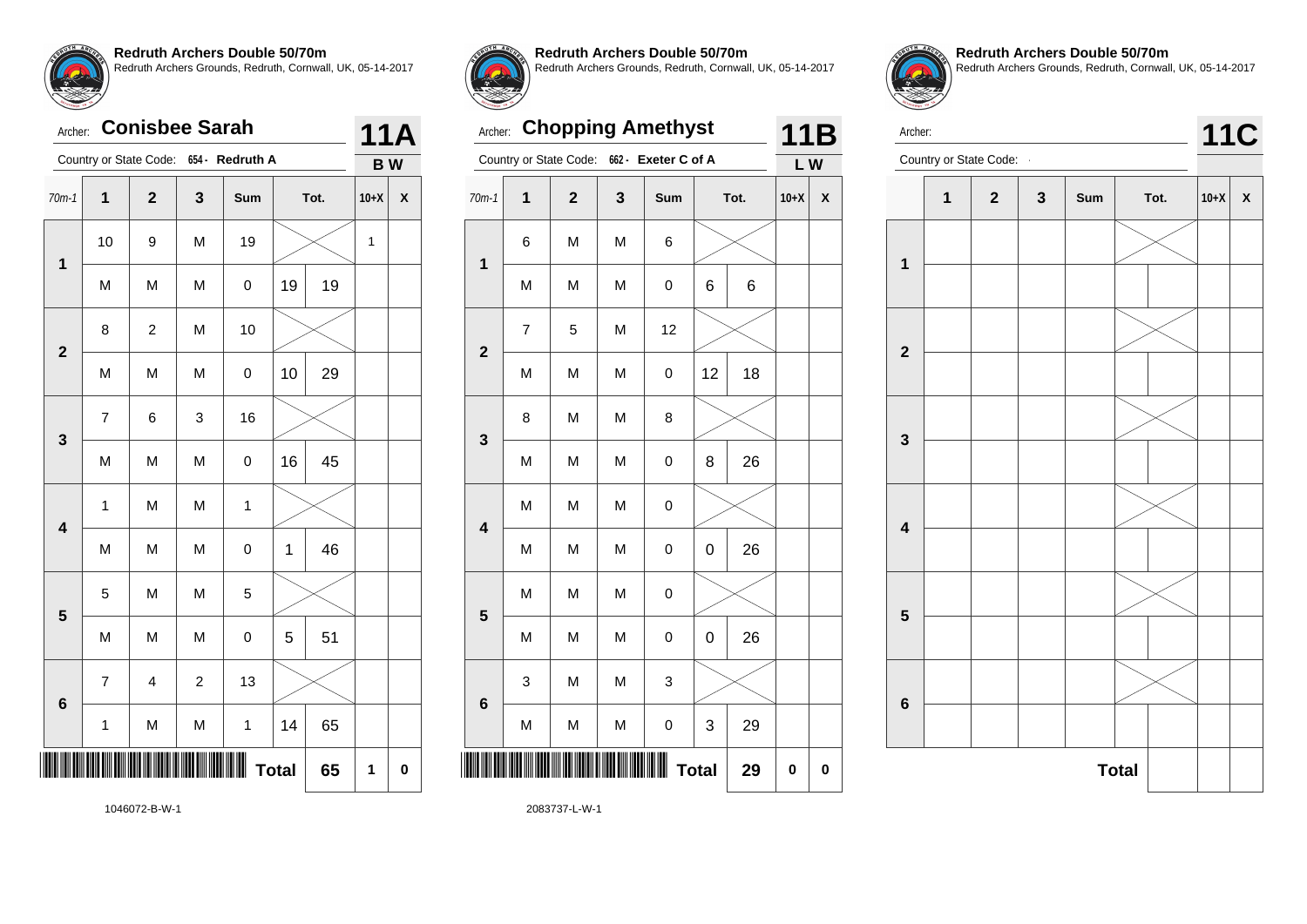# Archer: **Conisbee Sarah**

|                         |                | Country or State Code:  |                | 654 - Redruth A |                |      | <b>BW</b> |   |
|-------------------------|----------------|-------------------------|----------------|-----------------|----------------|------|-----------|---|
| $70m-2$                 | 1              | $\overline{\mathbf{2}}$ | 3              | Sum             |                | Tot. | $10+X$    | X |
| $\mathbf{1}$            | 3              | M                       | M              | 3               |                |      |           |   |
|                         | M              | M                       | M              | $\pmb{0}$       | 3              | 3    |           |   |
| $\overline{\mathbf{2}}$ | $\overline{7}$ | M                       | M              | $\overline{7}$  |                |      |           |   |
|                         | M              | M                       | M              | $\mathbf 0$     | $\overline{7}$ | 10   |           |   |
| 3                       | $\mathbf{1}$   | M                       | M              | $\mathbf{1}$    |                |      |           |   |
|                         | M              | M                       | M              | $\mathbf 0$     | 1              | 11   |           |   |
| $\overline{\mathbf{4}}$ | 5              | $\overline{c}$          | M              | $\overline{7}$  |                |      |           |   |
|                         | M              | M                       | M              | $\mathbf 0$     | $\overline{7}$ | 18   |           |   |
| 5                       | 8              | 8                       | $\overline{c}$ | 18              |                |      |           |   |
|                         | M              | M                       | M              | $\pmb{0}$       | 18             | 36   |           |   |
| 6                       | 5              | 5                       | $\mathbf{1}$   | 11              |                |      |           |   |
|                         | M              | M                       | M              | $\mathbf 0$     | 11             | 47   |           |   |
| W<br><b>Total</b><br>47 |                |                         |                |                 |                |      |           | 0 |



**11A**

#### **Redruth Archers Double 50/70m**

Redruth Archers Grounds, Redruth, Cornwall, UK, 05-14-2017

# Archer: **Chopping Amethyst**

|                         |                         | Country or State Code: | 662 -        | Exeter C of A           |                |      | LW     |   |
|-------------------------|-------------------------|------------------------|--------------|-------------------------|----------------|------|--------|---|
| $70m-2$                 | 1                       | $\mathbf{2}$           | $\mathbf{3}$ | Sum                     |                | Tot. | $10+X$ | X |
| $\mathbf 1$             | 6                       | 3                      | M            | 9                       |                |      |        |   |
|                         | M                       | M                      | M            | 0                       | 9              | 9    |        |   |
| $\overline{\mathbf{c}}$ | $\boldsymbol{2}$        | M                      | M            | $\overline{\mathbf{c}}$ |                |      |        |   |
|                         | M                       | M                      | M            | 0                       | $\overline{c}$ | 11   |        |   |
| 3                       | 9                       | 4                      | 3            | 16                      |                |      |        |   |
|                         | $\overline{\mathbf{c}}$ | M                      | M            | $\overline{\mathbf{c}}$ | 18             | 29   |        |   |
| $\overline{\mathbf{4}}$ | $\boldsymbol{2}$        | M                      | M            | $\boldsymbol{2}$        |                |      |        |   |
|                         | M                       | M                      | M            | 0                       | $\overline{c}$ | 31   |        |   |
| 5                       | $\overline{\mathbf{4}}$ | 4                      | M            | 8                       |                |      |        |   |
|                         | M                       | M                      | M            | 0                       | 8              | 39   |        |   |
| $6\phantom{a}$          | $\overline{\mathbf{4}}$ | M                      | M            | 4                       |                |      |        |   |
|                         | M                       | M                      | M            | 0                       | 4              | 43   |        |   |
| <b>Total</b><br>43      |                         |                        |              |                         |                |      |        | 0 |



**11B**

**Redruth Archers Double 50/70m** Redruth Archers Grounds, Redruth, Cornwall, UK, 05-14-2017



1046072-B-W-2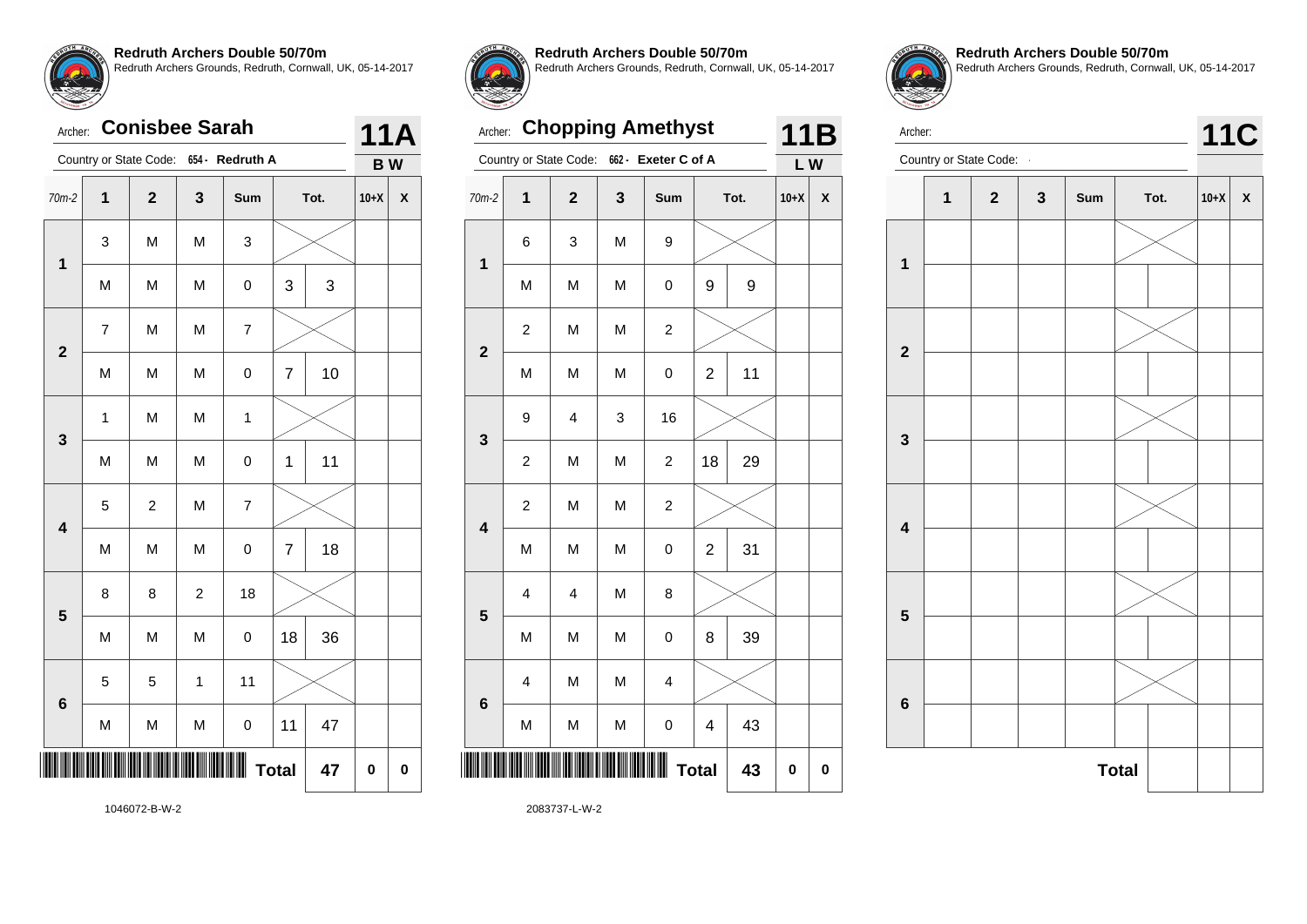## Archer: **Conisbee Sarah**

| Country or State Code:<br>$654 -$<br><b>Redruth A</b> |                         |                         |              |              | <b>BW</b> |              |        |   |
|-------------------------------------------------------|-------------------------|-------------------------|--------------|--------------|-----------|--------------|--------|---|
| $70m-3$                                               | 1                       | $\overline{\mathbf{2}}$ | $\mathbf{3}$ | Sum          |           | Tot.         | $10+X$ | X |
| $\mathbf 1$                                           | M                       | M                       | M            | 0            |           |              |        |   |
|                                                       | M                       | M                       | M            | 0            | 0         | $\mathbf 0$  |        |   |
| $\overline{\mathbf{2}}$                               | $\mathbf 1$             | M                       | M            | $\mathbf{1}$ |           |              |        |   |
|                                                       | M                       | M                       | M            | 0            | 1         | $\mathbf{1}$ |        |   |
|                                                       | 5                       | 5                       | 3            | 13           |           |              |        |   |
| 3                                                     | M                       | M                       | M            | $\mathbf 0$  | 13        | 14           |        |   |
| $\overline{\mathbf{4}}$                               | 9                       | 1                       | M            | 10           |           |              |        |   |
|                                                       | M                       | M                       | M            | $\pmb{0}$    | 10        | 24           |        |   |
| 5                                                     | 8                       | $\overline{\mathbf{4}}$ | M            | 12           |           |              |        |   |
|                                                       | M                       | M                       | M            | 0            | 12        | 36           |        |   |
| $6\phantom{1}$                                        | $\overline{7}$          | 5                       | $\mathbf{1}$ | 13           |           |              |        |   |
|                                                       | 1                       | M                       | M            | $\mathbf{1}$ | 14        | 50           |        |   |
|                                                       | Ш<br><b>Total</b><br>50 |                         |              |              |           |              |        | 0 |



**11A**

**Redruth Archers Double 50/70m**

Redruth Archers Grounds, Redruth, Cornwall, UK, 05-14-2017

## Archer: **Chopping Amethyst**

|                         |                | Country or State Code:  | 662 -     | Exeter C of A           |              |      | LW     |                    |
|-------------------------|----------------|-------------------------|-----------|-------------------------|--------------|------|--------|--------------------|
| $70m-3$                 | $\mathbf{1}$   | $\mathbf{2}$            | 3         | Sum                     |              | Tot. | $10+X$ | $\pmb{\mathsf{X}}$ |
|                         | 9              | 4                       | M         | 13                      |              |      |        |                    |
| $\mathbf 1$             | M              | M                       | M         | 0                       | 13           | 13   |        |                    |
| $\overline{\mathbf{2}}$ | 3              | $\overline{\mathbf{c}}$ | M         | 5                       |              |      |        |                    |
|                         | M              | M                       | M         | 0                       | 5            | 18   |        |                    |
|                         | $\overline{7}$ | M                       | M         | $\overline{7}$          |              |      |        |                    |
| 3                       | M              | M                       | M         | 0                       | 7            | 25   |        |                    |
| $\overline{\mathbf{4}}$ | M              | M                       | M         | 0                       |              |      |        |                    |
|                         | M              | M                       | M         | 0                       | 0            | 25   |        |                    |
| 5                       | 4              | M                       | M         | $\overline{\mathbf{4}}$ |              |      |        |                    |
|                         | M              | M                       | M         | $\mathbf 0$             | 4            | 29   |        |                    |
| 6                       | 3              | 3                       | M         | 6                       |              |      |        |                    |
|                         | M              | M                       | ${\sf M}$ | 0                       | 6            | 35   |        |                    |
|                         |                |                         |           |                         | <b>Total</b> | 35   | 0      | 0                  |
|                         |                |                         |           |                         |              |      |        |                    |



**11B**

**Redruth Archers Double 50/70m** Redruth Archers Grounds, Redruth, Cornwall, UK, 05-14-2017



1046072-B-W-3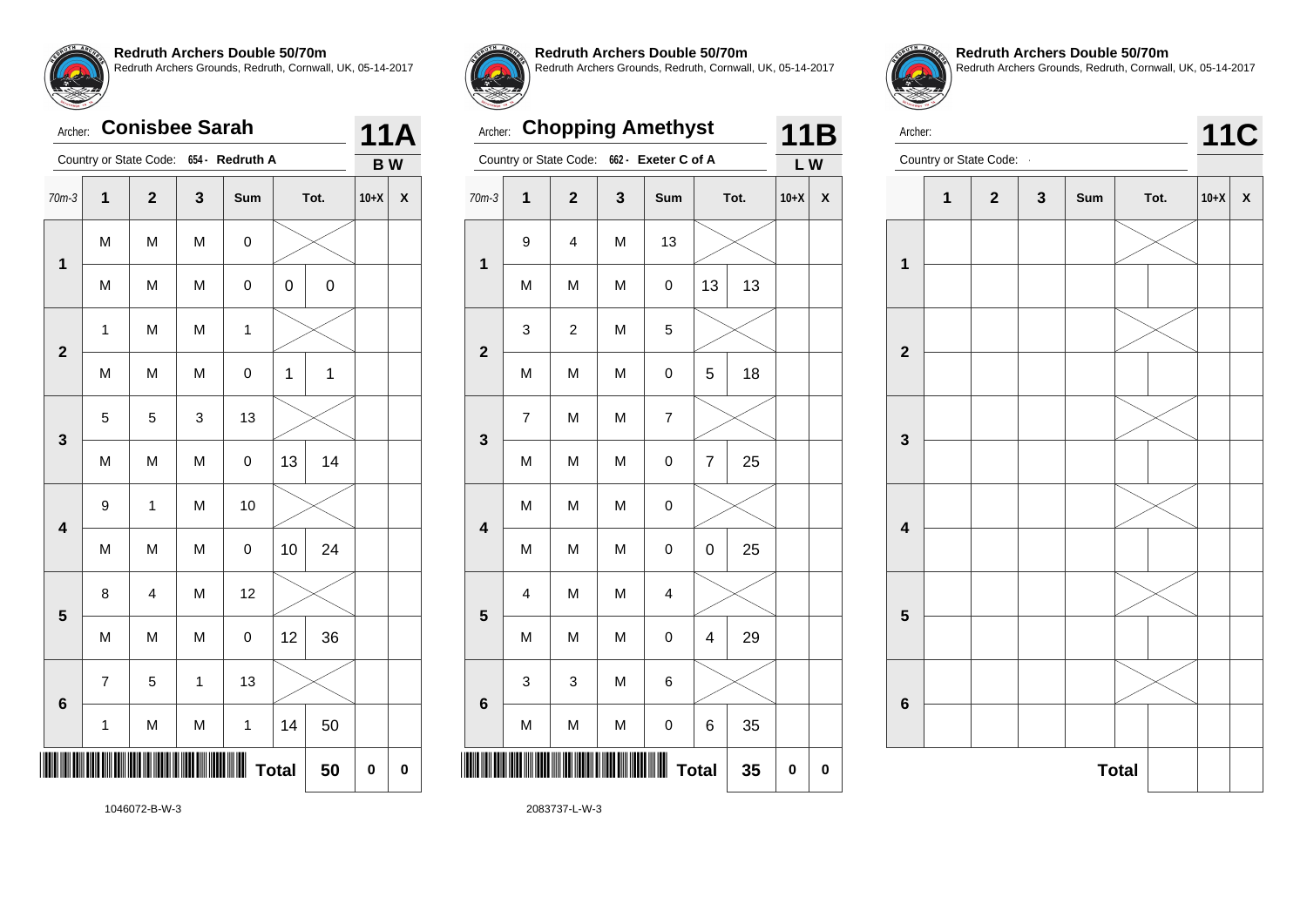# Archer: **Conisbee Sarah**

|                         |                          | Country or State Code:  |                | 654 - Redruth A |    |      | <b>BW</b> |   |
|-------------------------|--------------------------|-------------------------|----------------|-----------------|----|------|-----------|---|
| $70m-4$                 | $\mathbf 1$              | $\overline{\mathbf{2}}$ | 3              | Sum             |    | Tot. | $10+X$    | X |
| $\mathbf 1$             | 9                        | 1                       | M              | 10              |    |      |           |   |
|                         | M                        | M                       | M              | $\pmb{0}$       | 10 | 10   |           |   |
| $\overline{\mathbf{2}}$ | 9                        | $\overline{\mathbf{4}}$ | M              | 13              |    |      |           |   |
|                         | M                        | M                       | M              | $\mathbf 0$     | 13 | 23   |           |   |
| 3                       | 5                        | 5                       | M              | 10              |    |      |           |   |
|                         | M                        | M                       | M              | $\mathbf 0$     | 10 | 33   |           |   |
| $\overline{\mathbf{4}}$ | 8                        | 1                       | M              | 9               |    |      |           |   |
|                         | M                        | M                       | M              | $\pmb{0}$       | 9  | 42   |           |   |
| 5                       | 5                        | M                       | M              | 5               |    |      |           |   |
|                         | M                        | M                       | M              | $\mathsf 0$     | 5  | 47   |           |   |
|                         | $\overline{\mathcal{I}}$ | 5                       | $\overline{4}$ | 16              |    |      |           |   |
| 6                       | M                        | M                       | M              | $\mathbf 0$     | 16 | 63   |           |   |
| ║║║                     | <b>Total</b><br>63       |                         |                |                 |    |      |           | 0 |



**1**

**2**

**3**

**4**

**5**

**6**

**11A**

**Redruth Archers Double 50/70m** Redruth Archers Grounds, Redruth, Cornwall, UK, 05-14-2017

70m-4 **1 2 3 Sum Tot. 10+X X**

M | M | M | 0 | 2 | 2

M | M | M | 0 | 0 | 2

M | M | M | 0 | 3 | 5

M | M | M | 0 | 3 | 8

M | M | M | 0 | 0 | 8

M | M | M | 0 | 0 | 8

**Total 8 0 0**

Archer: **Chopping Amethyst** Country or State Code: **662 - Exeter C of A**

 $2$  M M  $2$ 

M | M | M | O

3 | M | M | 3

3 | M | M | 3

 $M \mid M \mid M$  0

 $M$  M  $M$  0

**11B L W**

**Redruth Archers Double 50/70m** Redruth Archers Grounds, Redruth, Cornwall, UK, 05-14-2017



1046072-B-W-4

2083737-L-W-4

\*2083737-L-W-4-L-W-4-L-W-4-L-W-4-L-W-4-L-W-4-L-W-4-L-W-4-L-W-4-L-W-4-L-W-4-L-W-4-L-W-4-L-W-4-L-W-4-L-W-4-L-W-4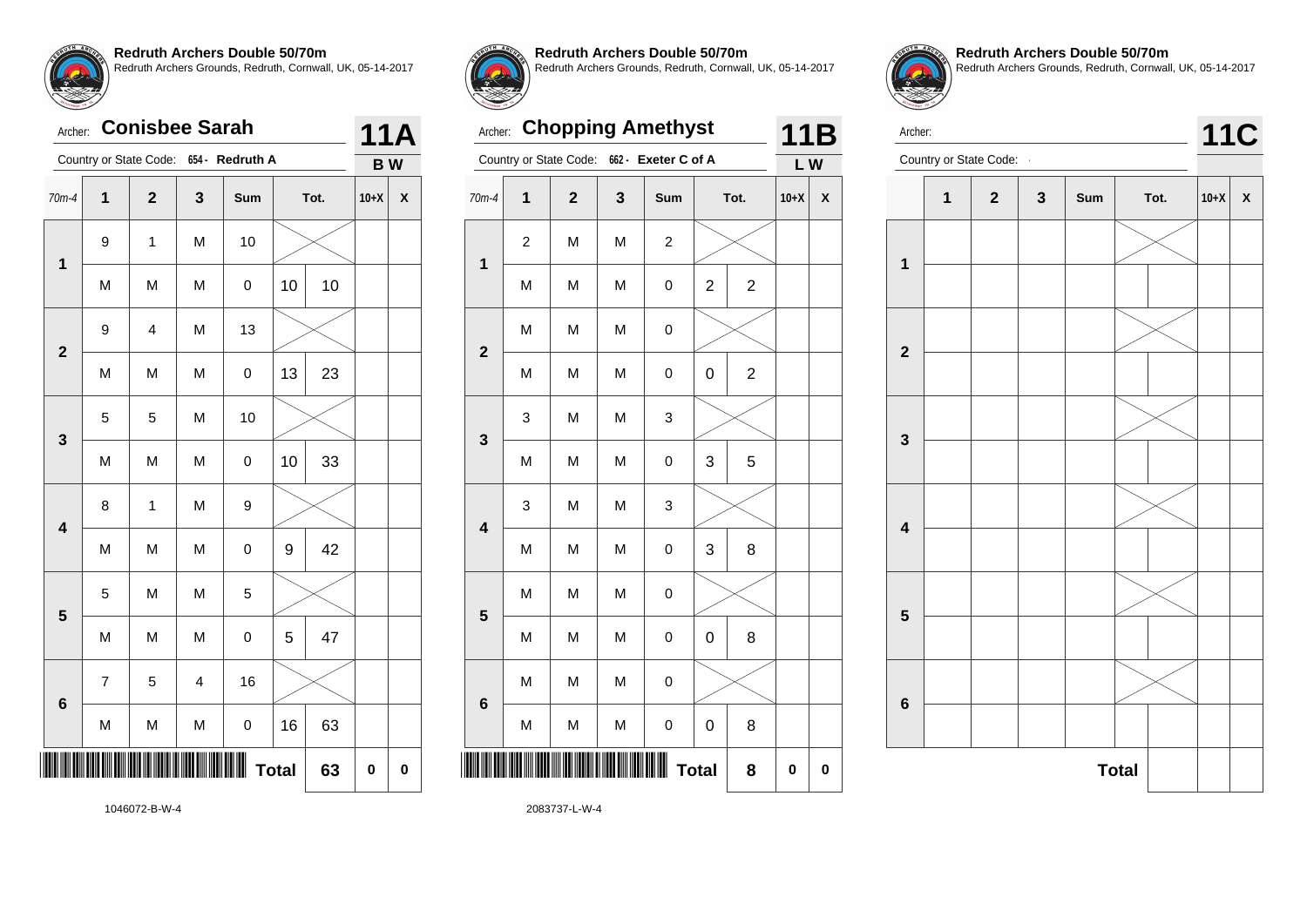## Archer: **Williams Scott**

|                         |                         | Country or State Code: |                | 662 - Exeter C of A      |                         |      | L M    |   |
|-------------------------|-------------------------|------------------------|----------------|--------------------------|-------------------------|------|--------|---|
| $70m-1$                 | $\mathbf{1}$            | $\mathbf{2}$           | 3              | Sum                      |                         | Tot. | $10+X$ | X |
| $\mathbf{1}$            | 9                       | 6                      | 5              | 20                       |                         |      |        |   |
|                         | 3                       | 3                      | M              | 6                        | 26                      | 26   |        |   |
| $\overline{\mathbf{2}}$ | 5                       | 5                      | 3              | 13                       |                         |      |        |   |
|                         | $\boldsymbol{2}$        | M                      | M              | $\overline{\mathbf{c}}$  | 15                      | 41   |        |   |
| 3                       | 8                       | 5                      | $\overline{4}$ | 17                       |                         |      |        |   |
|                         | 3                       | $\mathbf{1}$           | M              | $\overline{\mathbf{4}}$  | 21                      | 62   |        |   |
| $\overline{\mathbf{4}}$ | 3                       | 1                      | M              | $\overline{\mathbf{4}}$  |                         |      |        |   |
|                         | M                       | M                      | M              | $\mathbf 0$              | $\overline{\mathbf{4}}$ | 66   |        |   |
| 5                       | 10                      | 8                      | 6              | 24                       |                         |      | 1      |   |
|                         | $\overline{\mathbf{4}}$ | 3                      | M              | $\overline{\mathcal{I}}$ | 31                      | 97   |        |   |
| 6                       | 6                       | 5                      | 5              | 16                       |                         |      |        |   |
|                         | 3                       | $\mathbf{1}$           | M              | $\overline{\mathbf{4}}$  | 20                      | 117  |        |   |
|                         |                         |                        |                |                          | <b>Total</b>            | 117  | 1      | 0 |



**12A**

**Redruth Archers Double 50/70m**

Redruth Archers Grounds, Redruth, Cornwall, UK, 05-14-2017

# Archer: **Twigg Robert**

|                         |                         | Country or State Code:  | $660 -$                 | <b>Exmouth A</b>         |              |      | L M       |           |
|-------------------------|-------------------------|-------------------------|-------------------------|--------------------------|--------------|------|-----------|-----------|
| $70m-1$                 | $\overline{\mathbf{1}}$ | $\mathbf{2}$            | 3                       | Sum                      |              | Tot. | $10+X$    | X         |
| $\mathbf 1$             | $\overline{7}$          | $\overline{\mathbf{4}}$ | 4                       | 15                       |              |      |           |           |
|                         | 4                       | $\overline{\mathbf{c}}$ | $\overline{\mathbf{c}}$ | 8                        | 23           | 23   |           |           |
| $\overline{\mathbf{2}}$ | 8                       | 6                       | 6                       | 20                       |              |      |           |           |
|                         | 4                       | 3                       | M                       | $\overline{\mathcal{I}}$ | 27           | 50   |           |           |
| 3                       | 9                       | 6                       | 5                       | 20                       |              |      |           |           |
|                         | 4                       | 4                       | 3                       | 11                       | 31           | 81   |           |           |
| $\overline{\mathbf{4}}$ | $\overline{\mathbf{7}}$ | 6                       | 6                       | 19                       |              |      |           |           |
|                         | 5                       | $\overline{\mathbf{4}}$ | 3                       | 12                       | 31           | 112  |           |           |
| 5                       | 9                       | 5                       | 3                       | 17                       |              |      |           |           |
|                         | 3                       | 1                       | $\mathbf 1$             | 5                        | 22           | 134  |           |           |
| $6\phantom{a}$          | 4                       | $\overline{\mathbf{4}}$ | 3                       | 11                       |              |      |           |           |
|                         | 1                       | M                       | M                       | 1                        | 12           | 146  |           |           |
|                         |                         |                         |                         | Ш                        | <b>Total</b> | 146  | $\pmb{0}$ | $\pmb{0}$ |
|                         |                         |                         |                         |                          |              |      |           |           |



**12B**

**Redruth Archers Double 50/70m** Redruth Archers Grounds, Redruth, Cornwall, UK, 05-14-2017

|                         | <b>Heydon Ken</b><br>Archer: |                         |                         |                      |              |      |                   |              |  |
|-------------------------|------------------------------|-------------------------|-------------------------|----------------------|--------------|------|-------------------|--------------|--|
|                         |                              | Country or State Code:  |                         | 648 - Torquay C of A |              |      | <b>12C</b><br>L M |              |  |
| $70m-1$                 | $\overline{1}$               | $\overline{\mathbf{2}}$ | 3                       | Sum                  |              | Tot. | $10+X$            | $\mathsf{x}$ |  |
| $\mathbf{1}$            | 8                            | 5                       | 4                       | 17                   |              |      |                   |              |  |
|                         | 4                            | $\mathbf 1$             | $\mathbf{1}$            | 6                    | 23           | 23   |                   |              |  |
| $\overline{\mathbf{2}}$ | 10                           | 8                       | 4                       | 22                   |              |      | 1                 |              |  |
|                         | 4                            | $\overline{c}$          | $\overline{c}$          | 8                    | 30           | 53   |                   |              |  |
| 3                       | 5                            | $\overline{4}$          | $\overline{\mathbf{4}}$ | 13                   |              |      |                   |              |  |
|                         | 3                            | $\overline{c}$          | M                       | 5                    | 18           | 71   |                   |              |  |
| $\overline{\mathbf{4}}$ | 6                            | 6                       | 6                       | 18                   |              |      |                   |              |  |
|                         | 5                            | 3                       | $\overline{c}$          | 10                   | 28           | 99   |                   |              |  |
| 5                       | $\overline{7}$               | $\overline{7}$          | 3                       | 17                   |              |      |                   |              |  |
|                         | 3                            | 3                       | $\overline{1}$          | $\overline{7}$       | 24           | 123  |                   |              |  |
| $6\phantom{1}6$         | 7                            | 6                       | 5                       | 18                   |              |      |                   |              |  |
|                         | $\overline{\mathbf{c}}$      | 1                       | M                       | 3                    | 21           | 144  |                   |              |  |
|                         |                              |                         |                         |                      | <b>Total</b> | 144  | 1                 | $\mathbf 0$  |  |

1030887-L-M-1

2067740-L-M-1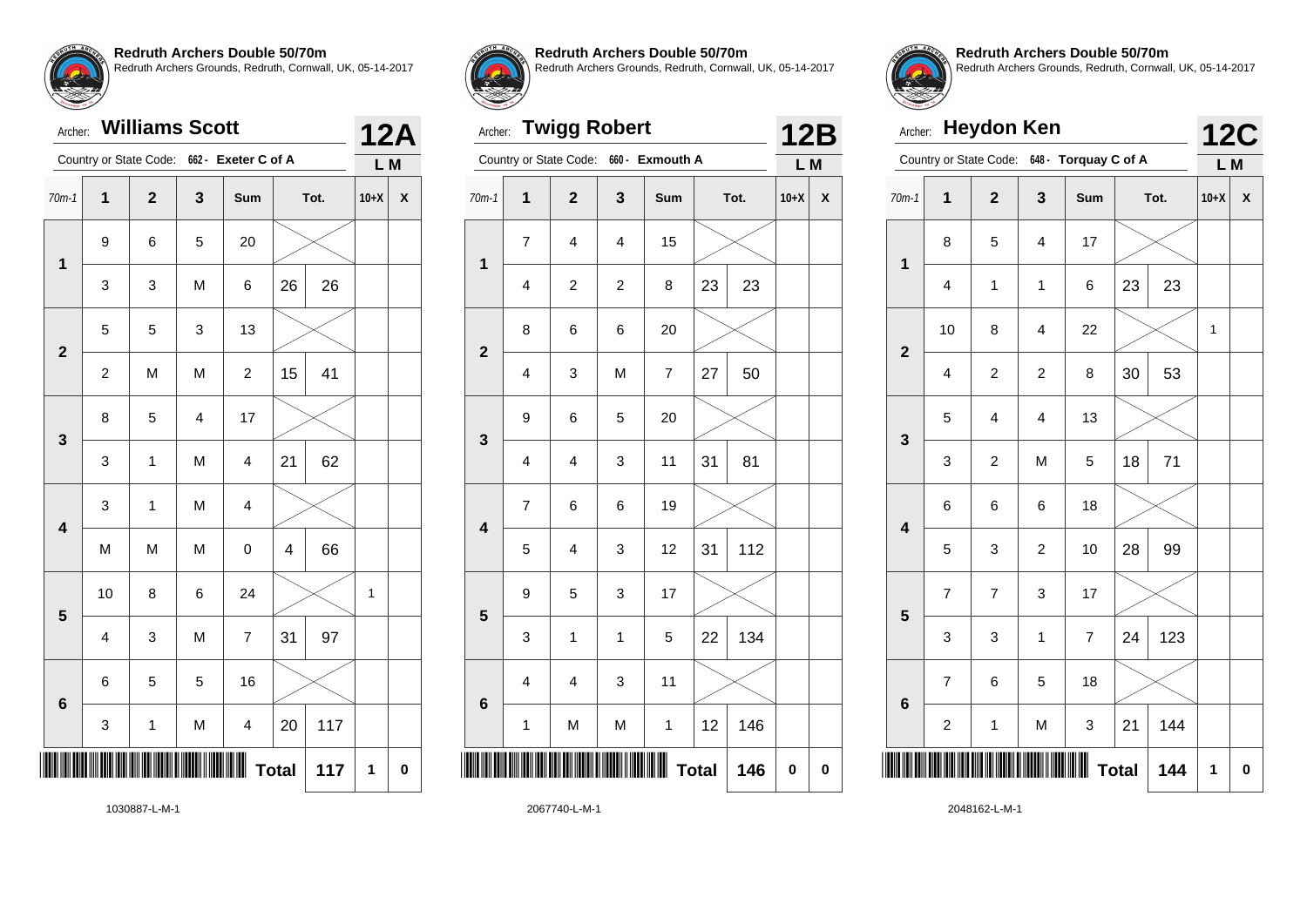### Archer: **Williams Scott**

|                         |                | Country or State Code:   |                         | 662 - Exeter C of A     |                         |      | L M                     |             |
|-------------------------|----------------|--------------------------|-------------------------|-------------------------|-------------------------|------|-------------------------|-------------|
| 70m-2                   | $\mathbf 1$    | $\mathbf 2$              | 3                       | Sum                     |                         | Tot. | $10+X$                  | X           |
| $\overline{\mathbf{1}}$ | 8              | $\overline{7}$           | $\overline{\mathbf{7}}$ | 22                      |                         |      |                         |             |
|                         | $\overline{7}$ | $\overline{\mathcal{I}}$ | $\mathbf 1$             | 15                      | 37                      | 37   |                         |             |
| $\overline{\mathbf{2}}$ | 4              | 4                        | $\mathbf{1}$            | 9                       |                         |      |                         |             |
|                         | M              | M                        | M                       | $\mathbf 0$             | 9                       | 46   |                         |             |
| 3                       | $\overline{c}$ | $\mathbf 1$              | $\mathbf{1}$            | $\overline{\mathbf{4}}$ |                         |      |                         |             |
|                         | M              | M                        | M                       | $\mathbf 0$             | $\overline{\mathbf{4}}$ | 50   |                         |             |
| $\overline{\mathbf{4}}$ | 8              | 8                        | $\overline{\mathbf{4}}$ | 20                      |                         |      |                         |             |
|                         | $\mathbf 1$    | M                        | M                       | 1                       | 21                      | 71   |                         |             |
| 5                       | 10             | 8                        | 6                       | 24                      |                         |      | 1                       |             |
|                         | M              | M                        | M                       | $\pmb{0}$               | 24                      | 95   |                         |             |
|                         | 10             | 3                        | $\mathbf 1$             | 14                      |                         |      | 1                       |             |
| $6\phantom{1}$          | M              | M                        | M                       | $\pmb{0}$               | 14                      | 109  |                         |             |
| ║║                      |                |                          |                         |                         | <b>Total</b>            | 109  | $\overline{\mathbf{2}}$ | $\mathbf 0$ |



**12A**

#### **Redruth Archers Double 50/70m**

Redruth Archers Grounds, Redruth, Cornwall, UK, 05-14-2017

#### Archer: **Twigg Robert**

|                         | Country or State Code:  |                         |                          | <b>Exmouth A</b>         |              |      |        | L M<br>X |  |  |  |
|-------------------------|-------------------------|-------------------------|--------------------------|--------------------------|--------------|------|--------|----------|--|--|--|
| $70m-2$                 | 1                       | $\mathbf{2}$            | 3                        | Sum                      |              | Tot. | $10+X$ |          |  |  |  |
| 1                       | $\overline{\mathbf{7}}$ | 6                       | 6                        | 19                       |              |      |        |          |  |  |  |
|                         | 6                       | 5                       | M                        | 11                       | 30           | 30   |        |          |  |  |  |
| $\overline{2}$          | $\overline{\mathbf{7}}$ | 6                       | 6                        | 19                       |              |      |        |          |  |  |  |
|                         | 6                       | 4                       | M                        | 10                       | 29           | 59   |        |          |  |  |  |
| 3                       | 9                       | 8                       | $\overline{\mathcal{I}}$ | 24                       |              |      |        |          |  |  |  |
|                         | 6                       | 5                       | 4                        | 15                       | 39           | 98   |        |          |  |  |  |
| $\overline{\mathbf{4}}$ | $\overline{7}$          | $\overline{7}$          | 6                        | 20                       |              |      |        |          |  |  |  |
|                         | 4                       | 3                       | M                        | $\overline{\mathcal{I}}$ | 27           | 125  |        |          |  |  |  |
| 5                       | 9                       | 9                       | 9                        | 27                       |              |      |        |          |  |  |  |
|                         | 5                       | $\mathbf 1$             | $\mathbf 1$              | $\overline{7}$           | 34           | 159  |        |          |  |  |  |
| $6\phantom{1}6$         | 8                       | 5                       | 5                        | 18                       |              |      |        |          |  |  |  |
|                         | 4                       | $\overline{\mathbf{4}}$ | $\overline{\mathbf{c}}$  | 10                       | 28           | 187  |        |          |  |  |  |
|                         |                         |                         |                          | Ш                        | <b>Total</b> | 187  | 0      | $\bf{0}$ |  |  |  |
|                         |                         |                         |                          |                          |              |      |        |          |  |  |  |



**12B**

**Redruth Archers Double 50/70m** Redruth Archers Grounds, Redruth, Cornwall, UK, 05-14-2017

|                         | <b>Heydon Ken</b><br>Archer: |                        |                         |                      |              |      |                   |          |  |
|-------------------------|------------------------------|------------------------|-------------------------|----------------------|--------------|------|-------------------|----------|--|
|                         |                              | Country or State Code: |                         | 648 - Torquay C of A |              |      | <b>12C</b><br>L M |          |  |
| $70m-2$                 | $\mathbf 1$                  | $\overline{2}$         | 3                       | Sum                  |              | Tot. | $10+X$            | X        |  |
| 1                       | 3                            | 3                      | $\mathbf{1}$            | $\overline{7}$       |              |      |                   |          |  |
|                         | $\mathbf{1}$                 | M                      | M                       | 1                    | 8            | 8    |                   |          |  |
| $\overline{\mathbf{2}}$ | $\overline{\mathcal{I}}$     | 6                      | 5                       | 18                   |              |      |                   |          |  |
|                         | 4                            | 4                      | M                       | 8                    | 26           | 34   |                   |          |  |
| 3                       | 9                            | $\overline{7}$         | $\overline{\mathbf{4}}$ | 20                   |              |      |                   |          |  |
|                         | 3                            | 3                      | $\overline{c}$          | 8                    | 28           | 62   |                   |          |  |
| $\overline{\mathbf{4}}$ | 10                           | $\overline{7}$         | 6                       | 23                   |              |      | 1                 |          |  |
|                         | 6                            | 3                      | M                       | 9                    | 32           | 94   |                   |          |  |
| 5                       | 6                            | 6                      | 4                       | 16                   |              |      |                   |          |  |
|                         | 4                            | $\boldsymbol{2}$       | M                       | 6                    | 22           | 116  |                   |          |  |
| $6\phantom{1}6$         | 8                            | 5                      | $\overline{\mathbf{4}}$ | 17                   |              |      |                   |          |  |
|                         | 3                            | M                      | M                       | 3                    | 20           | 136  |                   |          |  |
|                         |                              |                        |                         |                      | <b>Total</b> | 136  | 1                 | $\bf{0}$ |  |

1030887-L-M-2

2067740-L-M-2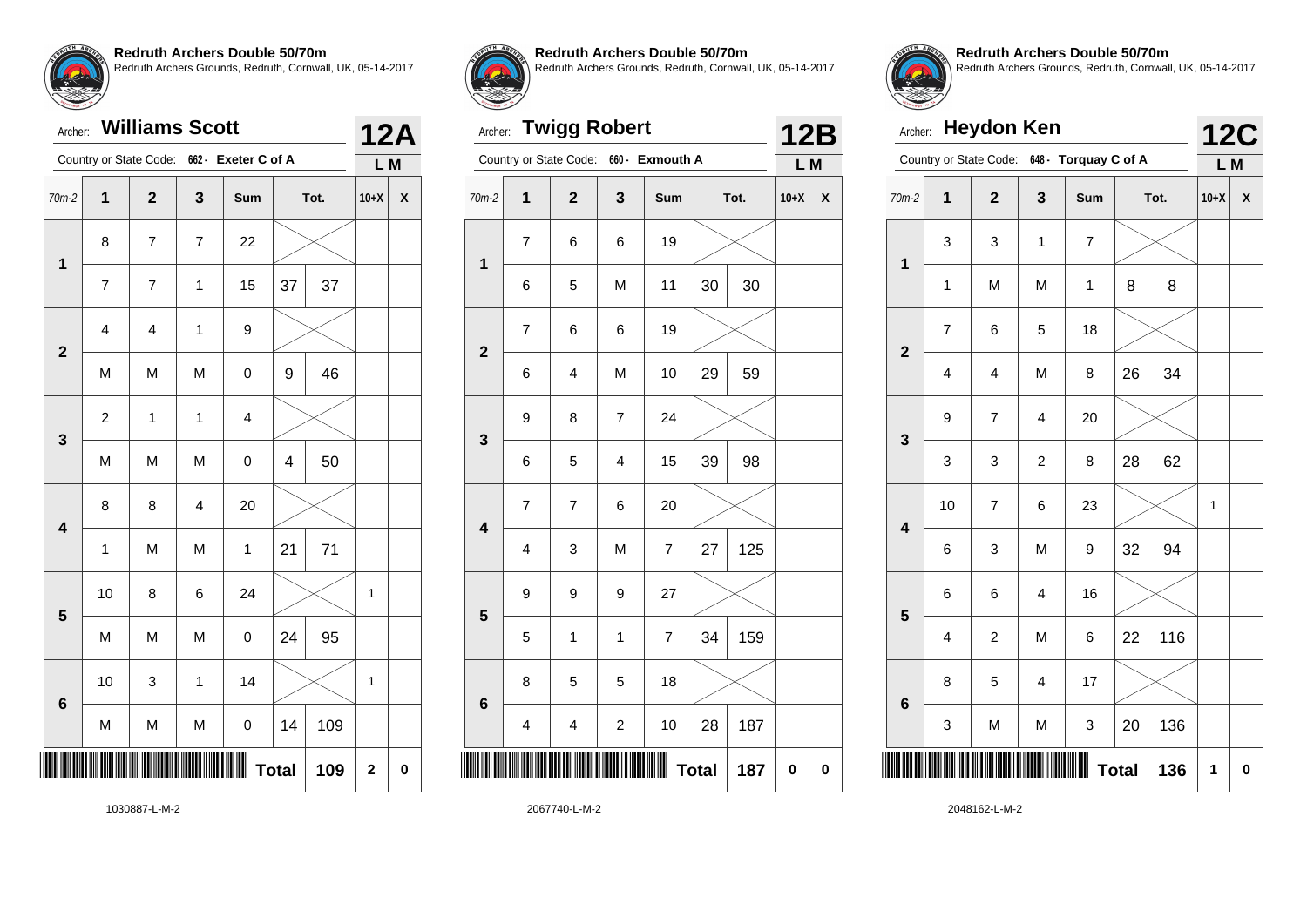#### Archer: **Williams Scott**

|                         |                         | Country or State Code:  |                         | 662 - Exeter C of A     |          |      | L M    |   |
|-------------------------|-------------------------|-------------------------|-------------------------|-------------------------|----------|------|--------|---|
| $70m-3$                 | $\overline{\mathbf{1}}$ | $\mathbf{2}$            | $\mathbf{3}$            | Sum                     |          | Tot. | $10+X$ | X |
| $\mathbf 1$             | 8                       | 5                       | $\overline{\mathbf{4}}$ | 17                      |          |      |        |   |
|                         | 1                       | M                       | M                       | 1                       | 18       | 18   |        |   |
| $\overline{\mathbf{2}}$ | 9                       | 6                       | $\overline{\mathbf{4}}$ | 19                      |          |      |        |   |
|                         | $\boldsymbol{2}$        | M                       | M                       | $\overline{\mathbf{c}}$ | 21       | 39   |        |   |
| 3                       | 8                       | $\overline{7}$          | $\overline{7}$          | 22                      |          |      |        |   |
|                         | 6                       | 5                       | 3                       | 14                      | 36       | 75   |        |   |
| $\overline{\mathbf{4}}$ | $\overline{7}$          | $\overline{\mathbf{4}}$ | 3                       | 14                      |          |      |        |   |
|                         | $\boldsymbol{2}$        | M                       | M                       | $\boldsymbol{2}$        | 16       | 91   |        |   |
| 5                       | $\overline{7}$          | 5                       | 3                       | 15                      |          |      |        |   |
|                         | $\boldsymbol{2}$        | M                       | M                       | $\boldsymbol{2}$        | 17       | 108  |        |   |
| 6                       | 6                       | 5                       | 5                       | 16                      |          |      |        |   |
|                         | $\overline{\mathbf{4}}$ | M                       | M                       | $\overline{\mathbf{4}}$ | 20       | 128  |        |   |
| ║║                      |                         |                         | <b>Total</b>            | 128                     | $\bf{0}$ | 0    |        |   |



**12A**

**Redruth Archers Double 50/70m**

Redruth Archers Grounds, Redruth, Cornwall, UK, 05-14-2017

# Archer: **Twigg Robert**

|                         |                         | Country or State Code:  | $660 -$        | <b>Exmouth A</b>        |              |      | L M          |                    |  |
|-------------------------|-------------------------|-------------------------|----------------|-------------------------|--------------|------|--------------|--------------------|--|
| $70m-3$                 | $\overline{\mathbf{1}}$ | $\overline{\mathbf{2}}$ | 3              | Sum                     |              | Tot. | $10+X$       | $\pmb{\mathsf{X}}$ |  |
| 1                       | 8                       | 7                       | 5              | 20                      |              |      |              |                    |  |
|                         | $\mathbf 1$             | M                       | M              | $\mathbf{1}$            | 21           | 21   |              |                    |  |
| $\overline{\mathbf{2}}$ | 8                       | $\overline{7}$          | 6              | 21                      |              |      |              |                    |  |
|                         | 5                       | 5                       | $\mathbf{1}$   | 11                      | 32           | 53   |              |                    |  |
| 3                       | 6                       | 5                       | 5              | 16                      |              |      |              |                    |  |
|                         | 5                       | 3                       | $\overline{c}$ | 10                      | 26           | 79   |              |                    |  |
| $\overline{\mathbf{4}}$ | 8                       | 6                       | 3              | 17                      |              |      |              |                    |  |
|                         | $\overline{\mathbf{c}}$ | 1                       | 1              | $\overline{\mathbf{4}}$ | 21           | 100  |              |                    |  |
| 5                       | 10                      | 8                       | 6              | 24                      |              |      | $\mathbf{1}$ |                    |  |
|                         | 4                       | 4                       | 3              | 11                      | 35           | 135  |              |                    |  |
| 6                       | 9                       | 9                       | 8              | 26                      |              |      |              |                    |  |
|                         | 4                       | 3                       | 3              | 10                      | 36           | 171  |              |                    |  |
|                         |                         |                         |                | Ш                       | <b>Total</b> | 171  | 1            | $\pmb{0}$          |  |
| $0027740 \text{ k}10$   |                         |                         |                |                         |              |      |              |                    |  |



**12B**

**Redruth Archers Double 50/70m** Redruth Archers Grounds, Redruth, Cornwall, UK, 05-14-2017

|                         | <b>Heydon Ken</b><br>Archer:                            |                        |                |                         |                     |      |                   |          |  |
|-------------------------|---------------------------------------------------------|------------------------|----------------|-------------------------|---------------------|------|-------------------|----------|--|
|                         |                                                         | Country or State Code: |                | 648 - Torquay C of A    |                     |      | <b>12C</b><br>L M |          |  |
| $70m-3$                 | 1                                                       | $\overline{2}$         | 3              | Sum                     |                     | Tot. | $10+X$            | X        |  |
| 1                       | 9                                                       | 6                      | 5              | 20                      |                     |      |                   |          |  |
|                         | 5                                                       | $\overline{4}$         | $\overline{c}$ | 11                      | 31                  | 31   |                   |          |  |
| $\overline{2}$          | 8                                                       | 8                      | $\overline{7}$ | 23                      |                     |      |                   |          |  |
|                         | 5                                                       | 4                      | M              | 9                       | 32                  | 63   |                   |          |  |
| 3                       | $\overline{7}$                                          | 5                      | $\overline{4}$ | 16                      |                     |      |                   |          |  |
|                         | $\mathbf{1}$                                            | 1                      | M              | $\overline{\mathbf{c}}$ | 18                  | 81   |                   |          |  |
| $\overline{\mathbf{4}}$ | 8                                                       | 6                      | 5              | 19                      |                     |      |                   |          |  |
|                         | 4                                                       | 1                      | M              | 5                       | 24                  | 105  |                   |          |  |
| 5                       | 6                                                       | 6                      | $\overline{4}$ | 16                      |                     |      |                   |          |  |
|                         | 3                                                       | M                      | M              | 3                       | 19                  | 124  |                   |          |  |
|                         | $\overline{7}$                                          | $\overline{2}$         | $\overline{2}$ | 11                      |                     |      |                   |          |  |
|                         | $6\phantom{a}$<br>13<br>M<br>$\boldsymbol{2}$<br>1<br>1 |                        |                |                         |                     | 137  |                   |          |  |
|                         |                                                         | 137                    | 0              | $\bf{0}$                |                     |      |                   |          |  |
|                         |                                                         | 2048162-L-M-3          |                |                         | <b>Signed Total</b> | 136  | $\bf{0}$          | $\bf{0}$ |  |

1030887-L-M-3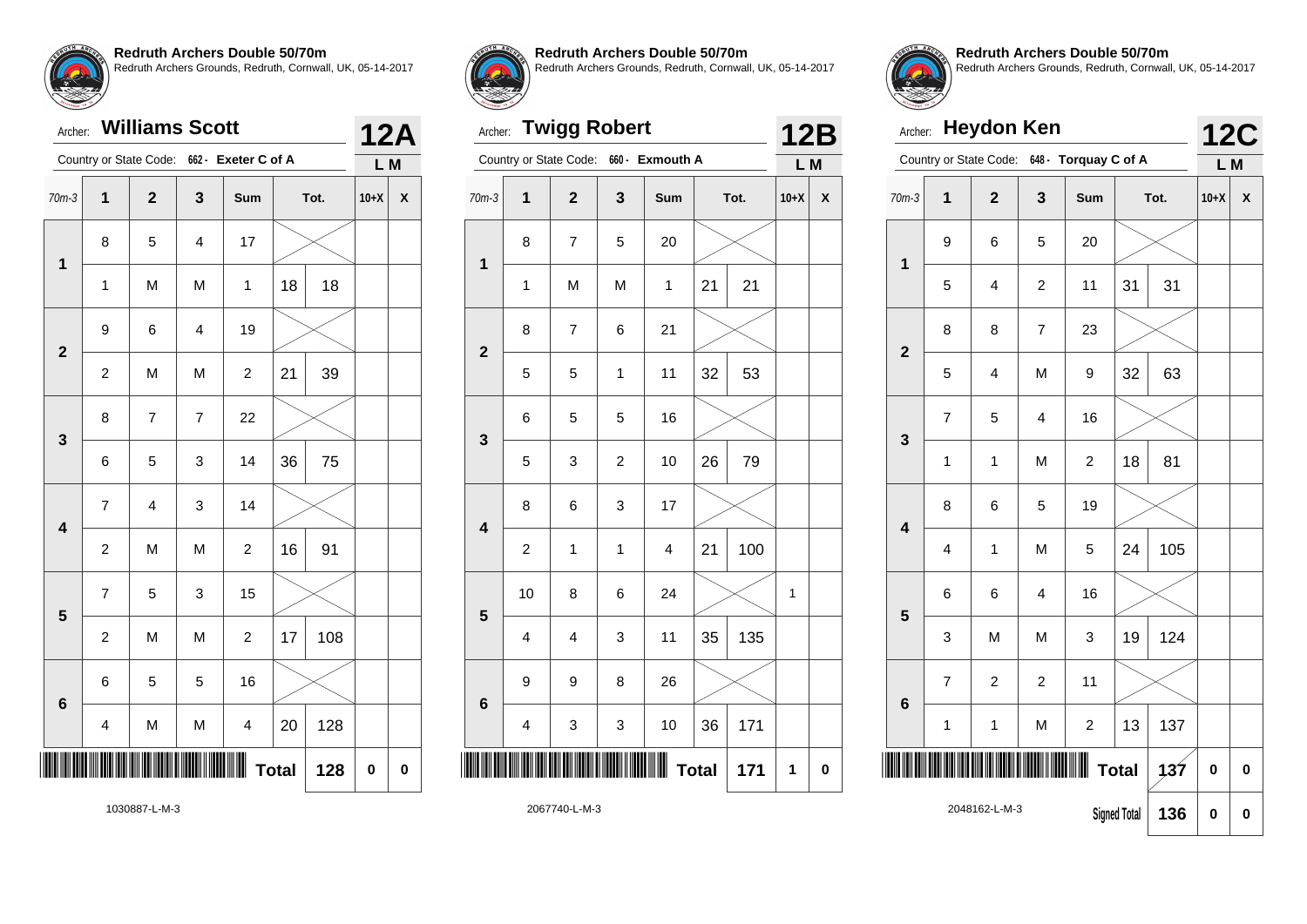#### Archer: **Williams Scott**

|                         |             | Country or State Code:  |                         | 662 - Exeter C of A     |              |      | L M      |   |
|-------------------------|-------------|-------------------------|-------------------------|-------------------------|--------------|------|----------|---|
| $70m-4$                 | $\mathbf 1$ | $\mathbf 2$             | $\mathbf{3}$            | Sum                     |              | Tot. | $10+X$   | X |
|                         | 8           | 8                       | $\overline{\mathbf{7}}$ | 23                      |              |      |          |   |
| $\mathbf 1$             | 4           | M                       | M                       | 4                       | 27           | 27   |          |   |
| $\overline{\mathbf{2}}$ | 8           | 6                       | 5                       | 19                      |              |      |          |   |
|                         | 1           | M                       | M                       | 1                       | 20           | 47   |          |   |
| 3                       | 5           | $\boldsymbol{2}$        | $\overline{c}$          | 9                       |              |      |          |   |
|                         | $\mathbf 1$ | M                       | M                       | 1                       | 10           | 57   |          |   |
| $\overline{\mathbf{4}}$ | 8           | 6                       | 5                       | 19                      |              |      |          |   |
|                         | 3           | 3                       | M                       | 6                       | 25           | 82   |          |   |
| 5                       | 8           | 3                       | $\overline{c}$          | 13                      |              |      |          |   |
|                         | M           | M                       | M                       | $\mathbf 0$             | 13           | 95   |          |   |
|                         | 8           | $\overline{\mathbf{7}}$ | 4                       | 19                      |              |      |          |   |
| 6                       | 3           | $\mathbf{1}$            | M                       | $\overline{\mathbf{4}}$ | 23           | 118  |          |   |
|                         |             |                         |                         |                         | <b>Total</b> | 118  | $\bf{0}$ | 0 |



**12A**

**Redruth Archers Double 50/70m**

Redruth Archers Grounds, Redruth, Cornwall, UK, 05-14-2017

# Archer: **Twigg Robert**

|                         |                         | Country or State Code:  | $660 -$                 | <b>Exmouth A</b>        |              |      | L M          |                    |
|-------------------------|-------------------------|-------------------------|-------------------------|-------------------------|--------------|------|--------------|--------------------|
| $70m-4$                 | $\overline{\mathbf{1}}$ | $\overline{\mathbf{2}}$ | 3                       | Sum                     |              | Tot. | $10+X$       | $\pmb{\mathsf{X}}$ |
| 1                       | 8                       | 5                       | 3                       | 16                      |              |      |              |                    |
|                         | 3                       | 2                       | M                       | 5                       | 21           | 21   |              |                    |
| $\overline{\mathbf{2}}$ | 6                       | $\overline{\mathbf{4}}$ | $\overline{\mathbf{4}}$ | 14                      |              |      |              |                    |
|                         | 3                       | 2                       | M                       | 5                       | 19           | 40   |              |                    |
| 3                       | $\overline{7}$          | 5                       | 5                       | 17                      |              |      |              |                    |
|                         | 4                       | M                       | M                       | $\overline{\mathbf{4}}$ | 21           | 61   |              |                    |
| $\overline{\mathbf{4}}$ | X                       | 7                       | 3                       | 20                      |              |      | $\mathbf{1}$ | 1                  |
|                         | $\overline{\mathbf{c}}$ | M                       | M                       | $\overline{\mathbf{c}}$ | 22           | 83   |              |                    |
| 5                       | 8                       | 6                       | $\overline{\mathbf{4}}$ | 18                      |              |      |              |                    |
|                         | 3                       | 2                       | $\mathbf 1$             | 6                       | 24           | 107  |              |                    |
| 6                       | X                       | 9                       | $\boldsymbol{2}$        | 21                      |              |      | 1            | $\mathbf{1}$       |
|                         | $\overline{\mathbf{c}}$ | 1                       | M                       | 3                       | 24           | 131  |              |                    |
|                         |                         |                         |                         | Ш                       | <b>Total</b> | 131  | $\mathbf 2$  | $\bf 2$            |
|                         |                         |                         |                         |                         |              |      |              |                    |



**12B**

**Redruth Archers Double 50/70m** Redruth Archers Grounds, Redruth, Cornwall, UK, 05-14-2017

|                         | <b>Heydon Ken</b><br>Archer:          |                        |                |                      |                     |      |                   |          |  |  |
|-------------------------|---------------------------------------|------------------------|----------------|----------------------|---------------------|------|-------------------|----------|--|--|
|                         |                                       | Country or State Code: |                | 648 - Torquay C of A |                     |      | <b>12C</b><br>L M |          |  |  |
| $70m-4$                 | 1                                     | $\overline{2}$         | 3              | Sum                  |                     | Tot. | $10+X$            | X        |  |  |
| 1                       | 8                                     | $\overline{7}$         | 5              | 20                   |                     |      |                   |          |  |  |
|                         | 5                                     | 3                      | M              | 8                    | 28                  | 28   |                   |          |  |  |
| $\overline{2}$          | 10                                    | 9                      | 8              | 27                   |                     |      | 1                 |          |  |  |
|                         | $\overline{7}$                        | 3                      | M              | 10                   | 37                  | 65   |                   |          |  |  |
| 3                       | 6                                     | 5                      | 5              | 16                   |                     |      |                   |          |  |  |
|                         | $\mathbf{1}$                          | $\mathbf{1}$           | M              | $\overline{c}$       | 18                  | 83   |                   |          |  |  |
| $\overline{\mathbf{4}}$ | 6                                     | 3                      | 3              | 12                   |                     |      |                   |          |  |  |
|                         | $\mathbf 1$                           | M                      | M              | 1                    | 13                  | 96   |                   |          |  |  |
| 5                       | 9                                     | $\overline{c}$         | $\overline{c}$ | 13                   |                     |      |                   |          |  |  |
|                         | M                                     | M                      | M              | $\mathbf 0$          | 13                  | 109  |                   |          |  |  |
|                         | 6                                     | 5                      | $\overline{c}$ | 13                   |                     |      |                   |          |  |  |
|                         | 6<br>13<br>M<br>M<br>M<br>$\mathbf 0$ |                        |                |                      |                     |      |                   |          |  |  |
|                         |                                       | <b>Total</b>           | 122            | 1                    | 0                   |      |                   |          |  |  |
|                         |                                       | 2048162-L-M-4          |                |                      | <b>Signed Total</b> | 121  | 1                 | $\bf{0}$ |  |  |

1030887-L-M-4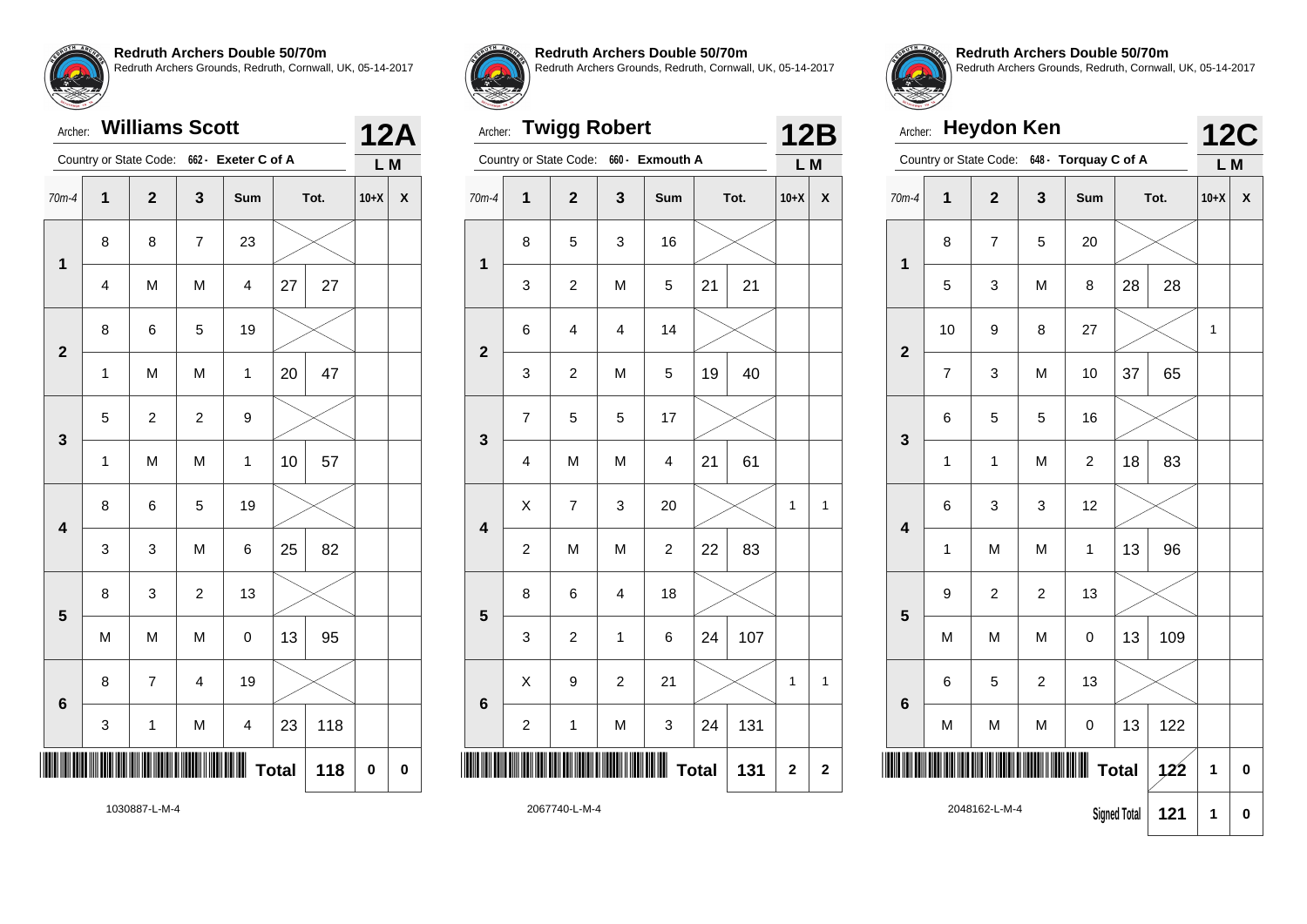

#### Archer: **Hingston Keith**

|                         |                | Country or State Code:  |             | 662 - Exeter C of A |                |      | L M      |   |
|-------------------------|----------------|-------------------------|-------------|---------------------|----------------|------|----------|---|
| $70m-1$                 | $\mathbf 1$    | $\mathbf 2$             | 3           | Sum                 |                | Tot. | $10+X$   | X |
| $\overline{\mathbf{1}}$ | 9              | 8                       | 6           | 23                  |                |      |          |   |
|                         | 3              | M                       | M           | 3                   | 26             | 26   |          |   |
| $\overline{\mathbf{2}}$ | 8              | $\overline{\mathbf{4}}$ | 3           | 15                  |                |      |          |   |
|                         | M              | M                       | M           | 0                   | 15             | 41   |          |   |
| 3                       | 1              | M                       | M           | 1                   |                |      |          |   |
|                         | M              | M                       | M           | $\mathbf 0$         | 1              | 42   |          |   |
| $\overline{\mathbf{4}}$ | 9              | 5                       | 4           | 18                  |                |      |          |   |
|                         | $\overline{4}$ | $\overline{c}$          | M           | 6                   | 24             | 66   |          |   |
| 5                       | 6              | 3                       | $\mathbf 1$ | 10                  |                |      |          |   |
|                         | M              | M                       | M           | $\mathbf 0$         | 10             | 76   |          |   |
| 6                       | $\mathbf{1}$   | $\mathbf{1}$            | M           | $\overline{c}$      |                |      |          |   |
|                         | M              | M                       | M           | $\mathbf 0$         | $\overline{c}$ | 78   |          |   |
|                         |                |                         |             |                     | <b>Total</b>   | 78   | $\bf{0}$ | 0 |



**13A**

**Redruth Archers Double 50/70m**

Redruth Archers Grounds, Redruth, Cornwall, UK, 05-14-2017

# Archer: **Chopping Chris**

|                         | Country or State Code:  |                         | 662 -                   | Exeter C of A           |              |     | L M         |                    |
|-------------------------|-------------------------|-------------------------|-------------------------|-------------------------|--------------|-----|-------------|--------------------|
| $70m-1$                 | $\overline{\mathbf{1}}$ | $\mathbf{2}$            | 3                       | Sum                     | Tot.         |     | $10+X$      | $\pmb{\mathsf{X}}$ |
|                         | 10                      | 4                       | $\overline{\mathbf{4}}$ | 18                      |              |     | 1           |                    |
| 1                       | $\overline{c}$          | $\overline{\mathbf{c}}$ | M                       | $\overline{\mathbf{4}}$ | 22           | 22  |             |                    |
| $\overline{\mathbf{2}}$ | X                       | 9                       | 5                       | 24                      |              |     | 1           | 1                  |
|                         | 3                       | M                       | M                       | 3                       | 27           | 49  |             |                    |
| 3                       | 7                       | $\overline{7}$          | $\overline{\mathbf{4}}$ | 18                      |              |     |             |                    |
|                         | $\overline{\mathbf{c}}$ | $\mathbf 1$             | M                       | 3                       | 21           | 70  |             |                    |
| $\overline{\mathbf{4}}$ | 7                       | 4                       | $\boldsymbol{2}$        | 13                      |              |     |             |                    |
|                         | M                       | M                       | M                       | 0                       | 13           | 83  |             |                    |
| 5                       | 8                       | $\overline{\mathbf{4}}$ | 3                       | 15                      |              |     |             |                    |
|                         | M                       | M                       | M                       | 0                       | 15           | 98  |             |                    |
| $6\phantom{1}6$         | 8                       | 8                       | 6                       | 22                      |              |     |             |                    |
|                         | M                       | M                       | M                       | 0                       | 22           | 120 |             |                    |
| ║║                      |                         |                         |                         |                         | <b>Total</b> | 120 | $\mathbf 2$ | 1                  |
|                         |                         |                         |                         |                         |              |     |             |                    |



**13B**

**Redruth Archers Double 50/70m** Redruth Archers Grounds, Redruth, Cornwall, UK, 05-14-2017

| Archer:                 |                | <b>Hingston Myra</b>   |   |                     |                |      | <b>13C</b> |   |
|-------------------------|----------------|------------------------|---|---------------------|----------------|------|------------|---|
|                         |                | Country or State Code: |   | 662 - Exeter C of A |                |      | LW         |   |
| $70m-1$                 | $\overline{1}$ | $\overline{2}$         | 3 | Sum                 |                | Tot. | $10+X$     | X |
| $\overline{\mathbf{1}}$ | 5              | 3                      | M | 8                   |                |      |            |   |
|                         | M              | M                      | M | 0                   | 8              | 8    |            |   |
| $\overline{2}$          | $\overline{7}$ | 6                      | 4 | 17                  |                |      |            |   |
|                         | $\mathbf{1}$   | M                      | M | $\mathbf{1}$        | 18             | 26   |            |   |
| 3                       | 5              | 5<br>M<br>M            |   |                     |                |      |            |   |
|                         | M              | M                      | M | $\mathbf 0$         | 5              | 31   |            |   |
| $\overline{\mathbf{4}}$ | $\mathbf 1$    | 1                      | M | $\boldsymbol{2}$    |                |      |            |   |
|                         | M              | M                      | M | $\pmb{0}$           | $\overline{c}$ | 33   |            |   |
| 5                       | $\overline{7}$ | 4                      | M | 11                  |                |      |            |   |
|                         | M              | M                      | M | $\mathsf 0$         | 11             | 44   |            |   |
| $6\phantom{a}$          | 8              | 1                      | M | 9                   |                |      |            |   |
|                         | M              | M                      | M | $\mathbf 0$         | 9              | 53   |            |   |
|                         |                |                        |   |                     | <b>Total</b>   | 53   | 0          | 0 |

1045995-L-M-1

987460-L-M-1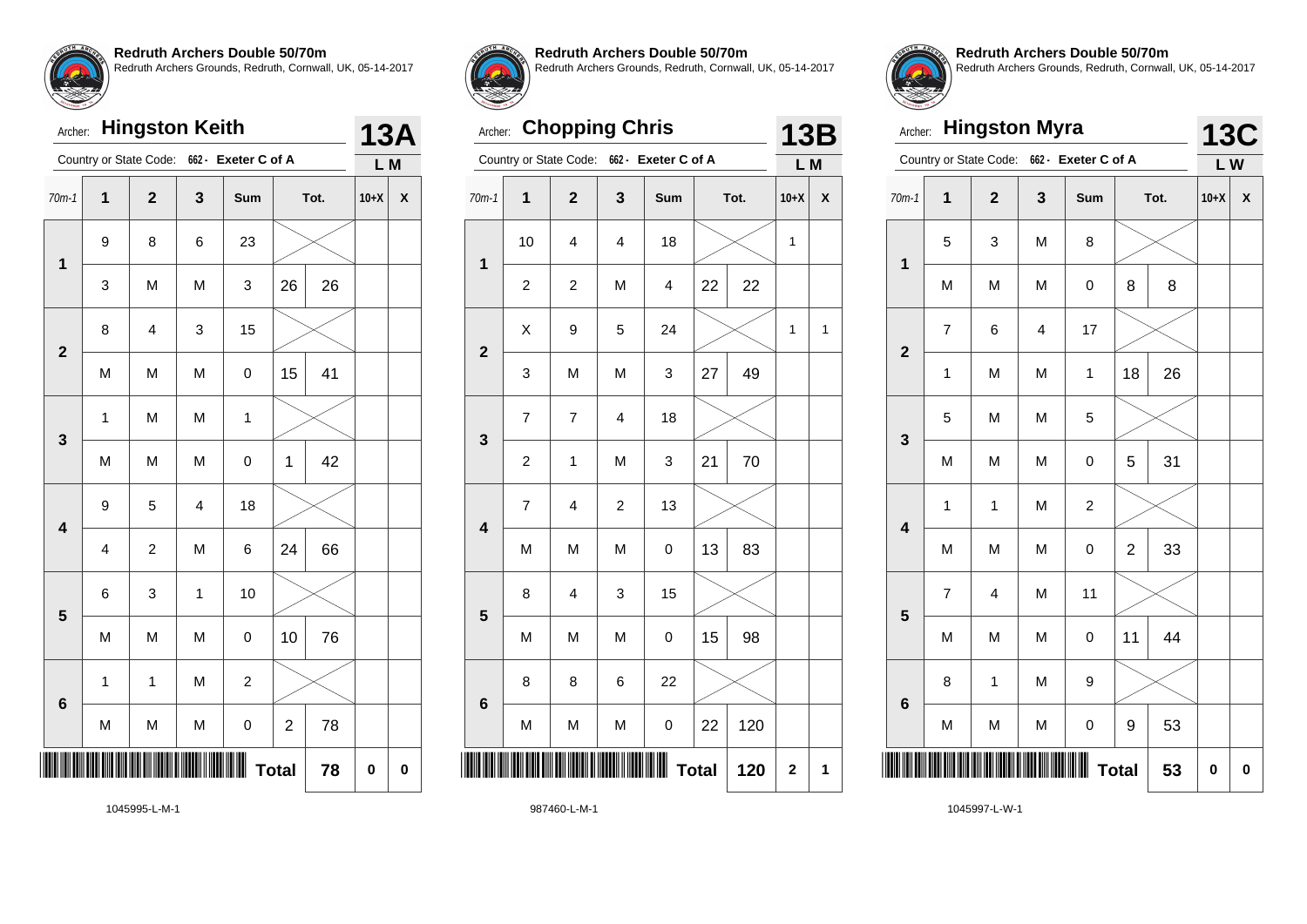

# Archer: **Hingston Keith**

|                         |                          | Country or State Code: |                         | 662 - Exeter C of A     |    |      | L M          |   |
|-------------------------|--------------------------|------------------------|-------------------------|-------------------------|----|------|--------------|---|
| $70m-2$                 | $\overline{\mathbf{1}}$  | $\mathbf{2}$           | 3                       | Sum                     |    | Tot. | $10+X$       | X |
| $\mathbf 1$             | 10                       | $\overline{7}$         | $\overline{7}$          | 24                      |    |      | $\mathbf{1}$ |   |
|                         | 6                        | $\overline{c}$         | M                       | 8                       | 32 | 32   |              |   |
| $\overline{\mathbf{2}}$ | $\overline{\mathcal{I}}$ | 5                      | 5                       | 17                      |    |      |              |   |
|                         | 3                        | 1                      | M                       | $\overline{\mathbf{4}}$ | 21 | 53   |              |   |
| 3                       | 4                        | 1                      | M                       | 5                       |    |      |              |   |
|                         | M                        | M                      | M                       | 0                       | 5  | 58   |              |   |
| $\overline{\mathbf{4}}$ | 5                        | $\boldsymbol{2}$       | $\mathbf{1}$            | 8                       |    |      |              |   |
|                         | M                        | M                      | M                       | $\pmb{0}$               | 8  | 66   |              |   |
| 5                       | 6                        | 5                      | $\overline{c}$          | 13                      |    |      |              |   |
|                         | M                        | M                      | M                       | $\mathbf 0$             | 13 | 79   |              |   |
| $6\phantom{1}6$         | 9                        | 4                      | $\overline{\mathbf{4}}$ | 17                      |    |      |              |   |
|                         | 4                        | M                      | M                       | $\overline{\mathbf{4}}$ | 21 | 100  |              |   |
|                         |                          |                        | <b>Total</b>            | 100                     | 1  | 0    |              |   |



**13A**

**Redruth Archers Double 50/70m**

Redruth Archers Grounds, Redruth, Cornwall, UK, 05-14-2017

### Archer: **Chopping Chris**

|                         |                         | Country or State Code:  | 662 -          | Exeter C of A           |                     | L M    |             |
|-------------------------|-------------------------|-------------------------|----------------|-------------------------|---------------------|--------|-------------|
| $70m-2$                 | $\overline{\mathbf{1}}$ | $\overline{\mathbf{c}}$ | 3              | Sum                     | Tot.                | $10+X$ | X           |
| 1                       | 8                       | 6                       | 6              | 20                      |                     |        |             |
|                         | $\overline{c}$          | M                       | M              | $\overline{c}$          | 22<br>22            |        |             |
| $\mathbf{2}$            | 7                       | $\overline{\mathbf{c}}$ | $\mathbf{1}$   | 10                      |                     |        |             |
|                         | M                       | M                       | M              | 0                       | 32<br>10            |        |             |
| 3                       | 8                       | 3                       | $\mathbf 1$    | 12                      |                     |        |             |
|                         | M                       | M                       | M              | 0                       | 44<br>12            |        |             |
| $\overline{\mathbf{4}}$ | 8                       | 7                       | 5              | 20                      |                     |        |             |
|                         | $\overline{c}$          | M                       | M              | $\overline{\mathbf{c}}$ | 66<br>22            |        |             |
| 5                       | 3                       | 3                       | $\overline{c}$ | 8                       |                     |        |             |
|                         | $\mathbf 1$             | M                       | M              | $\mathbf 1$             | 75<br>9             |        |             |
| $6\phantom{1}6$         | 8                       | $\overline{7}$          | $\overline{7}$ | 22                      |                     |        |             |
|                         | 5                       | 5                       | M              | 10                      | 32<br>107           |        |             |
| Ш                       |                         |                         |                |                         | <b>Total</b><br>107 | 0      | $\mathbf 0$ |
|                         |                         |                         |                |                         |                     |        |             |



**13B**

**Redruth Archers Double 50/70m** Redruth Archers Grounds, Redruth, Cornwall, UK, 05-14-2017

| Archer:                 |                         | <b>Hingston Myra</b>    |   |                     |    |      | <b>13C</b> |   |
|-------------------------|-------------------------|-------------------------|---|---------------------|----|------|------------|---|
|                         |                         | Country or State Code:  |   | 662 - Exeter C of A |    |      | L W        |   |
| $70m-2$                 | $\mathbf 1$             | $\overline{2}$          | 3 | Sum                 |    | Tot. | $10+X$     | X |
| $\overline{\mathbf{1}}$ | $\overline{7}$          | 5                       | 4 | 16                  |    |      |            |   |
|                         | M                       | M                       | M | 0                   | 16 | 16   |            |   |
| $\overline{\mathbf{2}}$ | 6                       | M                       | M | 6                   |    |      |            |   |
|                         | M                       | M                       | M | 0                   | 6  | 22   |            |   |
| 3                       | $\overline{\mathbf{4}}$ | $\overline{\mathbf{c}}$ | M | 6                   |    |      |            |   |
|                         | M                       | M                       | M | $\mathbf 0$         | 6  | 28   |            |   |
| $\overline{\mathbf{4}}$ | 3                       | $\overline{\mathbf{c}}$ | M | 5                   |    |      |            |   |
|                         | M                       | M                       | M | $\pmb{0}$           | 5  | 33   |            |   |
| 5                       | 8                       | 5                       | M | 13                  |    |      |            |   |
|                         | M                       | M                       | M | $\pmb{0}$           | 13 | 46   |            |   |
| $6\phantom{a}$          | M                       | M                       | M | $\mathbf 0$         |    |      |            |   |
|                         | M                       | M                       | M | $\mathbf 0$         | 0  | 46   |            |   |
|                         | 0                       | 0                       |   |                     |    |      |            |   |

1045995-L-M-2

987460-L-M-2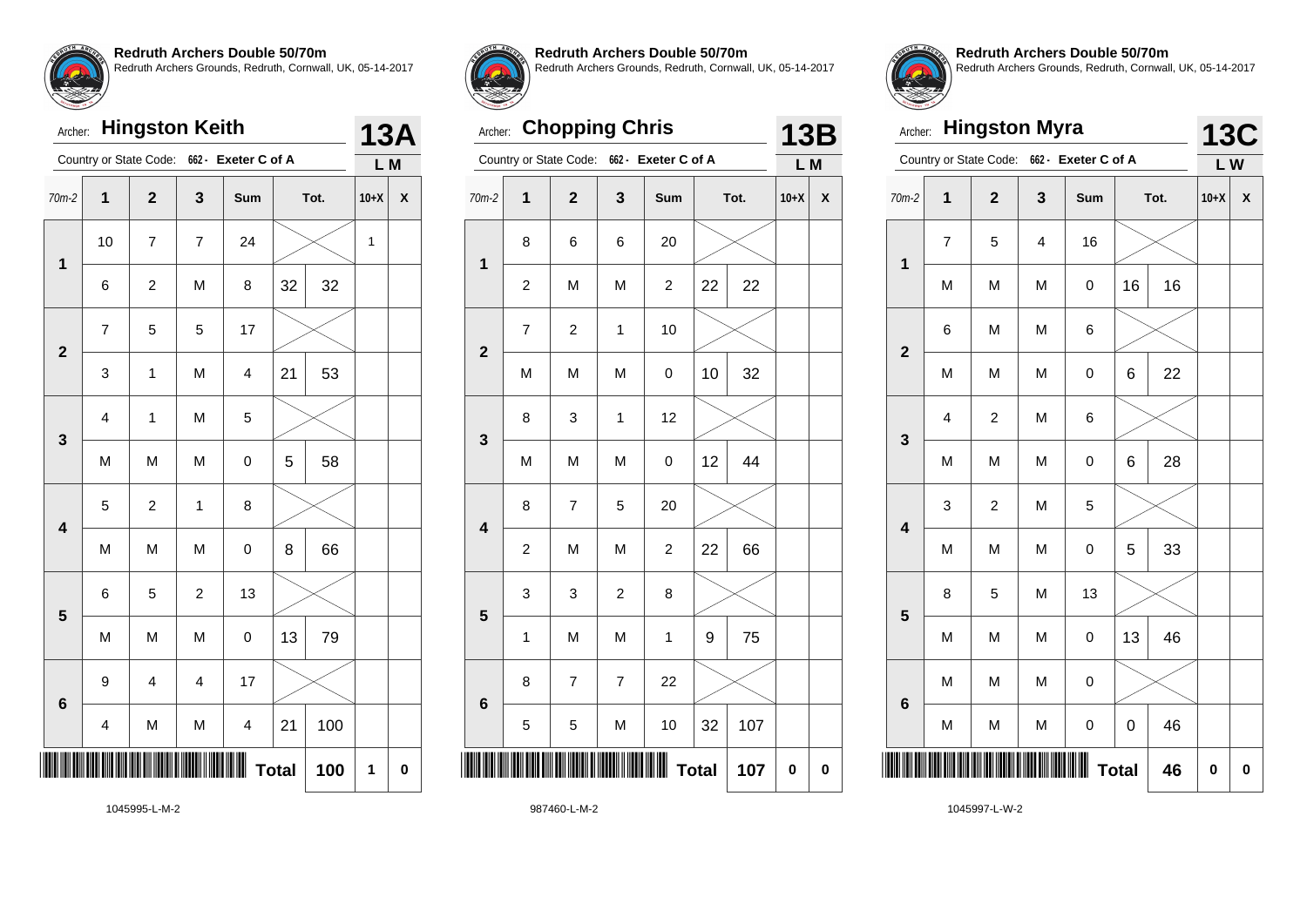

#### Archer: **Hingston Keith**

| $\overline{\mathbf{1}}$<br>3<br>$70m-3$<br>$10+X$<br>X<br>$\mathbf{2}$<br>Sum<br>Tot.<br>3<br>3<br>$\boldsymbol{2}$<br>8<br>$\mathbf 1$<br>8<br>M<br>M<br>M<br>8<br>0<br>M<br>M<br>9<br>9<br>$\overline{\mathbf{2}}$<br>17<br>M<br>M<br>M<br>$\pmb{0}$<br>9<br>3<br>17<br>9<br>5<br>3<br>35<br>M<br>18<br>$\mathbf{1}$<br>M<br>$\mathbf 1$<br>X<br>9<br>24<br>5<br>1<br>1<br>$\overline{\mathbf{4}}$<br>35<br>70<br>5<br>$\overline{\mathbf{4}}$<br>$\overline{c}$<br>11<br>M<br>10<br>6<br>4<br>5<br>M<br>10<br>80<br>M<br>M<br>$\mathsf 0$<br>14<br>5<br>5<br>$\overline{4}$<br>$6\phantom{1}6$<br>17<br>97<br>M<br>3<br>3<br>M<br><b>Total</b><br>97<br>$\mathbf{1}$<br>1 |  | Country or State Code: | 662 - Exeter C of A |  | L M |  |
|------------------------------------------------------------------------------------------------------------------------------------------------------------------------------------------------------------------------------------------------------------------------------------------------------------------------------------------------------------------------------------------------------------------------------------------------------------------------------------------------------------------------------------------------------------------------------------------------------------------------------------------------------------------------------|--|------------------------|---------------------|--|-----|--|
|                                                                                                                                                                                                                                                                                                                                                                                                                                                                                                                                                                                                                                                                              |  |                        |                     |  |     |  |
|                                                                                                                                                                                                                                                                                                                                                                                                                                                                                                                                                                                                                                                                              |  |                        |                     |  |     |  |
|                                                                                                                                                                                                                                                                                                                                                                                                                                                                                                                                                                                                                                                                              |  |                        |                     |  |     |  |
|                                                                                                                                                                                                                                                                                                                                                                                                                                                                                                                                                                                                                                                                              |  |                        |                     |  |     |  |
|                                                                                                                                                                                                                                                                                                                                                                                                                                                                                                                                                                                                                                                                              |  |                        |                     |  |     |  |
|                                                                                                                                                                                                                                                                                                                                                                                                                                                                                                                                                                                                                                                                              |  |                        |                     |  |     |  |
|                                                                                                                                                                                                                                                                                                                                                                                                                                                                                                                                                                                                                                                                              |  |                        |                     |  |     |  |
|                                                                                                                                                                                                                                                                                                                                                                                                                                                                                                                                                                                                                                                                              |  |                        |                     |  |     |  |
|                                                                                                                                                                                                                                                                                                                                                                                                                                                                                                                                                                                                                                                                              |  |                        |                     |  |     |  |
|                                                                                                                                                                                                                                                                                                                                                                                                                                                                                                                                                                                                                                                                              |  |                        |                     |  |     |  |
|                                                                                                                                                                                                                                                                                                                                                                                                                                                                                                                                                                                                                                                                              |  |                        |                     |  |     |  |
|                                                                                                                                                                                                                                                                                                                                                                                                                                                                                                                                                                                                                                                                              |  |                        |                     |  |     |  |
|                                                                                                                                                                                                                                                                                                                                                                                                                                                                                                                                                                                                                                                                              |  |                        |                     |  |     |  |
|                                                                                                                                                                                                                                                                                                                                                                                                                                                                                                                                                                                                                                                                              |  |                        |                     |  |     |  |



**13A**

**Redruth Archers Double 50/70m**

Redruth Archers Grounds, Redruth, Cornwall, UK, 05-14-2017

# Archer: **Chopping Chris**

|                         |                         | Country or State Code:  | $662 -$     | Exeter C of A           |                     | L M    |           |
|-------------------------|-------------------------|-------------------------|-------------|-------------------------|---------------------|--------|-----------|
| $70m-3$                 | 1                       | $\mathbf{2}$            | 3           | Sum                     | Tot.                | $10+X$ | X         |
|                         | $\mathbf{1}$            | M                       | M           | $\mathbf 1$             |                     |        |           |
| 1                       | M                       | M                       | M           | 0                       | $\mathbf{1}$<br>1   |        |           |
| $\mathbf{2}$            | 8                       | 4                       | 3           | 15                      |                     |        |           |
|                         | $\overline{\mathbf{c}}$ | $\overline{\mathbf{c}}$ | $\mathbf 1$ | 5                       | 21<br>20            |        |           |
| 3                       | 9                       | 5                       | 5           | 19                      |                     |        |           |
|                         | 4                       | 4                       | M           | 8                       | 48<br>27            |        |           |
| $\overline{\mathbf{4}}$ | 9                       | $\overline{7}$          | 5           | 21                      |                     |        |           |
|                         | 3                       | $\mathbf 1$             | M           | 4                       | 73<br>25            |        |           |
| 5                       | $\overline{7}$          | 5                       | 3           | 15                      |                     |        |           |
|                         | $\overline{c}$          | M                       | M           | $\overline{\mathbf{c}}$ | 90<br>17            |        |           |
| $6\phantom{1}6$         | 6                       | 5                       | 3           | 14                      |                     |        |           |
|                         | $\overline{c}$          | $\overline{\mathbf{c}}$ | M           | 4                       | 18<br>108           |        |           |
| ║║                      |                         |                         |             | Ш                       | <b>Total</b><br>108 | 0      | $\pmb{0}$ |
|                         |                         |                         |             |                         |                     |        |           |



**13B**

**Redruth Archers Double 50/70m** Redruth Archers Grounds, Redruth, Cornwall, UK, 05-14-2017

| Archer:                 |              |                         | <b>Hingston Myra</b> |                     |              |      | <b>13C</b> |   |
|-------------------------|--------------|-------------------------|----------------------|---------------------|--------------|------|------------|---|
|                         |              | Country or State Code:  |                      | 662 - Exeter C of A |              |      | $L$ W      |   |
| $70m-3$                 | $\mathbf{1}$ | $\overline{\mathbf{2}}$ | 3                    | Sum                 |              | Tot. | $10+X$     | X |
| $\mathbf 1$             | 3            | M                       | M                    | 3                   |              |      |            |   |
|                         | M            | M                       | M                    | 0                   | 3            | 3    |            |   |
| $\overline{\mathbf{2}}$ | 5            | 3                       | 3                    | 11                  |              |      |            |   |
|                         | $\mathbf{1}$ | M                       | M                    | $\mathbf{1}$        | 12           | 15   |            |   |
| 3                       | 5            | $\overline{\mathbf{4}}$ | M                    | 9                   |              |      |            |   |
|                         | M            | M                       | M                    | 0                   | 9            | 24   |            |   |
| $\overline{\mathbf{4}}$ | 6            | $\mathbf 1$             | M                    | 7                   |              |      |            |   |
|                         | M            | M                       | M                    | 0                   | 7            | 31   |            |   |
| 5                       | 2            | $\overline{c}$          | 1                    | 5                   |              |      |            |   |
|                         | $\mathbf{1}$ | M                       | M                    | $\mathbf{1}$        | 6            | 37   |            |   |
| $6\phantom{1}6$         | M            | M                       | M                    | 0                   |              |      |            |   |
|                         | M            | M                       | M                    | 0                   | 0            | 37   |            |   |
|                         |              |                         |                      |                     | <b>Total</b> | 37   | 0          | 0 |

1045995-L-M-3

987460-L-M-3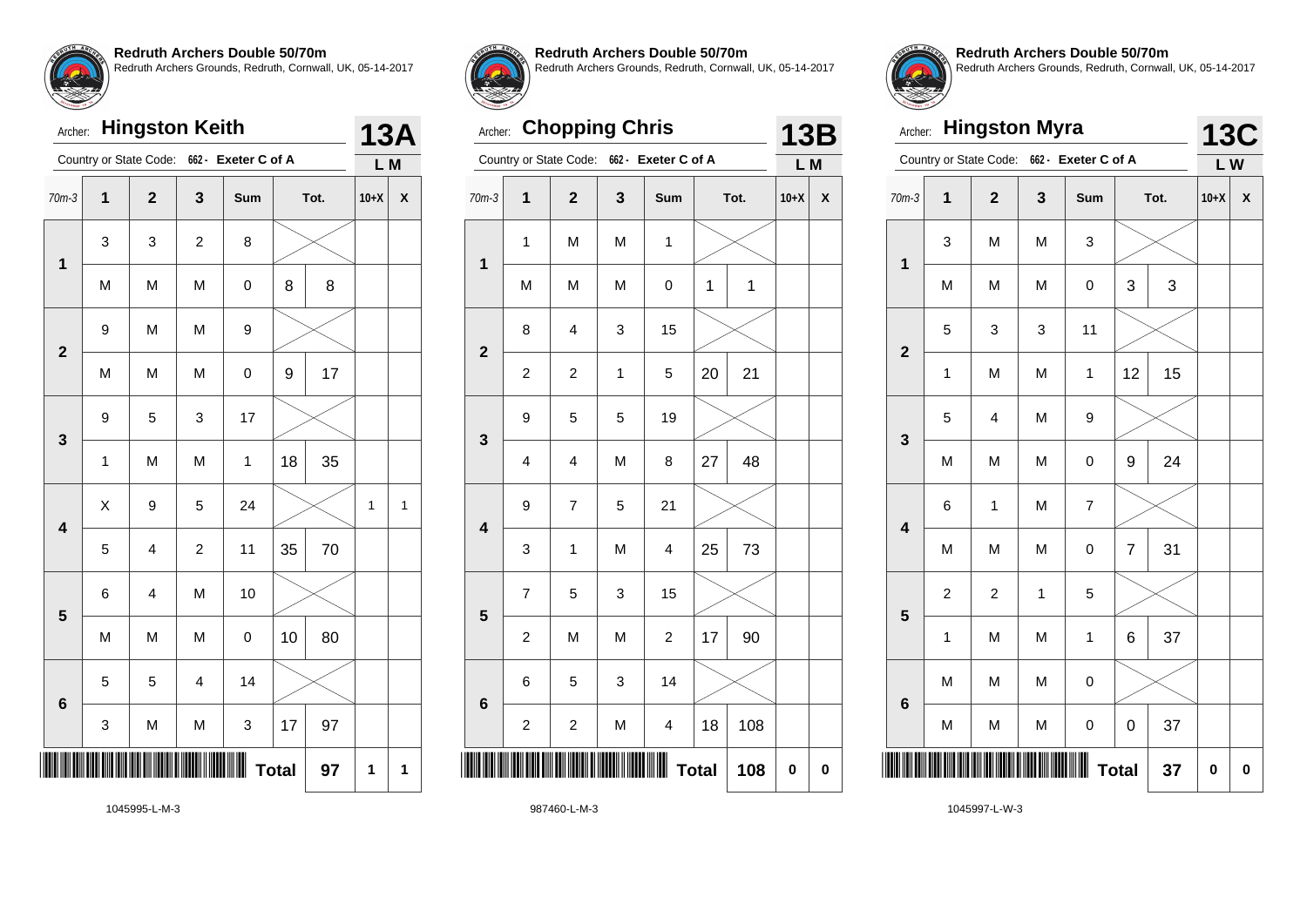

#### Archer: **Hingston Keith**

|                         |                          | Country or State Code: |                         | 662 - Exeter C of A |              |      | L M      |             |
|-------------------------|--------------------------|------------------------|-------------------------|---------------------|--------------|------|----------|-------------|
| $70m-4$                 | $\mathbf{1}$             | $\mathbf 2$            | 3                       | Sum                 |              | Tot. | $10+X$   | X           |
| $\mathbf{1}$            | $\overline{\mathcal{I}}$ | 5                      | 3                       | 15                  |              |      |          |             |
|                         | 3                        | M                      | M                       | 3                   | 18           | 18   |          |             |
| $\overline{\mathbf{2}}$ | 9                        | 8                      | 8                       | 25                  |              |      |          |             |
|                         | $\overline{4}$           | 3                      | M                       | $\overline{7}$      | 32           | 50   |          |             |
| 3                       | 8                        | 6                      | 5                       | 19                  |              |      |          |             |
|                         | $\mathbf 1$              | M                      | M                       | $\mathbf{1}$        | 20           | 70   |          |             |
| $\overline{\mathbf{4}}$ | 6                        | 4                      | 3                       | 13                  |              |      |          |             |
|                         | M                        | M                      | M                       | 0                   | 13           | 83   |          |             |
| 5                       | 6                        | 4                      | $\overline{\mathbf{4}}$ | 14                  |              |      |          |             |
|                         | $\overline{c}$           | M                      | M                       | $\overline{c}$      | 16           | 99   |          |             |
| $6\phantom{1}6$         | 5                        | $\mathbf 1$            | M                       | 6                   |              |      |          |             |
|                         | M                        | M                      | M                       | 0                   | 6            | 105  |          |             |
|                         |                          |                        |                         |                     | <b>Total</b> | 105  | $\bf{0}$ | $\mathbf 0$ |



**13A**

**Redruth Archers Double 50/70m**

Redruth Archers Grounds, Redruth, Cornwall, UK, 05-14-2017

# Archer: **Chopping Chris**

|                         |                         | Country or State Code:  | 662 -                    | Exeter C of A |                |                | L M    |                    |
|-------------------------|-------------------------|-------------------------|--------------------------|---------------|----------------|----------------|--------|--------------------|
| $70m-4$                 | $\overline{\mathbf{1}}$ | $\overline{\mathbf{2}}$ | 3                        | Sum           |                | Tot.           | $10+X$ | $\pmb{\mathsf{X}}$ |
|                         | 7                       | M                       | M                        | 7             |                |                |        |                    |
| 1                       | M                       | M                       | M                        | 0             | $\overline{7}$ | $\overline{7}$ |        |                    |
| $\overline{\mathbf{2}}$ | 8                       | 6                       | 5                        | 19            |                |                |        |                    |
|                         | 4                       | 4                       | $\mathbf{1}$             | 9             | 28             | 35             |        |                    |
| 3                       | 9                       | 6                       | 3                        | 18            |                |                |        |                    |
|                         | $\overline{\mathbf{c}}$ | $\mathbf 1$             | M                        | 3             | 21             | 56             |        |                    |
| $\overline{\mathbf{4}}$ | 8                       | 8                       | $\overline{\mathcal{I}}$ | 23            |                |                |        |                    |
|                         | 3                       | 3                       | M                        | 6             | 29             | 85             |        |                    |
| 5                       | 4                       | $\overline{\mathbf{c}}$ | $\overline{\mathbf{c}}$  | 8             |                |                |        |                    |
|                         | $\mathbf{1}$            | M                       | M                        | $\mathbf 1$   | 9              | 94             |        |                    |
| $6\phantom{1}6$         | $\overline{7}$          | 5                       | 5                        | 17            |                |                |        |                    |
|                         | 1                       | M                       | M                        | $\mathbf 1$   | 18             | 112            |        |                    |
| ║                       |                         |                         |                          |               | <b>Total</b>   | 112            | 0      | $\pmb{0}$          |
|                         |                         |                         |                          |               |                |                |        |                    |



**13B**

**Redruth Archers Double 50/70m** Redruth Archers Grounds, Redruth, Cornwall, UK, 05-14-2017

| Archer:                 |              | <b>Hingston Myra</b>    |                |                     |                |      | <b>13C</b> |          |
|-------------------------|--------------|-------------------------|----------------|---------------------|----------------|------|------------|----------|
|                         |              | Country or State Code:  |                | 662 - Exeter C of A |                |      | LW         |          |
| $70m-4$                 | $\mathbf 1$  | $\overline{\mathbf{2}}$ | 3              | Sum                 |                | Tot. | $10+X$     | X        |
| 1                       | 8            | 3                       | M              | 11                  |                |      |            |          |
|                         | M            | M                       | M              | 0                   | 11             | 11   |            |          |
| $\overline{\mathbf{2}}$ | 4            | 3                       | M              | 7                   |                |      |            |          |
|                         | M            | M                       | M              | 0                   | $\overline{7}$ | 18   |            |          |
| 3                       | 7            | 3                       | M              | 10                  |                |      |            |          |
|                         | M            | M                       | M              | 0                   | 10             | 28   |            |          |
| $\overline{\mathbf{4}}$ | 7            | 5                       | $\mathbf{1}$   | 13                  |                |      |            |          |
|                         | M            | M                       | M              | $\pmb{0}$           | 13             | 41   |            |          |
| 5                       | 9            | $\overline{c}$          | 1              | 12                  |                |      |            |          |
|                         | $\mathbf{1}$ | M                       | M              | $\mathbf 1$         | 13             | 54   |            |          |
| $6\phantom{1}6$         | 8            | 3                       | $\overline{c}$ | 13                  |                |      |            |          |
|                         | M            | M                       | M              | 0                   | 13             | 67   |            |          |
|                         |              |                         |                |                     | <b>Total</b>   | 67   | $\bf{0}$   | $\bf{0}$ |

1045995-L-M-4

987460-L-M-4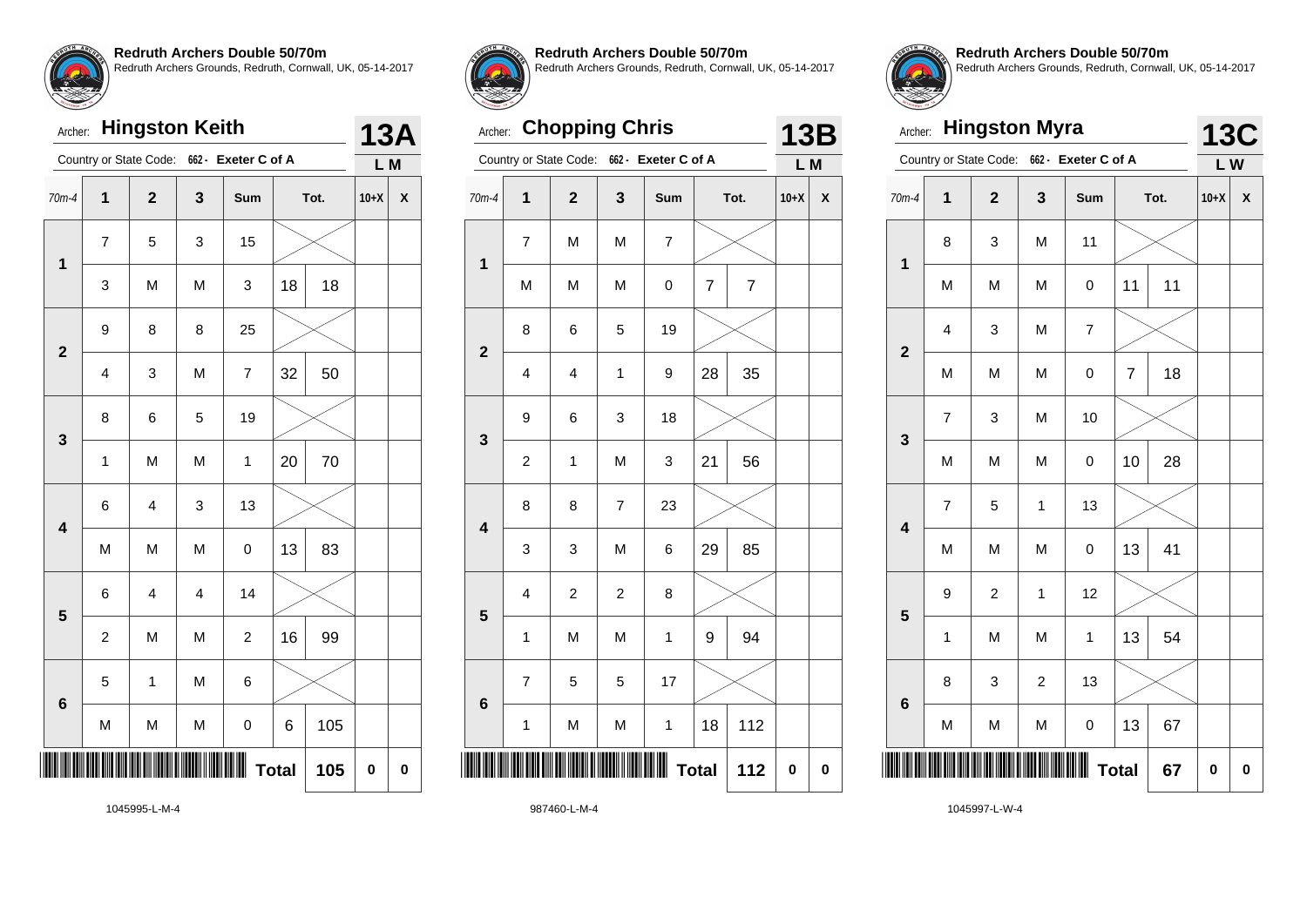| Archer:                 |                        |                |   | <b>Hosegood Kenny</b> |    |      |        | <b>14A</b> |  |
|-------------------------|------------------------|----------------|---|-----------------------|----|------|--------|------------|--|
|                         | Country or State Code: |                |   | 1977 - Loco B         |    |      | L M    |            |  |
| $70m-1$                 | 1                      | $\overline{2}$ | 3 | Sum                   |    | Tot. | $10+X$ | X          |  |
| 1                       | 5                      | M              | M | 5                     |    |      |        |            |  |
|                         | M                      | M              | M | 0                     | 5  | 5    |        |            |  |
| $\overline{2}$          | 8                      | 3              | M | 11                    |    |      |        |            |  |
|                         | M                      | M              | M | $\mathbf 0$           | 11 | 16   |        |            |  |
| 3                       | 8                      | $\overline{7}$ | 6 | 21                    |    |      |        |            |  |
|                         | 4                      | $\overline{c}$ | 1 | 7                     | 28 | 44   |        |            |  |
| $\overline{\mathbf{4}}$ | 7                      | 3              | 1 | 11                    |    |      |        |            |  |
|                         | M                      | M              | M | $\mathsf 0$           | 11 | 55   |        |            |  |
| 5                       | 5                      | $\overline{4}$ | 1 | 10                    |    |      |        |            |  |
|                         | M                      | M              | M | 0                     | 10 | 65   |        |            |  |
| 6                       | 7                      | M              | M | $\overline{7}$        |    |      |        |            |  |
|                         | M                      | M              | M | 0                     | 7  | 72   |        |            |  |

**10529 10529 10529 10529 10529 10529 10529 10529 10529 10529 10529 10529 10539 10539 10539 10539 10539 10539 10539 10539 10539 10539 10539 10539 10539 10539 10539 10539 10539 10539 10539 10539 10539 10539 10539 10539 10539** 



**Redruth Archers Double 50/70m**

Redruth Archers Grounds, Redruth, Cornwall, UK, 05-14-2017



Archer: Country or State Code: **14B** 





**Redruth Archers Double 50/70m** Redruth Archers Grounds, Redruth, Cornwall, UK, 05-14-2017

| Archer:                 |                        | <b>Twigg Sophie</b>     |                |                 |              |      | <b>14C</b> |   |
|-------------------------|------------------------|-------------------------|----------------|-----------------|--------------|------|------------|---|
|                         | Country or State Code: |                         |                | 660 - Exmouth A |              |      | LW         |   |
| $70m-1$                 | 1                      | $\overline{\mathbf{2}}$ | 3              | Sum             |              | Tot. | $10+X$     | X |
|                         | 9                      | 6                       | 5              | 20              |              |      |            |   |
| 1                       | 3                      | M                       | M              | 3               | 23           | 23   |            |   |
| $\overline{2}$          | $\overline{c}$         | 1                       | M              | 3               |              |      |            |   |
|                         | M                      | M                       | M              | $\mathbf 0$     | 3            | 26   |            |   |
| 3                       | 8                      | 8                       | $\overline{7}$ | 23              |              |      |            |   |
|                         | 5                      | M                       | M              | 5               | 28           | 54   |            |   |
| $\overline{\mathbf{4}}$ | 6                      | 6                       | 5              | 17              |              |      |            |   |
|                         | 3                      | M                       | M              | 3               | 20           | 74   |            |   |
| 5                       | $\overline{7}$         | 6                       | $\overline{4}$ | 17              |              |      |            |   |
|                         | $\overline{c}$         | $\overline{c}$          | M              | $\overline{4}$  | 21           | 95   |            |   |
| $6\phantom{a}$          | $\overline{4}$         | 4                       | M              | 8               |              |      |            |   |
|                         | M                      | M                       | M              | 0               | 8            | 103  |            |   |
|                         |                        |                         |                |                 | <b>Total</b> | 103  | 0          | 0 |

1052778-L-M-1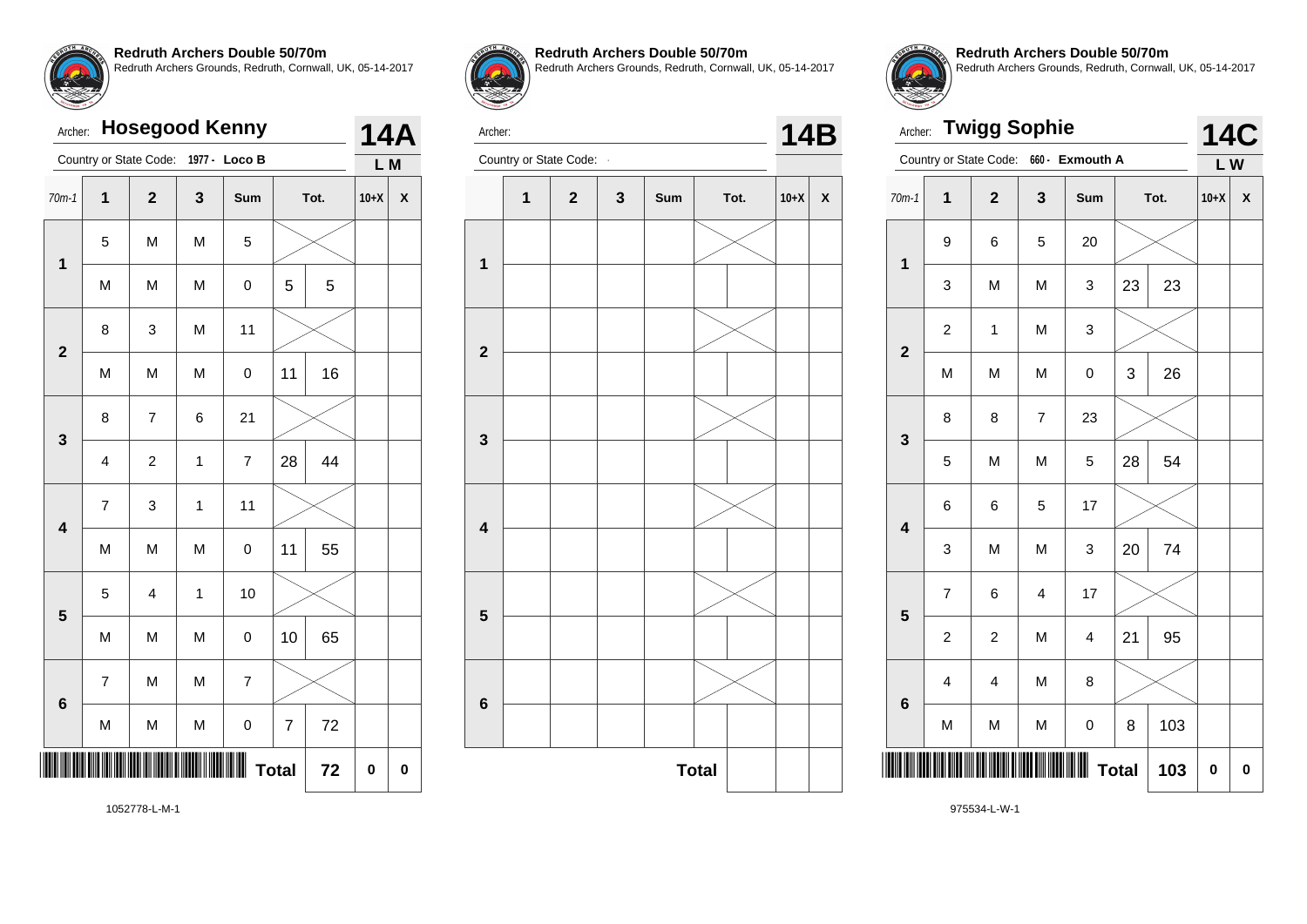| Archer:                 |                         |                          |                         | <b>Hosegood Kenny</b> |              |      |                | <b>14A</b> |  |
|-------------------------|-------------------------|--------------------------|-------------------------|-----------------------|--------------|------|----------------|------------|--|
|                         |                         | Country or State Code:   |                         | 1977 - Loco B         |              |      | L M            |            |  |
| $70m-2$                 | $\mathbf 1$             | $\overline{\mathbf{2}}$  | 3                       | Sum                   |              | Tot. | $10+X$         | X          |  |
| $\mathbf 1$             | 9                       | 3                        | 1                       | 13                    |              |      |                |            |  |
|                         | M                       | M                        | M                       | 0                     | 13           | 13   |                |            |  |
| $\overline{\mathbf{2}}$ | 8                       | $\overline{\mathcal{I}}$ | $\overline{c}$          | 17                    |              |      |                |            |  |
|                         | $\overline{c}$          | M                        | M                       | $\overline{c}$        | 19           | 32   |                |            |  |
| 3                       | $\overline{c}$          | $\overline{c}$           | $\mathbf 1$             | 5                     |              |      |                |            |  |
|                         | M                       | M                        | M                       | 0                     | 5            | 37   |                |            |  |
| $\overline{\mathbf{4}}$ | X                       | 9                        | $\overline{c}$          | 21                    |              |      | 1              | 1          |  |
|                         | M                       | M                        | M                       | 0                     | 21           | 58   |                |            |  |
| 5                       | $\overline{7}$          | 6                        | M                       | 13                    |              |      |                |            |  |
|                         | M                       | M                        | M                       | 0                     | 13           | 71   |                |            |  |
| 6                       | 10                      | $\overline{7}$           | $\overline{\mathbf{4}}$ | 21                    |              |      | $\overline{1}$ |            |  |
|                         | $\overline{\mathbf{c}}$ | 1                        | M                       | 3                     | 24           | 95   |                |            |  |
|                         |                         |                          |                         |                       | <b>Total</b> | 95   | $\mathbf 2$    | 1          |  |



**Redruth Archers Double 50/70m** Redruth Archers Grounds, Redruth, Cornwall, UK, 05-14-2017

Archer:



Archer: **Twigg Sophie** Country or State Code: **660 - Exmouth A 14C L W** 70m-2 **1 2 3 Sum Tot. 10+X X 1** 8 5 4 17 4 | 2 | M | 6 | 23 | 23 **2**  $X$   $\begin{array}{|c|c|c|c|c|}\ \hline \end{array}$  6  $\begin{array}{|c|c|c|c|c|}\ \hline \end{array}$  3  $\begin{array}{|c|c|c|c|c|}\ \hline \end{array}$  19  $\begin{array}{|c|c|c|c|}\ \hline \end{array}$  11  $\begin{array}{|c|c|c|}\ \hline \end{array}$ M | M | M | 0 |19 | 42 **3** 4 3 2 3 2 | M | M | 2 | 11 | 53 **4** 8 | M | M | 8 M | M | M | 0 | 8 | 61 **5** 3 2 M 5 M | M | M | 0 | 5 | 66 **6** 5 | M | M | 5 M | M | M | 0 | 5 | 71 \*975534-L-W-2\*  $Total | 71 | 1 | 1$ 

**Redruth Archers Double 50/70m**

Redruth Archers Grounds, Redruth, Cornwall, UK, 05-14-2017

1052778-L-M-2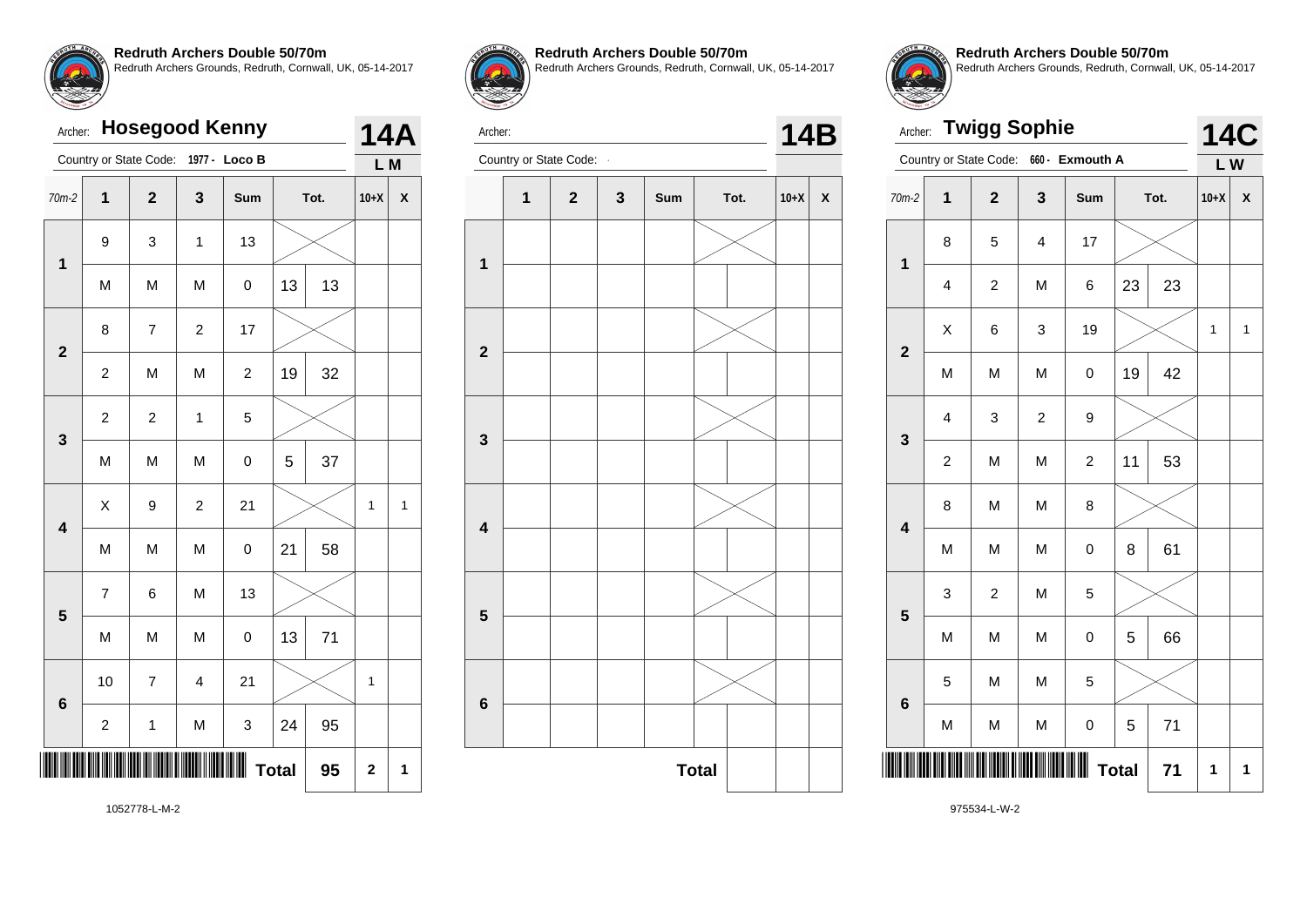| <b>Hosegood Kenny</b><br>Archer:<br>Country or State Code:<br>1977 -<br>Loco B<br>$70m-3$<br>1<br>$\overline{2}$<br>$\mathbf{3}$<br>Tot.<br>Sum<br>4<br>4<br>M<br>8<br>$\mathbf{1}$<br>M<br>M<br>M<br>8<br>$\mathsf 0$<br>8<br>M<br>M<br>M<br>$\mathsf 0$<br>$\overline{2}$<br>8<br>M<br>M<br>M<br>$\pmb{0}$<br>$\mathbf 0$<br>M<br>3<br>$\mathbf{1}$<br>$\overline{4}$<br>3<br>12<br>M<br>M<br>M<br>$\mathsf 0$<br>4<br>M<br>$\overline{\mathbf{4}}$<br>3<br>$\mathbf 1$<br>$\overline{\mathbf{4}}$<br>16<br>M<br>$\overline{\mathbf{4}}$<br>M<br>M<br>$\mathbf 0$ |                |   |                         |                |                |    |        | 14A |
|---------------------------------------------------------------------------------------------------------------------------------------------------------------------------------------------------------------------------------------------------------------------------------------------------------------------------------------------------------------------------------------------------------------------------------------------------------------------------------------------------------------------------------------------------------------------|----------------|---|-------------------------|----------------|----------------|----|--------|-----|
|                                                                                                                                                                                                                                                                                                                                                                                                                                                                                                                                                                     |                |   |                         |                |                |    | L M    |     |
|                                                                                                                                                                                                                                                                                                                                                                                                                                                                                                                                                                     |                |   |                         |                |                |    | $10+X$ | X   |
|                                                                                                                                                                                                                                                                                                                                                                                                                                                                                                                                                                     |                |   |                         |                |                |    |        |     |
|                                                                                                                                                                                                                                                                                                                                                                                                                                                                                                                                                                     |                |   |                         |                |                |    |        |     |
|                                                                                                                                                                                                                                                                                                                                                                                                                                                                                                                                                                     |                |   |                         |                |                |    |        |     |
|                                                                                                                                                                                                                                                                                                                                                                                                                                                                                                                                                                     |                |   |                         |                |                |    |        |     |
|                                                                                                                                                                                                                                                                                                                                                                                                                                                                                                                                                                     |                |   |                         |                |                |    |        |     |
|                                                                                                                                                                                                                                                                                                                                                                                                                                                                                                                                                                     |                |   |                         |                |                |    |        |     |
|                                                                                                                                                                                                                                                                                                                                                                                                                                                                                                                                                                     |                |   |                         |                |                |    |        |     |
|                                                                                                                                                                                                                                                                                                                                                                                                                                                                                                                                                                     |                |   |                         |                |                |    |        |     |
| 5                                                                                                                                                                                                                                                                                                                                                                                                                                                                                                                                                                   | 10             | 5 | $\overline{\mathbf{4}}$ | 19             |                |    | 1      |     |
|                                                                                                                                                                                                                                                                                                                                                                                                                                                                                                                                                                     | 3              | M | M                       | 3              | 22             | 38 |        |     |
| $6\phantom{1}$                                                                                                                                                                                                                                                                                                                                                                                                                                                                                                                                                      | $\overline{c}$ | M | M                       | $\overline{c}$ |                |    |        |     |
|                                                                                                                                                                                                                                                                                                                                                                                                                                                                                                                                                                     | M              | M | M                       | $\mathbf 0$    | $\overline{2}$ | 40 |        |     |
|                                                                                                                                                                                                                                                                                                                                                                                                                                                                                                                                                                     |                |   |                         |                | <b>Total</b>   | 40 |        | 0   |
|                                                                                                                                                                                                                                                                                                                                                                                                                                                                                                                                                                     |                |   |                         |                |                |    |        |     |

**Signed Total | 40 | 0 | 0** 

1052778-L-M-3



**Redruth Archers Double 50/70m** Redruth Archers Grounds, Redruth, Cornwall, UK, 05-14-2017

Archer:





**Redruth Archers Double 50/70m** Redruth Archers Grounds, Redruth, Cornwall, UK, 05-14-2017

| Archer:                 |   | <b>Twigg Sophie</b>     |                |                 |              |      | <b>14C</b> |   |
|-------------------------|---|-------------------------|----------------|-----------------|--------------|------|------------|---|
|                         |   | Country or State Code:  |                | 660 - Exmouth A |              |      | LW         |   |
| $70m-3$                 | 1 | $\overline{\mathbf{2}}$ | 3              | Sum             |              | Tot. | $10+X$     | X |
| $\mathbf 1$             | 9 | 9                       | 6              | 24              |              |      |            |   |
|                         | 5 | $\mathbf 1$             | M              | 6               | 30           | 30   |            |   |
| $\overline{2}$          | 8 | $\overline{c}$          | M              | 10              |              |      |            |   |
|                         | M | M                       | M              | 0               | 10           | 40   |            |   |
| 3                       | 8 | M                       | M              | 8               |              |      |            |   |
|                         | M | M                       | M              | 0               | 8            | 48   |            |   |
| $\overline{\mathbf{4}}$ | 8 | 6                       | 4              | 18              |              |      |            |   |
|                         | M | M                       | M              | 0               | 18           | 66   |            |   |
| 5                       | 8 | 8                       | 4              | 20              |              |      |            |   |
|                         | 3 | $\overline{c}$          | $\overline{c}$ | $\overline{7}$  | 27           | 93   |            |   |
| $6\phantom{1}6$         | 8 | 4                       | 4              | 16              |              |      |            |   |
|                         | 3 | M                       | M              | 3               | 19           | 112  |            |   |
|                         |   |                         |                |                 | <b>Total</b> | 112  | 0          | 0 |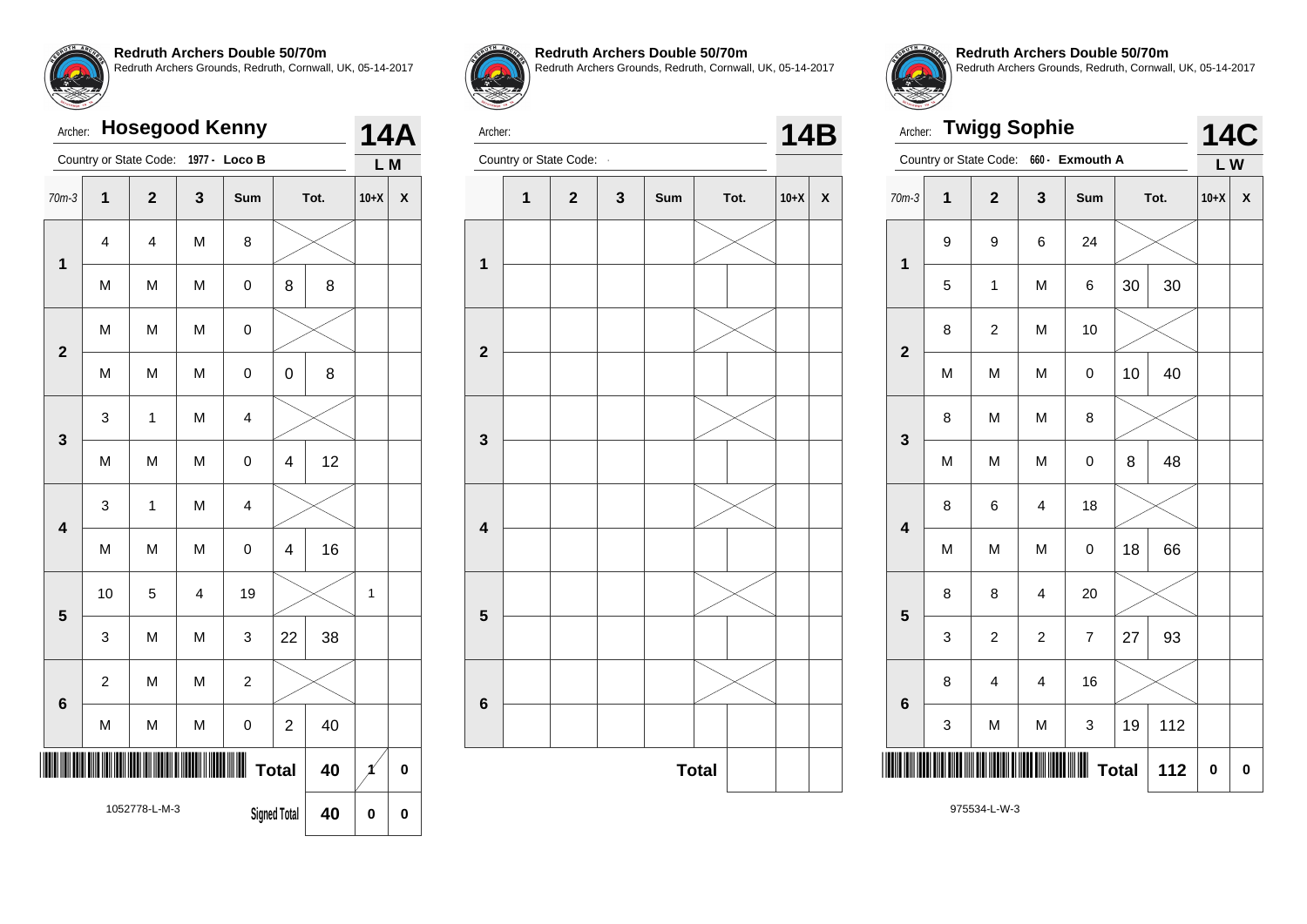| Archer:                 |                         |                        |   | <b>Hosegood Kenny</b> |    |      |        | <b>14A</b> |
|-------------------------|-------------------------|------------------------|---|-----------------------|----|------|--------|------------|
|                         |                         | Country or State Code: |   | 1977 - Loco B         |    |      | L M    |            |
| $70m-4$                 | $\overline{1}$          | $\overline{2}$         | 3 | Sum                   |    | Tot. | $10+X$ | X          |
| 1                       | 5                       | M                      | M | 5                     |    |      |        |            |
|                         | M                       | M                      | M | 0                     | 5  | 5    |        |            |
| $\mathbf 2$             | 10                      | 3                      | 1 | 14                    |    |      | 1      |            |
|                         | M                       | M                      | M | $\mathbf 0$           | 14 | 19   |        |            |
| 3                       | 4                       | 1                      | M | 5                     |    |      |        |            |
|                         | M                       | M                      | M | 0                     | 5  | 24   |        |            |
| $\overline{\mathbf{4}}$ | 5                       | 1                      | M | 6                     |    |      |        |            |
|                         | M                       | M                      | M | 0                     | 6  | 30   |        |            |
| 5                       | 1                       | M                      | M | 1                     |    |      |        |            |
|                         | M                       | M                      | M | 0                     | 1  | 31   |        |            |
| $6\phantom{a}$          | $\overline{\mathbf{4}}$ | 3                      | 3 | 10                    |    |      |        |            |
|                         | M                       | M                      | M | 0                     | 10 | 41   |        |            |

\*1052778-L-M-4\* **Total 41 1 0**



Archer:

**1**

**2**

**3**

**4**

**5**

**6**

**Redruth Archers Double 50/70m** Redruth Archers Grounds, Redruth, Cornwall, UK, 05-14-2017

Archer: Country or State Code: **14B** 

**1 2 3 Sum Tot. 10+X X**

**Total** 

**Redruth Archers Double 50/70m** Redruth Archers Grounds, Redruth, Cornwall, UK, 05-14-2017

| Archer:                 |                | <b>Twigg Sophie</b>     |                |                 |              |      |        | 14C         |
|-------------------------|----------------|-------------------------|----------------|-----------------|--------------|------|--------|-------------|
|                         |                | Country or State Code:  |                | 660 - Exmouth A |              |      | LW     |             |
| $70m-4$                 | $\mathbf 1$    | $\overline{2}$          | 3              | Sum             |              | Tot. | $10+X$ | X           |
| $\mathbf{1}$            | 8              | 6                       | 5              | 19              |              |      |        |             |
|                         | 3              | $\mathbf{1}$            | M              | $\overline{4}$  | 23           | 23   |        |             |
| $\overline{2}$          | 5              | $\overline{\mathbf{4}}$ | 1              | 10              |              |      |        |             |
|                         | M              | M                       | M              | 0               | 10           | 33   |        |             |
| 3                       | 6              | 4                       | 4              | 14              |              |      |        |             |
|                         | 1              | M                       | M              | 1               | 15           | 48   |        |             |
| $\overline{\mathbf{4}}$ | 7              | 5                       | 4              | 16              |              |      |        |             |
|                         | $\overline{c}$ | 1                       | M              | 3               | 19           | 67   |        |             |
| 5                       | 8              | 5                       | $\overline{4}$ | 17              |              |      |        |             |
|                         | 4              | 3                       | $\mathbf{1}$   | 8               | 25           | 92   |        |             |
|                         | $\overline{7}$ | 6                       | 3              | 16              |              |      |        |             |
| 6                       | 1              | M                       | M              | 1               | 17           | 109  |        |             |
|                         |                |                         |                |                 | <b>Total</b> | 109  | 0      | $\mathbf 0$ |

1052778-L-M-4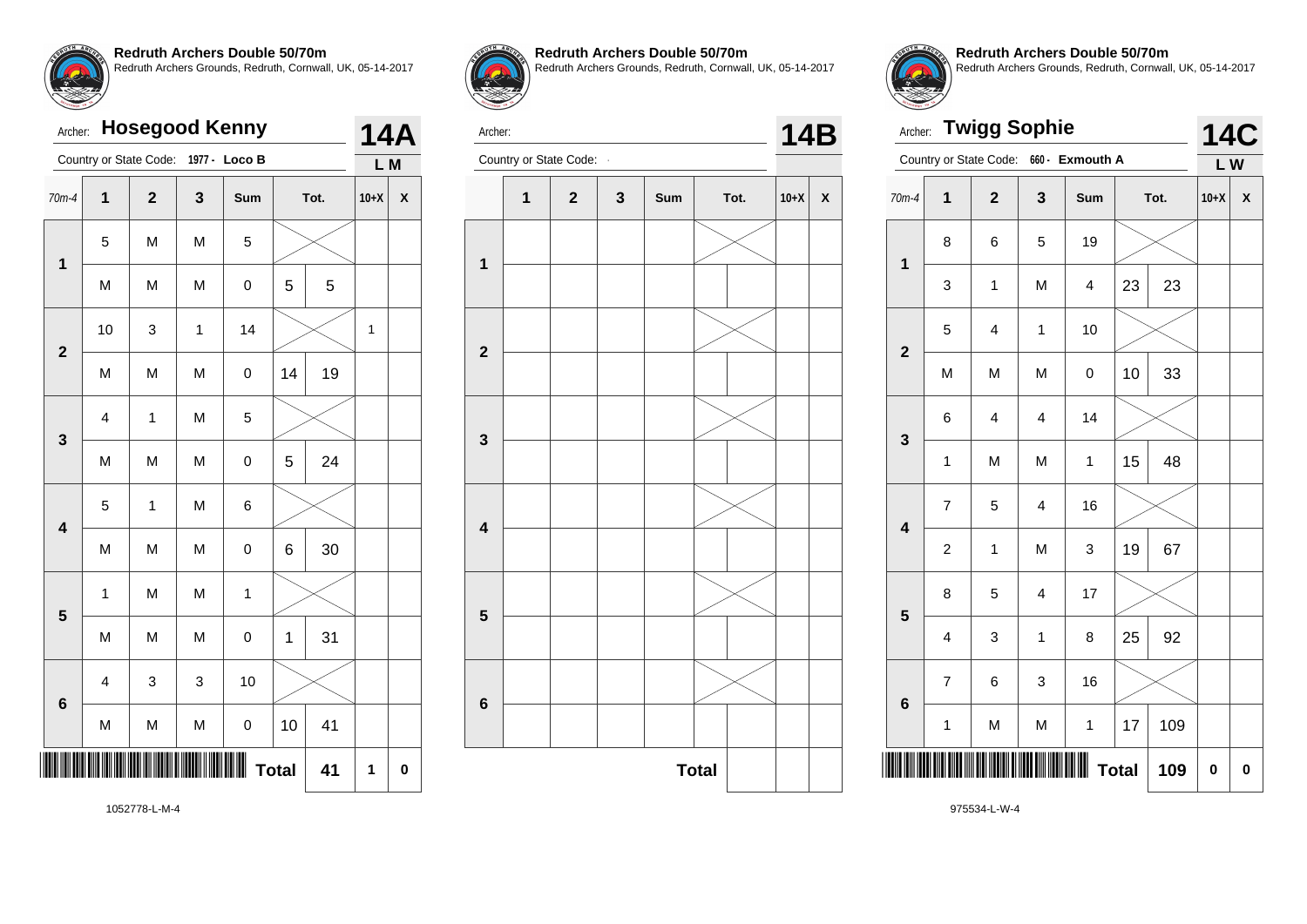| Archer: |  | <b>Neill Seth</b> |
|---------|--|-------------------|
|---------|--|-------------------|

|                         |                         | Country or State Code:  |                | 654 - Redruth A          |                |      | L M      |             |
|-------------------------|-------------------------|-------------------------|----------------|--------------------------|----------------|------|----------|-------------|
| $70m-1$                 | $\mathbf{1}$            | $\overline{\mathbf{2}}$ | 3              | Sum                      |                | Tot. | $10+X$   | X           |
| $\mathbf{1}$            | 6                       | 3                       | $\overline{c}$ | 11                       |                |      |          |             |
|                         | M                       | M                       | M              | 0                        | 11             | 11   |          |             |
| $\overline{\mathbf{2}}$ | $\overline{7}$          | $\overline{\mathbf{7}}$ | 3              | 17                       |                |      |          |             |
|                         | 3                       | 1                       | M              | 4                        | 21             | 32   |          |             |
| 3                       | 8                       | 6                       | 6              | 20                       |                |      |          |             |
|                         | 3                       | M                       | M              | 3                        | 23             | 55   |          |             |
| $\overline{\mathbf{4}}$ | 9                       | 8                       | 6              | 23                       |                |      |          |             |
|                         | 3                       | $\overline{c}$          | M              | 5                        | 28             | 83   |          |             |
| 5                       | $\overline{\mathbf{4}}$ | 3                       | M              | $\overline{\mathcal{I}}$ |                |      |          |             |
|                         | M                       | M                       | M              | $\pmb{0}$                | $\overline{7}$ | 90   |          |             |
| 6                       | $\overline{c}$          | 1                       | M              | 3                        |                |      |          |             |
|                         | M                       | M                       | M              | $\mathbf 0$              | 3              | 93   |          |             |
|                         |                         |                         |                |                          | <b>Total</b>   | 93   | $\bf{0}$ | $\mathbf 0$ |
|                         |                         |                         |                |                          |                |      |          |             |



**15A**

#### **Redruth Archers Double 50/70m**

Redruth Archers Grounds, Redruth, Cornwall, UK, 05-14-2017

### Archer: **Phillips Paul**

|                         |                         | Country or State Code:   | 1438 -         | A of the West  |              |      | L M       |           |
|-------------------------|-------------------------|--------------------------|----------------|----------------|--------------|------|-----------|-----------|
| $70m-1$                 | 1                       | $\mathbf{2}$             | 3              | Sum            |              | Tot. | $10+X$    | X         |
| 1                       | 8                       | $\overline{\mathcal{I}}$ | 6              | 21             |              |      |           |           |
|                         | M                       | M                        | M              | 0              | 21           | 21   |           |           |
| $\overline{2}$          | 3                       | 3                        | $\mathbf{1}$   | $\overline{7}$ |              |      |           |           |
|                         | 1                       | M                        | M              | 1              | 8            | 29   |           |           |
| 3                       | $\,6$                   | $\overline{\mathbf{4}}$  | 3              | 13             |              |      |           |           |
|                         | M                       | M                        | M              | 0              | 13           | 42   |           |           |
| $\overline{\mathbf{4}}$ | 9                       | 8                        | $\overline{7}$ | 24             |              |      |           |           |
|                         | $\overline{\mathbf{4}}$ | 4                        | M              | 8              | 32           | 74   |           |           |
| 5                       | 9                       | 6                        | 6              | 21             |              |      |           |           |
|                         | 5                       | M                        | M              | 5              | 26           | 100  |           |           |
| $6\phantom{1}6$         | $\overline{7}$          | 6                        | 6              | 19             |              |      |           |           |
|                         | 5                       | $\overline{\mathbf{c}}$  | M              | 7              | 26           | 126  |           |           |
|                         |                         |                          |                | Ш              | <b>Total</b> | 126  | $\pmb{0}$ | $\pmb{0}$ |



**15B**

**Redruth Archers Double 50/70m** Redruth Archers Grounds, Redruth, Cornwall, UK, 05-14-2017

| Archer:                 |                | <b>Bolt Angela</b>      |                |                      |                |                | <b>15C</b> |          |
|-------------------------|----------------|-------------------------|----------------|----------------------|----------------|----------------|------------|----------|
|                         |                | Country or State Code:  |                | 648 - Torquay C of A |                |                | LW         |          |
| $70m-1$                 | $\mathbf 1$    | $\overline{\mathbf{2}}$ | 3              | Sum                  |                | Tot.           | $10+X$     | X        |
| $\mathbf 1$             | $\overline{c}$ | M                       | M              | $\overline{c}$       |                |                |            |          |
|                         | M              | M                       | M              | 0                    | $\overline{c}$ | $\overline{c}$ |            |          |
| $\overline{2}$          | 5              | 4                       | M              | 9                    |                |                |            |          |
|                         | M              | M                       | M              | 0                    | 9              | 11             |            |          |
| 3                       | 5              | 4                       | M              | 9                    |                |                |            |          |
|                         | M              | M                       | M              | 0                    | 9              | 20             |            |          |
| $\overline{\mathbf{4}}$ | 5              | 5                       | 3              | 13                   |                |                |            |          |
|                         | $\overline{c}$ | M                       | M              | $\overline{c}$       | 15             | 35             |            |          |
| 5                       | 7              | $\overline{4}$          | 3              | 14                   |                |                |            |          |
|                         | M              | M                       | M              | 0                    | 14             | 49             |            |          |
| $6\phantom{1}6$         | 5              | 5                       | $\overline{c}$ | 12                   |                |                |            |          |
|                         | M              | M                       | M              | 0                    | 12             | 61             |            |          |
|                         |                |                         |                |                      | <b>Total</b>   | 61             | 0          | $\bf{0}$ |

1058712-L-M-1

983765-L-M-1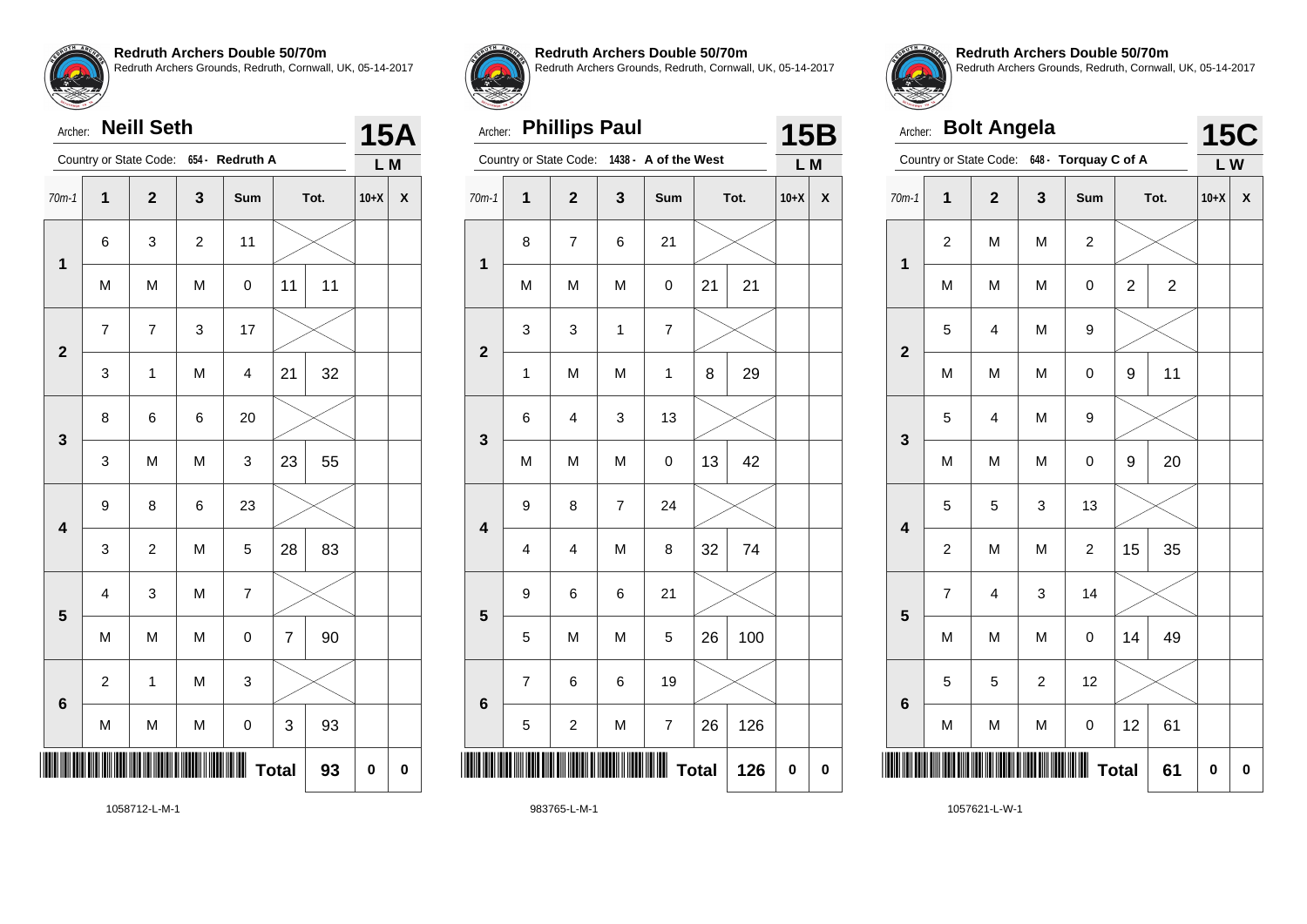|                         | Country or State Code:<br>654 -<br><b>Redruth A</b> |                         |                  |                | L M          |      |        |   |
|-------------------------|-----------------------------------------------------|-------------------------|------------------|----------------|--------------|------|--------|---|
| $70m-2$                 | $\overline{\mathbf{1}}$                             | $\overline{\mathbf{2}}$ | $\mathbf{3}$     | Sum            |              | Tot. | $10+X$ | X |
| $\mathbf{1}$            | 8                                                   | 8                       | 1                | 17             |              |      |        |   |
|                         | M                                                   | M                       | M                | 0              | 17           | 17   |        |   |
| $\overline{\mathbf{2}}$ | 9                                                   | 5                       | 5                | 19             |              |      |        |   |
|                         | $\overline{\mathbf{4}}$                             | $\boldsymbol{2}$        | M                | 6              | 25           | 42   |        |   |
| 3                       | 3                                                   | 3                       | $\boldsymbol{2}$ | 8              |              |      |        |   |
|                         | M                                                   | M                       | M                | 0              | 8            | 50   |        |   |
| $\overline{\mathbf{4}}$ | $\overline{\mathbf{7}}$                             | 5                       | 5                | 17             |              |      |        |   |
|                         | $\overline{c}$                                      | M                       | M                | $\overline{c}$ | 19           | 69   |        |   |
| 5                       | 9                                                   | 5                       | 5                | 19             |              |      |        |   |
|                         | 5                                                   | M                       | M                | 5              | 24           | 93   |        |   |
| $6\phantom{a}$          | 9                                                   | 3                       | 3                | 15             |              |      |        |   |
|                         | M                                                   | M                       | M                | $\pmb{0}$      | 15           | 108  |        |   |
|                         |                                                     |                         |                  |                | <b>Total</b> | 108  | 0      | 0 |
|                         |                                                     |                         |                  |                |              |      |        |   |



**15A**

**Redruth Archers Double 50/70m**

Redruth Archers Grounds, Redruth, Cornwall, UK, 05-14-2017

### Archer: **Phillips Paul**

| <b>Phillips Paul</b><br>Archer: |                         |                         |                |                         |              |      |          | <b>15B</b> |
|---------------------------------|-------------------------|-------------------------|----------------|-------------------------|--------------|------|----------|------------|
|                                 |                         | Country or State Code:  |                | 1438 - A of the West    |              |      | L M      |            |
| $70m-2$                         | $\overline{\mathbf{1}}$ | $\overline{\mathbf{2}}$ | 3              | Sum                     |              | Tot. | $10+X$   | X          |
| 1                               | 9                       | 6                       | 3              | 18                      |              |      |          |            |
|                                 | $\overline{c}$          | M                       | M              | $\overline{\mathbf{c}}$ | 20           | 20   |          |            |
| $\overline{2}$                  | 5                       | 5                       | 5              | 15                      |              |      |          |            |
|                                 | $\overline{\mathbf{4}}$ | $\overline{\mathbf{c}}$ | $\mathbf 2$    | 8                       | 23           | 43   |          |            |
| 3                               | $\overline{7}$          | 5                       | 5              | 17                      |              |      |          |            |
|                                 | 4                       | 3                       | M              | 7                       | 24           | 67   |          |            |
| $\overline{\mathbf{4}}$         | 9                       | $\overline{7}$          | $\overline{7}$ | 23                      |              |      |          |            |
|                                 | 5                       | M                       | M              | 5                       | 28           | 95   |          |            |
| 5                               | 9                       | $\overline{7}$          | $\overline{7}$ | 23                      |              |      |          |            |
|                                 | 5                       | 1                       | M              | 6                       | 29           | 124  |          |            |
| $6\phantom{1}6$                 | $\overline{7}$          | 4                       | 3              | 14                      |              |      |          |            |
|                                 | 3                       | $\mathbf 1$             | M              | $\overline{\mathbf{4}}$ | 18           | 142  |          |            |
|                                 |                         |                         |                |                         | <b>Total</b> | 142  | $\bf{0}$ | $\bf{0}$   |
|                                 |                         |                         |                |                         |              |      |          |            |



**Redruth Archers Double 50/70m** Redruth Archers Grounds, Redruth, Cornwall, UK, 05-14-2017

|                         | <b>Bolt Angela</b><br>Archer: |                         |                |                                             |              |      |        |             |  |
|-------------------------|-------------------------------|-------------------------|----------------|---------------------------------------------|--------------|------|--------|-------------|--|
|                         |                               |                         |                | Country or State Code: 648 - Torquay C of A |              |      | LW     | <b>15C</b>  |  |
| $70m-2$                 | 1                             | $\overline{2}$          | 3              | Sum                                         |              | Tot. | $10+X$ | X           |  |
| $\overline{\mathbf{1}}$ | 3                             | 3                       | $\overline{c}$ | 8                                           |              |      |        |             |  |
|                         | M                             | M                       | M              | $\mathsf 0$                                 | 8            | 8    |        |             |  |
| $\overline{\mathbf{2}}$ | 10                            | 4                       | $\mathbf{1}$   | 15                                          |              |      | 1      |             |  |
|                         | M                             | M                       | M              | 0                                           | 15           | 23   |        |             |  |
| 3                       | 6                             | 5                       | 5              | 16                                          |              |      |        |             |  |
|                         | M                             | M                       | M              | 0                                           | 16           | 39   |        |             |  |
| $\overline{\mathbf{4}}$ | 8                             | 5                       | M              | 13                                          |              |      |        |             |  |
|                         | M                             | M                       | M              | $\mathsf 0$                                 | 13           | 52   |        |             |  |
| 5                       | 6                             | 4                       | 1              | 11                                          |              |      |        |             |  |
|                         | M                             | M                       | M              | $\mathsf 0$                                 | 11           | 63   |        |             |  |
| 6                       | 6                             | 6                       | 5              | 17                                          |              |      |        |             |  |
|                         | 5                             | $\overline{\mathbf{c}}$ | M              | $\overline{7}$                              | 24           | 87   |        |             |  |
|                         |                               |                         |                |                                             | <b>Total</b> | 87   | 1      | $\mathbf 0$ |  |

1058712-L-M-2

983765-L-M-2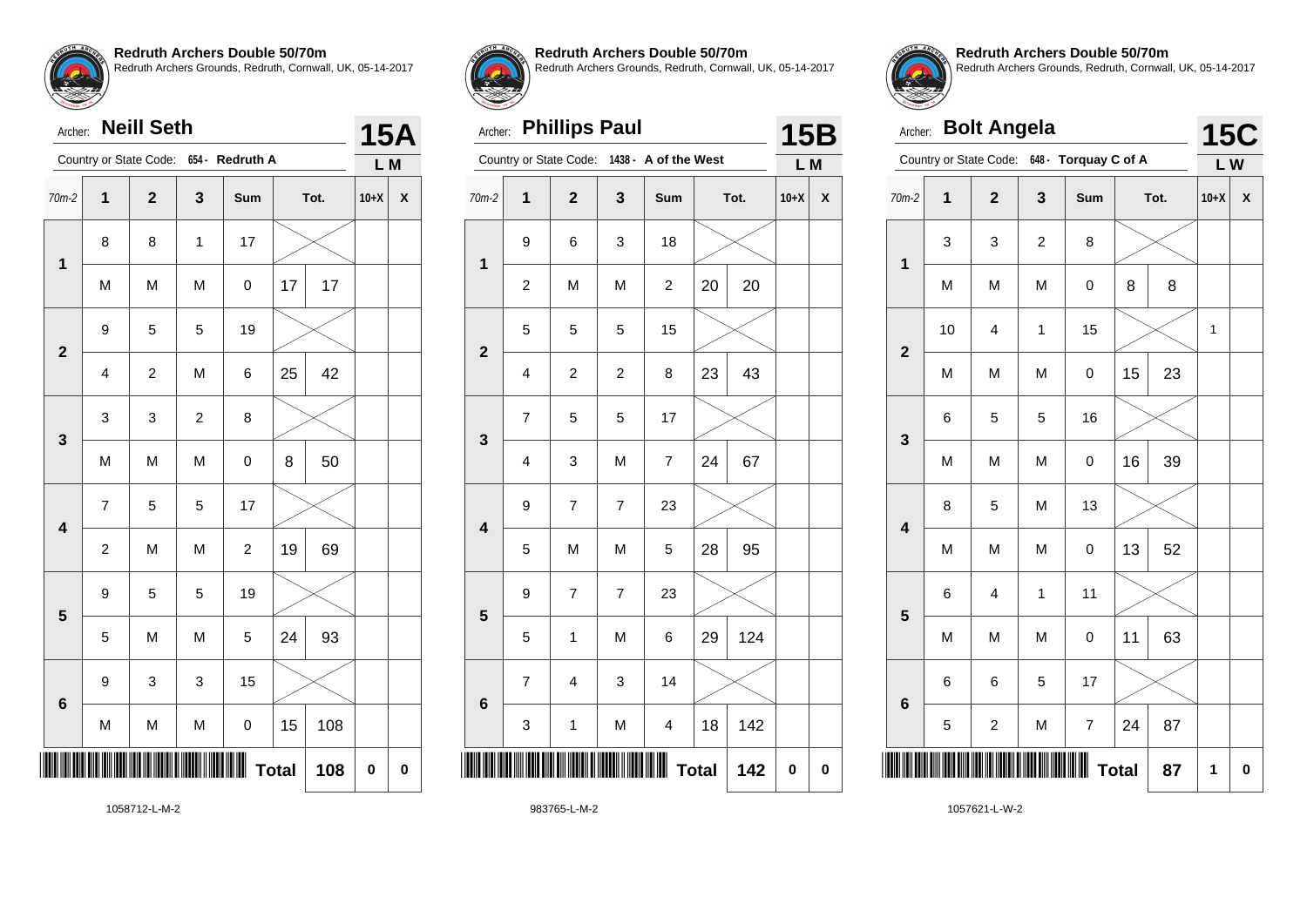# Archer: **Neill Seth**

|                         |                         | Country or State Code:  | 654 -          | <b>Redruth A</b> |                |                | L M    |   |
|-------------------------|-------------------------|-------------------------|----------------|------------------|----------------|----------------|--------|---|
| $70m-3$                 | $\overline{\mathbf{1}}$ | $\overline{\mathbf{2}}$ | 3              | Sum              |                | Tot.           | $10+X$ | X |
|                         | $\overline{\mathbf{4}}$ | $\overline{c}$          | $\mathbf{1}$   | $\overline{7}$   |                |                |        |   |
| $\mathbf 1$             | M                       | M                       | M              | $\mathsf 0$      | $\overline{7}$ | $\overline{7}$ |        |   |
| $\overline{\mathbf{2}}$ | 8                       | 8                       | $\overline{7}$ | 23               |                |                |        |   |
|                         | $\overline{\mathbf{4}}$ | 3                       | M              | $\overline{7}$   | 30             | 37             |        |   |
| $\mathbf{3}$            | 8                       | 5                       | 5              | 18               |                |                |        |   |
|                         | $\overline{c}$          | M                       | M              | $\overline{c}$   | 20             | 57             |        |   |
| $\overline{\mathbf{4}}$ | 6                       | 5                       | $\overline{4}$ | 15               |                |                |        |   |
|                         | 4                       | 3                       | 3              | 10               | 25             | 82             |        |   |
| 5                       | 6                       | $\overline{\mathbf{4}}$ | $\overline{4}$ | 14               |                |                |        |   |
|                         | $\overline{c}$          | $\overline{c}$          | M              | 4                | 18             | 100            |        |   |
| $6\phantom{1}6$         | 8                       | 8                       | $\overline{4}$ | 20               |                |                |        |   |
|                         | M                       | M                       | M              | 0                | 20             | 120            |        |   |
| ║                       |                         |                         |                | Ш                | <b>Total</b>   | 120            | 0      | 0 |
|                         |                         | 1058712-L-M-3           |                |                  |                |                |        |   |



**15A**

#### **Redruth Archers Double 50/70m**

Redruth Archers Grounds, Redruth, Cornwall, UK, 05-14-2017

### Archer: **Phillips Paul**

|                         | Country or State Code:              | 1438 -                  | A of the West           |                         | L M          |          |          |             |
|-------------------------|-------------------------------------|-------------------------|-------------------------|-------------------------|--------------|----------|----------|-------------|
| $70m-3$                 | $\overline{1}$                      | $\overline{2}$          | 3                       | Sum                     |              | Tot.     | $10+X$   | X           |
| $\mathbf{1}$            | 5                                   | 5                       | 3                       | 13                      |              |          |          |             |
|                         | $\overline{c}$                      | M                       | M                       | $\overline{c}$          | 15           | 15       |          |             |
| $\overline{2}$          | 6                                   | 5                       | $\overline{\mathbf{4}}$ | 15                      |              |          |          |             |
|                         | M                                   | M                       | M                       | 0                       | 15           | 30       |          |             |
| 3                       | 8                                   | 8                       | 5                       | 21                      |              |          |          |             |
|                         | $\overline{c}$                      | 1                       | M                       | 3                       | 24           | 54       |          |             |
| $\overline{\mathbf{4}}$ | 10                                  | 7                       | 6                       | 23                      |              |          | 1        |             |
|                         | $\overline{\mathbf{4}}$             | 4                       | M                       | 8                       | 31           | 85       |          |             |
| 5                       | 9                                   | $\overline{7}$          | $\mathbf 1$             | 17                      |              |          |          |             |
|                         | M                                   | M                       | M                       | $\overline{0}$          | 17           | 102      |          |             |
| $6\phantom{1}6$         | 8                                   | 5                       | $\overline{\mathbf{4}}$ | 17                      |              |          |          |             |
|                         | $\overline{\mathbf{c}}$             | $\overline{\mathbf{c}}$ | M                       | $\overline{\mathbf{4}}$ | 21           | 123      |          |             |
|                         |                                     |                         |                         | Ш                       | <b>Total</b> | 123      | 1        | $\mathbf 0$ |
|                         | 983765-L-M-3<br><b>Signed Total</b> |                         |                         |                         | 123          | $\bf{0}$ | $\bf{0}$ |             |



**15B**

**Redruth Archers Double 50/70m** Redruth Archers Grounds, Redruth, Cornwall, UK, 05-14-2017

| <b>Bolt Angela</b><br>Archer: |                                             |                         |                |                         |              |      |        | <b>15C</b>  |  |
|-------------------------------|---------------------------------------------|-------------------------|----------------|-------------------------|--------------|------|--------|-------------|--|
|                               | Country or State Code: 648 - Torquay C of A |                         |                |                         |              |      |        |             |  |
| $70m-3$                       | $\overline{\mathbf{1}}$                     | $\overline{\mathbf{2}}$ | 3              | Sum                     |              | Tot. | $10+X$ | X           |  |
| $\overline{\mathbf{1}}$       | $\overline{\mathbf{7}}$                     | 5                       | $\mathbf{1}$   | 13                      |              |      |        |             |  |
|                               | M                                           | M                       | M              | 0                       | 13           | 13   |        |             |  |
| $\overline{2}$                | 9                                           | 7                       | 5              | 21                      |              |      |        |             |  |
|                               | M                                           | M                       | M              | $\mathsf 0$             | 21           | 34   |        |             |  |
| 3                             | 7                                           | 3                       | 2              | 12                      |              |      |        |             |  |
|                               | M                                           | M                       | M              | $\mathsf 0$             | 12           | 46   |        |             |  |
| $\overline{\mathbf{4}}$       | 3                                           | $\overline{c}$          | M              | 5                       |              |      |        |             |  |
|                               | M                                           | M                       | M              | $\mathsf 0$             | 5            | 51   |        |             |  |
| 5                             | 3                                           | $\mathbf 1$             | M              | $\overline{\mathbf{4}}$ |              |      |        |             |  |
|                               | M                                           | M                       | M              | 0                       | 4            | 55   |        |             |  |
| 6                             | 8                                           | 8                       | $\overline{7}$ | 23                      |              |      |        |             |  |
|                               | 6                                           | 4                       | M              | 10                      | 33           | 88   |        |             |  |
|                               |                                             |                         |                |                         | <b>Total</b> | 88   | 0      | $\mathbf 0$ |  |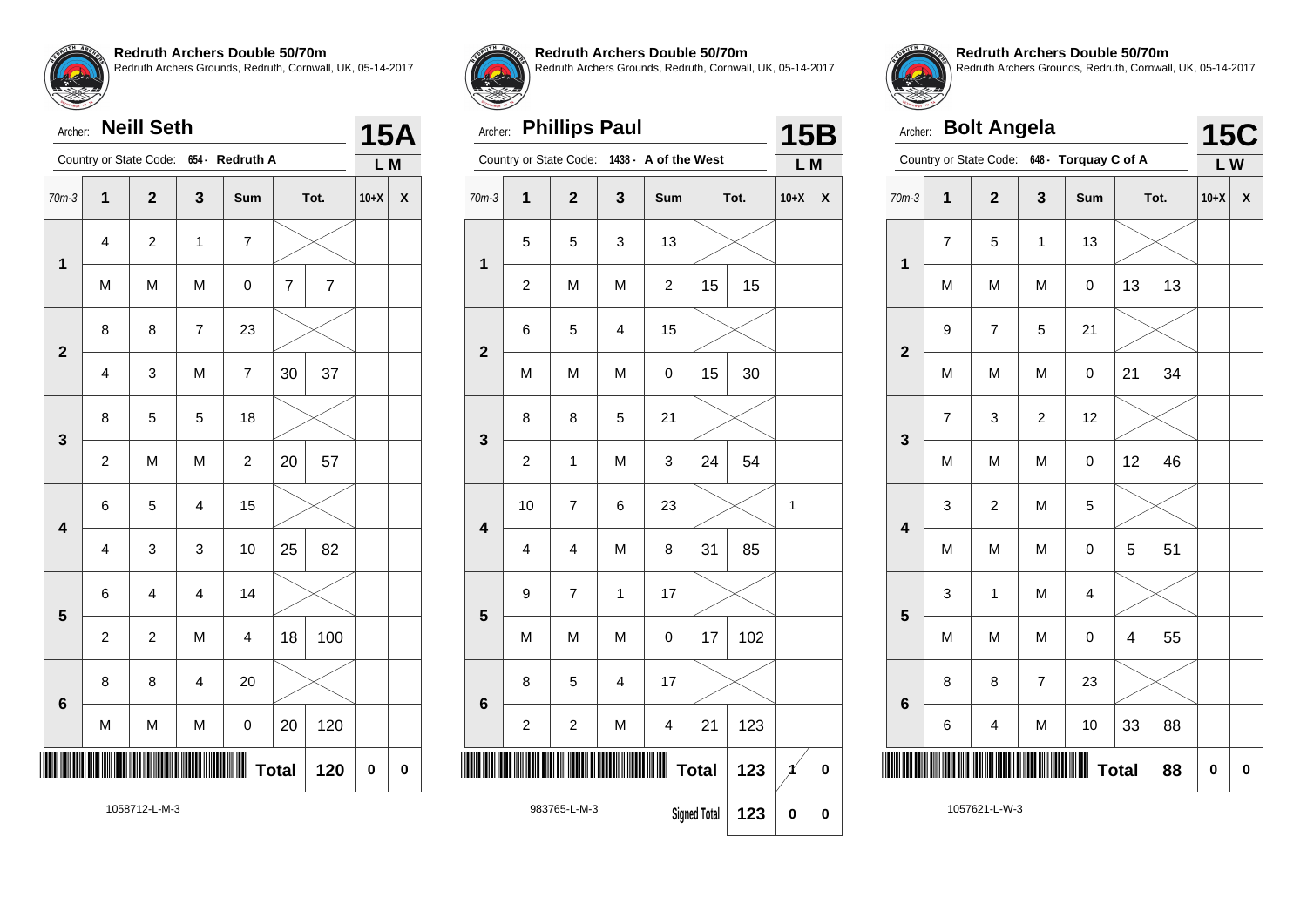| Archer: |  | <b>Neill Seth</b> |
|---------|--|-------------------|
|---------|--|-------------------|

|                         | Country or State Code:<br>654 -<br><b>Redruth A</b> |                         |                  |                          |                | L M                      |          |   |
|-------------------------|-----------------------------------------------------|-------------------------|------------------|--------------------------|----------------|--------------------------|----------|---|
| $70m-4$                 | 1                                                   | $\mathbf{2}$            | 3                | Sum                      |                | Tot.                     | $10+X$   | X |
| $\mathbf 1$             | 7                                                   | M                       | M                | $\overline{\mathcal{I}}$ |                |                          |          |   |
|                         | M                                                   | M                       | M                | $\mathsf 0$              | $\overline{7}$ | $\overline{\mathcal{I}}$ |          |   |
| $\overline{2}$          | 8                                                   | 3                       | $\boldsymbol{2}$ | 13                       |                |                          |          |   |
|                         | M                                                   | M                       | M                | $\pmb{0}$                | 13             | 20                       |          |   |
| 3                       | 5                                                   | 5                       | $\overline{c}$   | 12                       |                |                          |          |   |
|                         | M                                                   | M                       | M                | $\pmb{0}$                | 12             | 32                       |          |   |
| $\overline{\mathbf{4}}$ | 6                                                   | 6                       | 1                | 13                       |                |                          |          |   |
|                         | M                                                   | M                       | M                | $\mathsf 0$              | 13             | 45                       |          |   |
| 5                       | 6                                                   | $\overline{\mathbf{4}}$ | $\boldsymbol{2}$ | 12                       |                |                          |          |   |
|                         | M                                                   | M                       | M                | $\mathsf 0$              | 12             | 57                       |          |   |
|                         | 5                                                   | 3                       | $\boldsymbol{2}$ | 10                       |                |                          |          |   |
| 6                       | M                                                   | M                       | M                | $\mathbf 0$              | 10             | 67                       |          |   |
| ║║                      |                                                     |                         |                  | ∭                        | <b>Total</b>   | 67                       | $\bf{0}$ | 0 |



**15A**

**Redruth Archers Double 50/70m**

Redruth Archers Grounds, Redruth, Cornwall, UK, 05-14-2017

### Archer: **Phillips Paul**

|                         | Country or State Code:<br>1438 -<br>A of the West |                          |                         |                |              |      | L M    |                    |
|-------------------------|---------------------------------------------------|--------------------------|-------------------------|----------------|--------------|------|--------|--------------------|
| $70m-4$                 | $\mathbf{1}$                                      | $\mathbf{2}$             | 3                       | Sum            |              | Tot. | $10+X$ | $\pmb{\mathsf{X}}$ |
| 1                       | 8                                                 | $\overline{\mathcal{I}}$ | 6                       | 21             |              |      |        |                    |
|                         | 5                                                 | M                        | M                       | 5              | 26           | 26   |        |                    |
| $\overline{\mathbf{c}}$ | $\overline{7}$                                    | 6                        | 6                       | 19             |              |      |        |                    |
|                         | 5                                                 | 4                        | M                       | 9              | 28           | 54   |        |                    |
| 3                       | 8                                                 | 5                        | $\overline{\mathbf{4}}$ | 17             |              |      |        |                    |
|                         | 3                                                 | M                        | M                       | 3              | 20           | 74   |        |                    |
| $\overline{\mathbf{4}}$ | 9                                                 | 5                        | $\overline{\mathbf{4}}$ | 18             |              |      |        |                    |
|                         | 4                                                 | 1                        | M                       | 5              | 23           | 97   |        |                    |
| 5                       | $\overline{7}$                                    | 5                        | 3                       | 15             |              |      |        |                    |
|                         | $\overline{\mathbf{c}}$                           | M                        | M                       | $\overline{c}$ | 17           | 114  |        |                    |
| $6\phantom{1}6$         | 8                                                 | 4                        | M                       | 12             |              |      |        |                    |
|                         | M                                                 | M                        | M                       | 0              | 12           | 126  |        |                    |
|                         |                                                   |                          |                         | Ш              | <b>Total</b> | 126  | 0      | 0                  |
|                         |                                                   |                          |                         |                |              |      |        |                    |



**15B**

**Redruth Archers Double 50/70m** Redruth Archers Grounds, Redruth, Cornwall, UK, 05-14-2017

|                         | <b>Bolt Angela</b><br>Archer: |                         |                |                      |              |      |                  |              |  |
|-------------------------|-------------------------------|-------------------------|----------------|----------------------|--------------|------|------------------|--------------|--|
|                         |                               | Country or State Code:  |                | 648 - Torquay C of A |              |      | <b>15C</b><br>LW |              |  |
| $70m-4$                 | $\mathbf 1$                   | $\overline{2}$          | 3              | Sum                  |              | Tot. | $10+X$           | X            |  |
| $\mathbf 1$             | 7                             | 5                       | $\overline{2}$ | 14                   |              |      |                  |              |  |
|                         | $\mathbf 1$                   | M                       | M              | $\mathbf{1}$         | 15           | 15   |                  |              |  |
| $\overline{\mathbf{2}}$ | X                             | $\overline{\mathbf{4}}$ | 3              | 17                   |              |      | 1                | $\mathbf{1}$ |  |
|                         | $\overline{c}$                | $\mathbf 1$             | M              | 3                    | 20           | 35   |                  |              |  |
| $\mathbf{3}$            | 9                             | 8                       | 8              | 25                   |              |      |                  |              |  |
|                         | $\overline{\mathbf{4}}$       | M                       | M              | $\overline{4}$       | 29           | 64   |                  |              |  |
| $\overline{\mathbf{4}}$ | $\overline{7}$                | 4                       | 4              | 15                   |              |      |                  |              |  |
|                         | $\mathbf 1$                   | M                       | M              | $\mathbf 1$          | 16           | 80   |                  |              |  |
| 5                       | 6                             | 4                       | $\mathbf{1}$   | 11                   |              |      |                  |              |  |
|                         | M                             | M                       | M              | $\mathsf 0$          | 11           | 91   |                  |              |  |
| $6\phantom{1}6$         | $\overline{7}$                | 5                       | $\overline{4}$ | 16                   |              |      |                  |              |  |
|                         | $\overline{\mathbf{c}}$       | 1                       | M              | 3                    | 19           | 110  |                  |              |  |
|                         |                               |                         |                |                      | <b>Total</b> | 110  | 1                | 1            |  |

1058712-L-M-4

983765-L-M-4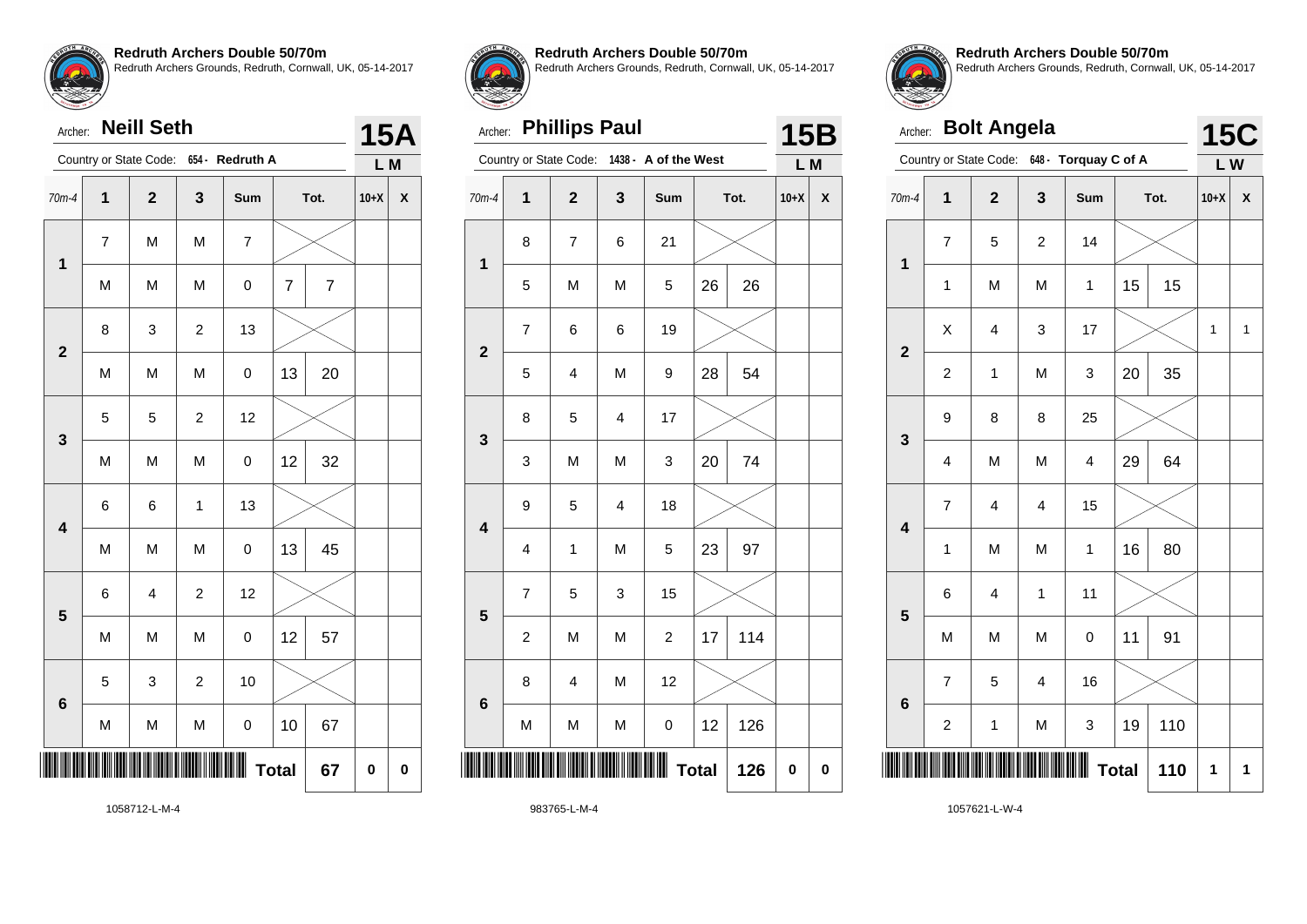

Archer:

**Redruth Archers Double 50/70m** Redruth Archers Grounds, Redruth, Cornwall, UK, 05-14-2017



**Redruth Archers Double 50/70m**

Redruth Archers Grounds, Redruth, Cornwall, UK, 05-14-2017

### Archer: **Darby- Smythe Helen**

| Archer:                 | 17B            |                        |                |                     |              |      |        |   |
|-------------------------|----------------|------------------------|----------------|---------------------|--------------|------|--------|---|
|                         |                | Country or State Code: |                | 1412 - Pathfinder B |              |      | C W    |   |
| $50m-1$                 | $\overline{1}$ | $\overline{2}$         | 3              | Sum                 |              | Tot. | $10+X$ | X |
| 1                       | X              | 9                      | 8              | 27                  |              |      | 1      | 1 |
|                         | 8              | 7                      | 6              | 21                  | 48           | 48   |        |   |
| $\overline{\mathbf{2}}$ | 9              | 9                      | 8              | 26                  |              |      |        |   |
|                         | 8              | 8                      | $\overline{7}$ | 23                  | 49           | 97   |        |   |
| 3                       | 9              | 9                      | 9              | 27                  |              |      |        |   |
|                         | 8              | 8                      | 7              | 23                  | 50           | 147  |        |   |
| $\overline{\mathbf{4}}$ | 9              | 8                      | $\overline{7}$ | 24                  |              |      |        |   |
|                         | $\overline{7}$ | 6                      | M              | 13                  | 37           | 184  |        |   |
| 5                       | 10             | 9                      | 9              | 28                  |              |      | 1      |   |
|                         | 9              | 8                      | 5              | 22                  | 50           | 234  |        |   |
| $6\phantom{1}6$         | 9              | 8                      | 8              | 25                  |              |      |        |   |
|                         | $\overline{7}$ | 6                      | M              | 13                  | 38           | 272  |        |   |
|                         |                |                        |                | Ш                   | <b>Total</b> | 272  | 2      | 1 |
|                         |                |                        |                |                     |              |      |        |   |

**Redruth Archers Double 50/70m** Redruth Archers Grounds, Redruth, Cornwall, UK, 05-14-2017

| <b>Cousins David</b><br>Archer: |                                                 |              |    |     |              |      |        | <b>17C</b> |
|---------------------------------|-------------------------------------------------|--------------|----|-----|--------------|------|--------|------------|
|                                 | Country or State Code: 627 - Lizard Peninsula B |              |    |     |              |      |        |            |
| $50m-1$                         | 1                                               | $\mathbf{2}$ | 3  | Sum |              | Tot. | $10+X$ | χ          |
| $\overline{\mathbf{1}}$         | 10                                              | 10           | 9  | 29  |              |      | 2      |            |
|                                 | 9                                               | 9            | 9  | 27  | 56           | 56   |        |            |
| $\overline{2}$                  | X                                               | 9            | 9  | 28  |              |      | 1      | 1          |
|                                 | 9                                               | 9            | 8  | 26  | 54           | 110  |        |            |
| 3                               | 10                                              | 9            | 9  | 28  |              |      | 1      |            |
|                                 | 9                                               | 9            | 6  | 24  | 52           | 162  |        |            |
| $\overline{\mathbf{4}}$         | 10                                              | 9            | 9  | 28  |              |      | 1      |            |
|                                 | 9                                               | 9            | 8  | 26  | 54           | 216  |        |            |
| 5                               | 10                                              | 10           | 10 | 30  |              |      | 3      |            |
|                                 | 9                                               | 9            | 9  | 27  | 57           | 273  |        |            |
| 6                               | 9                                               | 9            | 9  | 27  |              |      |        |            |
|                                 | 9                                               | 8            | 6  | 23  | 50           | 323  |        |            |
|                                 |                                                 |              |    |     | <b>Total</b> | 323  | 8      | 1          |



1005342-C-W-1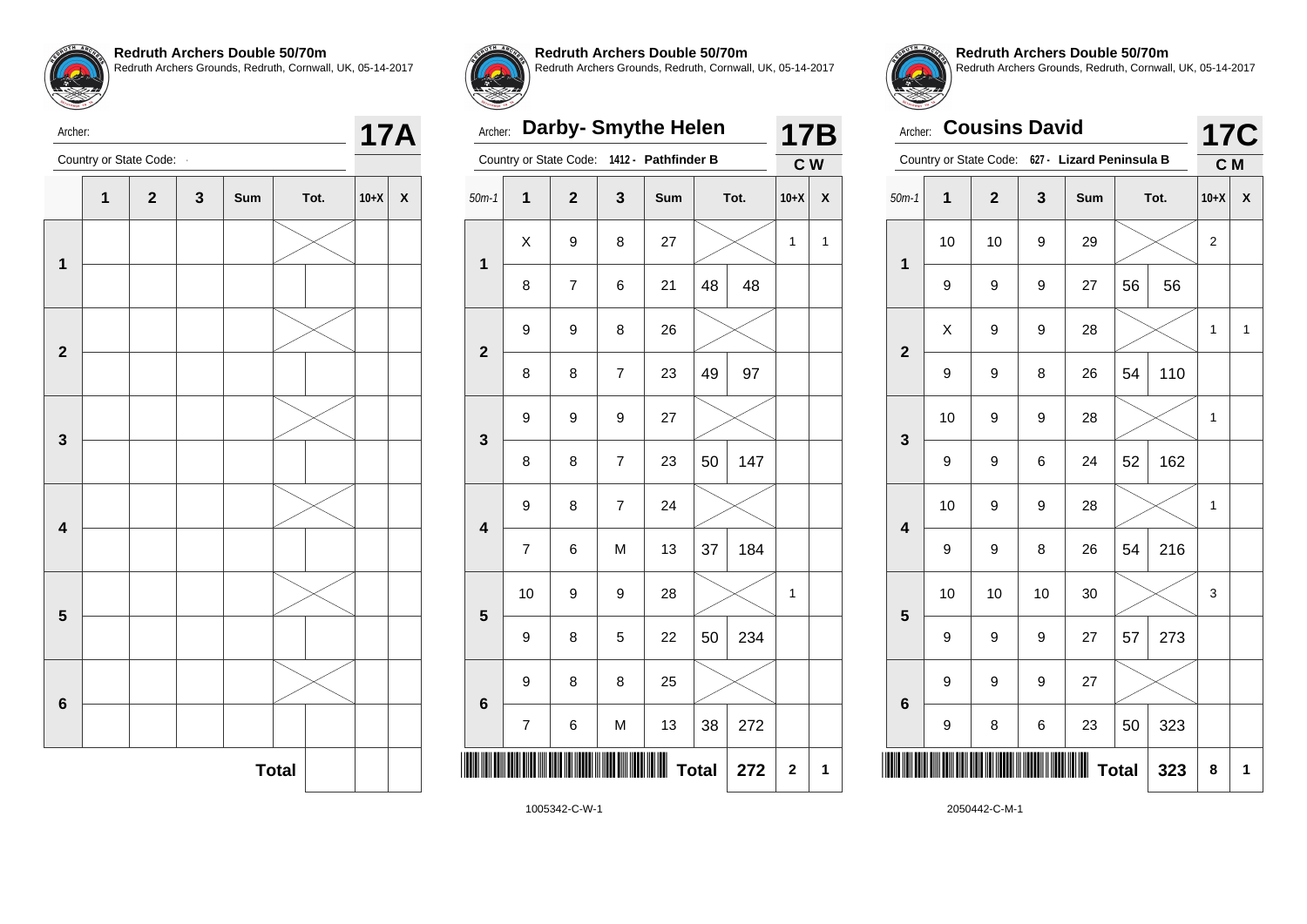



**Redruth Archers Double 50/70m**

Redruth Archers Grounds, Redruth, Cornwall, UK, 05-14-2017

### Archer: **Darby- Smythe Helen**

| Archer:                 | 17B            |                        |                |                     |              |      |        |              |
|-------------------------|----------------|------------------------|----------------|---------------------|--------------|------|--------|--------------|
|                         |                | Country or State Code: |                | 1412 - Pathfinder B |              |      | C W    |              |
| $50m-2$                 | $\overline{1}$ | $\overline{2}$         | 3              | Sum                 |              | Tot. | $10+X$ | $\mathsf{x}$ |
| 1                       | 10             | 9                      | 9              | 28                  |              |      | 1      |              |
|                         | 8              | 7                      | $\overline{7}$ | 22                  | 50           | 50   |        |              |
| $\overline{\mathbf{2}}$ | 9              | 9                      | 8              | 26                  |              |      |        |              |
|                         | 8              | $\overline{7}$         | $\overline{7}$ | 22                  | 48           | 98   |        |              |
| 3                       | 10             | 9                      | 8              | 27                  |              |      | 1      |              |
|                         | 7              | 7                      | $\overline{7}$ | 21                  | 48           | 146  |        |              |
| $\overline{\mathbf{4}}$ | 10             | 10                     | 9              | 29                  |              |      | 2      |              |
|                         | $\overline{7}$ | M                      | M              | $\overline{7}$      | 36           | 182  |        |              |
| 5                       | 9              | 8                      | 8              | 25                  |              |      |        |              |
|                         | 7              | 7                      | 6              | 20                  | 45           | 227  |        |              |
| 6                       | 10             | 10                     | 9              | 29                  |              |      | 2      |              |
|                         | 8              | 7                      | M              | 15                  | 44           | 271  |        |              |
|                         |                |                        |                | Ш                   | <b>Total</b> | 271  | 6      | $\bf{0}$     |
|                         |                |                        |                |                     |              |      |        |              |

**Redruth Archers Double 50/70m** Redruth Archers Grounds, Redruth, Cornwall, UK, 05-14-2017

| Archer:                 | <b>17C</b>                            |                |                  |                                                 |    |      |                |                |
|-------------------------|---------------------------------------|----------------|------------------|-------------------------------------------------|----|------|----------------|----------------|
|                         |                                       |                |                  | Country or State Code: 627 - Lizard Peninsula B |    |      | C M            |                |
| $50m-2$                 | 1                                     | $\overline{2}$ | 3                | Sum                                             |    | Tot. | $10+X$         | X              |
| $\overline{\mathbf{1}}$ | 10                                    | 9              | 9                | 28                                              |    |      | 1              |                |
|                         | 8                                     | 8              | $\overline{7}$   | 23                                              | 51 | 51   |                |                |
|                         | 10<br>10<br>9<br>29<br>$\overline{2}$ |                |                  |                                                 |    |      |                |                |
|                         | 9                                     | 9              | $\overline{7}$   | 25                                              | 54 | 105  |                |                |
| 3                       | 9                                     | 9              | 9                | 27                                              |    |      |                |                |
|                         | 8                                     | 8              | 8                | 24                                              | 51 | 156  |                |                |
| $\overline{\mathbf{4}}$ | 9                                     | 9              | 9                | 27                                              |    |      |                |                |
|                         | 9                                     | 8              | 8                | 25                                              | 52 | 208  |                |                |
| 5                       | Χ                                     | X              | 10               | 30                                              |    |      | 3              | $\overline{2}$ |
|                         | 9                                     | 8              | 8                | 25                                              | 55 | 263  |                |                |
| $6\phantom{a}$          | X                                     | X              | 8                | 28                                              |    |      | $\overline{2}$ | 2              |
|                         | 8                                     | 8              | $\boldsymbol{7}$ | 23                                              | 51 | 314  |                |                |
|                         | <b>Total</b><br>314                   |                |                  |                                                 |    |      |                |                |

Archer:



1005342-C-W-2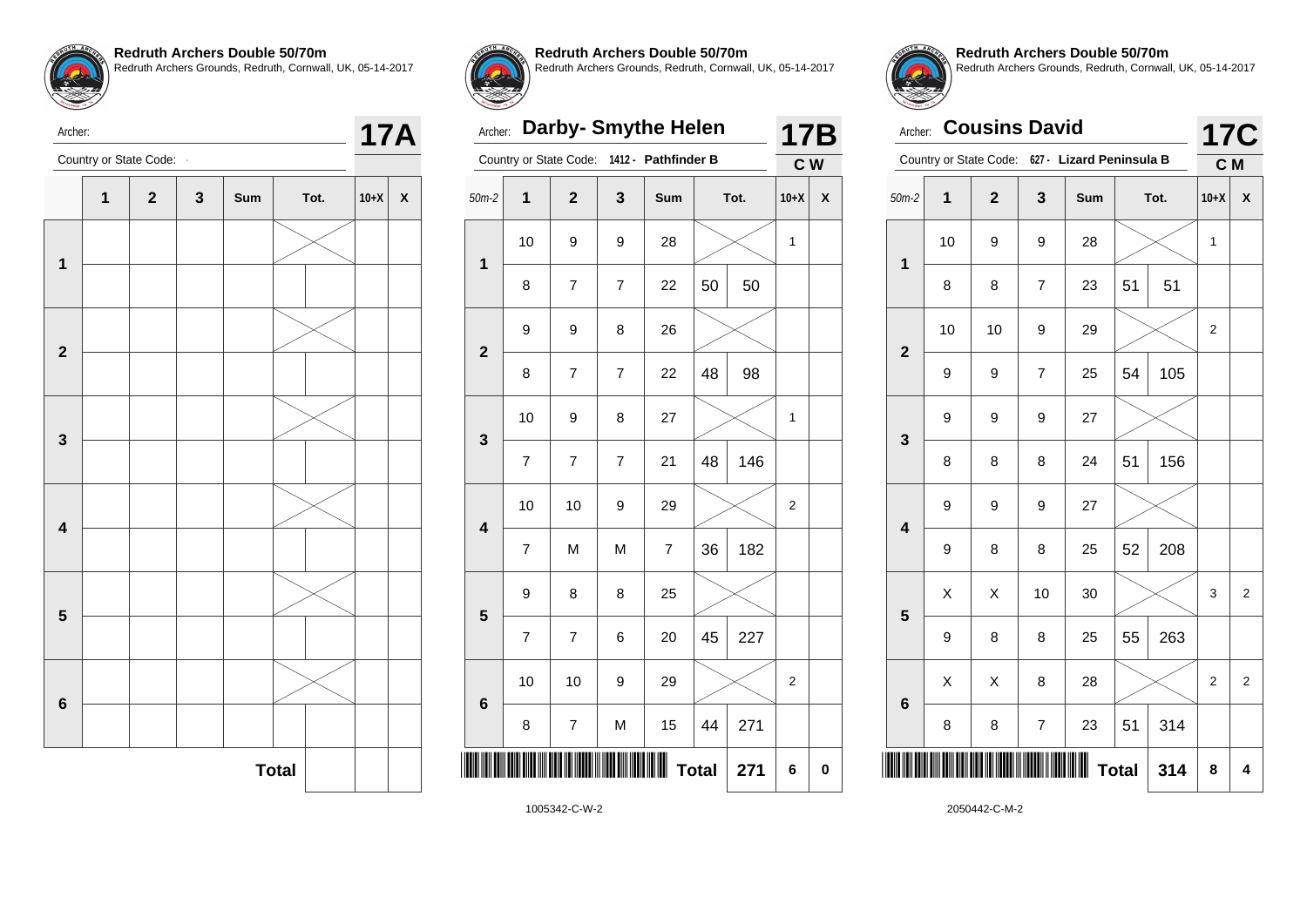



**Redruth Archers Double 50/70m** Redruth Archers Grounds, Redruth, Cornwall, UK, 05-14-2017

Archer: **Darby- Smythe Helen**

| Archer:                 | 17B            |                         |   |                     |              |      |              |   |
|-------------------------|----------------|-------------------------|---|---------------------|--------------|------|--------------|---|
|                         |                | Country or State Code:  |   | 1412 - Pathfinder B |              |      | C W          |   |
| $50m-3$                 | 1              | $\overline{\mathbf{2}}$ | 3 | Sum                 |              | Tot. | $10+X$       | X |
| $\overline{\mathbf{1}}$ | Χ              | 9                       | 8 | 27                  |              |      | 1            | 1 |
|                         | 6              | 6                       | 6 | 18                  | 45           | 45   |              |   |
| $\mathbf{2}$            | 9              | 8                       | 8 | 25                  |              |      |              |   |
|                         | 8              | 7                       | 7 | 22                  | 47           | 92   |              |   |
| 3                       | 9              | 9                       | 8 | 26                  |              |      |              |   |
|                         | 8              | $\overline{7}$          | M | 15                  | 41           | 133  |              |   |
| 4                       | 10             | 9                       | 9 | 28                  |              |      | $\mathbf{1}$ |   |
|                         | 9              | $\overline{7}$          | M | 16                  | 44           | 177  |              |   |
| 5                       | 9              | 9                       | 8 | 26                  |              |      |              |   |
|                         | $\overline{7}$ | 6                       | M | 13                  | 39           | 216  |              |   |
| 6                       | 9              | 8                       | 8 | 25                  |              |      |              |   |
|                         | 8              | 7                       | 6 | 21                  | 46           | 262  |              |   |
|                         |                |                         |   | Ш                   | <b>Total</b> | 262  | $\mathbf 2$  | 1 |
|                         |                | 1005212C112             |   |                     |              |      |              |   |



**Redruth Archers Double 50/70m** Redruth Archers Grounds, Redruth, Cornwall, UK, 05-14-2017

| Archer:                 |                     | <b>17C</b>              |                |                                                 |    |      |        |   |  |
|-------------------------|---------------------|-------------------------|----------------|-------------------------------------------------|----|------|--------|---|--|
|                         |                     |                         |                | Country or State Code: 627 - Lizard Peninsula B |    |      | C M    |   |  |
| $50m-3$                 | $\mathbf 1$         | $\overline{\mathbf{2}}$ | 3              | Sum                                             |    | Tot. | $10+X$ | X |  |
| $\mathbf 1$             | 10                  | 10                      | 9              | 29                                              |    |      | 2      |   |  |
|                         | 9                   | 9                       | 8              | 26                                              | 55 | 55   |        |   |  |
| $\overline{2}$          | X                   | 10                      | 8              | 28                                              |    |      | 2      | 1 |  |
|                         | 8                   | 8                       | 5              | 21                                              | 49 | 104  |        |   |  |
| 3                       | 9                   | 9                       | 9              | 27                                              |    |      |        |   |  |
|                         | $\overline{7}$      | $\overline{7}$          | $\overline{7}$ | 21                                              | 48 | 152  |        |   |  |
| $\overline{\mathbf{4}}$ | 10                  | 10                      | 9              | 29                                              |    |      | 2      |   |  |
|                         | 9                   | 8                       | 6              | 23                                              | 52 | 204  |        |   |  |
| 5                       | 9                   | 9                       | 9              | 27                                              |    |      |        |   |  |
|                         | 8                   | 8                       | $\overline{7}$ | 23                                              | 50 | 254  |        |   |  |
| 6                       | 9                   | 9                       | 8              | 26                                              |    |      |        |   |  |
|                         | 8                   | 8                       | 8              | 24                                              | 50 | 304  |        |   |  |
|                         | <b>Total</b><br>304 |                         |                |                                                 |    |      |        |   |  |

Archer:

Archer: **17A**<br>Country or State Code: **17A** 



1005342-C-W-3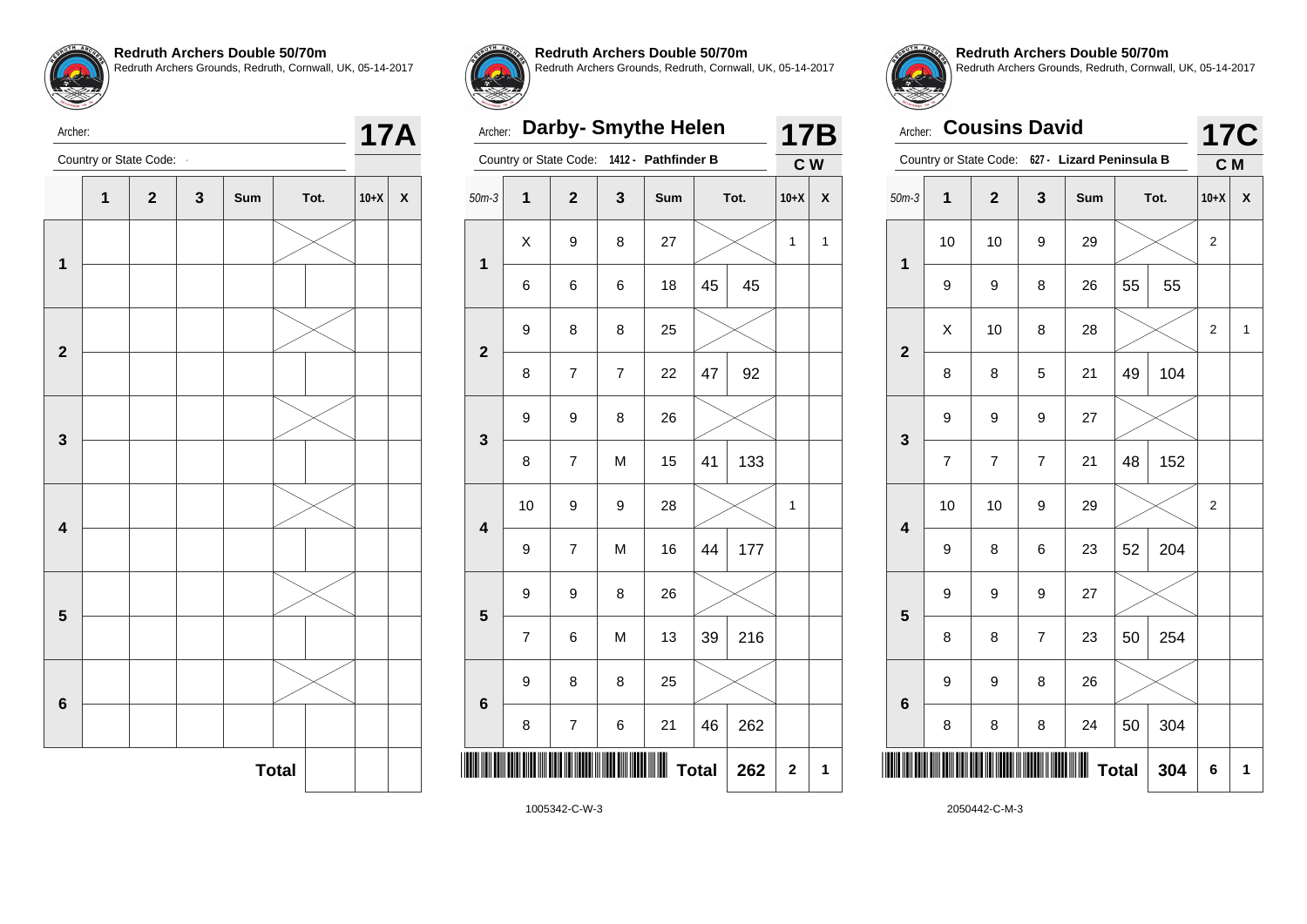

Archer:

**Redruth Archers Double 50/70m** Redruth Archers Grounds, Redruth, Cornwall, UK, 05-14-2017





**Redruth Archers Double 50/70m**

Redruth Archers Grounds, Redruth, Cornwall, UK, 05-14-2017

# Archer: **Darby- Smythe Helen**

|                         |    | Country or State Code: | $1412 -$     | <b>Pathfinder B</b> |              |      | C W          |                |
|-------------------------|----|------------------------|--------------|---------------------|--------------|------|--------------|----------------|
| $50m-4$                 | 1  | $\mathbf{2}$           | $\mathbf{3}$ | <b>Sum</b>          |              | Tot. | $10+X$       | X              |
|                         | X  | 10                     | 10           | 30                  |              |      | 3            | 1              |
| 1                       | 10 | $\overline{7}$         | 6            | 23                  | 53           | 53   | $\mathbf{1}$ |                |
| $\overline{\mathbf{2}}$ | 9  | 9                      | 9            | 27                  |              |      |              |                |
|                         | 8  | $\overline{7}$         | 6            | 21                  | 48           | 101  |              |                |
| 3                       | X  | 9                      | 9            | 28                  |              |      | 1            | $\overline{1}$ |
|                         | 9  | 8                      | 8            | 25                  | 53           | 154  |              |                |
| 4                       | 10 | 9                      | 9            | 28                  |              |      | $\mathbf 1$  |                |
|                         | 9  | 8                      | 5            | 22                  | 50           | 204  |              |                |
| 5                       | 10 | 10                     | 10           | 30                  |              |      | 3            |                |
|                         | 9  | 8                      | 8            | 25                  | 55           | 259  |              |                |
| 6                       | X  | 9                      | 9            | 28                  |              |      | $\mathbf{1}$ | $\mathbf{1}$   |
|                         | 9  | 8                      | 6            | 23                  | 51           | 310  |              |                |
| ║║                      |    |                        |              |                     | <b>Total</b> | 310  | 10           | 3              |
| 1005342-C-W-4           |    |                        |              |                     |              |      |              |                |



**17B**

**Redruth Archers Double 50/70m** Redruth Archers Grounds, Redruth, Cornwall, UK, 05-14-2017

| Archer:                 | <b>17C</b>     |                        |                |                          |              |      |                |                |
|-------------------------|----------------|------------------------|----------------|--------------------------|--------------|------|----------------|----------------|
|                         |                | Country or State Code: |                | 627 - Lizard Peninsula B |              |      | C <sub>M</sub> |                |
| $50m-4$                 | $\overline{1}$ | $\overline{2}$         | 3              | Sum                      |              | Tot. | $10+X$         | X              |
|                         | 10             | 10                     | 10             | 30                       |              |      | 3              |                |
| 1                       | 8              | 8                      | $\overline{7}$ | 23                       | 53           | 53   |                |                |
| $\overline{2}$          | 10             | 10                     | 9              | 29                       |              |      | $\overline{2}$ |                |
|                         | 9              | 8                      | $\overline{7}$ | 24                       | 53           | 106  |                |                |
| 3                       | X              | X                      | 10             | 30                       |              |      | 3              | $\overline{2}$ |
|                         | 9              | 9                      | 8              | 26                       | 56           | 162  |                |                |
| $\overline{\mathbf{4}}$ | Χ              | 9                      | 8              | 27                       |              |      | 1              | 1              |
|                         | 8              | 8                      | 8              | 24                       | 51           | 213  |                |                |
| 5                       | 9              | 9                      | 8              | 26                       |              |      |                |                |
|                         | 7              | 5                      | M              | 12                       | 38           | 251  |                |                |
| 6                       | 10<br>9<br>9   |                        |                |                          |              |      | 1              |                |
|                         | 8              | 8                      | 8              | 24                       | 52           | 303  |                |                |
|                         |                |                        |                |                          | <b>Total</b> | 303  | 10             | $\mathbf{z}$   |
|                         |                | 2050442-C-M-4          |                | <b>Signed Total</b>      | 303          | 10   | 2              |                |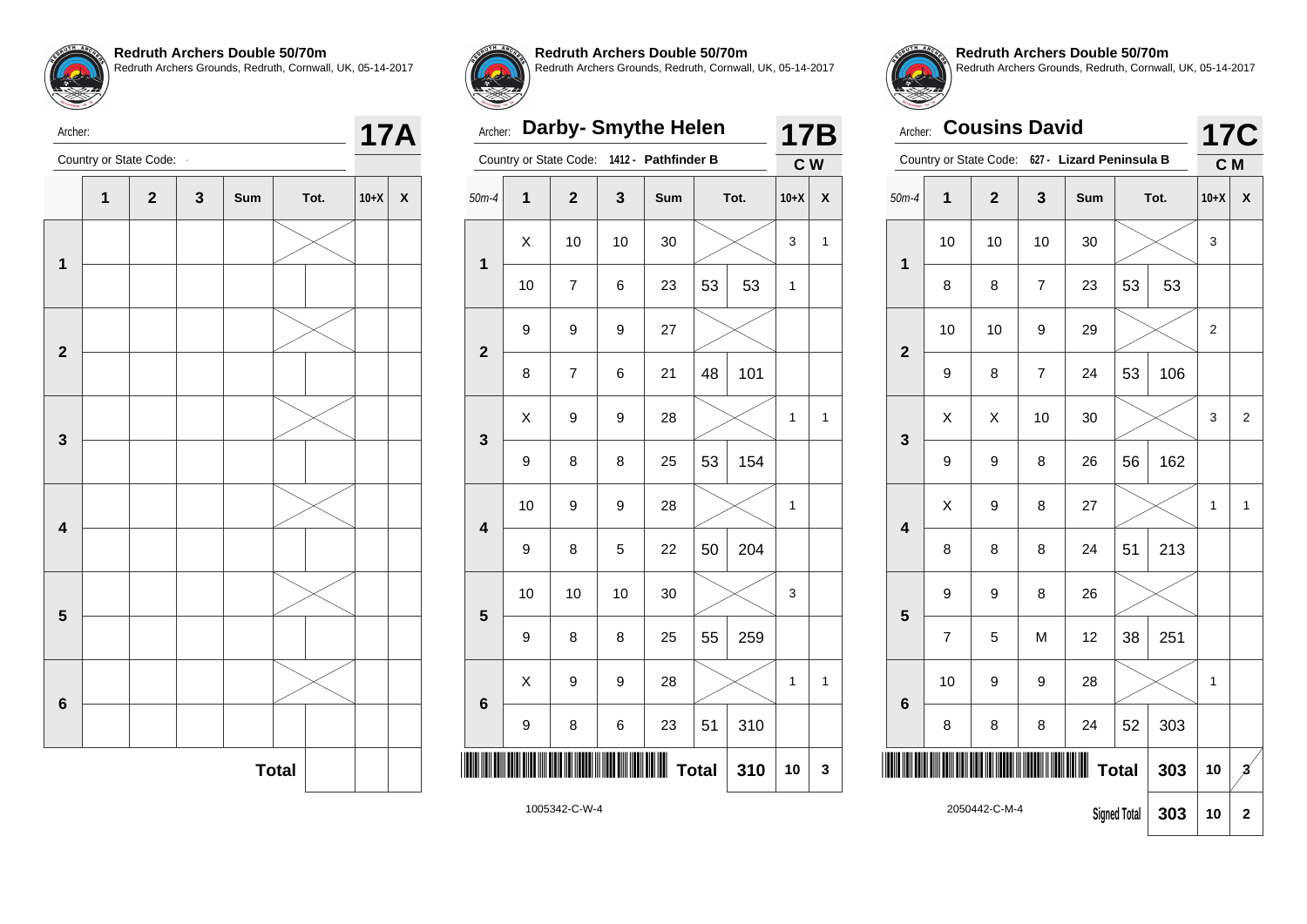|                         | <b>Scott Andrew</b><br>Archer: |                |    |                                        |    |      |                |                |  |  |  |
|-------------------------|--------------------------------|----------------|----|----------------------------------------|----|------|----------------|----------------|--|--|--|
|                         |                                |                |    | Country or State Code: 630 - Newquay B |    |      | C M            |                |  |  |  |
| $50m-1$                 | 1                              | $\overline{2}$ | 3  | Sum                                    |    | Tot. | $10+X$         | X              |  |  |  |
| $\mathbf 1$             | X                              | Χ              | 10 | 30                                     |    |      | 3              | $\overline{2}$ |  |  |  |
|                         | 9                              | 8              | 8  | 25                                     | 55 | 55   |                |                |  |  |  |
| $\overline{\mathbf{2}}$ | X<br>10<br>9<br>29             |                |    |                                        |    | 2    | 1              |                |  |  |  |
|                         | 9                              | 9              | 8  | 26                                     | 55 | 110  |                |                |  |  |  |
| $\mathbf{3}$            | 10                             | 10             | 10 | 30                                     |    |      | 3              |                |  |  |  |
|                         | 9                              | 8              | 5  | 22                                     | 52 | 162  |                |                |  |  |  |
| $\overline{\mathbf{4}}$ | X                              | 10             | 10 | 30                                     |    |      | 3              | 1              |  |  |  |
|                         | 9                              | 9              | 9  | 27                                     | 57 | 219  |                |                |  |  |  |
| 5                       | X                              | 10             | 9  | 29                                     |    |      | $\overline{2}$ | 1              |  |  |  |
|                         | 9                              | 9              | 8  | 26                                     | 55 | 274  |                |                |  |  |  |
| 6                       | 10                             | 9              | 9  | 28                                     |    |      | 1              |                |  |  |  |
|                         | 9                              | 8              | 8  | 25                                     | 53 | 327  |                |                |  |  |  |
|                         | 14                             | 5              |    |                                        |    |      |                |                |  |  |  |



**Redruth Archers Double 50/70m** Redruth Archers Grounds, Redruth, Cornwall, UK, 05-14-2017



Archer: **18B**<br>Country or State Code: **18B** 





**Redruth Archers Double 50/70m** Redruth Archers Grounds, Redruth, Cornwall, UK, 05-14-2017

|                 | <b>Gardener Geoff</b><br>Archer:  |                        |                |                 |    |      |                   |                |  |
|-----------------|-----------------------------------|------------------------|----------------|-----------------|----|------|-------------------|----------------|--|
|                 |                                   | Country or State Code: |                | 654 - Redruth A |    |      | <b>18C</b><br>C M |                |  |
| $50m-1$         | $\mathbf 1$                       | $\mathbf{2}$           | 3              | Sum             |    | Tot. | $10+X$            | X              |  |
| $\mathbf 1$     | 10                                | 10                     | 10             | 30              |    |      | 3                 |                |  |
|                 | 9                                 | 9                      | 8              | 26              | 56 | 56   |                   |                |  |
|                 | X<br>X<br>9<br>29<br>$\mathbf{2}$ |                        |                |                 |    |      | $\overline{2}$    | $\overline{2}$ |  |
|                 | 9                                 | 9                      | 8              | 26              | 55 | 111  |                   |                |  |
| 3               | X                                 | Χ                      | 10             | 30              |    |      | 3                 | $\overline{2}$ |  |
|                 | 10                                | 9                      | $\overline{7}$ | 26              | 56 | 167  | 1                 |                |  |
| 4               | 10                                | 10                     | 9              | 29              |    |      | 2                 |                |  |
|                 | 9                                 | 8                      | 8              | 25              | 54 | 221  |                   |                |  |
| 5               | 10                                | 10                     | 9              | 29              |    |      | $\overline{2}$    |                |  |
|                 | 9                                 | 8                      | 8              | 25              | 54 | 275  |                   |                |  |
| $6\phantom{1}6$ | X                                 | 10                     | 9              | 29              |    |      | $\overline{2}$    | 1              |  |
|                 | 9                                 | 8                      | 8              | 25              | 54 | 329  |                   |                |  |
|                 | <b>Total</b><br>329               |                        |                |                 |    |      |                   |                |  |

996908-C-M-1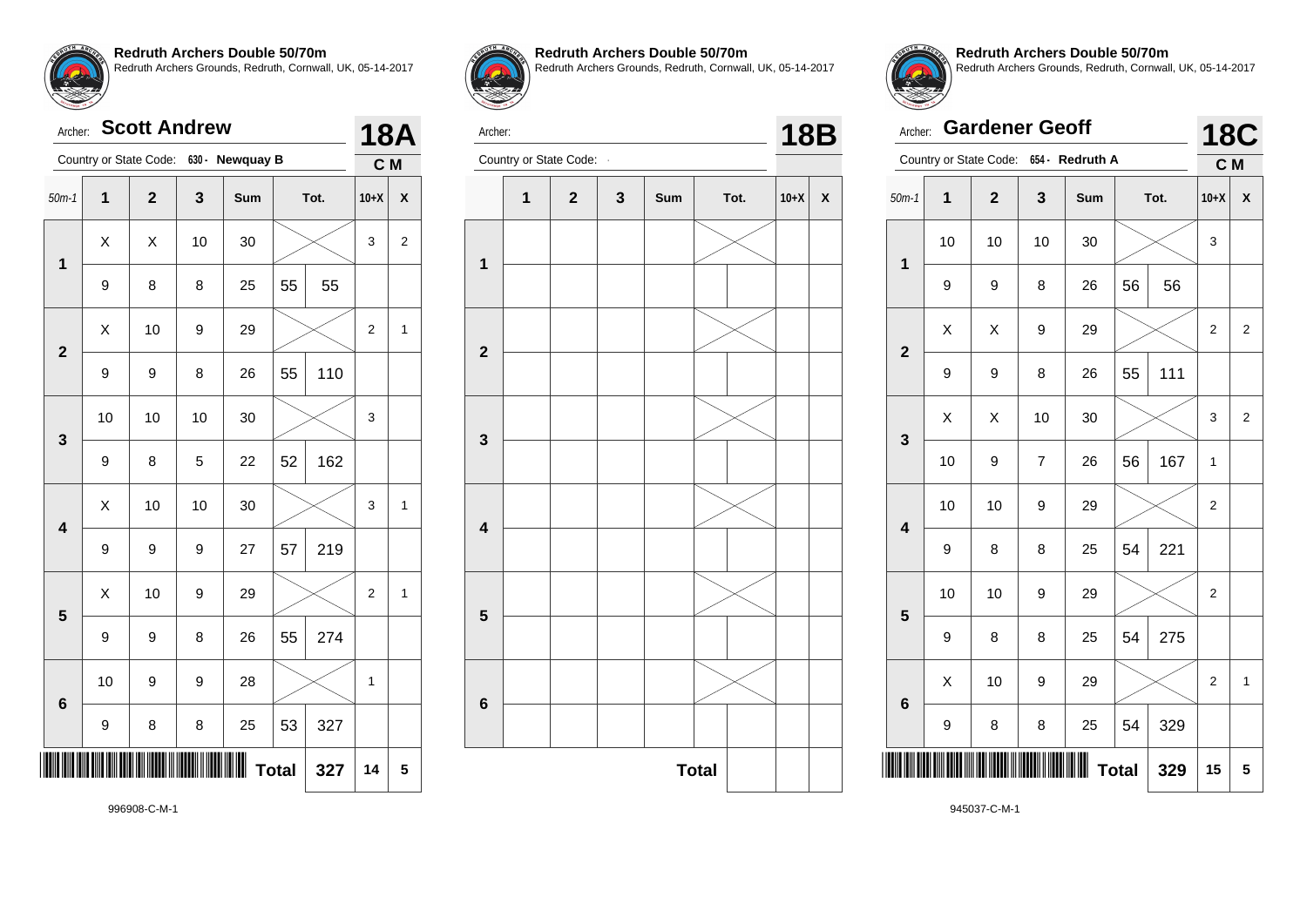| Archer:                 | <b>18A</b>     |                        |                |                 |      |     |                |                           |
|-------------------------|----------------|------------------------|----------------|-----------------|------|-----|----------------|---------------------------|
|                         |                | Country or State Code: |                | 630 - Newquay B |      |     | C M            |                           |
| $50m-2$                 | $\overline{1}$ | $\overline{2}$         | 3              | Sum             | Tot. |     | $10+X$         | $\boldsymbol{\mathsf{x}}$ |
| 1                       | X              | 10                     | 9              | 29              |      |     | $\overline{2}$ | $\mathbf{1}$              |
|                         | 9              | 9                      | 8              | 26              | 55   | 55  |                |                           |
| $\overline{2}$          | Χ              | 10                     | 10             | 30              |      |     | 3              | $\mathbf{1}$              |
|                         | 9              | 8                      | 8              | 25              | 55   | 110 |                |                           |
| 3                       | 10             | 10                     | 9              | 29              |      |     | 2              |                           |
|                         | 9              | 9                      | 8              | 26              | 55   | 165 |                |                           |
| $\overline{\mathbf{4}}$ | 9              | 9                      | 9              | 27              |      |     |                |                           |
|                         | 9              | 9                      | 9              | 27              | 54   | 219 |                |                           |
| 5                       | X              | 10                     | 10             | 30              |      |     | 3              | 1                         |
|                         | 9              | 8                      | $\overline{7}$ | 24              | 54   | 273 |                |                           |
| $6\phantom{1}6$         | 10             | X                      | 10             | 30              |      |     | 3              | 1                         |
|                         | 9              | 9                      | 9              | 27              | 57   | 330 |                |                           |
| <b>Total</b><br>330     |                |                        |                |                 |      |     |                | 4                         |



**Redruth Archers Double 50/70m**

Redruth Archers Grounds, Redruth, Cornwall, UK, 05-14-2017



Archer: **18B**<br>Country or State Code: **18B** 





**Redruth Archers Double 50/70m** Redruth Archers Grounds, Redruth, Cornwall, UK, 05-14-2017

|                         | <b>Gardener Geoff</b><br>Archer: |                         |                |                 |    |      |                   |              |  |
|-------------------------|----------------------------------|-------------------------|----------------|-----------------|----|------|-------------------|--------------|--|
|                         |                                  | Country or State Code:  |                | 654 - Redruth A |    |      | <b>18C</b><br>C M |              |  |
| $50m-2$                 | $\mathbf 1$                      | $\overline{\mathbf{2}}$ | 3              | Sum             |    | Tot. | $10+X$            | X            |  |
| 1                       | X                                | 10                      | 9              | 29              |    |      | 2                 | $\mathbf{1}$ |  |
|                         | 9                                | 9                       | 8              | 26              | 55 | 55   |                   |              |  |
| $\overline{\mathbf{2}}$ | X                                | 10                      | 10             | 30              |    |      | 3                 | 1            |  |
|                         | 10                               | 9                       | 9              | 28              | 58 | 113  | 1                 |              |  |
| 3                       | 10                               | 10                      | 10             | 30              |    |      | 3                 |              |  |
|                         | 9                                | 8                       | 8              | 25              | 55 | 168  |                   |              |  |
| $\overline{\mathbf{4}}$ | Χ                                | 10                      | 8              | 28              |    |      | 2                 | $\mathbf{1}$ |  |
|                         | 8                                | 8                       | 8              | 24              | 52 | 220  |                   |              |  |
| 5                       | 10                               | 9                       | 9              | 28              |    |      | $\mathbf{1}$      |              |  |
|                         | 8                                | 8                       | $\overline{7}$ | 23              | 51 | 271  |                   |              |  |
| 6                       | X                                | 10                      | 10             | 30              |    |      | 3                 | 1            |  |
|                         | 10                               | 9                       | 8              | 27              | 57 | 328  | 1                 |              |  |
|                         | <b>Total</b><br>328              |                         |                |                 |    |      |                   |              |  |

996908-C-M-2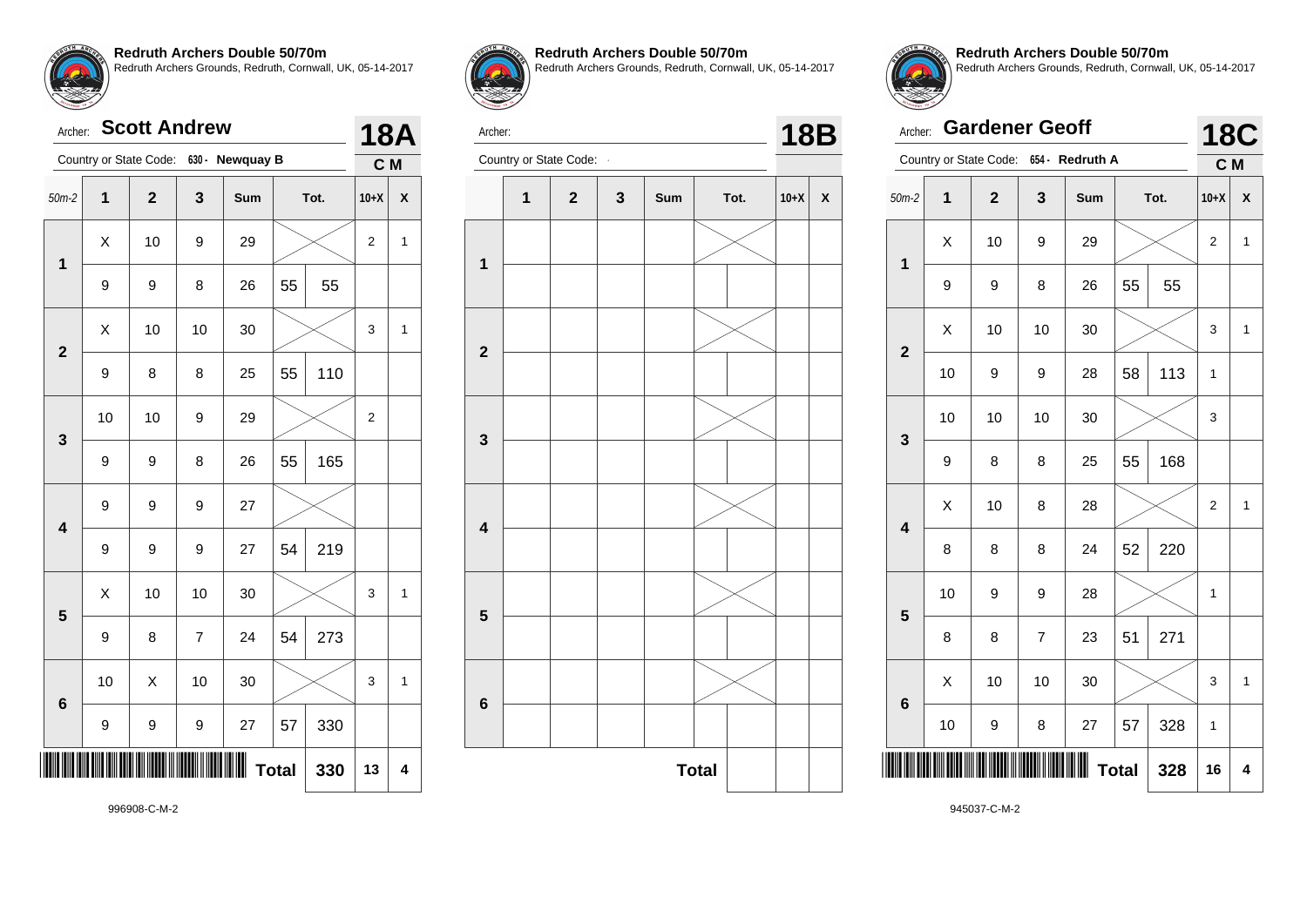|                         | <b>Scott Andrew</b><br>Archer: |                |                |                                        |    |      |              |   |  |  |  |
|-------------------------|--------------------------------|----------------|----------------|----------------------------------------|----|------|--------------|---|--|--|--|
|                         |                                |                |                | Country or State Code: 630 - Newquay B |    |      | C M          |   |  |  |  |
| $50m-3$                 | 1                              | $\overline{2}$ | 3              | Sum                                    |    | Tot. | $10+X$       | X |  |  |  |
| 1                       | 10                             | 9              | 9              | 28                                     |    |      | 1            |   |  |  |  |
|                         | 9                              | 8              | $\overline{7}$ | 24                                     | 52 | 52   |              |   |  |  |  |
| $\overline{2}$          | 10<br>10<br>9<br>29            |                |                |                                        |    |      | 2            |   |  |  |  |
|                         | 9                              | 9              | 8              | 26                                     | 55 | 107  |              |   |  |  |  |
| 3                       | Χ                              | X              | 10             | 30                                     |    |      | 3            | 2 |  |  |  |
|                         | 9                              | 9              | M              | 18                                     | 48 | 155  |              |   |  |  |  |
| $\overline{\mathbf{4}}$ | 10                             | 10             | 10             | 30                                     |    |      | 3            |   |  |  |  |
|                         | 10                             | 9              | 9              | 28                                     | 58 | 213  | $\mathbf{1}$ |   |  |  |  |
| 5                       | 10                             | 10             | 9              | 29                                     |    |      | 2            |   |  |  |  |
|                         | 9                              | 9              | 8              | 26                                     | 55 | 268  |              |   |  |  |  |
| $6\phantom{1}6$         | X                              | 9              | 9              | 28                                     |    |      | 1            | 1 |  |  |  |
|                         | 9                              | 9              | 8              | 26                                     | 54 | 322  |              |   |  |  |  |
|                         | 13                             | 3              |                |                                        |    |      |              |   |  |  |  |



**Redruth Archers Double 50/70m**

Redruth Archers Grounds, Redruth, Cornwall, UK, 05-14-2017



Archer: **18B**<br>Country or State Code: **18B** 



**Redruth Archers Double 50/70m** Redruth Archers Grounds, Redruth, Cornwall, UK, 05-14-2017

|                         | <b>Gardener Geoff</b><br>Archer: |                |                |                                        |    |      |                         |              |  |  |
|-------------------------|----------------------------------|----------------|----------------|----------------------------------------|----|------|-------------------------|--------------|--|--|
|                         |                                  |                |                | Country or State Code: 654 - Redruth A |    |      | C M                     |              |  |  |
| $50m-3$                 | 1                                | $\overline{2}$ | 3              | Sum                                    |    | Tot. | $10+X$                  | X            |  |  |
| $\mathbf 1$             | 10                               | 9              | 9              | 28                                     |    |      | 1                       |              |  |  |
|                         | 8                                | 8              | 8              | 24                                     | 52 | 52   |                         |              |  |  |
| $\overline{2}$          | X                                | 10             | 9              | 29                                     |    |      | $\overline{\mathbf{c}}$ | $\mathbf{1}$ |  |  |
|                         | 8                                | $\overline{7}$ | $\overline{7}$ | 22                                     | 51 | 103  |                         |              |  |  |
| 3                       | 9                                | 9              | 9              | 27                                     |    |      |                         |              |  |  |
|                         | 9                                | 9              | 8              | 26                                     | 53 | 156  |                         |              |  |  |
| $\overline{\mathbf{4}}$ | 9                                | 9              | 9              | 27                                     |    |      |                         |              |  |  |
|                         | 8                                | 8              | $\overline{7}$ | 23                                     | 50 | 206  |                         |              |  |  |
| 5                       | X                                | 10             | 9              | 29                                     |    |      | $\overline{2}$          | $\mathbf{1}$ |  |  |
|                         | 8                                | 8              | 8              | 24                                     | 53 | 259  |                         |              |  |  |
| $6\phantom{1}6$         | X                                | 9              | 9              | 28                                     |    |      | 1                       | $\mathbf{1}$ |  |  |
|                         | 9                                | 8              | $\overline{7}$ | 24                                     | 52 | 311  |                         |              |  |  |
|                         | <b>Total</b><br>311              |                |                |                                        |    |      |                         |              |  |  |

996908-C-M-3